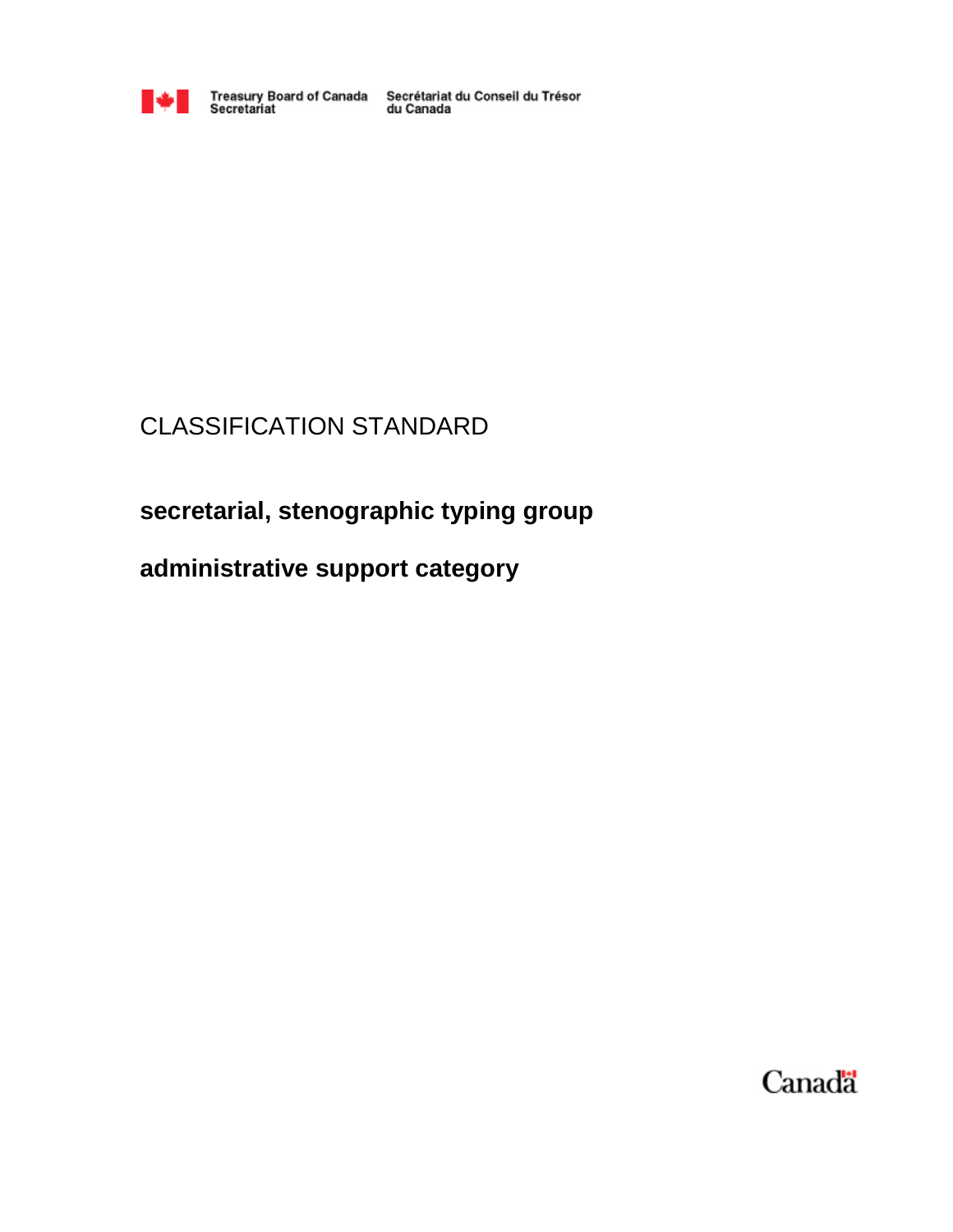**Published by:** 

**Personnel Policy Branch Treasury Board and Staffing Branch Public Service Commission**  **Publiée par:** 

**Direction de la politique du personnel Conseil du Trésor et Direction des cadres Commission de la Fonction publique**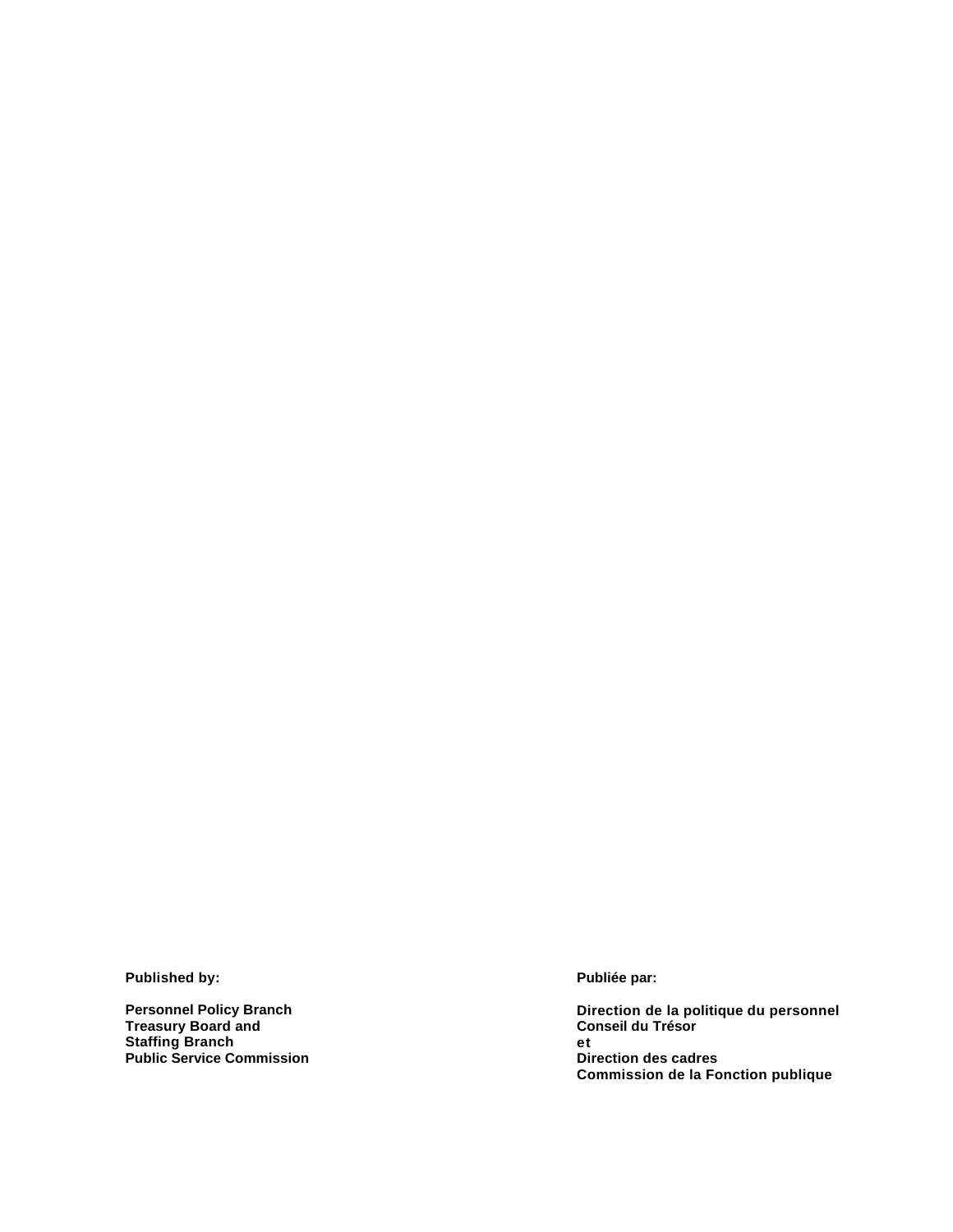# CONTENTS

| PREFACE             | (iii) |
|---------------------|-------|
| CATEGORY DEFINITION | (iii) |
| GROUP DEFINITION    | (iv)  |

#### PART I - POSITION CLASSIFICATION AND EVALUATION PLANS

| - Introduction                                                                                                                                     |                                                   |
|----------------------------------------------------------------------------------------------------------------------------------------------------|---------------------------------------------------|
| - Rating Scales                                                                                                                                    | $T-1$                                             |
| - Point Boundaries                                                                                                                                 | $I$ 4                                             |
| - Sub-Group Definitions and Evaluation Plans                                                                                                       | I 4                                               |
| Typist Sub-Group<br>Stenographer Sub-Group<br>Office - Composing - Equipment Operator Sub-Group<br>Court Reporter Sub-Group<br>Secretary Sub-Group | $I - 5$<br>$T - 7$<br>I 9<br>$T - 11$<br>$T - 12$ |

#### PART II - SELECTION PLAN

| - Introduction<br>- Statement of Oualifications<br>- Selection Standard - Secretarial, Stenographic, | $TT-1$<br>II <sub>2</sub> |
|------------------------------------------------------------------------------------------------------|---------------------------|
| Typing Group                                                                                         | $TT-5$                    |
| - Preparation of a Statement of Qualifications                                                       | $TT-11$                   |
| - Rating Guide                                                                                       | $TT-12$                   |
| - Assessment Instructions                                                                            | $TT-15$                   |

# PART III - BENCH-MARK POSITION DESCRIPTIONS AND STATEMENTS OF QUALIFICATIONS

| - Introduction          | $III-(a)$ |
|-------------------------|-----------|
| - BMPD and S of O Index | III-(b)   |

# This Standard supersedes:

- (a) Classification Standard Secretarial, Stenographic, Typing Group, Administrative Support Category, dated January, 1974.
- (b) Selection Standards, Secretarial, Stenographic, Typing Group, Administrative Support Category, Public Service Commission of Canada, dated January, 1974.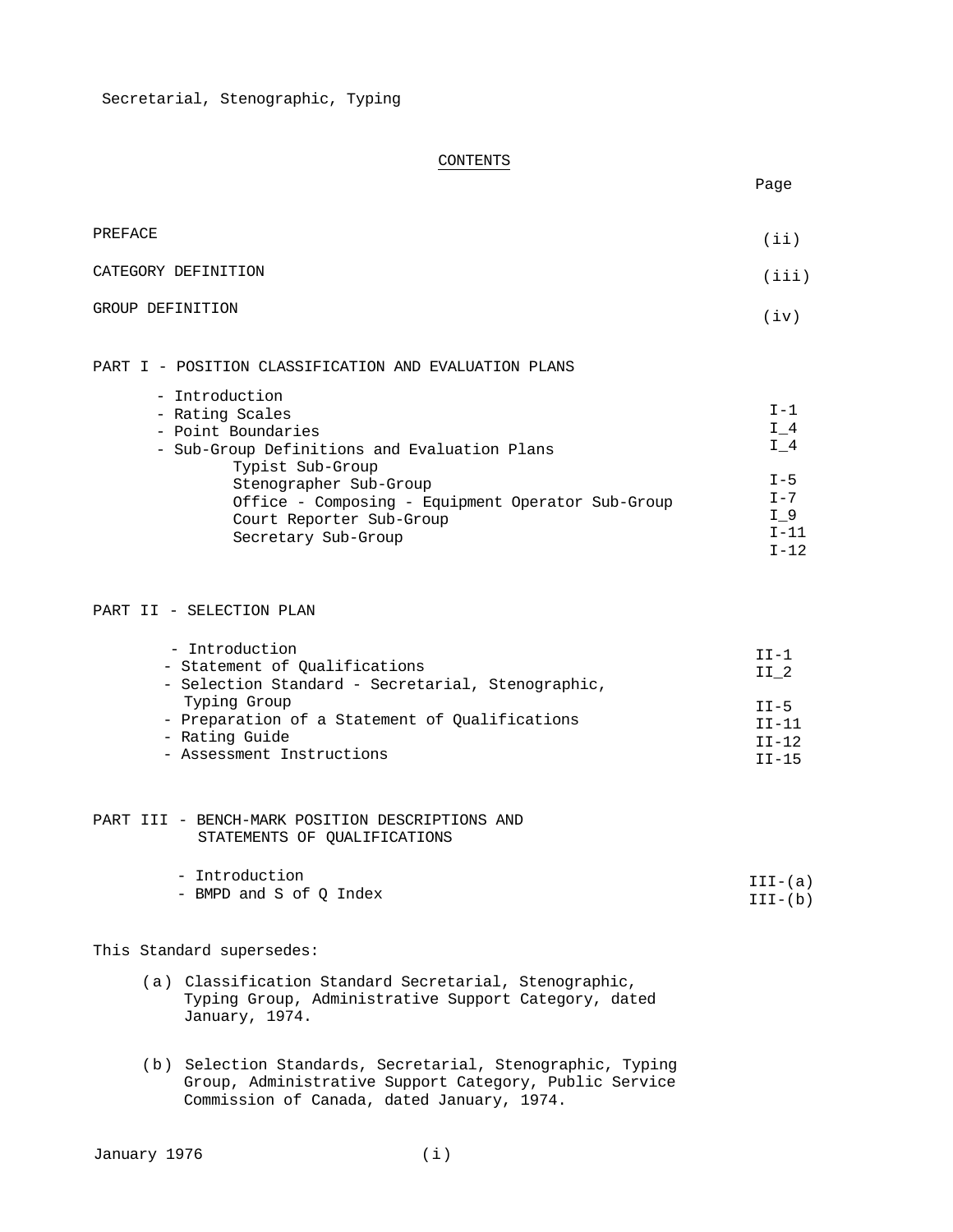#### PREFACE

This standard describes the plans to be used in classifying and evaluating positions in the Secretarial, Stenographic, Typing Group, and in selecting personnel for appointment to them.

The classification and evaluation plans provide a level determinant method for establishing the relative value of positions in the Typist, Stenographer, Office-Composing-Equipment Operator, and Court Reporter Sub-Groups, and a point rating method for determining the relative value of positions in the Secretary Sub-Group. The Selection Plan describes the method to be used for determining the qualifications required of candidates and assessing the extent to which they possess them. Bench-mark position descriptions are provided which serve both as a reference for position evaluation and for selection.

The standard is designed for use by classification officers, staffing officers and line managers who are involved in the classification and staffing of positions in the Secretarial, Stenographic, Typing Group.

It is the responsibility of the line manager to determine and describe the duties and responsibilities of a position and the qualifications required of its incumbent. During the process the personnel officer will provide advice and assistance to the line manager as required.

Subsequent to the development of a position description it will be the responsibility of the personnel officers to ensure that legislative and delegated authorities are effectively discharged. Wherever feasible the line manager or other line officers should actively participate in the classification and staffing process.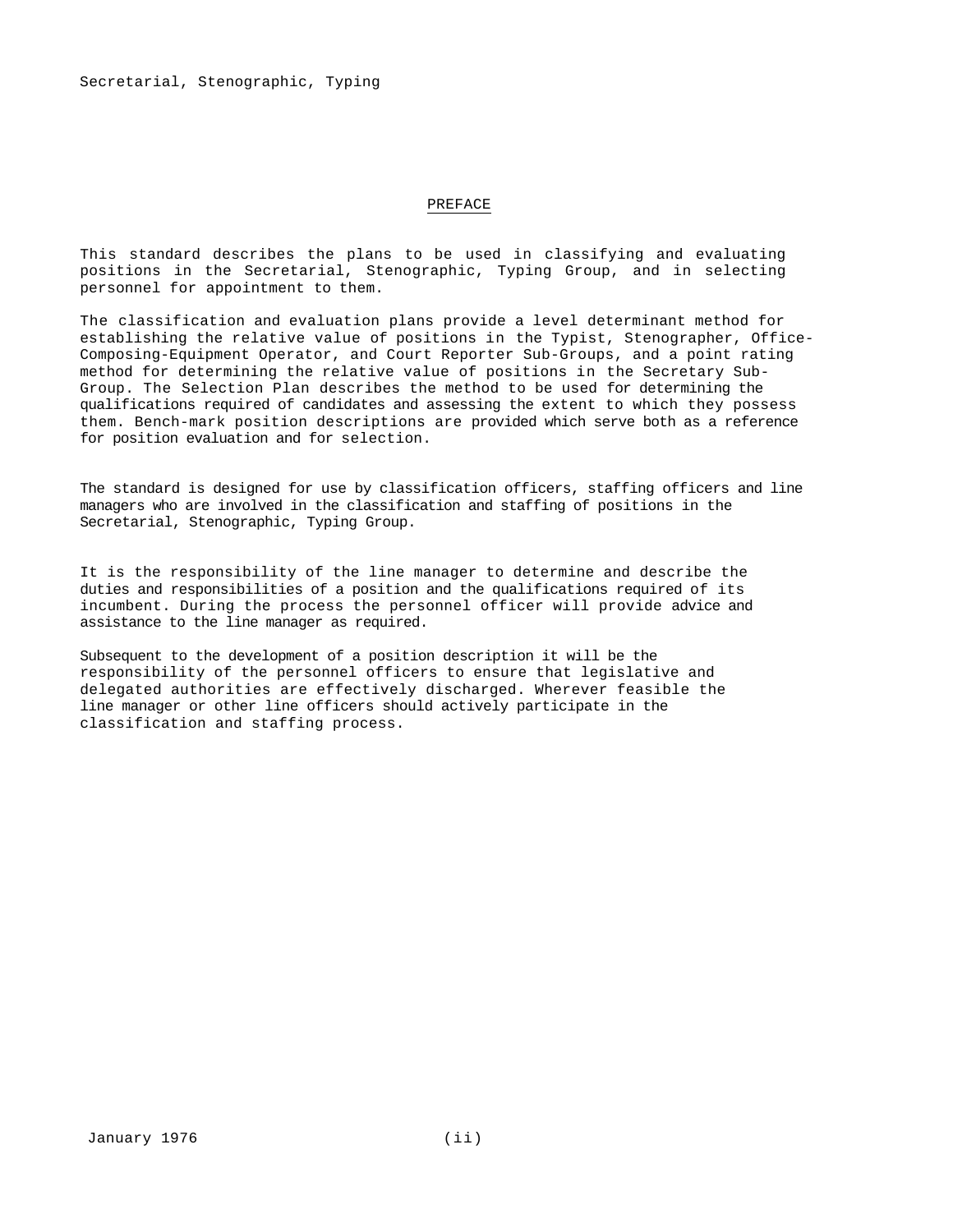# CATEGORY DEFINITION

Occupational categories were repealed by the Public Service Reform Act (PSRA), effective April 1, 1993. Therefore, the occupational category definitions have been deleted from the classification standards.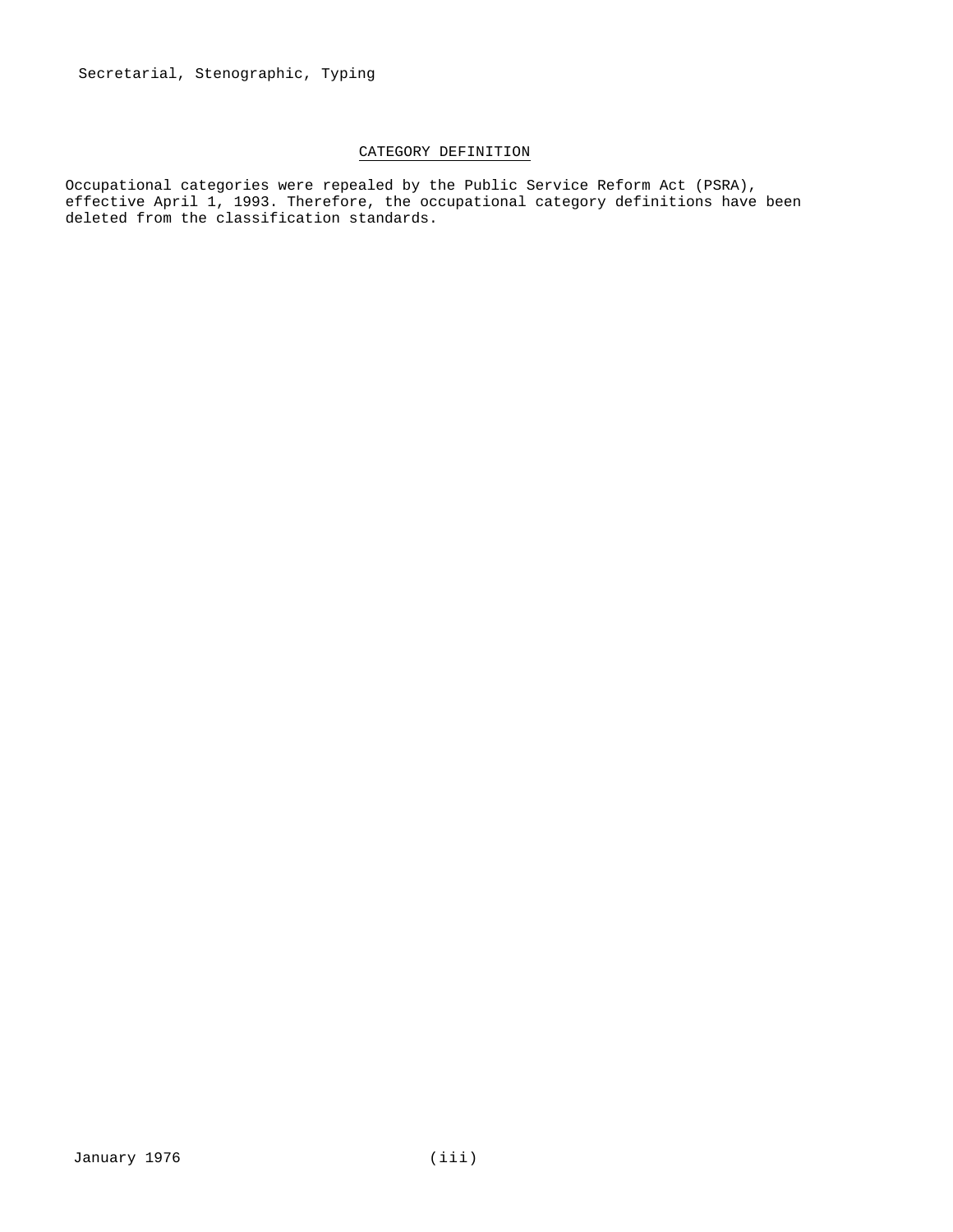# GROUP DEFINITION

For occupational group allocation, it is recommended that you use the Occupational Group Definition Maps, which provide the 1999 group definition and their corresponding inclusion and exclusion statements. The maps explicitly link the relevant parts of the overall 1999 occupational group definition to each classification standard.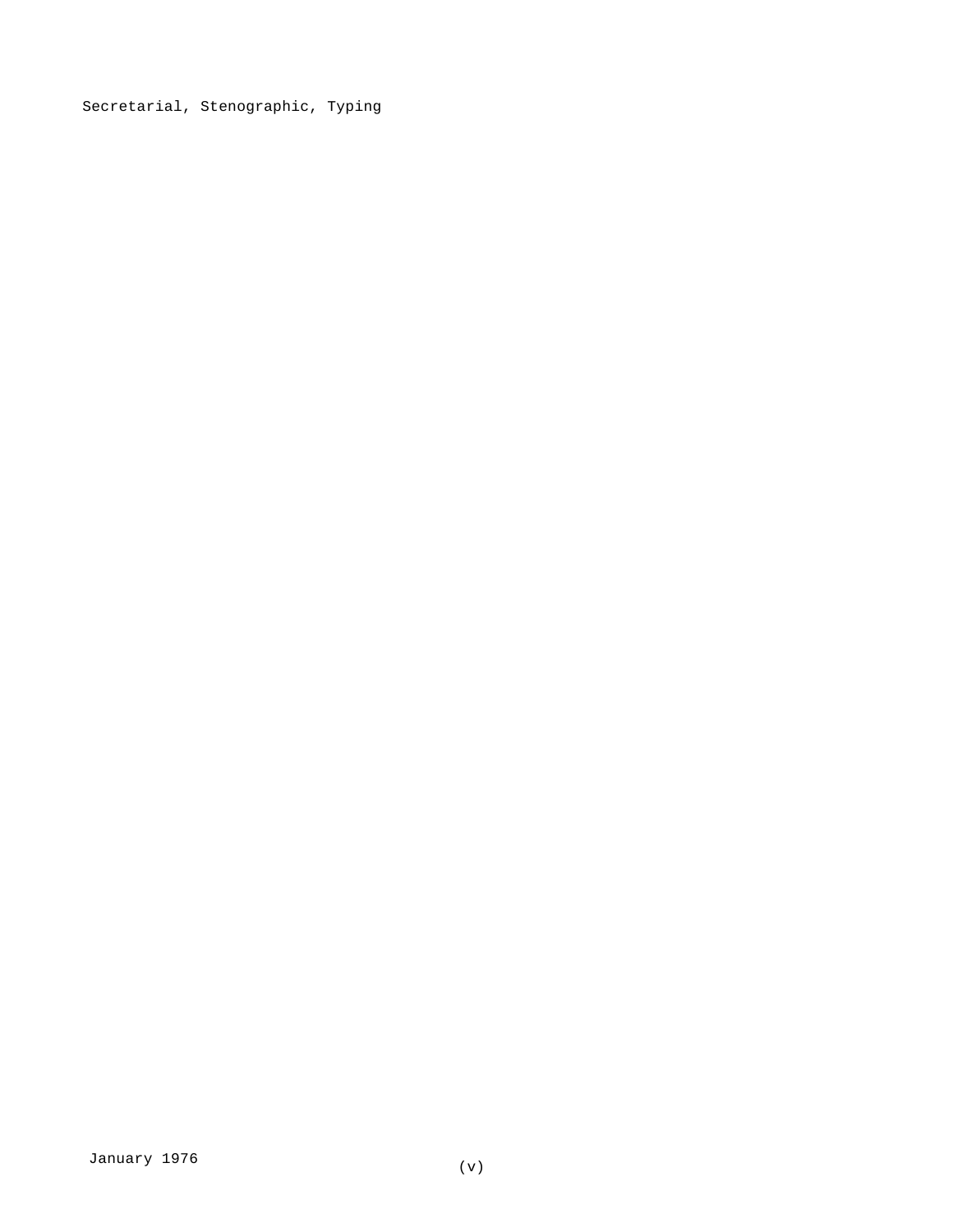Secretarial, Stenographic Secrétariat, sténographie and  $T_{y}pin_{g}$  et dactylographie

PART I PARTIE I

# POSITION CLASSIFICATION **Example 3** SYSTEMES DE CLASSIFICATION

AND ET

EVALUATION PLANS D'ÉVALUATION DES POSTES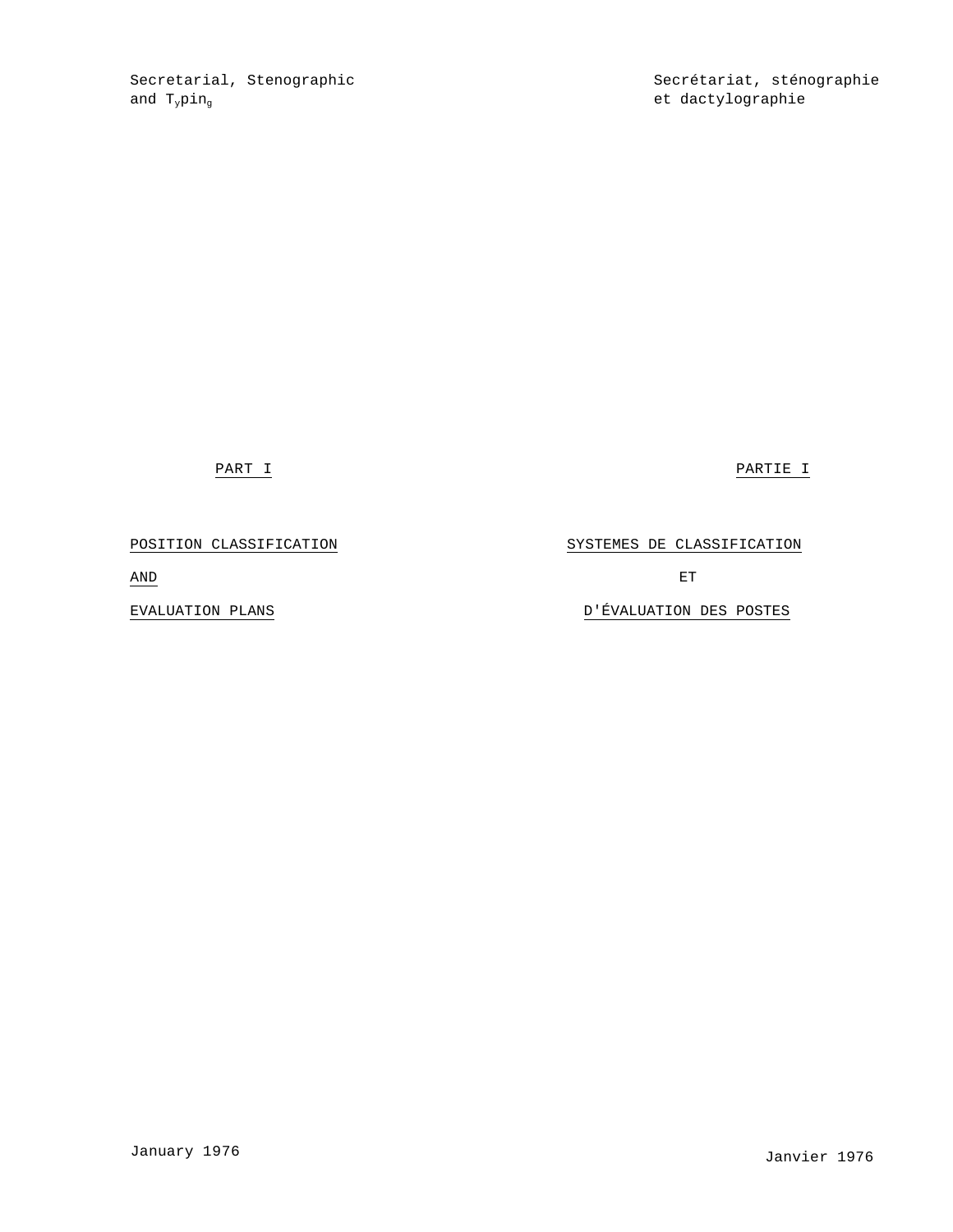#### PART I

#### POSITION CLASSIFICATION AND EVALUATION PLANS

#### INTRODUCTION

The Secretarial, Stenographic, Typing Group is composed of the following five subgroups: Typist, Stenographer, Office-Composing-Equipment Operator, Court Reporter, and Secretary.

All methods of job evaluation require the exercise of judgment and the orderly collection and analysis of information in order that consistent judgments can be made. Rational discussion and resolution of differences in the judgments require that the rater have a thorough knowledge of the jobs being evaluated. This classification standard provides the criteria by which judgments are to be made in allocating positions to the Secretarial, Stenographic, Typing Group and sub-groups and in determining the relative worth of positions.

This standard utilizes two methods of job evaluation,

( 1 ) a level description method to be used when considering positions allocated to the Typist, Stenographer, Office-Composing-Equipment Operator, and Court Reporter Sub-groups, and

( 2 ) a point rating method to be used when considering positions allocated to the Secretary Sub-group.

# Sub-groups

This occupational group includes positions for which the duties and responsibilities are heterogeneous in relation to many other positions in the group. Those positions which are similar in nature have been grouped into homogeneous subgroups in order to facilitate accurate measurement of relative differences between these occupations. Use of the Level Determinant Classification and Evaluation Plans There are four

steps in the application of these plans.

1. Allocation of the position to the Category, Group and sub-group is confirmed by reference to the definitions and descriptions of inclusions and exclusions.

2. The position description is studied to ensure understanding of the duties and responsibilities of the position. The relation of the position being evaluated to other positions in the organization is also studied.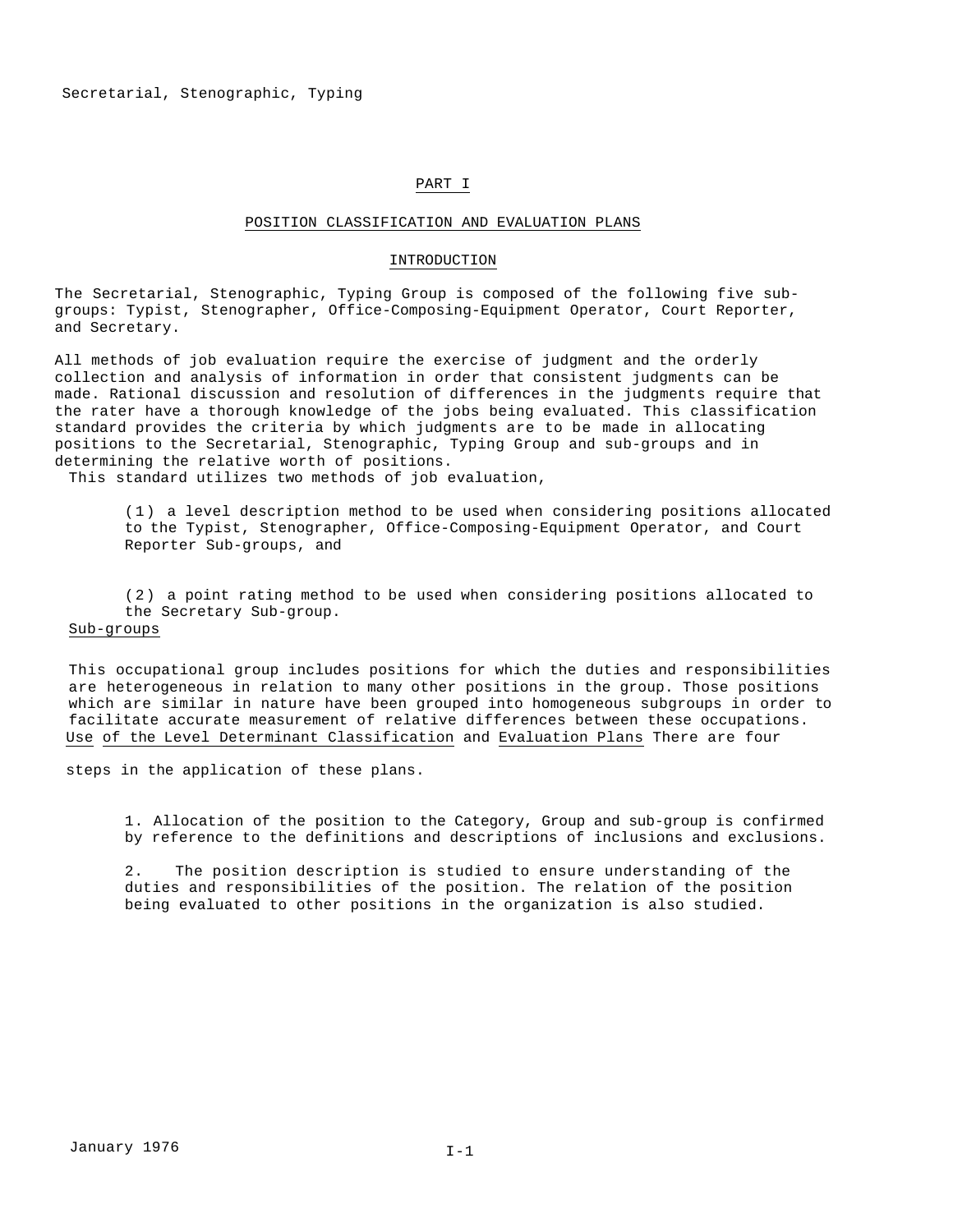3. Positions allocated to the Typist, Stenographer, Office-Composing Equipment Operator or Court Reporter Sub-groups will be evaluated against the level determinants for that Sub-group. The level assigned to a position should be the one with determinants which best correspond on the whole with the duties and responsibilities of the position.

4. The descriptions of bench-mark positions illustrating the level selected are compared with the description of the position being evaluated as a check on the validity of the level selected.

Use of the Point Rating Classification and Evaluation Plan

There are six steps in the application of this plan.

1. Allocation of the position to the category, group and sub-group is confirmed by reference to the definitions and the descriptions of inclusions and exclusions.

2. The position description is studied to ensure understanding of the position as a whole and of each factor.

3. Tentative degrees of each factor in the job being rated are determined by comparison with degree definitions in the rating scales. Uniform application of degree definitions requires frequent reference to the descriptions of factors and the notes to raters.

4. The description of the factor in each of the bench-mark positions exemplifying the degree tentatively established is compared with the description of the factor in the position being rated. Comparisons are also made with descriptions of the factor in bench-mark positions for the degrees above and below the one tentatively established.

5. The point values for all factors are added to determine the tentative total point rating.

6. The position being rated is compared as a whole to positions to which similar total point values have been assigned as a check on the validity of the total rating.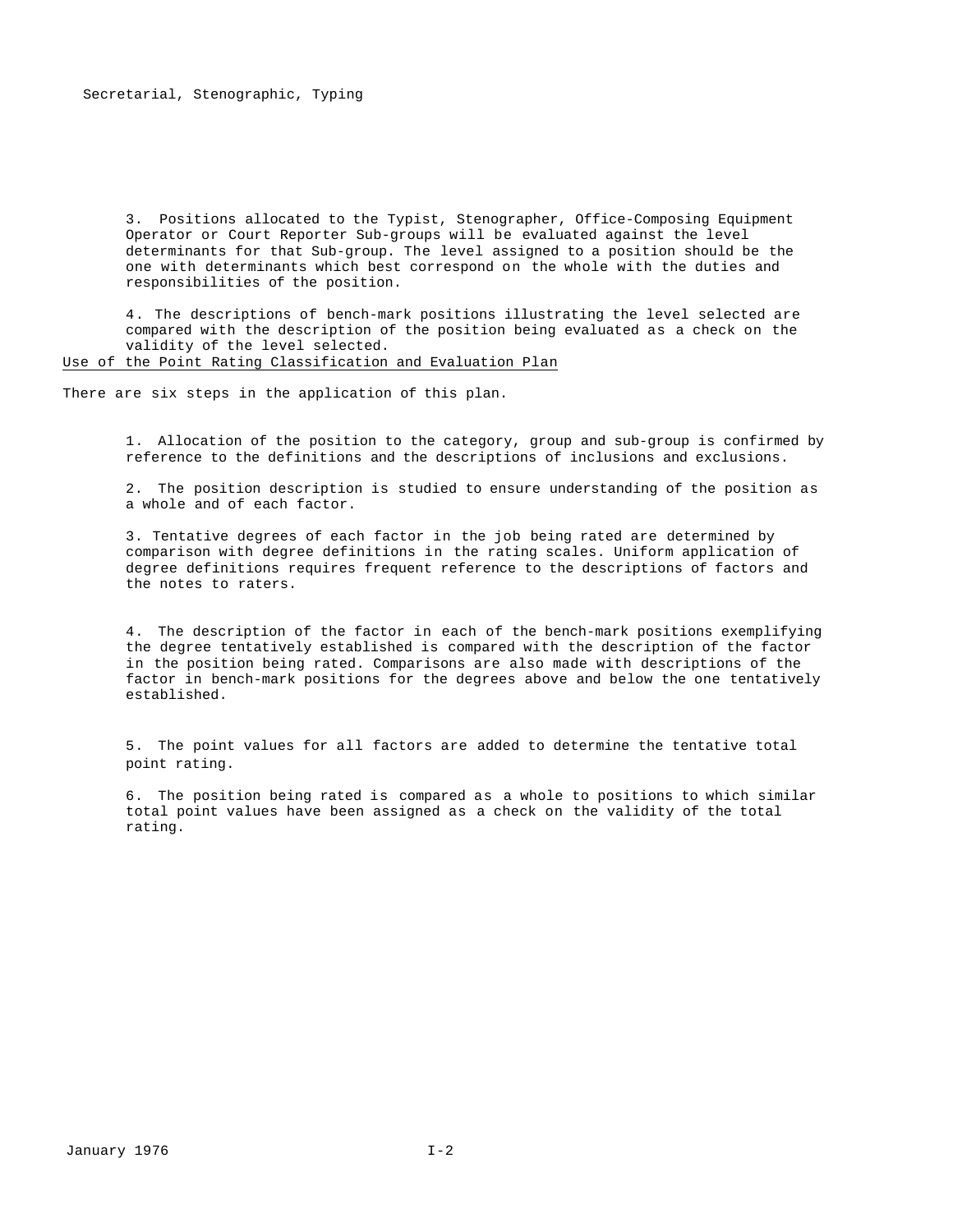# Bench-mark Positions

The bench-mark position descriptions included in this classification standard for each sub-group are an integral part of the evaluation plan and are to be used to confirm evaluations of positions and to ensure consistency in applying the classification standard.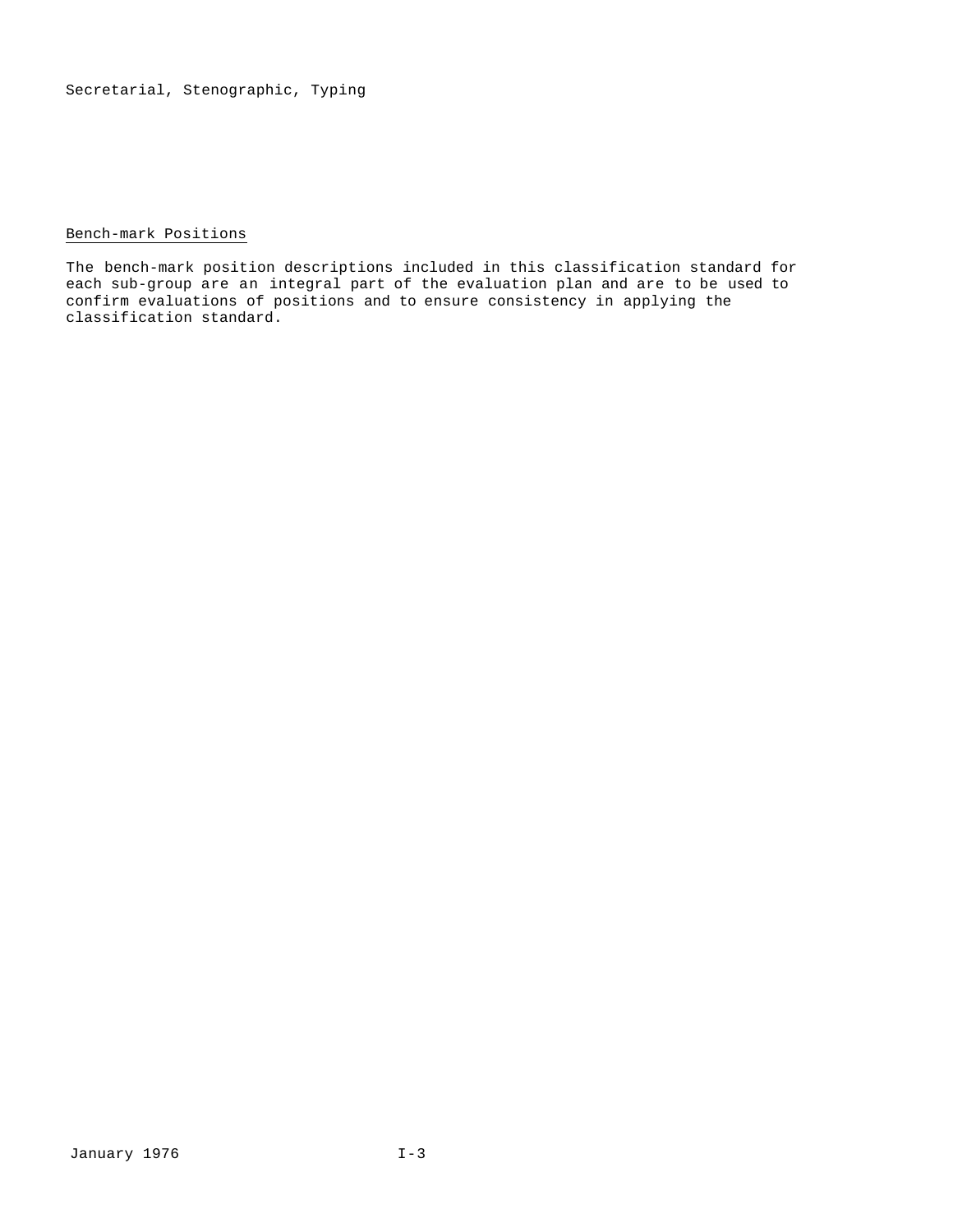# RATING SCALES

# SECRETARY SUB-GROUP

| FACTORS              |                         | WEIGHTS    |                |  |
|----------------------|-------------------------|------------|----------------|--|
| Knowledge            |                         |            |                |  |
|                      | Education<br>Experience | 150<br>260 | 410            |  |
| Complexity           |                         |            | 250            |  |
| Consequence of Error |                         |            | 100            |  |
| Contacts             |                         |            | 200            |  |
| Supervision          |                         |            | 40             |  |
| POINT BOUNDARIES     |                         |            | $1,000$ points |  |
| LEVELS               |                         |            | POINTS         |  |
| ST-SCY 1             |                         |            | $265 - 400$    |  |
| ST-SCY 2             |                         |            | $401 - 550$    |  |
| ST-SCY 3             |                         |            | $551 - 700$    |  |
|                      |                         |            |                |  |

ST-SCY 4 701-1000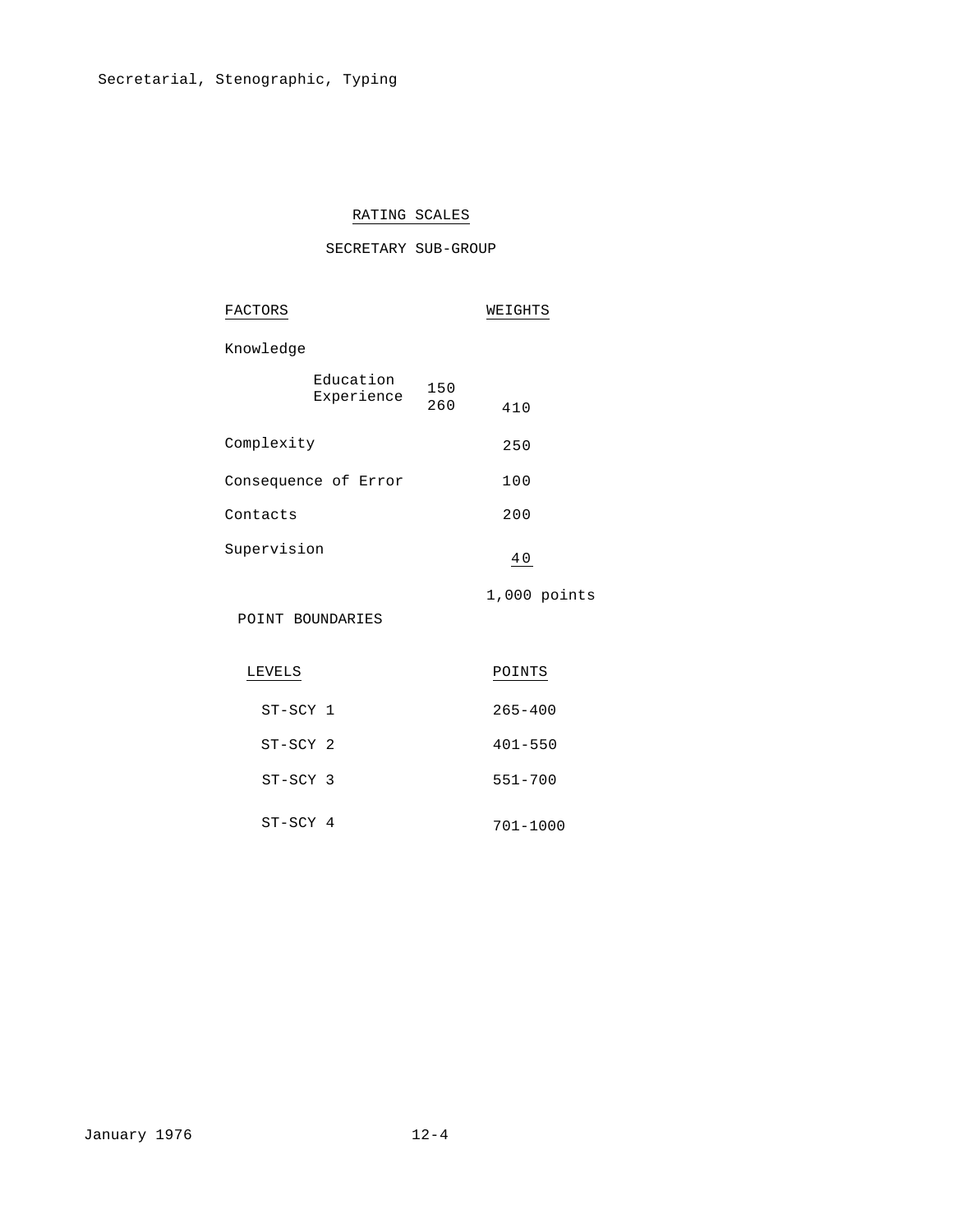# SUB-GROUP DEFINITIONS AND EVALUATION PLANS

#### Typist Sub-Group

#### Notes to Raters

1. The duties of a typist may be performed in a pool or on an assigned basis to provide continuing assistance to one or more officers. However, in considering the allocation of a position to this subgroup, raters should determine whether the primary purpose of the position is to provide typing or secretarial services.

2. The level assigned to a position should be the one with determinants which best correspond on the whole with the duties and responsibilities of the position.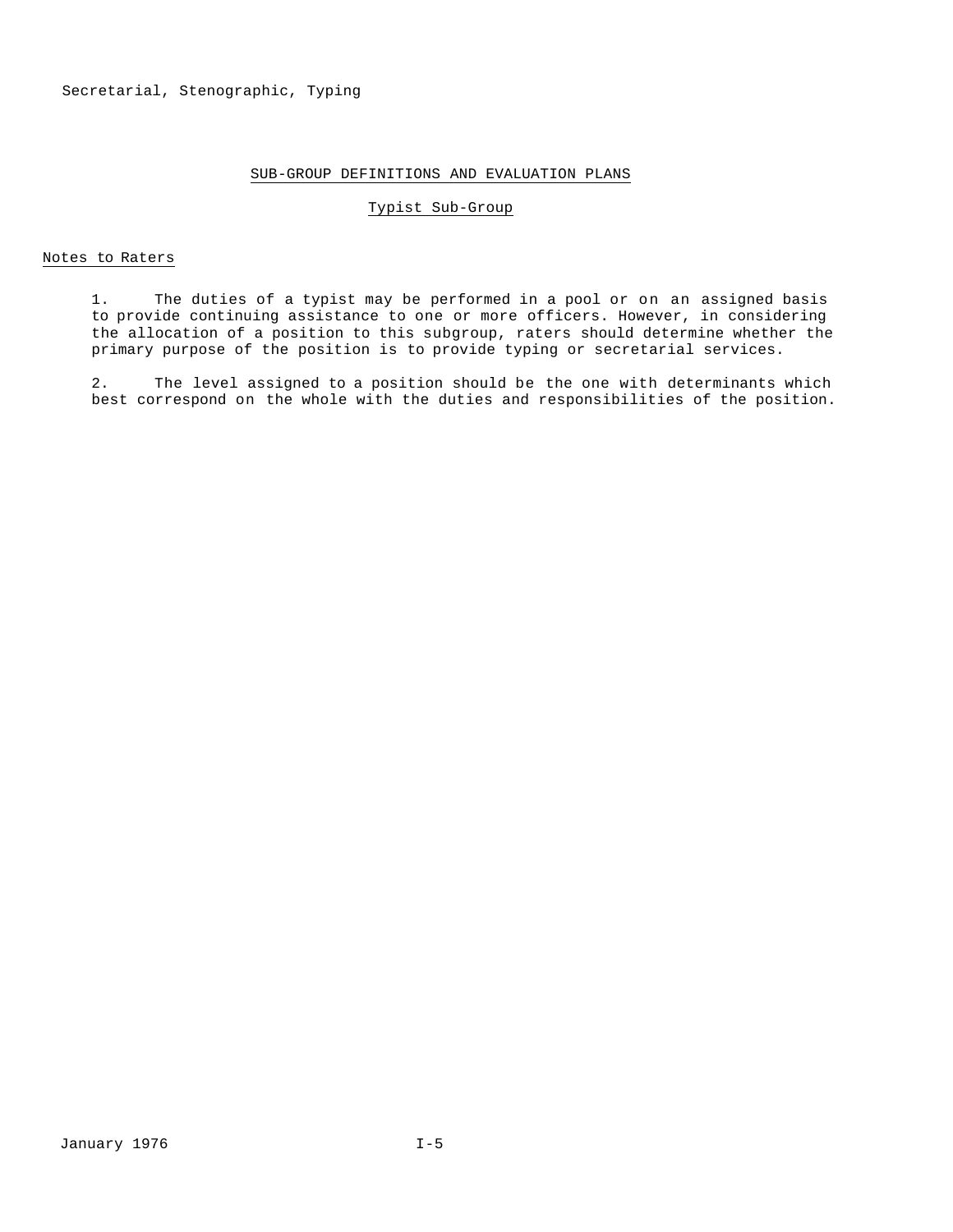#### SUB-GROUP DEFINITIONS AND LEVEL DETERMINANTS

#### Sub-group Definition: TYPIST (TYP)

The primary duties of positions in this sub-group are to type material from manuscript, typed or printed copy, or voice recordings, on paper, card stock and duplicating media. A number of clerical functions such as filing, receiving visitors, answering telephone enquiries and record keeping may be performed as additional duties.

#### Level Determinants - 1

- Work requires the operation of a typewriter and familiarity with the office routines and procedures of the work group.

- Duties consist mainly of direct copy typing or typing from a voice recording.

- Subject matter of work normally contains common terminology of government business and repetitive terms relative to a specialized function. - Work is set up according to established format and standard procedures. - Work is performed under supervision.

- Errors cause delays in completing assignments and loss of time required for correction.

# Level Determinants - 2

- Work requires the operation of a typewriter and a good knowledge of accepted office routines and procedures, and a general understanding of the functions of the organization.

Duties consist of typing from handwritten or printed copy or typing from a voice recording.

- Work requires familiarity with subject matter content. Subject matter is normally characterized by difficult, specialized terminology, as in

legal, medical, scientific or technical reports and correspondence.

- Work normally requires locating, extracting and assembling information from a number of sources.

Presentation of work, such as complex tables and graphic material, is varied and requires judgment in selecting methods of arrangement and spacing of material.

- Work is normally performed under general supervision.

- Errors cause delays in completing assignments and may result in inconvenience or embarrassment to others.

- Supervision is limited to such matters as explaining work assignments, methods and procedures, and checking completed work of other employees.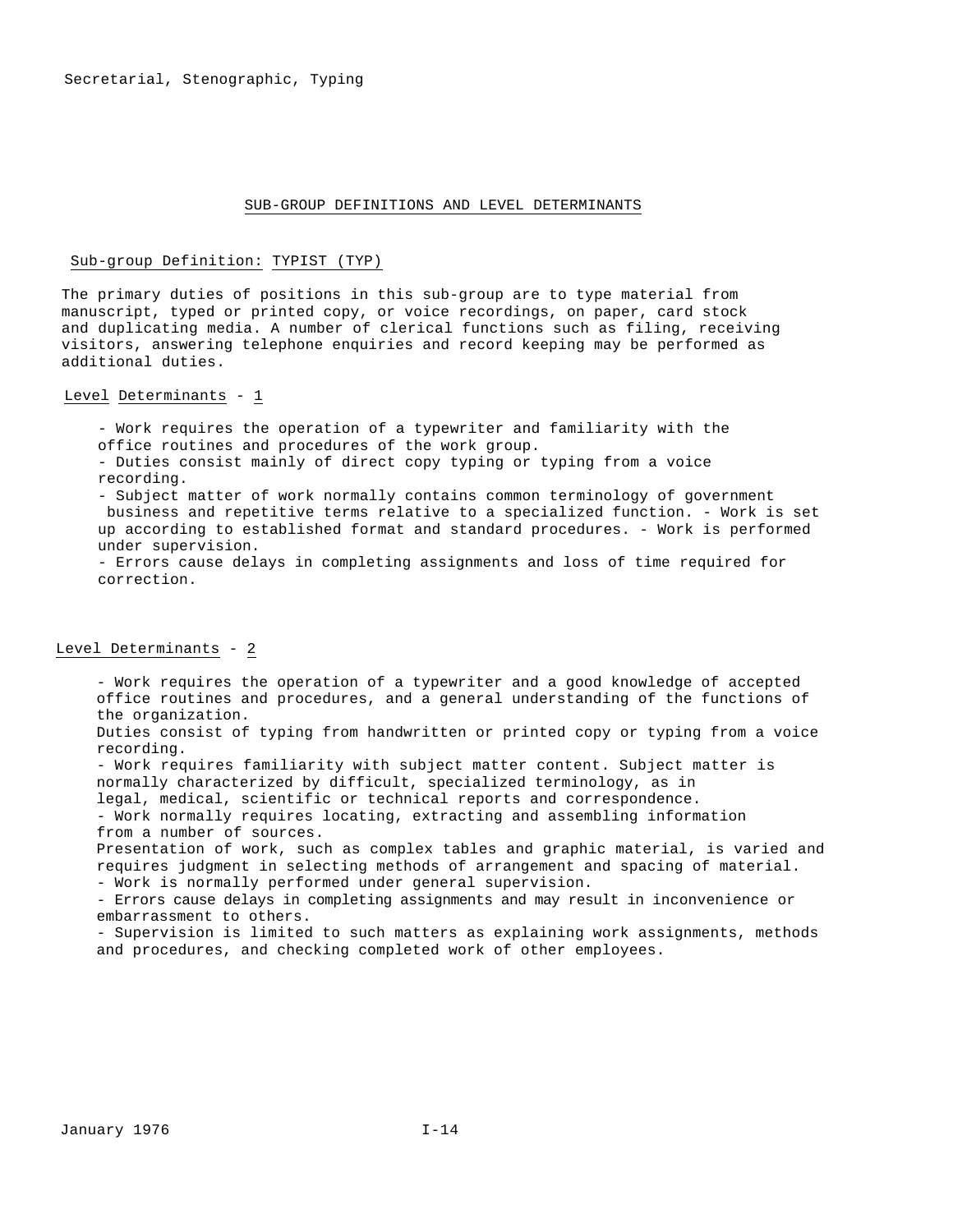## Stenographer Sub-Group

#### Notes to Raters

1. The duties of a Stenographer may be performed in a pool or on an assigned basis to provide continuing assistance to one or more officers. However, in considering the allocation of a position to this subgroup, raters should determine whether the primary purpose of the position is to provide stenographic or secretarial services.

2. The level assigned to a position should be one with determinants which best correspond on the whole with the duties and responsibilities of the position.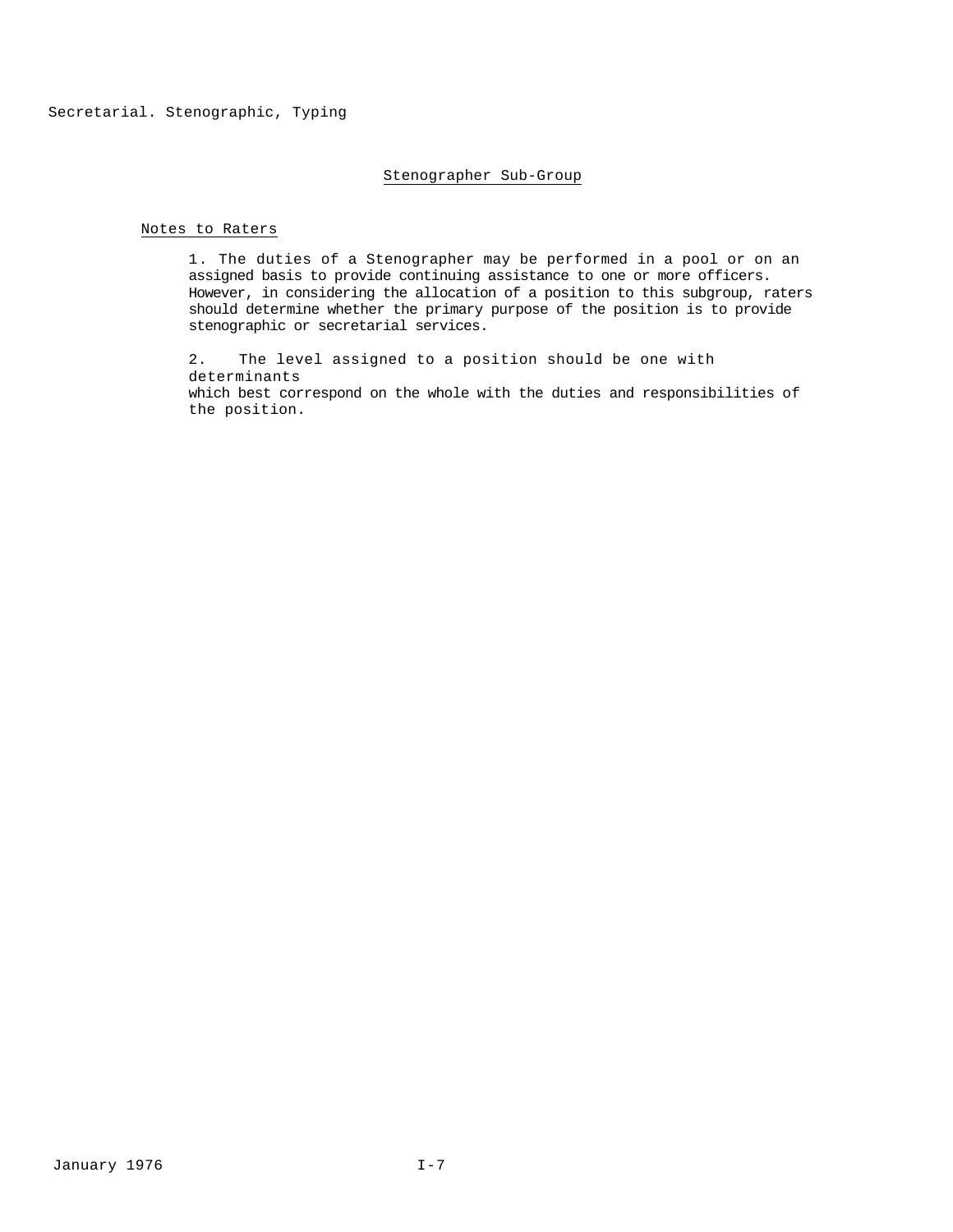#### Sub-group Definition: STENOGRAPHER (STN)

The primary duties of positions in this sub-group are to take dictation and transcribe correspondence, reports and other matter from shorthand notes and voice recordings. A number of clerical functions, such as filing, receiving visitors, answering telephone enquiries and record keeping may be performed as additional duties. Level Determinants - 1

- Work requires taking dictation and transcribing from shorthand notes and familiarity with the office routines and procedures of the work group.
- Subject matter of work normally contains common terminology of government business and repetitive terms relative to a specialized function.
- Work is set up according to established format and standard procedures.
- Work is performed under supervision.
- Errors cause delays in completing assignments and loss of time required for correction.

#### Level Determinants - 2

- Work requires taking dictation and transcribing from shorthand notes and a good knowledge of accepted office routines and procedures, and a general understanding of the functions of the organization.
- Work requires familiarity with subject matter content. Subject matter is normally characterized by difficult, specialized terminology, as in legal, medical, scientific or technical reports and correspondence.
- Work normally requires locating and extracting information to be incorporated in the body of reports and correspondence.
- Presentation of reports and correspondence is varied and requires judgment in selecting methods of arrangement and spacing of material.
- Work is normally performed under general supervision.
- Errors cause delays in completing assignments and may result in inconvenience or embarrassment to others.
- Supervision is limited to such matters as explaining work assignments, methods and procedures, and checking completed work of other employees.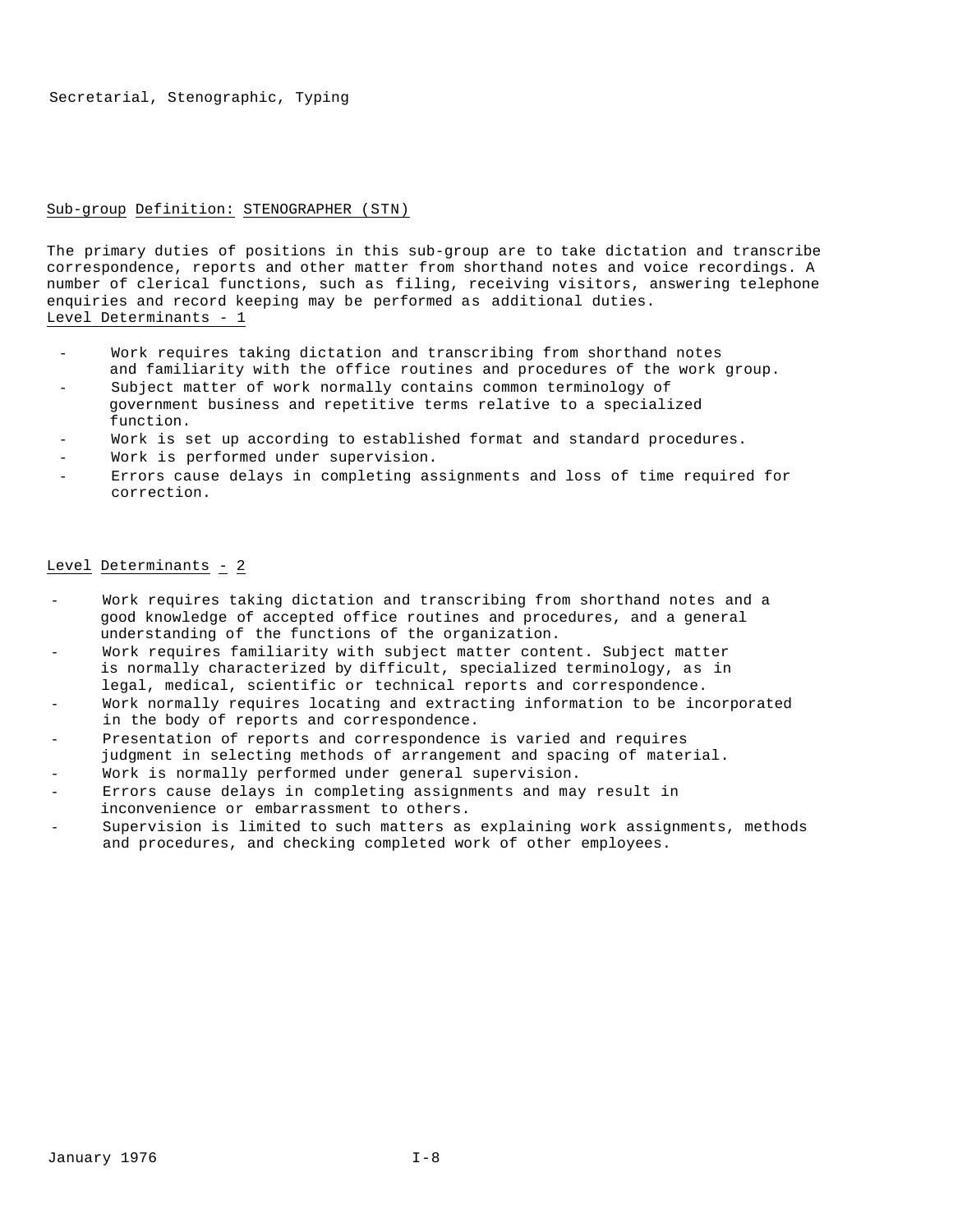#### Sub-group Definition: OFFICE-COMPOSING-EQUIPMENT OPERATOR (OCE)

The primary duties of positions in this sub-group are to operate one or more types of proportional spacing or changeable font or other modified or automatic typing machines equipped to utilize the capabilities of a magnetic or paper tape medium, magnetic-cards, or computer for storage, retrieval and revision of information. A number of clerical functions, such as checking and stripping copy, filing and maintaining records may be performed as additional duties.

#### Level Determinants - 1

- The operation of proportional-spacing or changeable font, or other modified or automatic typing machines.

- A knowledge of office methods and procedures is required.

- Work requires preparation of plain text and tabular material, with

requirement for variation of spacing and arrangement.

- Work is performed according to detailed instructions and established priorities and deadlines.

- Work is performed under supervision.

- Duties may include showing other employees how to perform specific tasks.

# Level Determinants - 2

- The operation of proportional spacing or changeable font, or other modified or automatic typing machines, requiring adjustments to equipment.

- A knowledge of office practices and procedures and familiarity with subject matter content and printing terminology is required. Familiarity with encoded machine instructions may also be required.

- Preparation of the work, such as complex tables, graphic material and manuals requires judgment in the arrangement and spacing of material.

- Work is performed according to instructions and established priorities and deadlines.

- Work is performed under supervision.

- Errors cause delays in completing assignments and may result in inconvenience

or embarrassment to others.

- Duties include showing other employees how to perform specific tasks.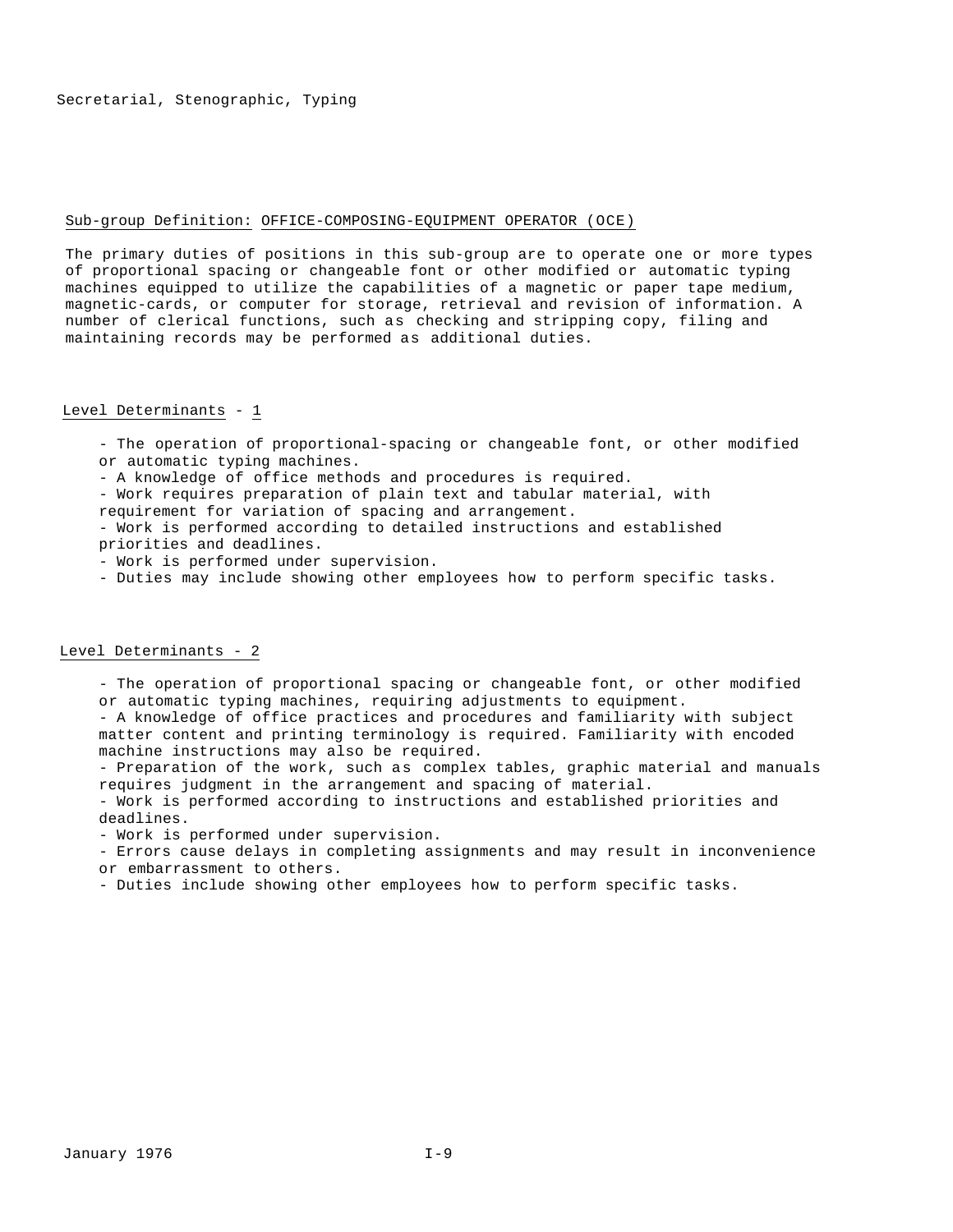#### Level Determinants-3

- The operation of proportional spacing or changeable font or other modified or automatic typing machines, requiring a considerable or frequent adjustment to equipment to perform a variety of functions. - A good knowledge of office practices and procedures, a knowledge of

subject matter content and printing terminology is required. A knowledge of the coding of machine instructions may also be required.

- The work requires considerable judgment in planning spacing and arrangements for various type sizes and styles, page sizes, insertions, diagrams and illustrations.

- Work is performed according to general instructions to meet format and layout requirements of the user and established priorities and deadlines.

- Work is performed under general supervision.

- Errors result in costly delays in completing assignments and may result in inefficient utilization of time, material and equipment.

- Supervision is limited to such matters as explaining work assignments, methods and procedures, and checking completed work of other employees.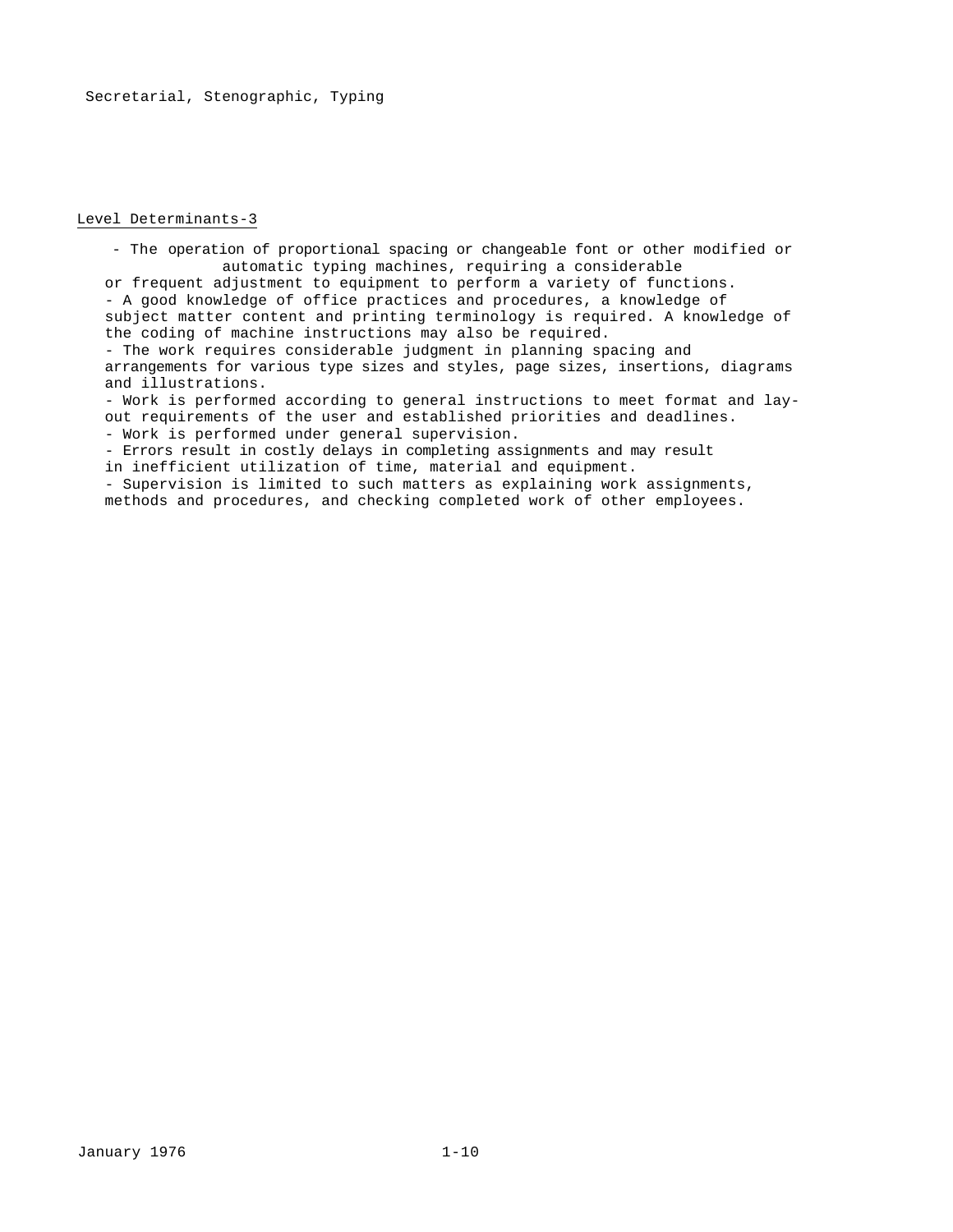#### Sub-group Definition: COURT REPORTER (COR)

The primary duties of positions in this sub-group are to record verbatim in shorthand or by machine, proceedings of meetings, conferences, boards of inquiry, commissions or courts of law. The proceedings may take place under difficult conditions and require the recording of testimony given indistinctly and under stress. The reproduction and certification of an accurate and complete record of the proceedings, and the performance of other clerical and administrative support duties are also required.

#### Level Determinants - 1

- Records verbatim in shorthand or by machine, proceedings of special enquiries as directed by the presiding official. Transcribes or arranges for the transcription of records, and certifies the accuracy of transcripts.

- The work requires initiative and judgment in maintaining safe custody of documentary evidence and files, and in providing routine clerical assistance to the presiding official.

- Contacts are normally with individuals inside and outside the public

service and require the exercise of verbal skills, tact and discretion.

- Errors result in costly delays in completing work and may cause embarrassment to others.

- Supervisory responsibility is usually not present at this level.

# Level Determinants - 2

In addition to the determinants for level one, the following features are usually present at this level:

- The nature of the proceedings are generally of a greater complexity.

- The presiding official is usually at the level of a senior administrator,

or trial judge or judge of the supreme court level.

- The work requires, a more thorough knowledge of the methods and procedures of legal and quasi-legal proceedings of conferences, boards of enquiry, commissions or courts of law.

- The work also requires the provision of general administrative support and may require the supervision of other employees.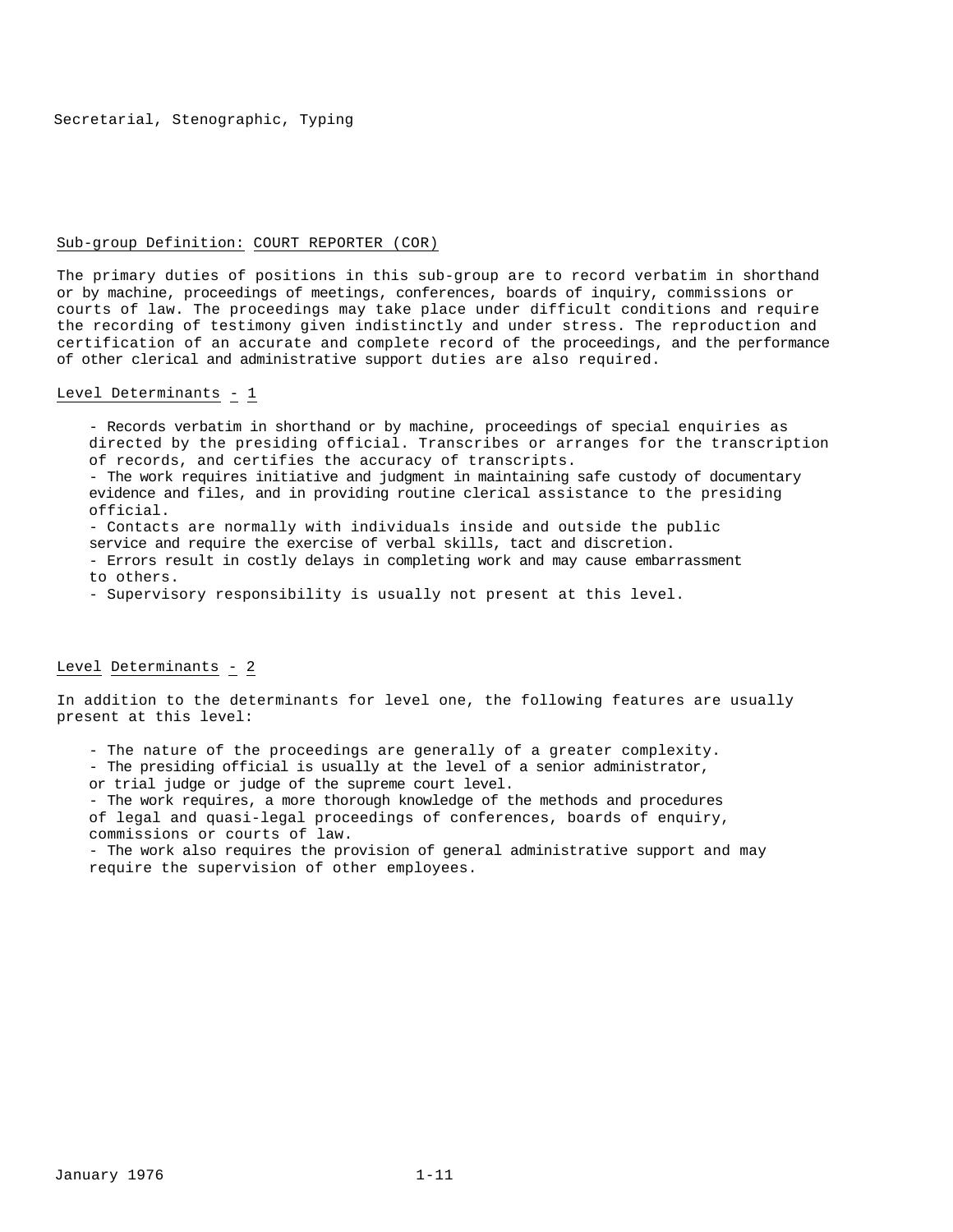#### SECRETARY SIIK-CROW'

#### Notes to Raters

1. The evaluation plan for this Sub-group was developed on the basis that the full range of secretarial responsibility will be vested in one person who is directly responsible to one or more individuals. However, in some cases the individual(s) has administrative, clerical or specialized assistants who, by the nature of their work, may affect the duties normally performed by the secretary. These cases must be considered in evaluating secretarial positions.

2. While it is possible, due to organizational or workload requirements, for one individual to require two or more secretaries, it is unlikely that the secretarial positions will provide the same degree of assistance.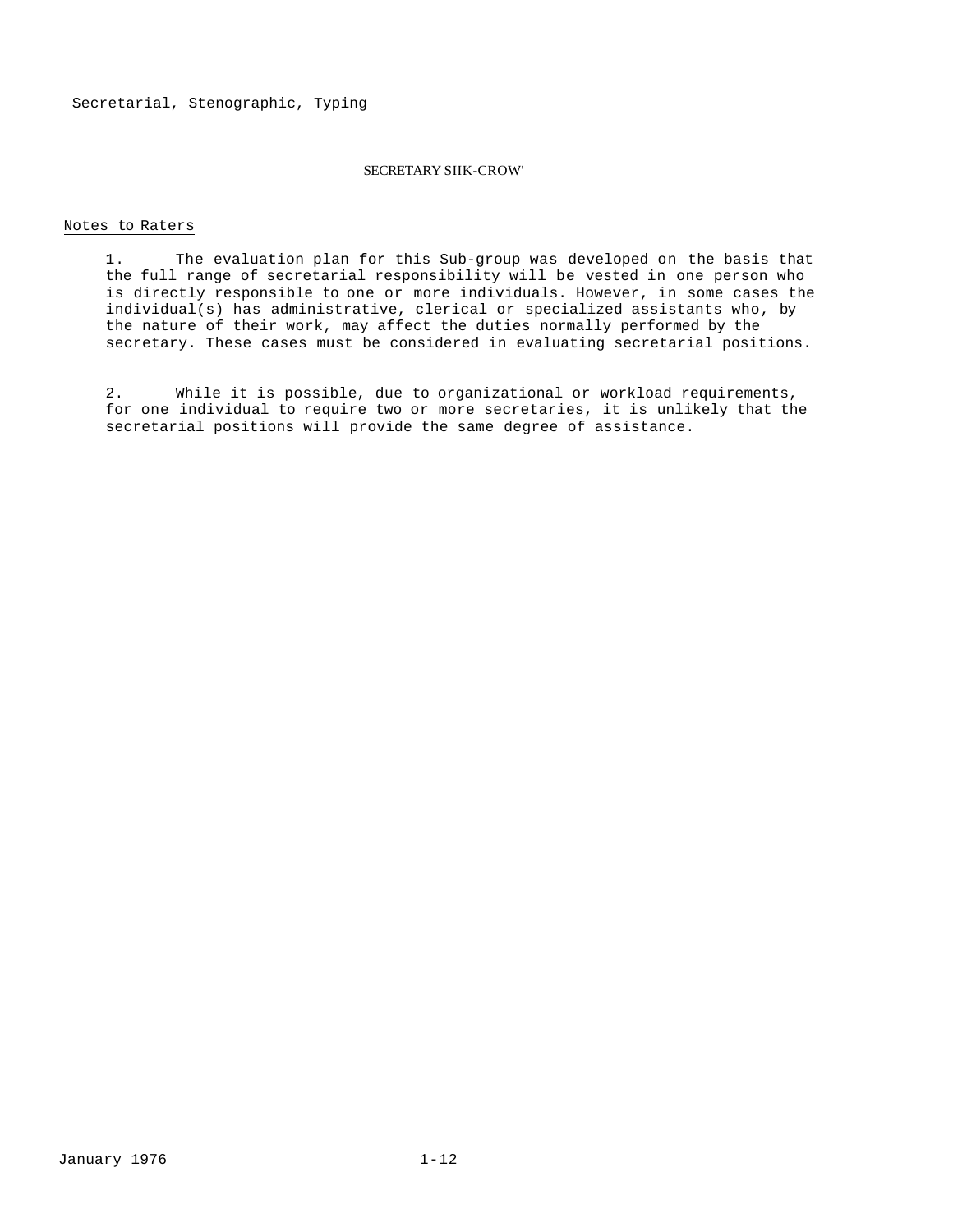#### Sub-Group Definition: SECRETARY (SCY)

The primary duty of positions in this Sub-group is to provide secretarial assistance to one or more individuals by performing a variety of administrative support functions.

#### Inclusions

Included in this Sub-group are positions which have primary responsibility for a majority of the following:

- taking and transcribing dictation or typing from voice recordings and manuscripts;
- receiving and distributing incoming mail;
- composing replies and reviewing outgoing correspondence; maintaining files, records and reference material;
- liaising on behalf of the individual(s) with others, both inside and outside the organization, to provide and obtain information;
- arranging appointments, meetings and conferences;
- making travel arrangements and completing associated accounting records;
- performing simple research or analyzing basic data not requiring expertise;
- providing receptionist services;
- supervising support staff.

# Exclusions

Excluded from this Sub-group are positions in which

- the primary function is the operation of a typewriter or the taking and transcribing of dictation;
- the primary function is the operation of proportional spacing, changeable font or other modified or automatic typing machines;
- the primary function is the verbatim recording of proceedings of courts, conferences and meetings.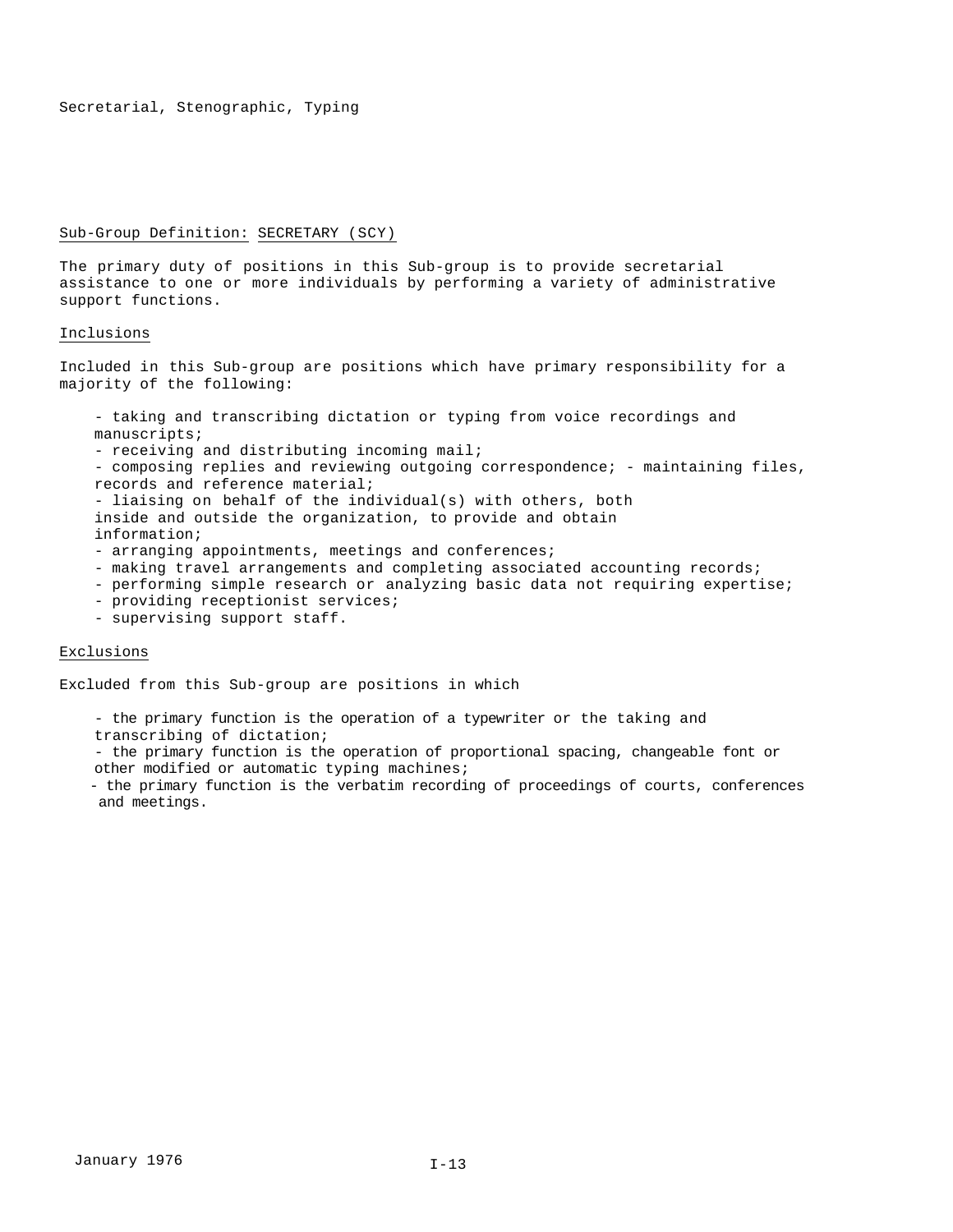#### KNOWLEDGE FACTOR

This factor is used to measure the knowledge required to effectively perform the duties of the position. This knowledge is considered under two elements: "Education" and "Experience".

#### Education Element

The "Education Element" is a measure of the formalized knowledge necessary to fulfill the requirements of a position in a satisfactory manner.

#### Notes to Raters

1. In evaluating positions under the Education Element, all positions will be assigned the basic 40 points. Additional points will be added to the basic rating for additional knowledge required to effectively perform the day-to-day duties.

2. Degree B will be added to the basic points for those positions which indicate the requirement for a higher level of formal education to perform more demanding duties, such as those detailed in the degree definition.

3. No credit will be given if the use of specialized terminology is restricted to typing from copy, **or** if the use is characterized by a limited number of recurring terms.

4. Tentative points assigned according to degree definitions will be confirmed by comparison with the appropriate bench-mark position descriptions.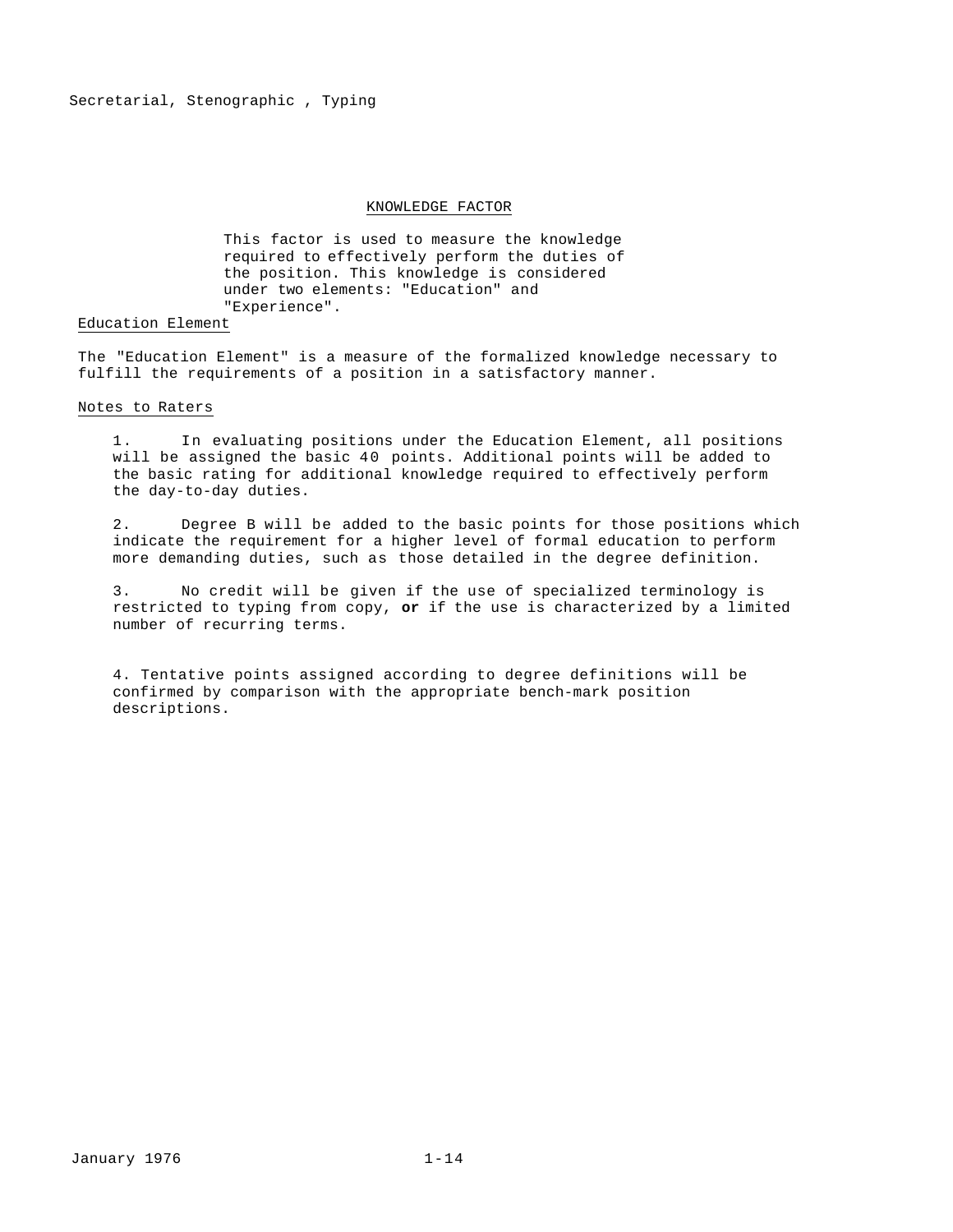# KNOWLEDGE FACTOR

# EDUCATION ELEMENT

# BASIC POINTS

Required to perform basic duties, e.g. type from copy, proofread own material, compose routine correspondence, maintain simple files, records and statistics, operate standard office equipment, such as calculators, photocopiers, telex machines, facsimile transmitters. A 40

# PLUS One or more of the following degrees if applicable in accordance with the degree definition

| <b>DEGREE</b>                                                                                                                                                                                                                                                                          |               | BENCH-MARK POSITION                          | POINTS |
|----------------------------------------------------------------------------------------------------------------------------------------------------------------------------------------------------------------------------------------------------------------------------------------|---------------|----------------------------------------------|--------|
| <i>Required</i> to perform more demanding<br>duties, e.g. compose summary<br>minutes of meetings, draft<br>difficult correspondence, edit<br>outgoing correspondence for<br>composition and style, compile<br>complicated reports or statistics,<br>extract data from various sources. | B             | $111 - 19.2$<br>$111 - 22.2$<br>$III - 27.3$ | 50     |
| Required to type from voice<br>recordings.                                                                                                                                                                                                                                             | $\mathcal{C}$ | $111 - 17.2$<br>$111 - 21.2$<br>$111 - 25.2$ | 10     |
| Required to record dictation<br>using a method of manual short-<br>hand/speedwriting or machine<br>shorthand.                                                                                                                                                                          | $\mathbb{D}$  | $111 - 16.2$<br>$111 - 25.2$<br>$111 - 27.3$ | 25     |
| Required to use and understand<br>legal, medical, technical or<br>scientific terminology.                                                                                                                                                                                              | E             | $111 - 17.2$<br>$111 - 22.2$<br>$111 - 26.3$ | 15     |
| Required to operate specialized<br>equipment, such as automatic<br>or computer-terminal typewriters.                                                                                                                                                                                   | $\mathbf F$   | $111 - 15.2$                                 | 10     |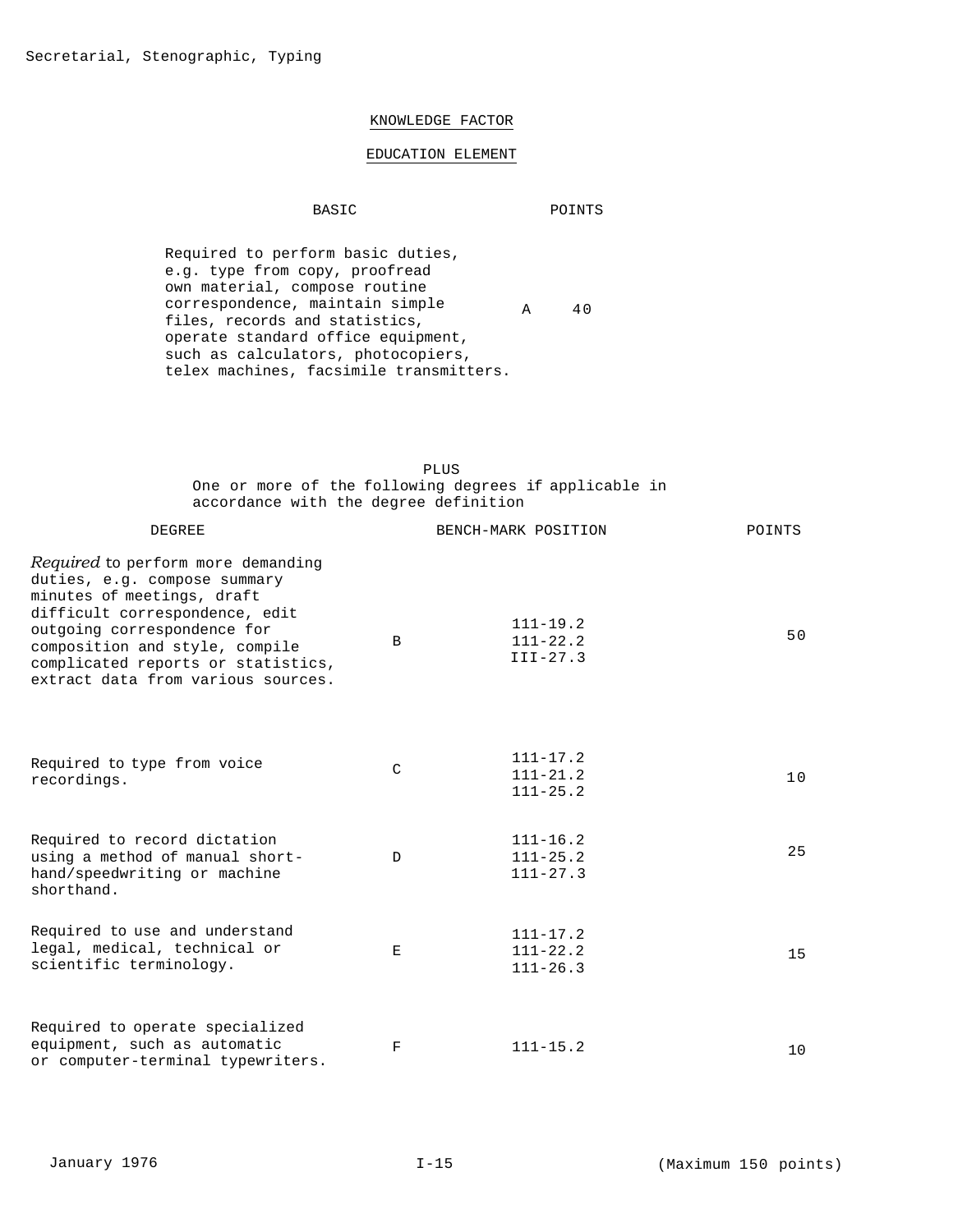# KNOWLEDGE FACTOR EXPERIENCE ELEMENT

This element is used to measure the length and nature of experience necessary to effectively perform the duties of the position.

# Notes to Raters

1. Raters must consider the requirement for knowledge of the organization, policies, regulations, procedures, practices and lines of communication necessary for the effective performance of the duties.

2. In evaluating the Experience Element, the points to be assigned to a position should be determined by comparison with the bench-mark position descriptions.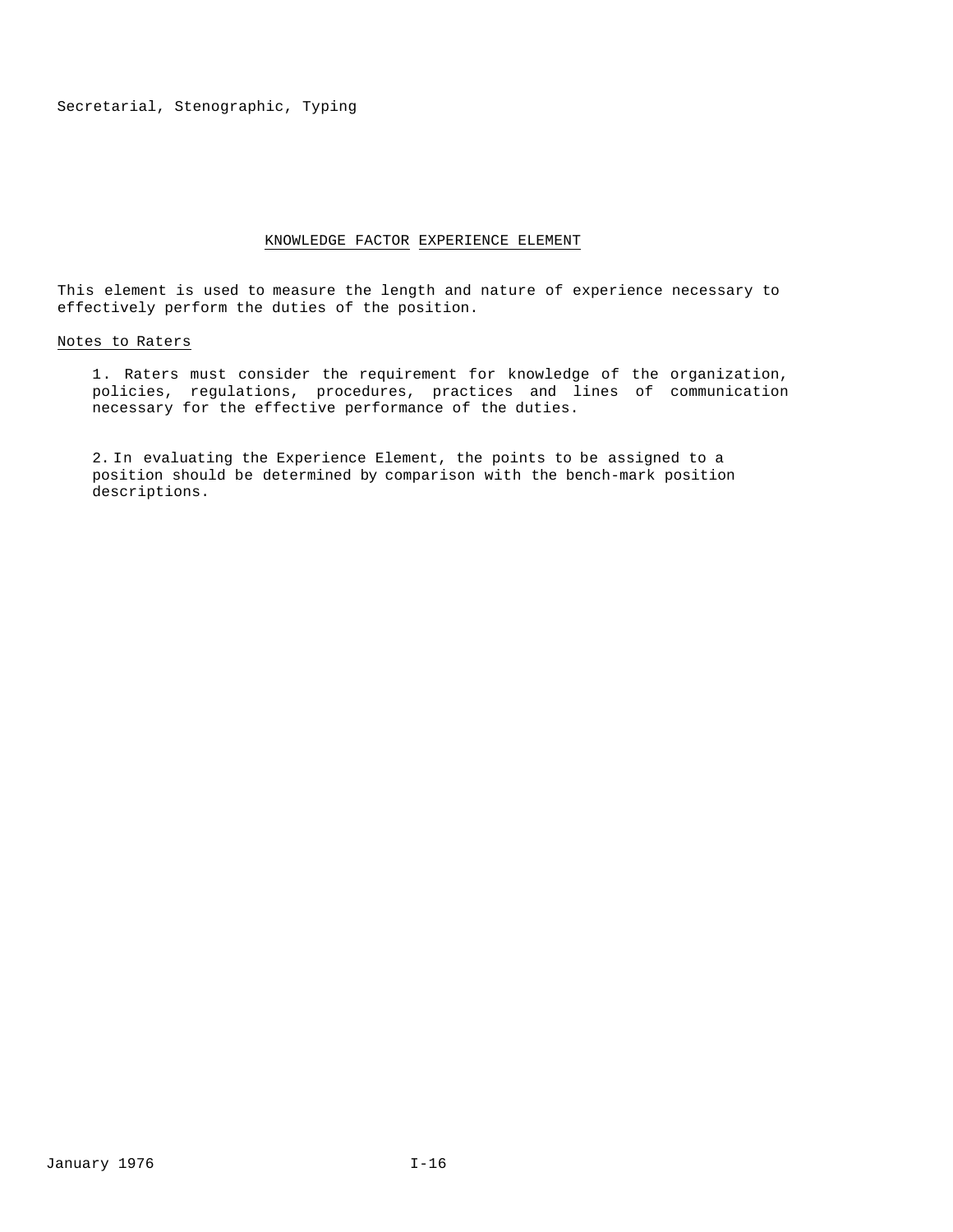# KNOWLEDGE FACTOR

# EXPERIENCE ELEMENT

| Degree of Experience | Bench-mark Position                          | $Points$  |
|----------------------|----------------------------------------------|-----------|
| $\mathtt{A}$         | $111 - 15.2$<br>$111 - 16.2$<br>$111 - 17.2$ | 60        |
| $\, {\bf B}$         | $111 - 18.2$<br>$111 - 19.2$<br>$111 - 20.2$ | $110$     |
| $\rm{C}$             | $111 - 21.3$<br>$111 - 22.3$<br>$111 - 23.3$ | 160       |
| $\,$ D               | $111 - 24.3$<br>$111 - 25.3$<br>$111 - 26.3$ | $2\,1\,0$ |
| $\mathbf{E}$         | $111 - 27.3$                                 | $260$     |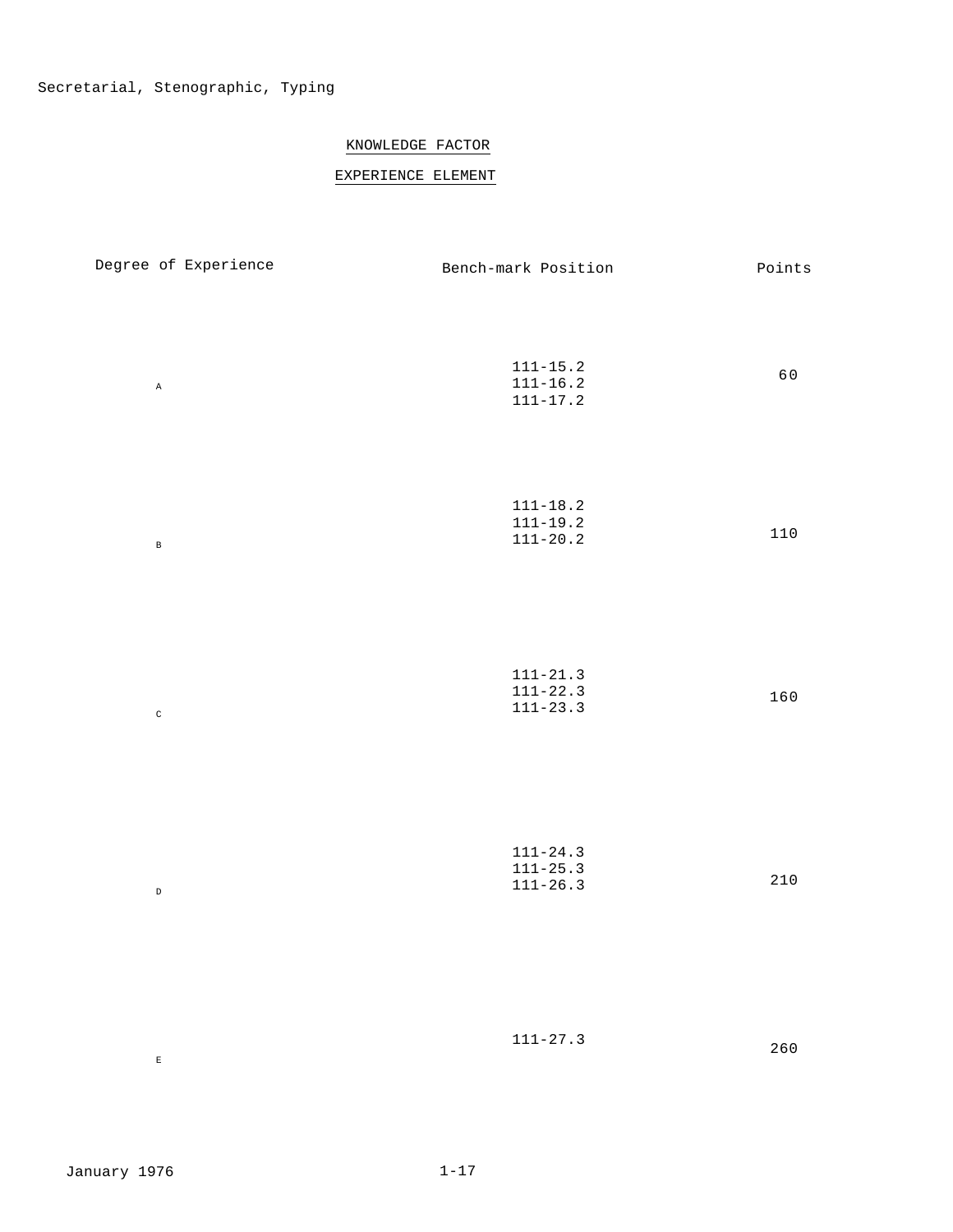#### COMPLEXITY FACTOR

This factor is used to measure the difficulty of the duties in terms of the "Guidelines" provided and the "Nature of Duties" performed. Notes to Raters

1. "Guidelines" refer to the framework of established methods, procedures, instructions, rules and regulations and the direction or supervision provided within which the duties are performed.

2. "Nature of Duties" refers to the relative complexity of the assigned responsibilities.

3. In determining the correct degree of both the "Guidelines" and the "Nature of Duties", raters are to assign the degree that best corresponds on the whole with the duties of the position.

# Degree definitions

| Little Complexity | - duties are routine, repetitive and straight |
|-------------------|-----------------------------------------------|
|                   | forward. There is occasional need to search   |
|                   | for data and information. The subject matter  |
|                   | area is limited.                              |

- Complex duties are generally less routine; some are non-repetitive and somewhat involved. There is normally a need to search for precedent, data and information. The subject matter area is many faceted, but related.
- Highly Complex duties are complicated, with many which are non-recurring. There is a regular need to search for precedent and to extract and summarize information. The subject matter area is diverse, involved and unrelated.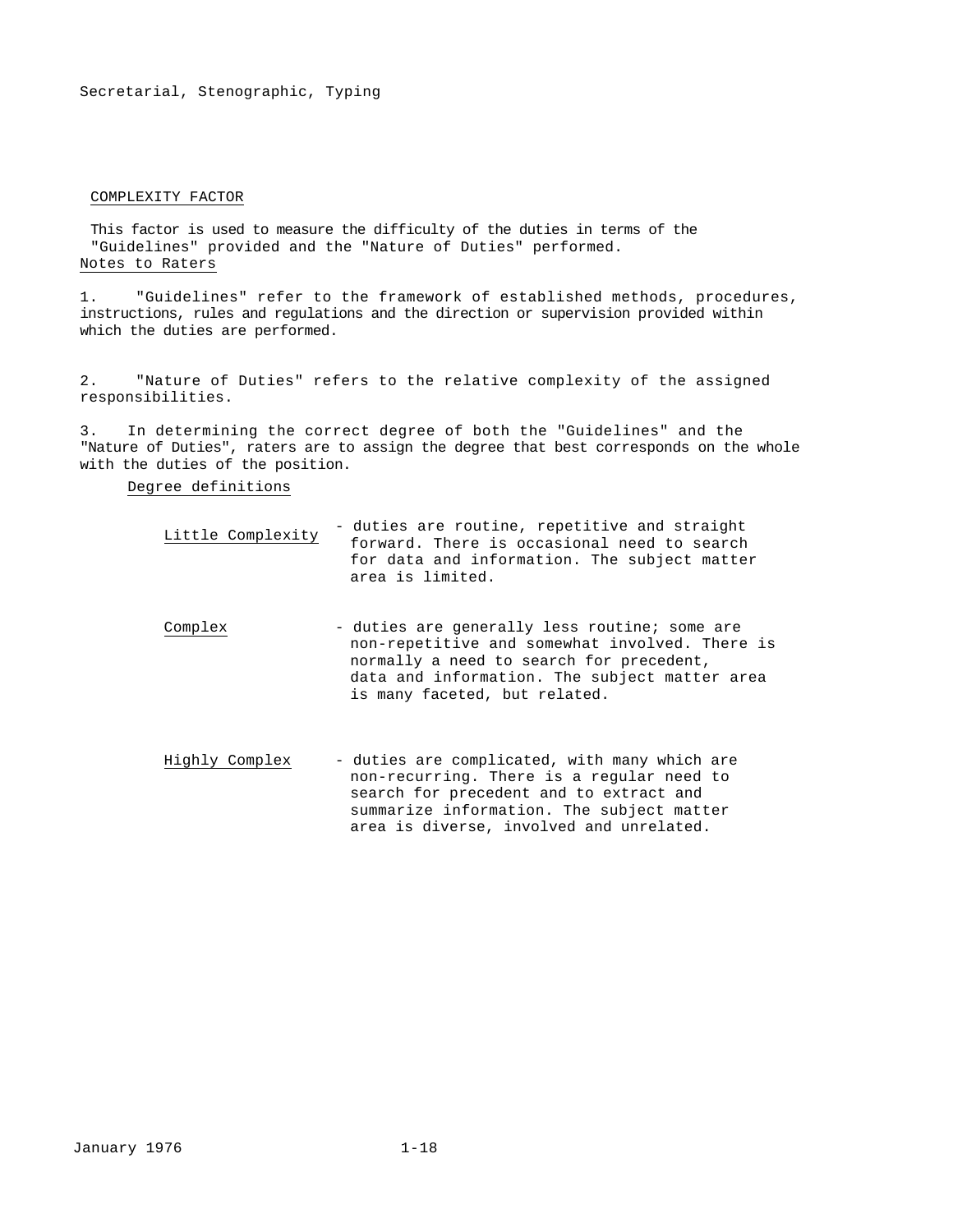# COMPLEXITY FACTOR

# GUIDELINES

| Methods and procedures | Methods and procedures | Methods and procedures |
|------------------------|------------------------|------------------------|
| are prescribed in      | are normally well      | are adapted, modified  |
| detail or are          | defined. Unusual       | or devised to solve    |
| standardized.          | problems are referred  | difficult problems.    |
| Guidance is readily    | for quidance.          | Policy matters are     |
| available. Limited     | Moderate scope for     | referred for quidance. |
| scope for initiative   | initiative and         | Wide scope for         |
| and judgment.          | judgment.              | initiative and         |
|                        |                        | judgment.              |
|                        |                        |                        |

| NATURE OF            | $\mathbf 1$                                               |     | $\overline{c}$                               | 3                            |     |
|----------------------|-----------------------------------------------------------|-----|----------------------------------------------|------------------------------|-----|
| <b>DUTIES</b>        |                                                           | 90  | 120                                          |                              |     |
| Little<br>Complexity | $111 - 15.$ <sup>-2</sup><br>$111 - 16.2$<br>$111 - 17.2$ |     | $111 - 18.3$<br>$111 - 19.3$<br>$111 - 20.3$ |                              |     |
| $\, {\bf A}$         |                                                           |     |                                              |                              |     |
|                      |                                                           | 140 | 170                                          |                              | 200 |
| Complex              | $111 - 21.3$<br>$111 - 22.3$                              |     | $111 - 23.3$                                 | $111 - 24.3$                 |     |
| $\, {\bf B}$         |                                                           |     | 220                                          |                              | 250 |
| Highly<br>Complex    |                                                           |     | $111 - 25.3$                                 | $111 - 26.3$<br>$111 - 27.3$ |     |

C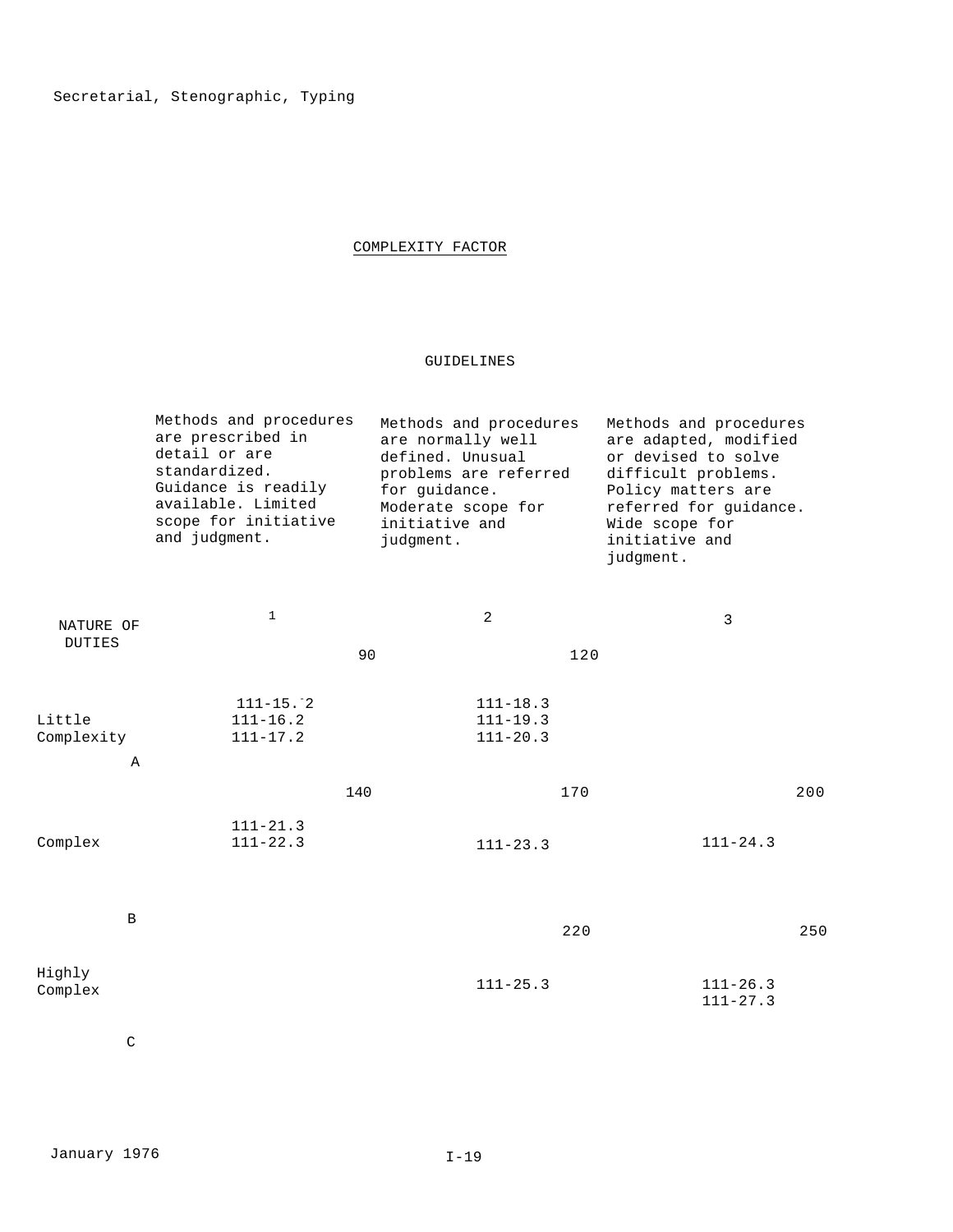# CONSEQUENCE OF ERROR FACTOR

This factor is used to measure the responsibility of the position for the exercise of care in terms of the probable consequence of errors.

#### Notes to Raters

- 1. Raters are to consider the consequence of an error that may occur despite the exercise of care by a competent employee. The possible impact of neglect, incompetence or the indiscreet disclosure of classified information is not to be considered.
- 2. Considerations under this factor should include only those errors that are quite possible and should not include those that are only remotely possible.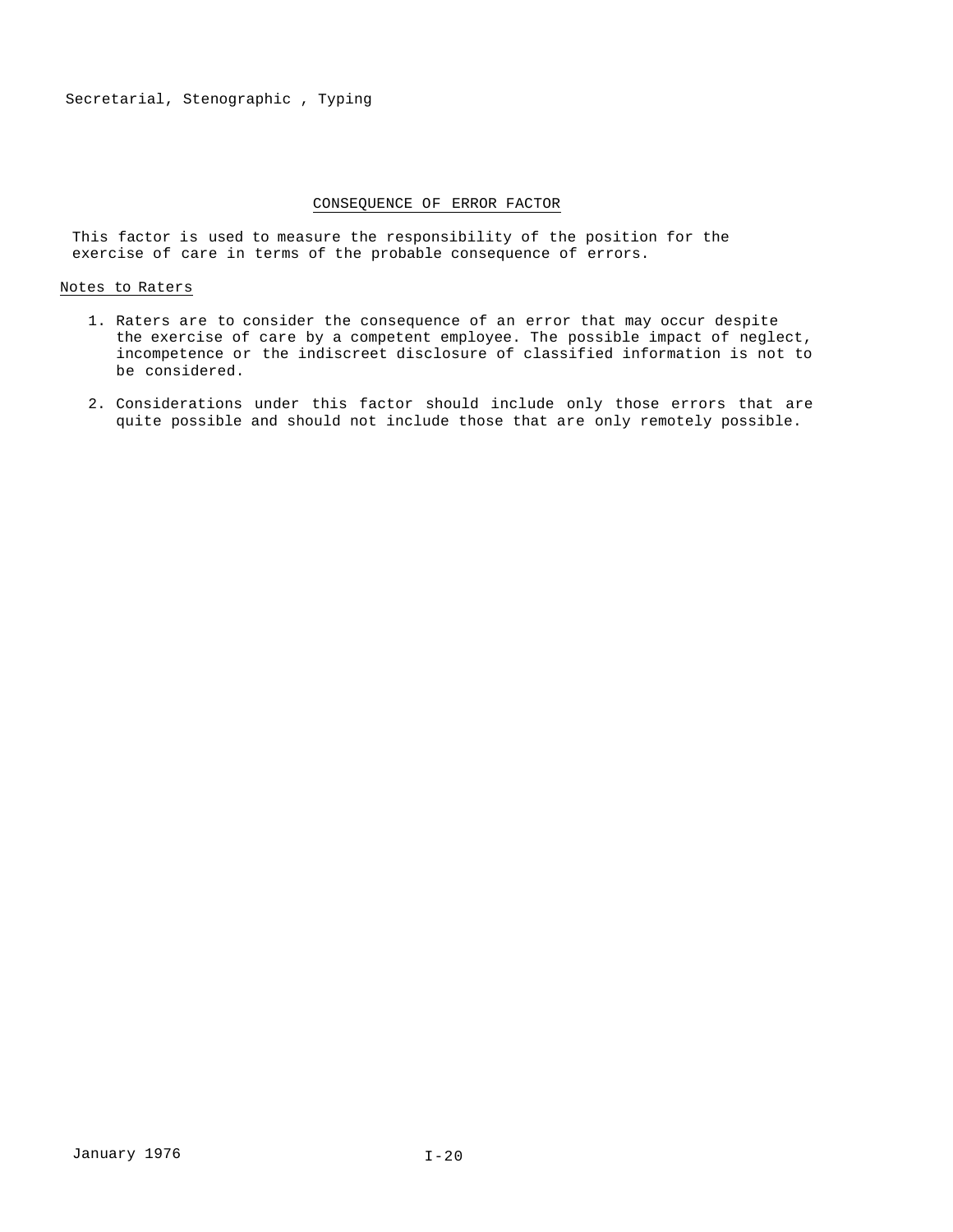# CONSEQUENCE OF ERROR FACTOR

| Consequence of Error and Degree                                                                                                                                                                                                                                                                                                                                                                                                                          |   | Bench-mark Position                                          | Points |
|----------------------------------------------------------------------------------------------------------------------------------------------------------------------------------------------------------------------------------------------------------------------------------------------------------------------------------------------------------------------------------------------------------------------------------------------------------|---|--------------------------------------------------------------|--------|
| Errors would be minor in nature due to<br>the type of work performed and may cause<br>minimal loss of time for correction,<br>or may cause slight annoyance or<br>inconvenience.                                                                                                                                                                                                                                                                         | A | $111 - 15.2$<br>$111 - 16.2$<br>$111 - 19.3$                 | 35     |
| Errors would have moderate consequences,<br>e.g. may result in some loss of time on<br>the part of several employees for correction,<br>may cause inaccuracies in record<br>or reports and have a limited effect on<br>activities based on these reports, may<br>result in minor loss of qoodwill, may be<br>embarrassing to the individual for whom<br>secretarial services are being provided<br>or to others inside or outside the<br>Public Service. | B | $111 - 20.3$<br>$111 - 22.3$<br>$111 - 24.3$<br>$111 - 25.3$ | 70     |

| Errors would have serious consequences,     |               |              |
|---------------------------------------------|---------------|--------------|
| e.g. may cause inaccuracies in reports      |               |              |
| or records and result in faulty information |               |              |
| upon which decisions are made, may cause    |               | $111 - 26.4$ |
| substantial delay or considerable loss of   |               | $111 - 27.3$ |
| work time or productivity, may have serious |               |              |
| adverse effects on relationships with the   |               |              |
| public, may cause considerable loss of      |               |              |
| qoodwill indicated by a series of           | $\mathcal{C}$ |              |
| complaints, may be embarrassing to the      |               |              |
| Department or to the government generally.  |               |              |

100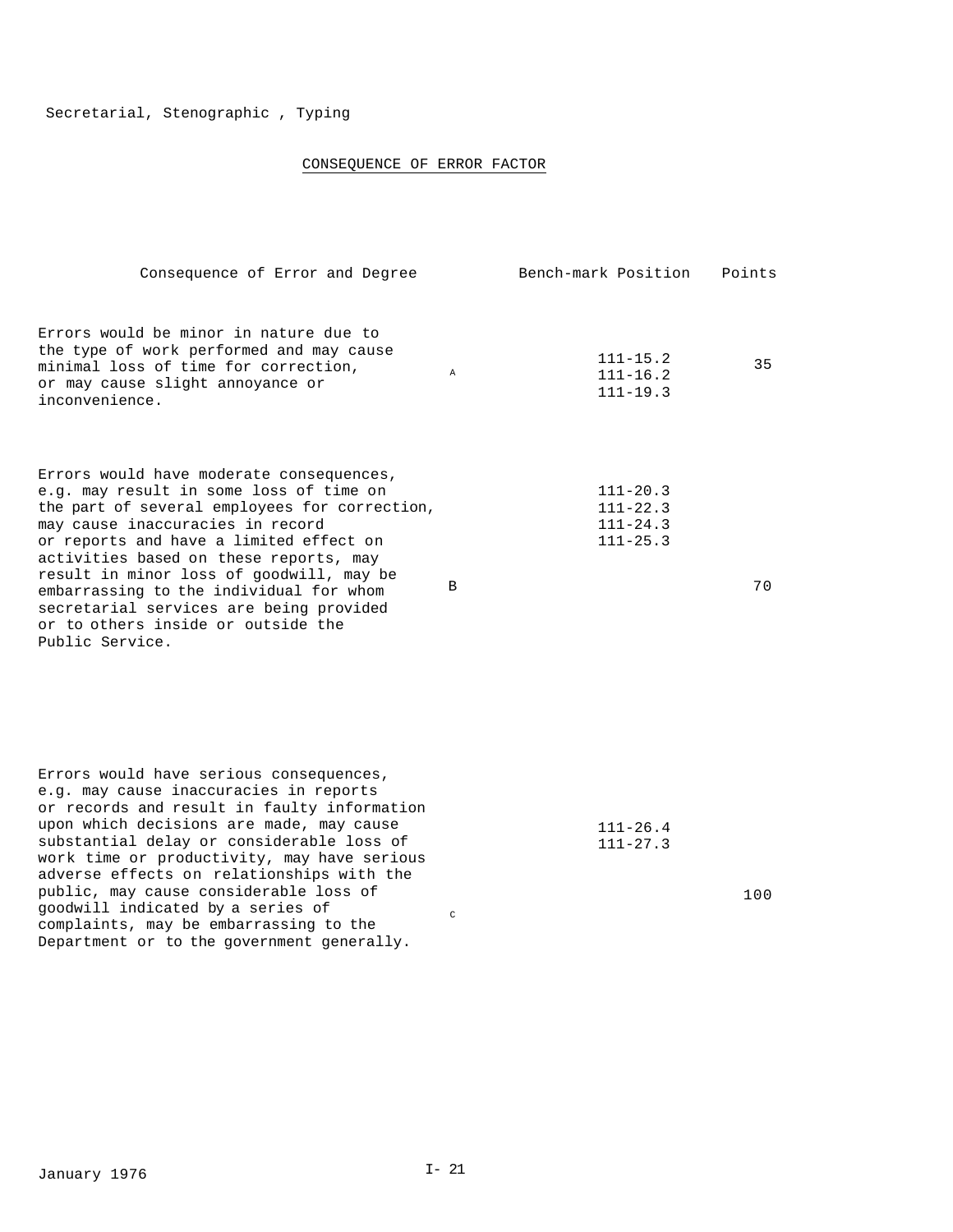#### RESPONSIBILITY FOR CONTACTS FACTOR

This factor is used to measure the difficulty and importance of contacts that occur as an integral part of the day-to-day work and the requirements imposed upon the incumbent to communicate in person, by telephone, or in writing. The two elements of the factor are: "Nature or Purpose of the Contact" and "Persons Contacted".

#### Notes to Raters

- 1.Points for contacts in written form will be assigned only to positions whose incumbents have responsibility for drafting and signing correspondence, or, as the supervisor's secretary, for signing correspondence prepared by the supervisor's subordinates.
- 2. Contacts characterized by their infrequency or rarity are not to be rated.
- 3.Contacts with work associates (other members of the supervisor's subordinate staff located in the immediate work area) will be rated at the minimum (40).
- 4.All other contacts will be evaluated, and the highest point value obtained will be assigned to the position.
- 5. Bench-mark position descriptions are used to exemplify the "nature or purpose" of the contact.

# Definition of Terms

| Junior/Intermediate employees | - up to and including *PM-5 or<br>equivalent:                         |
|-------------------------------|-----------------------------------------------------------------------|
| Senior employees              | - *PM-6 or equivalent or higher;                                      |
|                               | - middle management positions and<br>higher in outside organizations. |

\*T.B. letter dated July 5, 1972 re Levels of Employees Supervised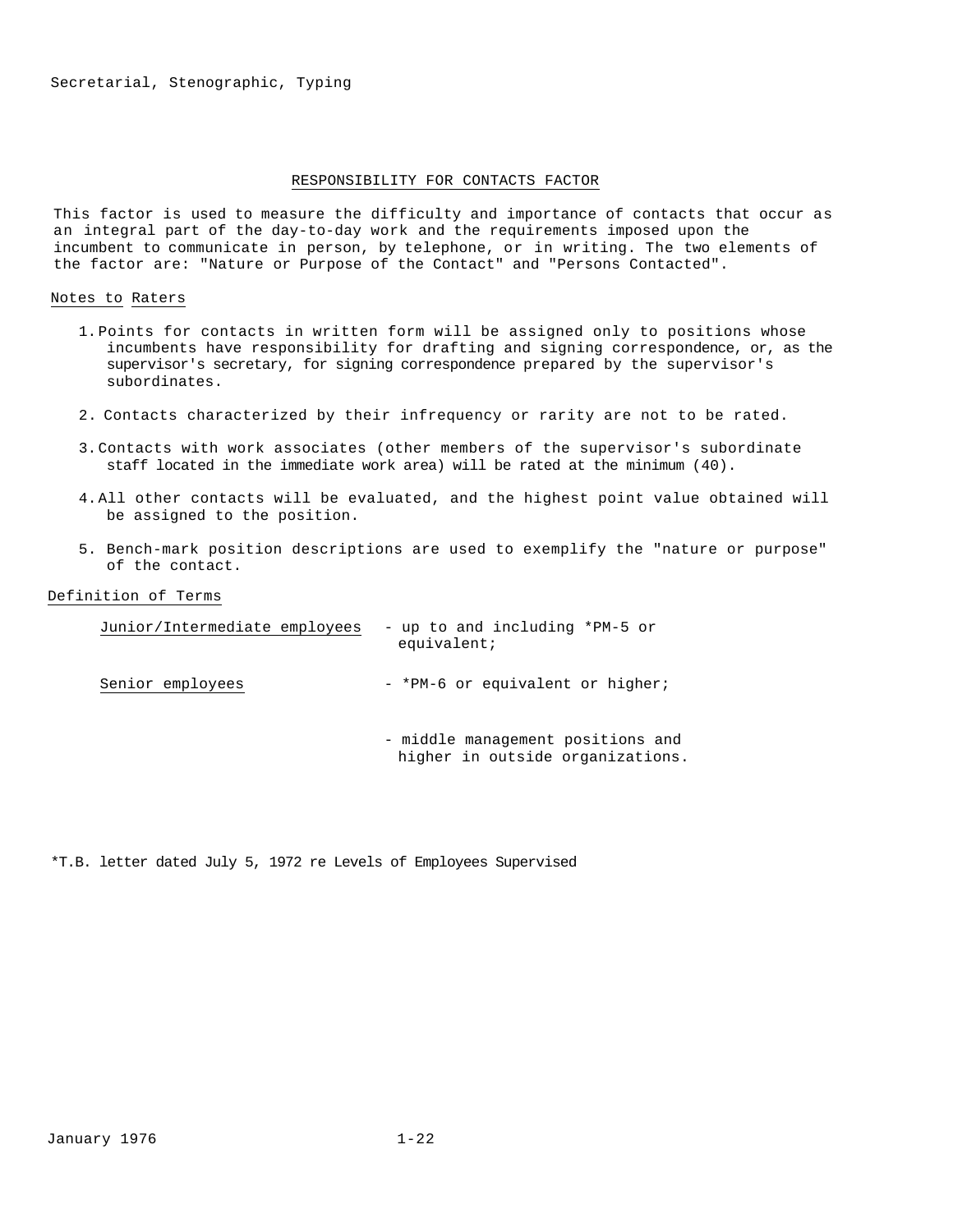# NATURE OR PURPOSE OF CONTACT

|                                                                                                    | To give or obtain<br>information<br>requiring ordinary<br>courtesy<br>(notify, relay,<br>reply, tell,<br>transmit) |     | To give or obtain<br>information<br>requiring limited<br>explanation. | To give or<br>obtain<br>information<br>requiring<br>discussion,<br>elaboration<br>and<br>understanding. |     |
|----------------------------------------------------------------------------------------------------|--------------------------------------------------------------------------------------------------------------------|-----|-----------------------------------------------------------------------|---------------------------------------------------------------------------------------------------------|-----|
| PERSONS CONTACTED                                                                                  | $\mathbb A$                                                                                                        | 40  | B<br>90                                                               | $\mathcal{C}$                                                                                           | 140 |
| Junior/Intermediate<br>Employees in Own<br>Department<br>$\mathbbm{1}$                             |                                                                                                                    |     | $111 - 18.3$                                                          |                                                                                                         |     |
| Junior/Intermediate<br>.Employees in Other<br>Departments,<br>Agencies or Outside<br>Organizations |                                                                                                                    | 55  | 105                                                                   |                                                                                                         | 155 |
|                                                                                                    | $\overline{2}$                                                                                                     |     |                                                                       |                                                                                                         |     |
|                                                                                                    |                                                                                                                    | 70  | 120                                                                   |                                                                                                         | 170 |
| Senior Employees in<br>Own Department                                                              | $111 - 17.2$<br>$111 - 19.3$                                                                                       |     |                                                                       | $111 - 23.4$<br>$111 - 24.3$<br>$111 - 25.4$                                                            |     |
|                                                                                                    | $\mathbf{3}$                                                                                                       | 85  | 135                                                                   |                                                                                                         | 185 |
| Members of the<br>General Public                                                                   | $111 - 15.2$<br>$111 - 16.3$                                                                                       |     | $111 - 22.3$                                                          |                                                                                                         |     |
|                                                                                                    | 4                                                                                                                  |     |                                                                       |                                                                                                         |     |
| Senior Employees<br>in Other                                                                       |                                                                                                                    | 100 | 150                                                                   |                                                                                                         | 200 |
| Departments,<br>Agencies or Outside<br>Organizations                                               | $111 - 21.3$                                                                                                       |     | $111 - 20.3$                                                          | $111 - 26.4$<br>$111 - 27.4$                                                                            |     |

5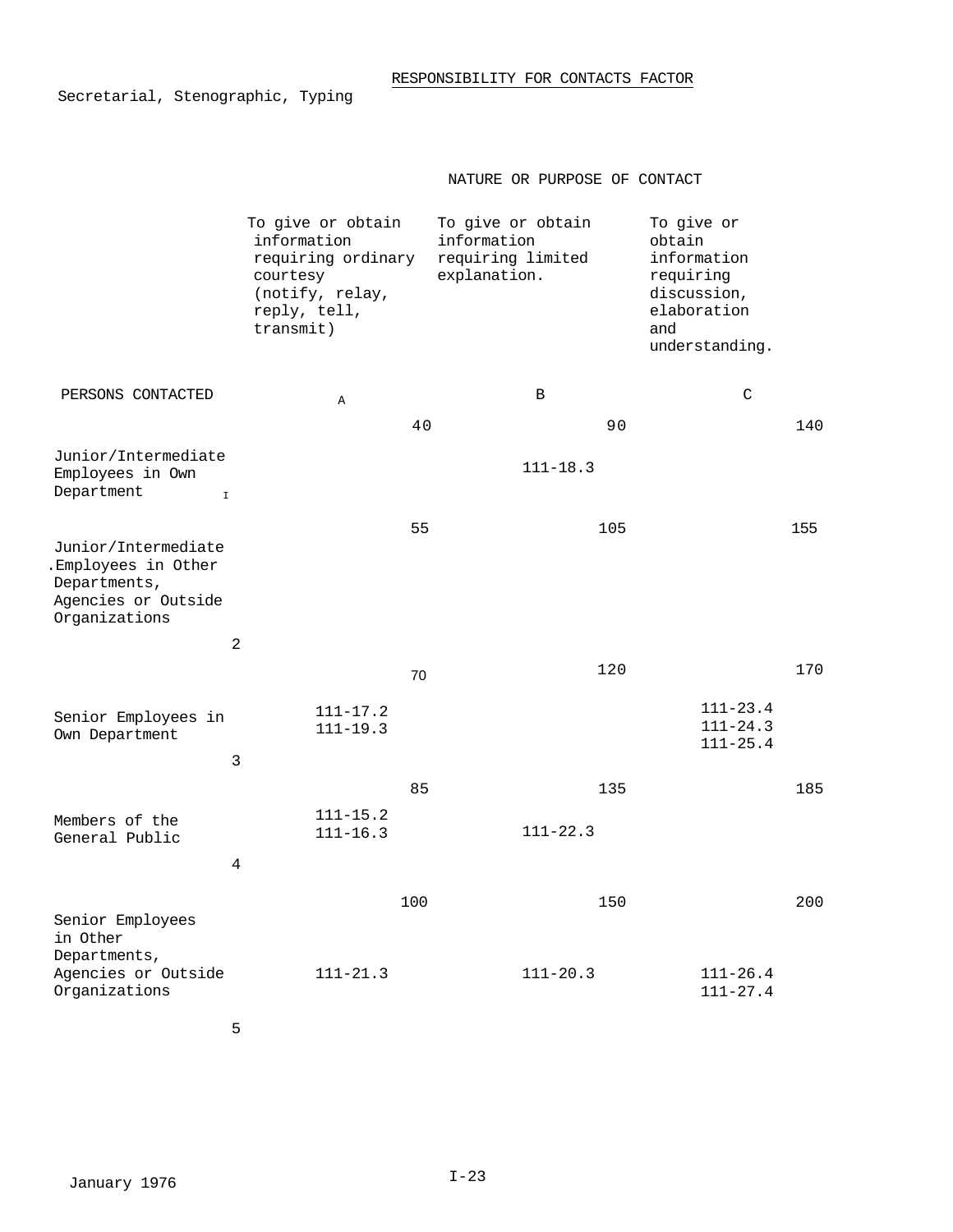#### SUPERVISION FACTOR

This factor is used to measure the nature and extent of responsibility for the control and co-ordination of work performed by others.

# Notes to Raters

- 1. "Supervision" refers to the extent to which the position has responsibility for the control of the quantity and quality of work, work assignment, staff allocation, performance evaluation and training of support staff, which would otherwise be the immediate responsibility of the supervisor. Degree B definition presupposes the performance of duties contained in Degree A.
- 2. No points will be assigned under this factor unless the position has a substantive and continuing supervisory responsibility.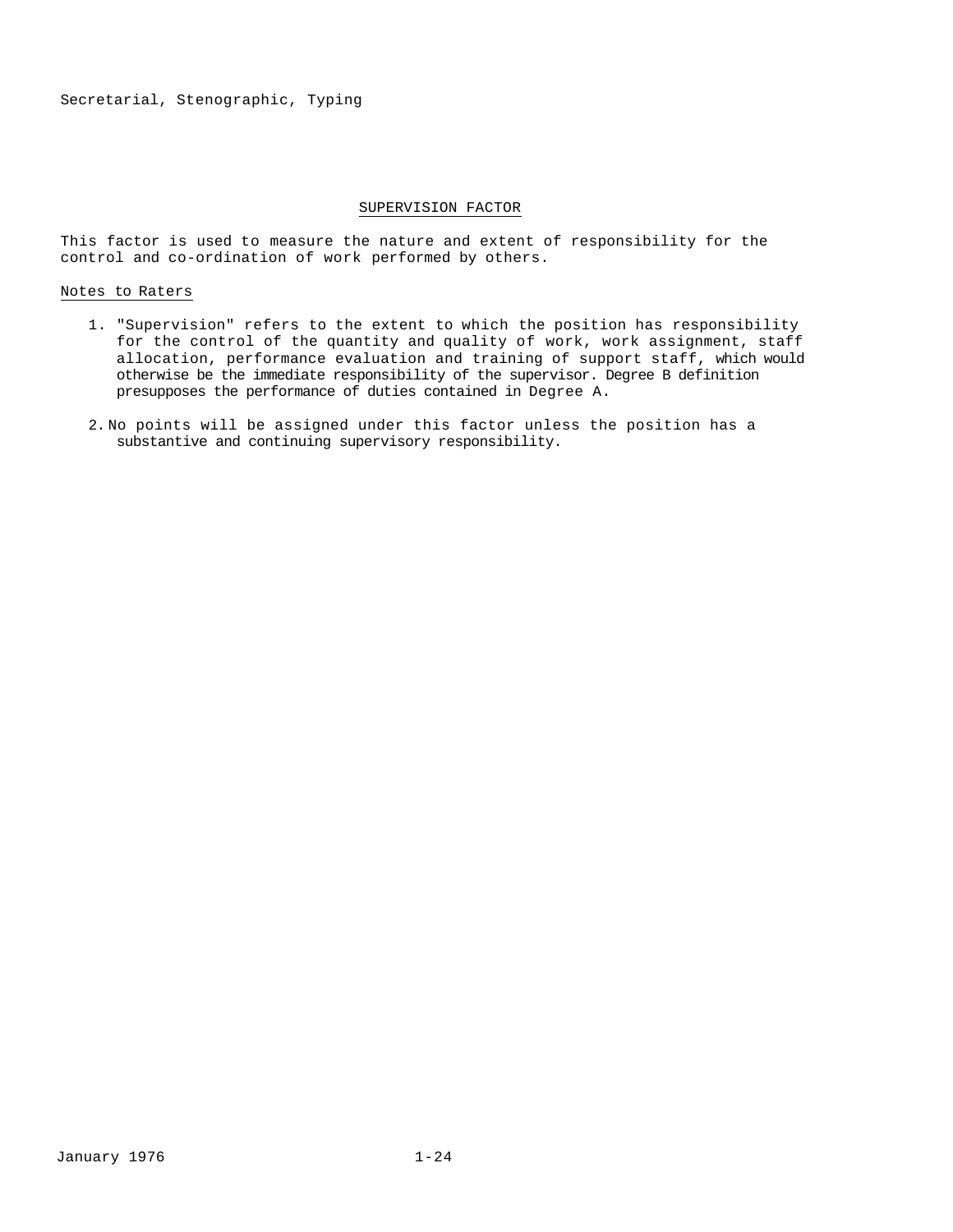# SUPERVISION FACTOR

| Degree of Responsibility                                                                                                                                                                                                                                 |   | Bench-mark Position | Points |
|----------------------------------------------------------------------------------------------------------------------------------------------------------------------------------------------------------------------------------------------------------|---|---------------------|--------|
| Shows other employees how<br>to perform tasks or<br>duties; assigns work and<br>checks work for<br>accuracy.                                                                                                                                             | Α | $III-23.4$          | 20     |
| Distributes work<br>according<br>to priorities and<br>workload;<br>ensures that established<br>standards for quality and<br>quantity of work are<br>maintained; solves work<br>problems; discusses<br>performance of<br>subordinates<br>with supervisor. | B | $III-27.4$          | 40     |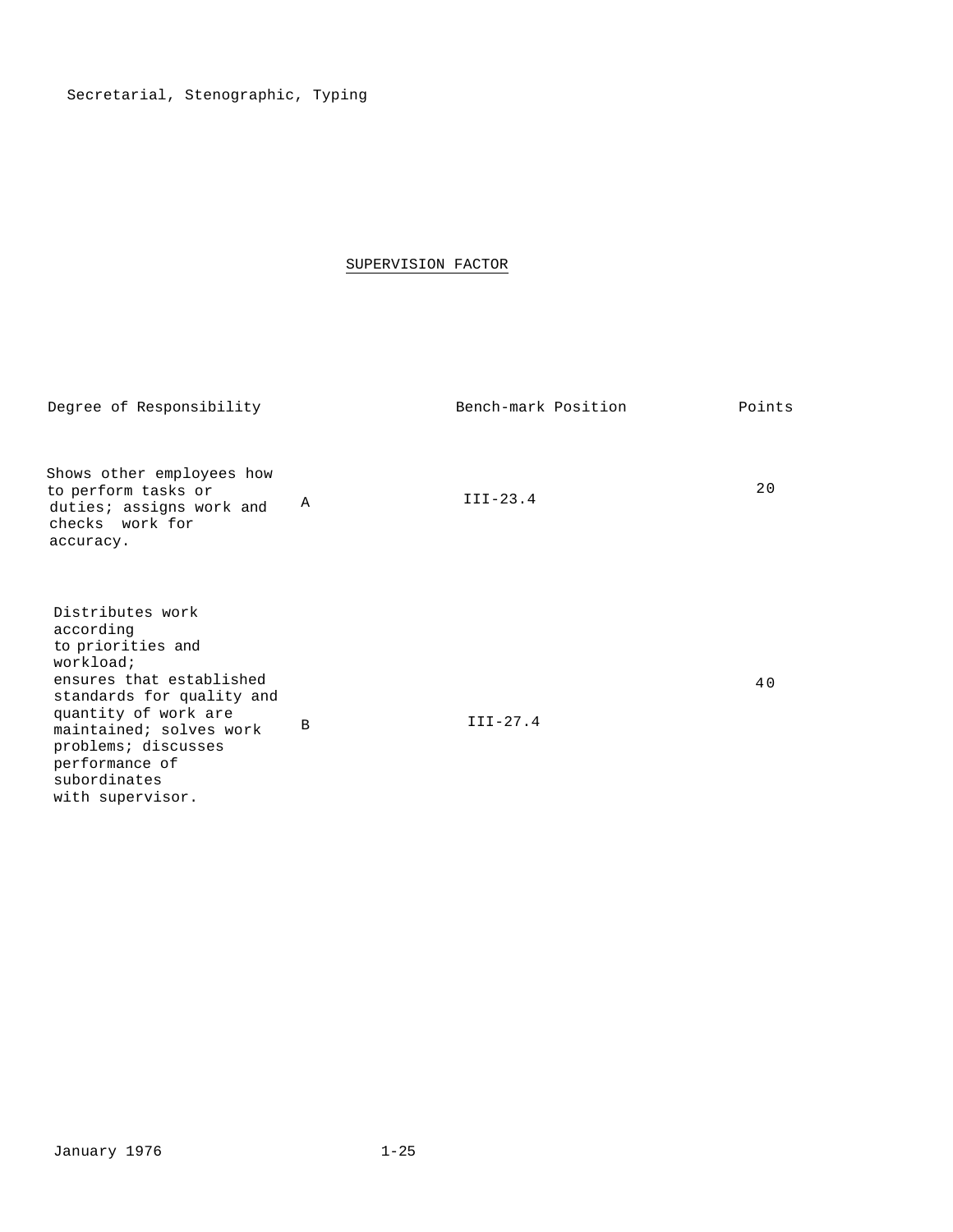Secretarial, Stenographic Secretariat, Sténographie<br>
and Typing<br>
Secretariat, Sténographie et dactylographie

PART II PARTIE II

SELECTION PLAN SYSTEME DE SELECTION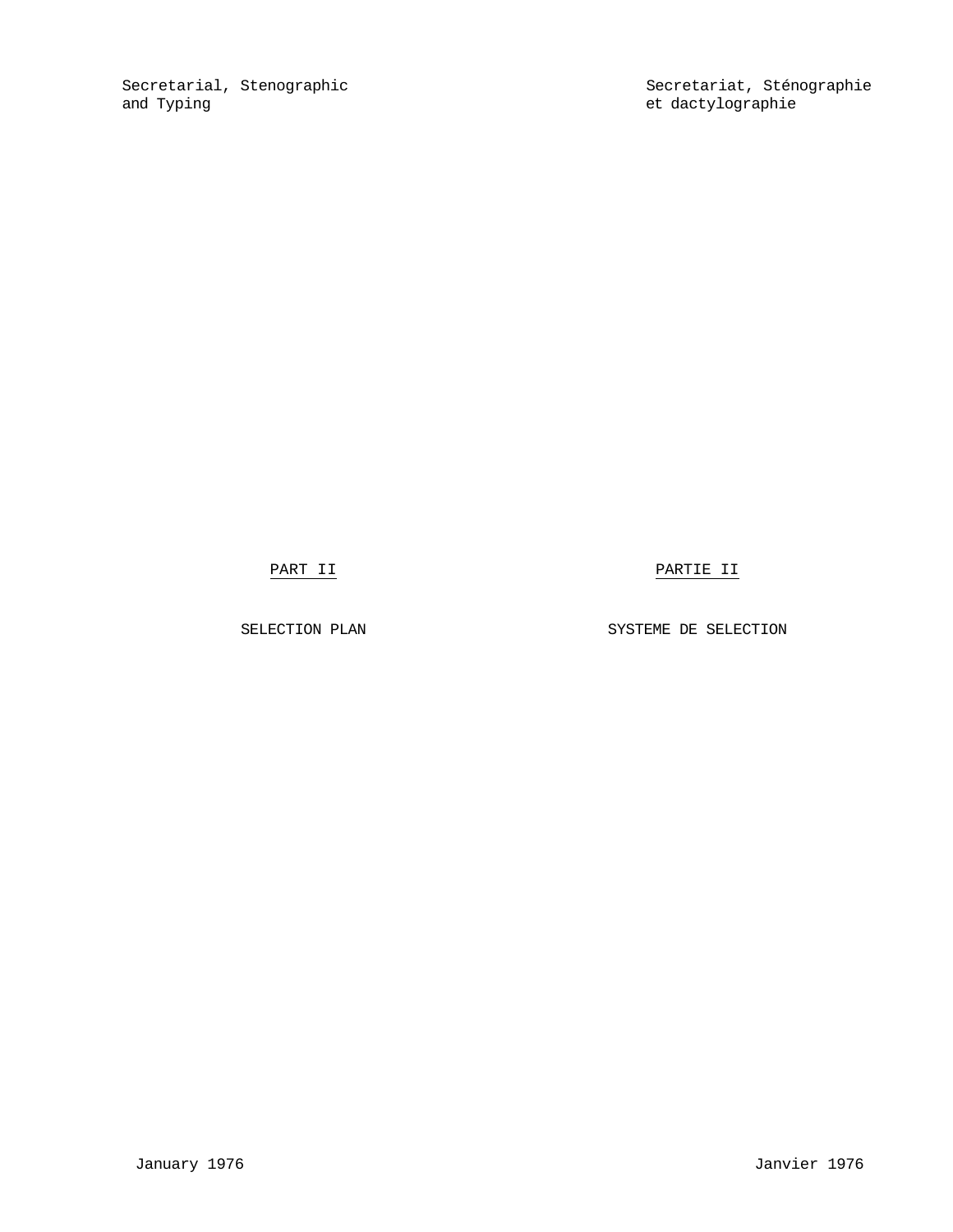#### PART II

#### SELECTION PLAN INTRODUCTION

The Selection Plan includes the Selection Standard for this Group, developed pursuant to Section 12 of the Public Service Employment Act, with instructions for adapting it to the requirements of individual positions in the form of a Statement of Qualifications.

Section 6 of the Public Service Employment Regulations requires that a Statement

of Qualifications be prepared for each position to which an appointment is to be made. Each Statement of Qualifications is to specify and differentiate between those qualifications that are essential and those qualifications, if any, that are desirable for the performance of the duties and responsibilities of a position.

Qualifications refer to any training, ability, knowledge, accomplishment or personal attribute that is essential or desirable for performance of the duties and responsibilities of a position.

As qualifications vary with the job content requirements of individual positions they must be identified for each position for which staffing action is intended. They are to be based on the duties and responsibilities of the position concerned and expressed in the form of a Statement of Qualifications. These qualifications then become the criteria against which selections are made for that staffing action.

The following pages contain an explanation of the various parts of a Statement of Qualifications, a description of qualifications for positions in this Group, a Rating Guide and a description of the methods to be used in assessing the qualifications of candidates for these positions. Examples of Statements of Qualifications for positions in this Group based on Bench-Mark Position Descriptions are presented in Part III of this Standard.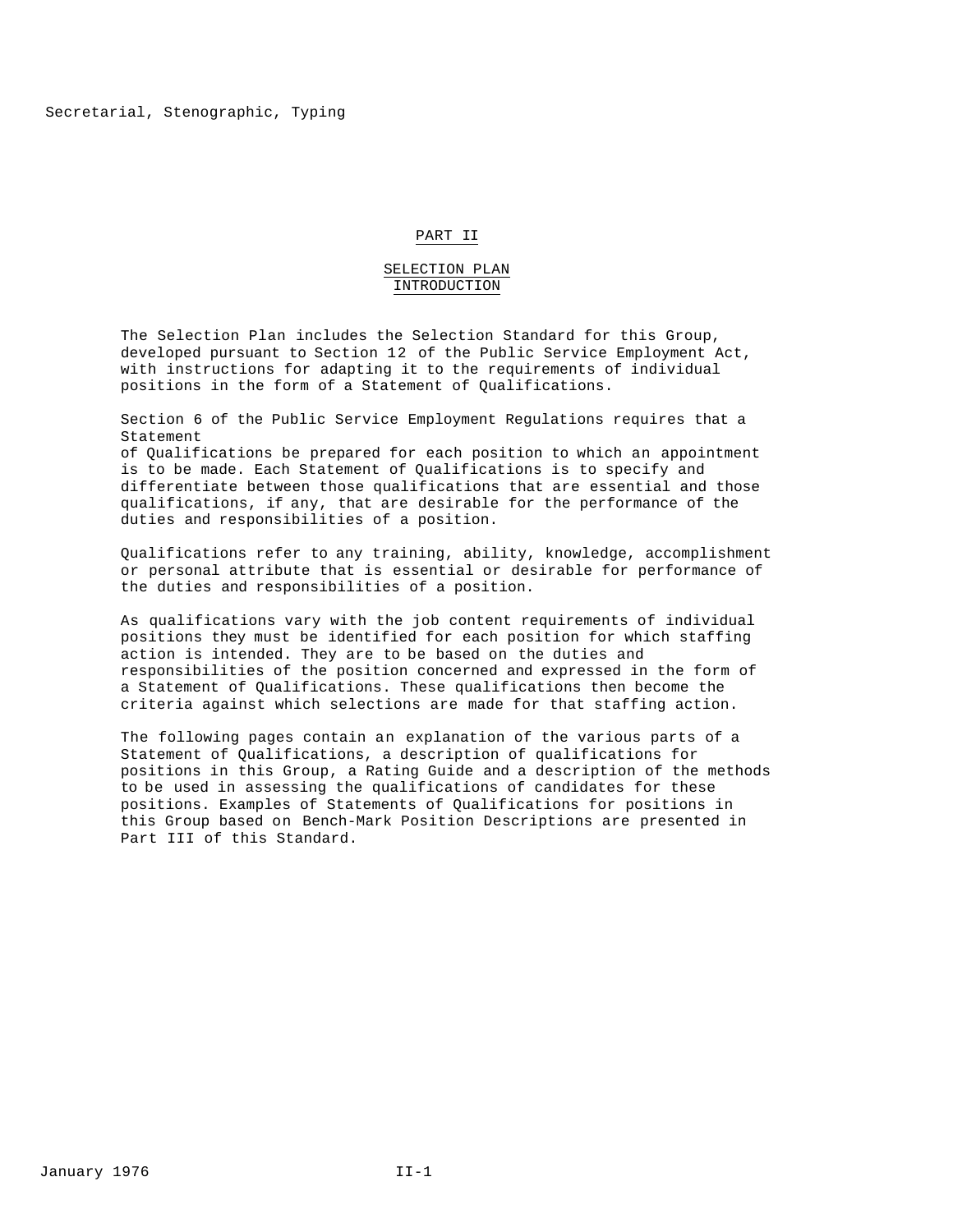# STATEMENT OF QUALIFICATIONS

# Structure

# The basic structure of a Statement of Qualifications is as follows: ESSENTIAL QUALIFICATIONS

# BASIC REQUIREMENTS

- Education Factor
- Occupational Certification Factor
- Achievement, Skills or Aptitudes Factor
- Language Requirement Factor
- Experience Factor

# RATED REQUIREMENTS

- Knowledge Factor
- Abilities Factor
- Personal Suitability Factor

#### DESIRABLE QUALIFICATIONS

- (Individual qualifications that are desirable, if any)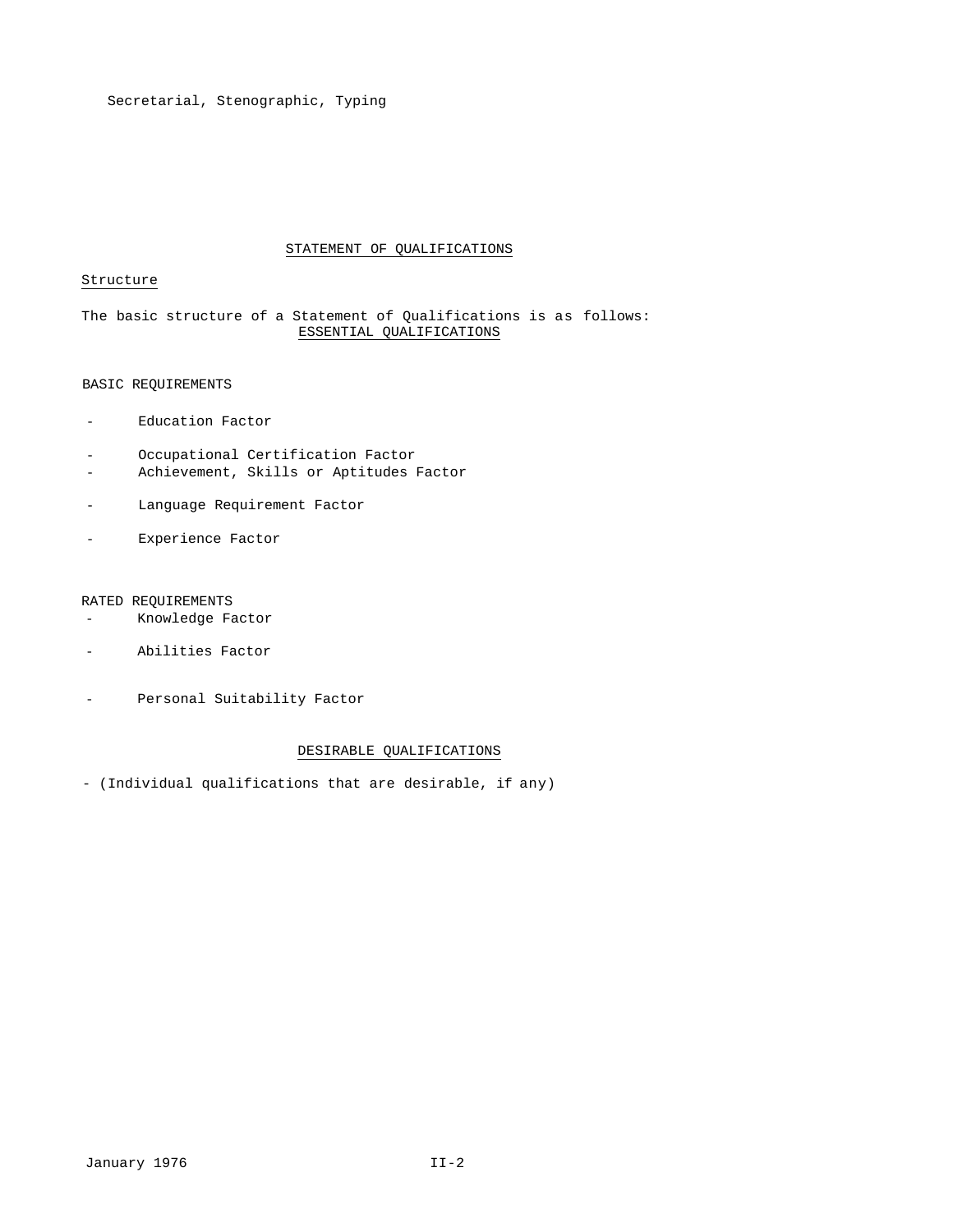Definitions

A Statement of Qualifications consists of two components:

#### ESSENTIAL QUALIFICATIONS

This component provides for the inclusion of qualifications which a person must possess in order to adequately perform the duties and responsibilities of a position. It consists of two sub-components.

BASIC REQUIREMENTS - This sub-component provides for the inclusion of those essential qualifications that are used for initial screening purposes. Applicants must meet the Basic Requirements before consideration can be given to their other qualifications. Basic Requirements are minimum criteria and are not rated by degree. Basic Requirements include the following five Selection Factors:

Education –

(a) Refers to a background in academic, vocational or technical studies and training which is recognized through the actual or imminent conferring of a degree, diploma, certificate or other official document by an approved educational institution or agency.

(b) An alternative, when specified, may be acceptable performance on tests prescribed by the Public Service Commission.

Occupational Certification - Refers to the possession of or eligibility for occupational credentials in the form of a license, certificate, registration, letter, papers or other documents which constitute official recognition of occupational competence.

Achievement, Skills or Aptitudes - Refers to special examinations or tests used to assess achievement, skills or aptitudes which are basic to the performance of the duties and responsibilities of a position.

Language Requirement - Refers to the need for a knowledge of either the English language, the French language, either one or the other, or both in relation to the performance of the duties and responsibilities of a position.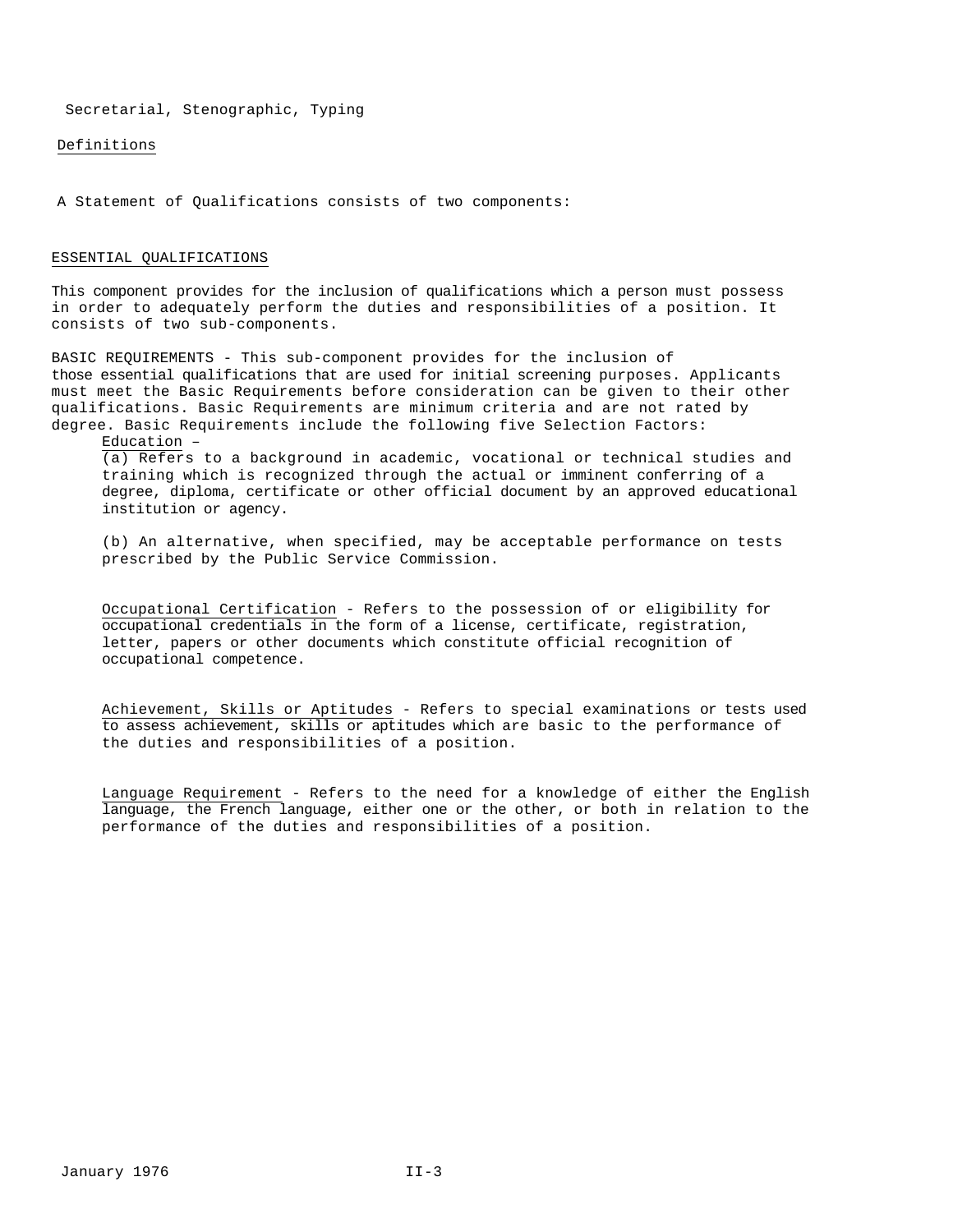Experience - Refers to actual participation or practice in activities related to the duties and responsibilities of a position. It means the acquisition or exercise of knowledge or abilities in vocational or a vocational circumstances including voluntary work; and it is conditioned by the achievement realized during its acquisition and by the environment in which it is gained. Experience requirements must not be expressed in terms of a specific number of years.

NOTE: Pre-employment medical examination requirements are to be in accordance with Appendix 13 of the Staffing Manual, and are not to be included in the Statement of Qualifications.

RATED REQUIREMENTS - This sub-component provides for the inclusion of those essential qualifications which are used for the rating and ranking of candidates who have met the Basic Requirements. Rated Requirements include the following three Selection Factors:

Knowledge - Refers to information concerning facts, theories, systems, practices, regulations and other subject-matter relevant to the performance of the duties and responsibilities of a position.

Abilities - Refers to competence in the use of tools, materials, and equipment or the application of methods, systems, techniques, practices, policies, regulations and other subject-matter relevant to the performance of the duties and responsibilities of a position.

Personal Suitability - Refers to personal traits or characteristics which condition the utilization of knowledge and abilities in the performance of the duties and responsibilities of a position.

#### DESIRABLE QUALIFICATIONS

This component provides for the inclusion of qualifications which, although not essential, may further contribute to or enhance a candidate's performance of the duties and responsibilities of a position. The use of Desirable Qualifications is optional, but they must not be used for screening purposes. When they are applicable, they are to be included in the Statement of Qualifications at the same time as the Essential Qualifications are specified, and they are to be assessed only as part of the rating and ranking of candidates who have met both the Basic Requirements and Rated Requirements for the position. Any job-related qualifications other than knowledge of a second official language may be used as Desirable Qualifications, but they should be used sparingly, if at all.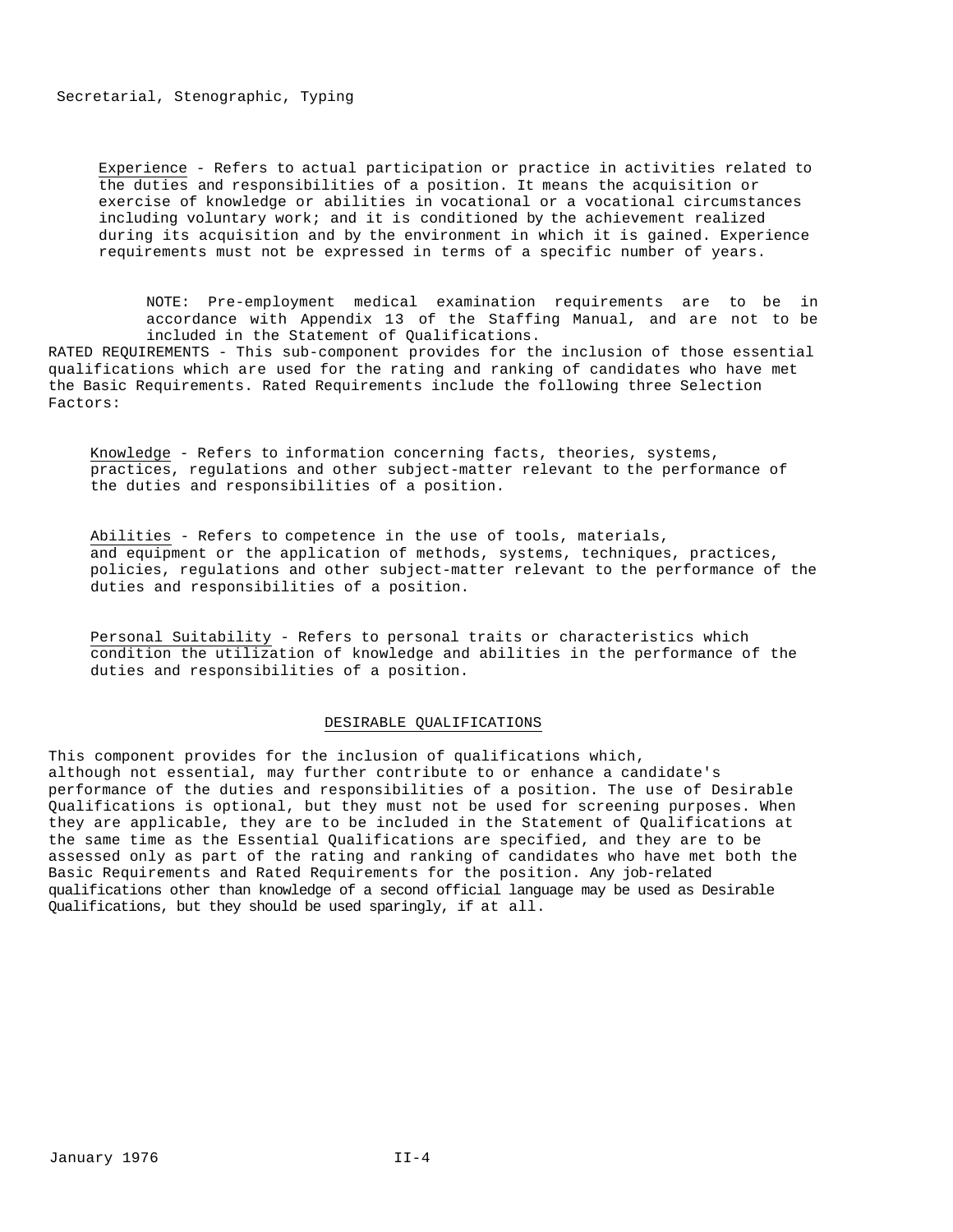#### SELECTION STANDARD - SECRETARIAL, STENOGRAPHIC, TYPING GROUP

Qualifications applicable to positions in the Secretarial, Stenographic, Typing Group are as follows:

#### ESSENTIAL QUALIFICATIONS

BASIC REQUIREMENTS Education Factor

This factor is applicable to all positions in this Group. Based on the duties and responsibilities of the position, include in the Statement of Qualifications a description of the Education considered necessary.

The minimum education qualification for the Secretarial, Stenographic, Typing Group is:

- Successful completion of two years of secondary school education according to provincial standards.

NOTE: (a) Possession of this qualification is normally to be determined on the basis of information provided on applications or in personnel inventories. Further evidence, if required, may be found in documents such as a school leaving certificate or an official school report card. An acceptable alternative is required performance on PSC Examination 1.

(b) Workers with experience related to the duties and responsibilities of the position being staffed, who do not possess the formal education prescribed above, may be accepted on the basis of an equivalent combination of education, training and experience.

#### Achievement, Skills or Aptitudes Factor

This factor is applicable to positions in the Group where a prescribed level of occupational achievement, or proficiency in certain skills or possession of relevant aptitudes is to be assessed by examinations or tests.

Based on the duties and responsibilities of the position, include in the Statement of Qualifications a description of applicable achievement, skill or aptitude requirements, or the name or type of examination or test by which they will be assessed.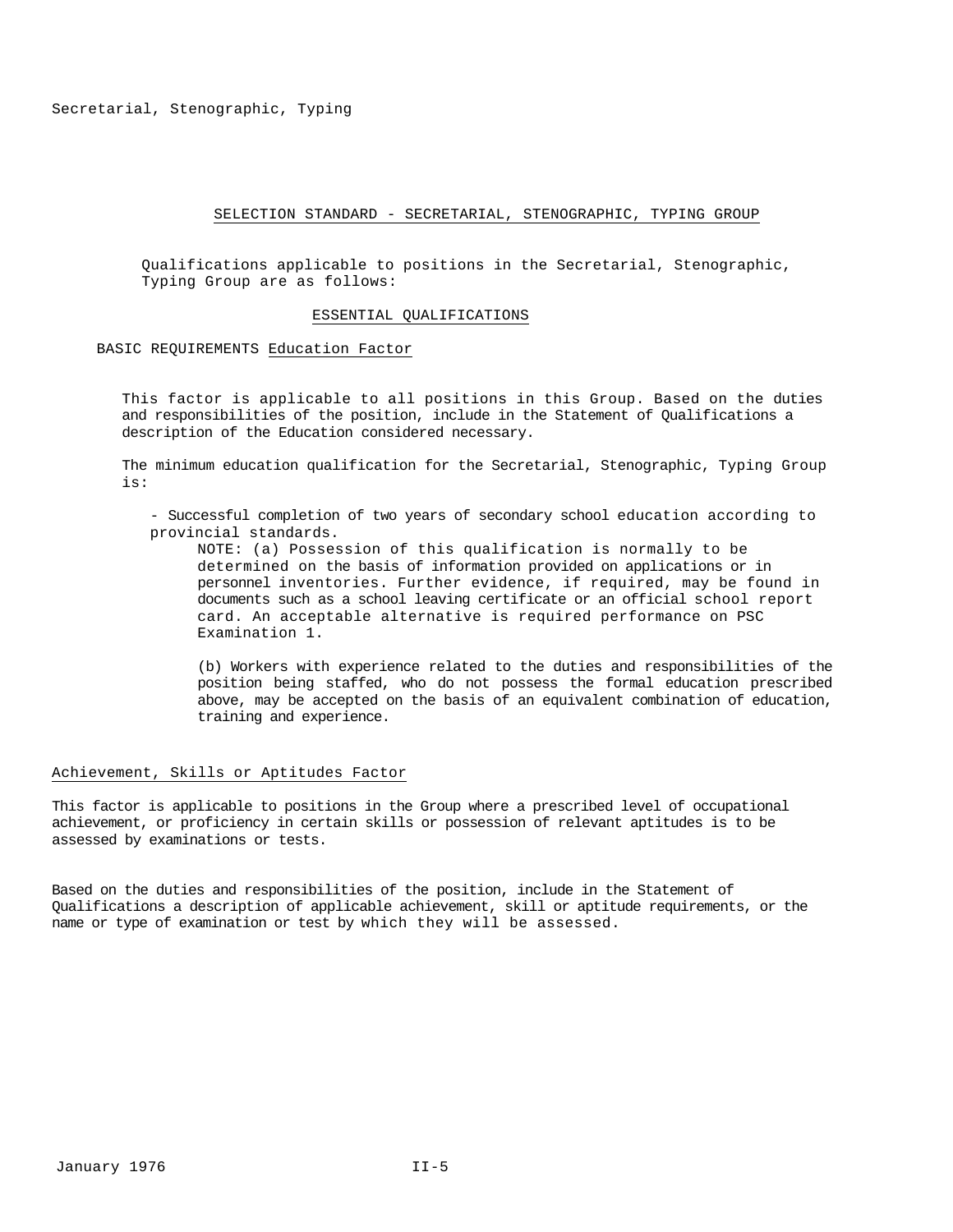The following minimum qualifications are applicable to positions in this Group:

For all positions in this Group:

- Proficiency in the use of grammar, spelling and punctuation in English or French or both English and French is mandatory.

For positions in the Typist Sub-Group:

- Typing skill in English or French or both English and French at a speed of at least 40 words per minute with not more than a 5 percent error rate is required.

For positions in the Stenographer Sub-Group:

- Typing skill in English or French or both English and French at a speed of at least 40 words per minute with not more than a 5 percent error rate is required.

- Skill in taking dictation in English or French or both English and French by manual or machine shorthand at a speed of at least 80 words per minute and in transcribing with not more than a 5 percent error rate is required.

For positions in the Office-Composing-Equipment Operator Sub-Group:

- Typing skill in English or French or both English and French at a speed of at least 40 words per minute with not more than a 5 percent error rate is required.

For positions in the Court Reporter Sub-Group:

- Typing skill in English or French or both English and French at a speed of at least 40 words per minute with not more than a 2 percent error rate is required.

For positions used for court reporter trainees, the basic recording and transcribing skill requirements are:

- Skill in recording verbatim in English or French or both English and French at a speed of at least 100 words per minute by manual or machine shorthand and in transcribing with not more than a 2 percent error rate.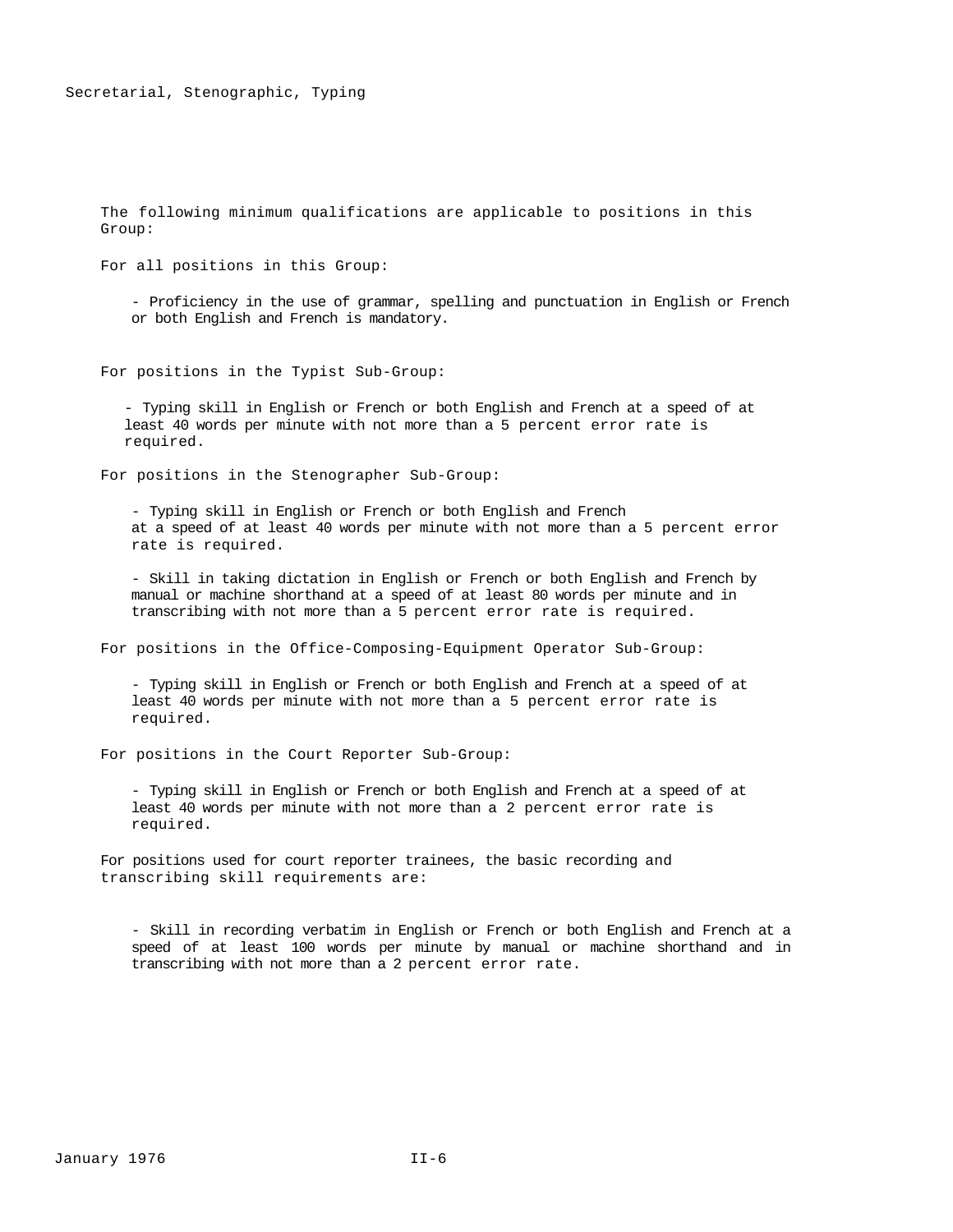For positions requiring experienced court reporters, the basic recording and transcribing skill requirements are:

- At classification level 1 - Skill in recording verbatim in English or French or both English and French at a speed of at least 120 words per minute by manual or machine shorthand, and in transcribing with not more than a 2 percent error rate.

- At classification level 2 - Skill in recording verbatim in-English or French or both English and French at a speed of at least 140 words per minute by manual or machine shorthand, and in transcribing with not more than a 2 percent error rate.

In addition, for positions at either classification level which require the use of steno mask equipment - Skill in recording verbatim in English or French or both English and French at a speed of at least 200 words per minute by steno mask, and in transcribing with not more than a 2 percent error rate is required.

For positions in the Secretary Sub-Group:

- Typing skill in English or French or both English and French at a speed of at least 40 words per minute with not more than a 5 percent error rate is required.

In addition, for positions in the Secretary Sub-Group which have a requirement for shorthand dictation duties - Skill in taking dictation in English or French or both English and French by manual or machine shorthand at a speed of at least 80 words per minute and in transcribing with not more than a 5 percent error rate is required.

NOTE: (a) Possession of typing and shorthand qualifications for all Sub Groups is to be determined on the basis of:

- required performance on PSC Typing Tests and PSC Shorthand Tests used by the National Capital Regional Office; or

- required performance on typing tests and shorthand tests used by Canada Manpower Centres; or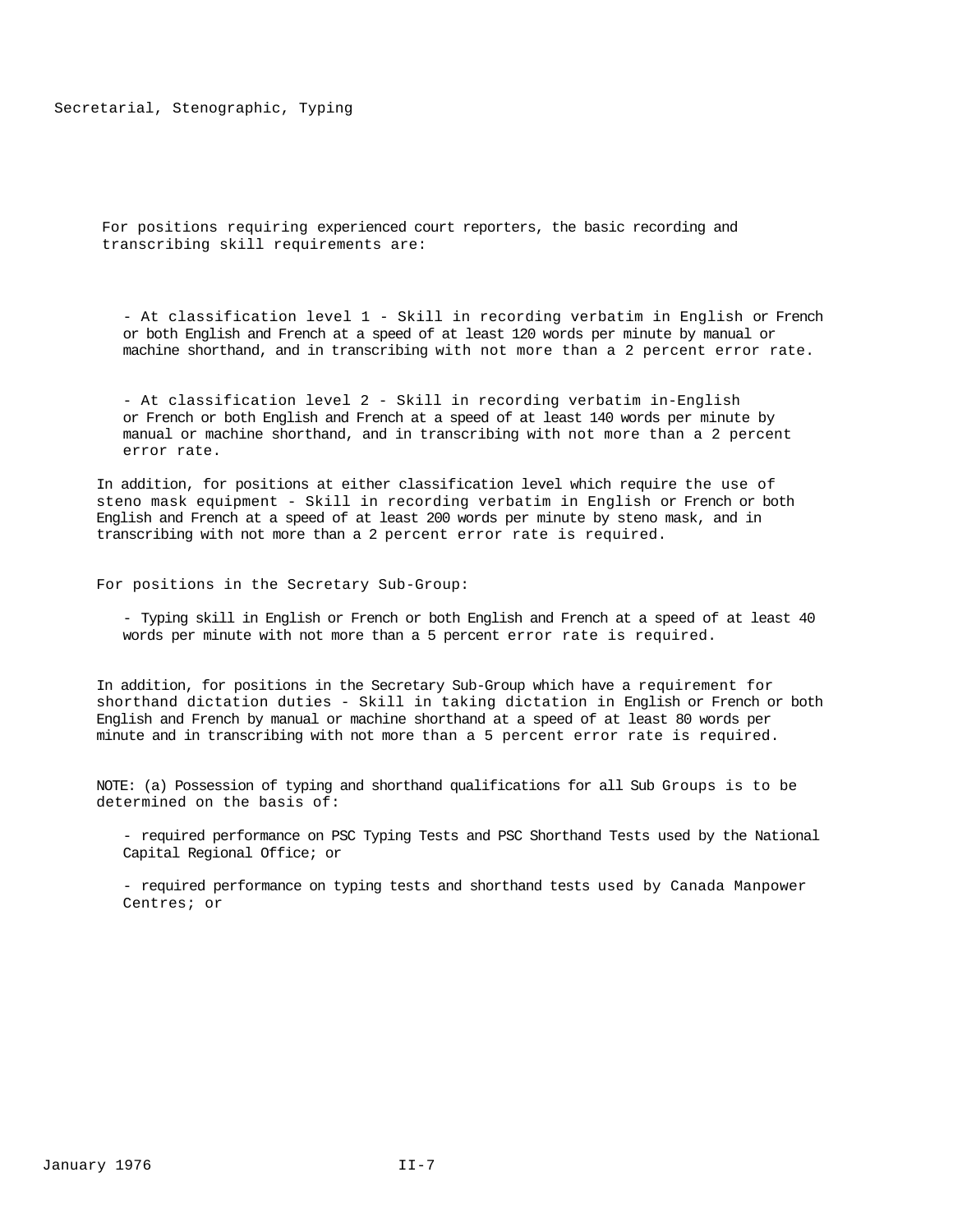- a graduation diploma, a certificate or equivalent document issued by an approved training organization.

(b) Possession of grammar, spelling and punctuation qualifications is to be determined on the basis of: - required performance of the PSC Grammar, Spelling and Punctuation Test used by the National Capital Regional Office.

Experienced persons having proven competence in the qualifications referred to in (a) and (b) above may be accepted without testing. Language Requirement Factor

This factor is applicable to all positions in this Group.

From the qualifications listed below, determine which one is applicable to the position to be staffed.

- A knowledge of the English language is essential for this position. - A knowledge of

the French language is essential for this position.

- A knowledge of either the English language or the French language is essential for this position.

- A knowledge of both the English language and the French language is essential for this position. Experience Factor

This factor is applicable to all positions in this Group **except** those used for developing inexperienced personnel.

Based on the duties and responsibilities of the position, include in the Statement of Qualifications a description of the Experience considered necessary. Following is an example of an Experience qualification:

"Experience - Experience in preparing typed copy such as correspondence, memoranda and reports from shorthand notes and voice recordings."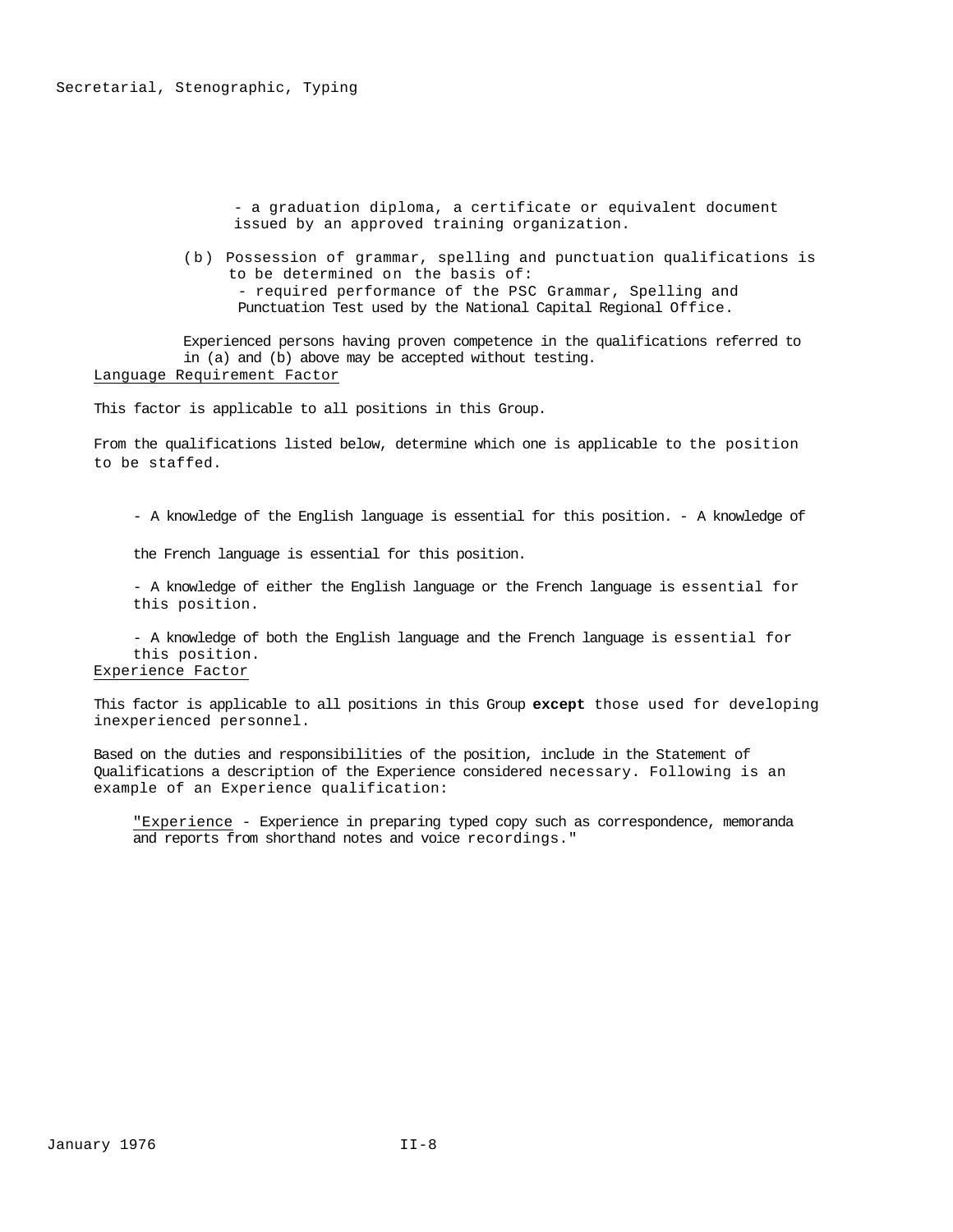NOTE: (a) To raise Basic Requirements for positions in this Group above the minima prescribed, permission must be obtained from the Public Service Commission.

(b) When used in regard to Basic Requirements, terms such as "recognized", "eligibility", "approved", "acceptable", "accredited", or "equivalent" refer to acceptability for staffing purposes as regulated by the Public Service Commission through the PSC Staffing Program concerned.

(c) The assessment of Basic Requirements is to be based on performance demonstrations involving the use of tests or examinations, educational or occupational credentials, or other evidence available at the time of the screening process. RATED REQUIREMENTS

#### Knowledge Factor

This factor is applicable to all positions in this group except those used for developing inexperienced personnel.

Based on the duties and responsibilities of the position, include in the Statement of Qualifications a description of the Knowledge considered necessary. Following is an example of a Knowledge qualification:

"Knowledge - Knowledge of procedures for making travel arrangements."

#### Abilities Factor

This factor is applicable to all positions in this group except those used for developing inexperienced personnel.

Based on the duties and responsibilities of the position, include in the Statement of Qualifications a description of the Abilities considered necessary. Following is an example of an Abilities qualification:

"Abilities - Ability to compose routine correspondence."

Personal Suitability Factor

This factor is applicable to all positions in this Group. Based on the duties and responsibilities of the position, include in the Statement of Qualifications a description of the Personal Suitability considered necessary. Following is an example of a Personal Suitability qualification

"Personal Suitability - Tact, initiative and dependability."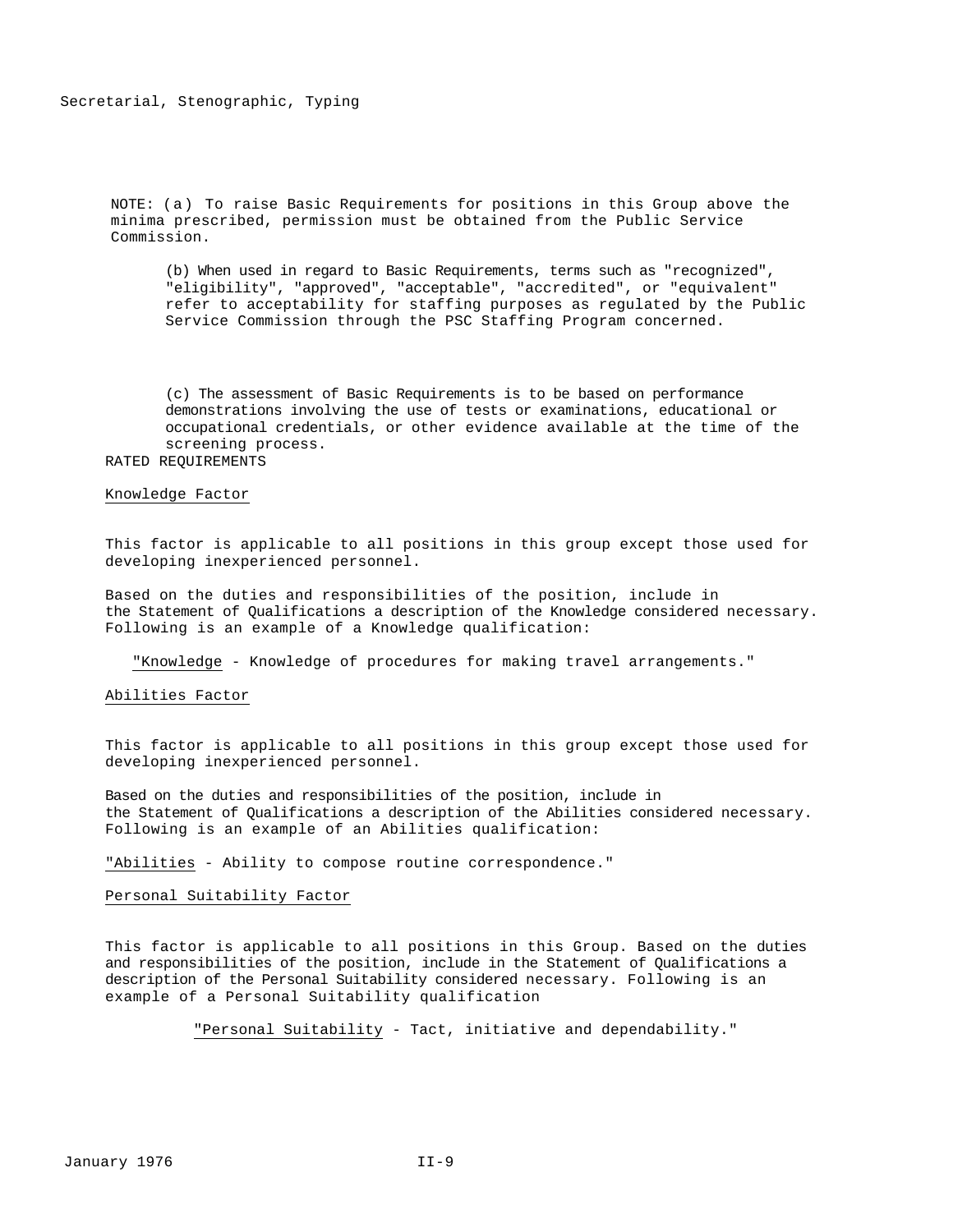# DESIRABLE QUALIFICATIONS

Based on the duties and responsibilities of the position include in the Statement of Qualifications a description of the qualifications considered desirable, if any. Following is an example of a Desirable Qualification:

"-Knowledge of the organization and responsibilities of the Division."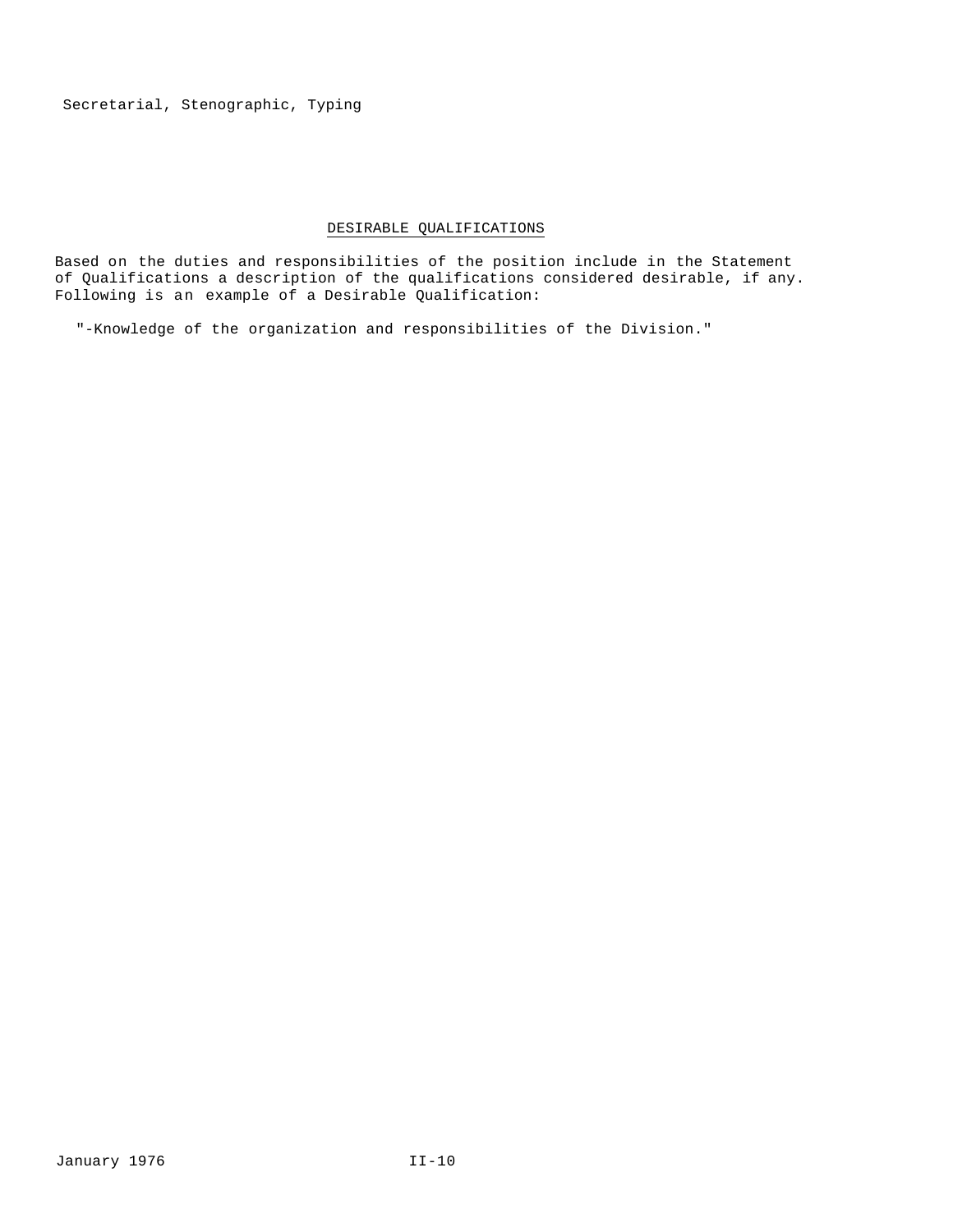#### PREPARATION OF A STATEMENT OF QUALIFICATIONS

The steps involved in preparing a Statement of Qualifications are as follows:

1. Gain a thorough understanding of the duties and responsibilities for the position to be staffed.

2. Review the Selection Plan carefully.

3. Examine the examples of Statements of Qualifications presented in Part III of this Standard in order to become familiar with the format and sorts of qualifications required for positions in this Group.

4. Based on the duties and responsibilities of the position, describe the qualifications required for the position under the appropriate Component, Sub-Component, and Selection Factor headings.

NOTE: The examples of Statements of Qualifications provided in this Standard are for illustrative purposes only. It is not necessary, therefore, to adhere to the qualifications specified in the examples when staffing positions on which the Bench-Mark Position Descriptions are based, or when staffing positions of a similar nature.

In determining which qualifications are to be included in the Statement of Qualifications, the prime considerations are:

- (a) their relevancy to the duties and responsibilities of the position;
- (b) their accessibility for selection purposes; and
- (c) their value in differentiating between candidates.

In arranging qualifications within each Selection Factor they should be laid out in a style and in patterns that:

- (a) combine closely-related qualifications;
- (b) obviate unnecessary duplication and verbiage;
- (d) emphasize salient features; and
- (e) facilitate assessment and selection.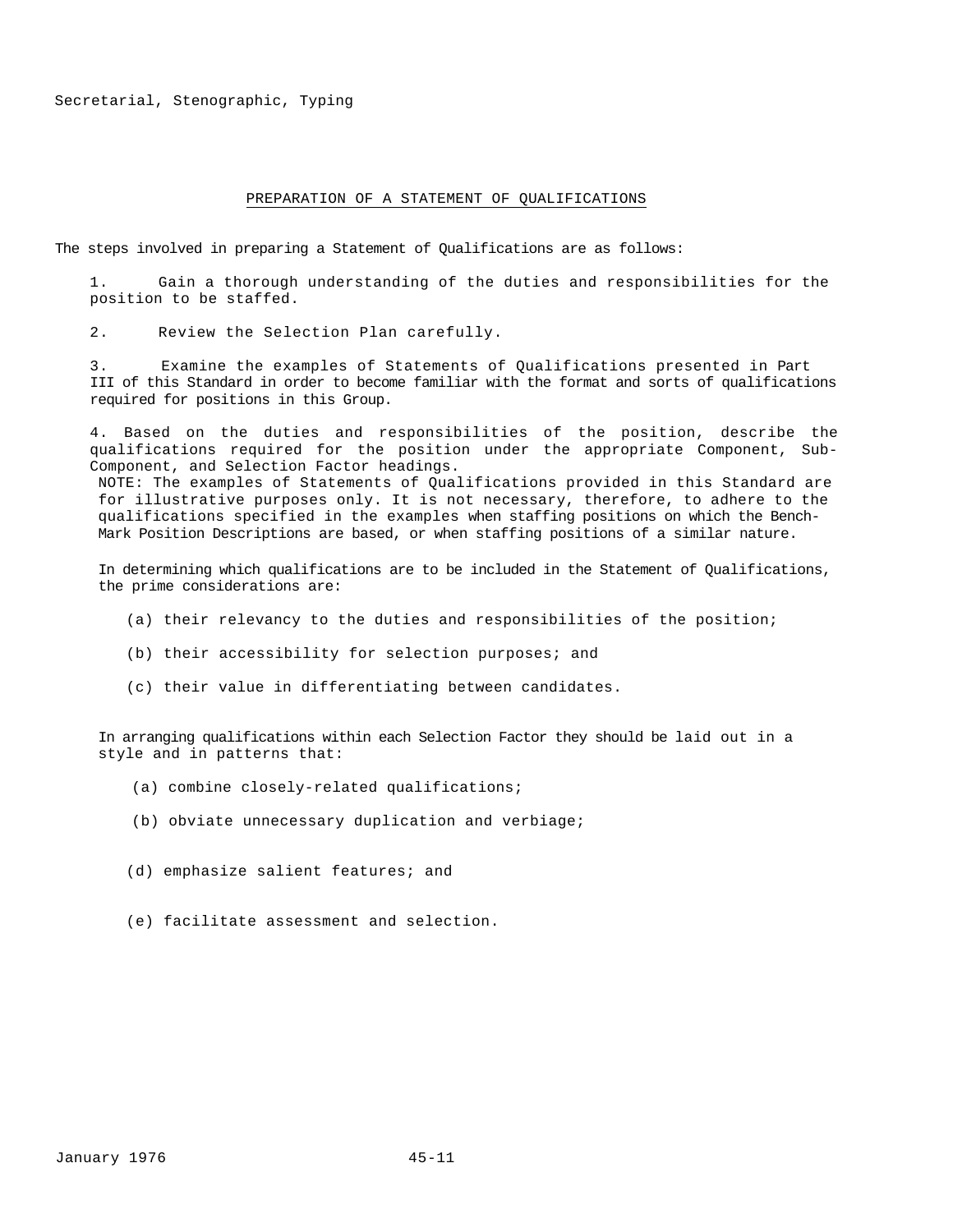The completed Statement of Qualifications specifies the qualifications for staffing the position, and the contents be used as a basis for:

- (a) advertising notices;
- (b) initial screening of applicants;
- (c) developing a selection rating guide; and (d) rating and ranking of

candidates.

## RATING GUIDE

In assessing the qualifications of candidates for a position, a narrative or numerical rating plan may be used.

Following is an illustration of a format for a selection rating guide using qualifications contained in the Example of a Statement of Qualifications for BMPD No. 17. Basic Requirements are not included in the rating guide, since, as minimum criteria, they will have been taken into account during the initial screening to determine which applicants were qualified for further consideration. The ranking of the remaining candidates is accomplished

through rating them on the Rated Requirements, and the Desirable Qualifications, if any, that are specified in the Statement of Qualifications for the position being staffed.

Suggested Format

| ALLOTTED | PASS | MAXIMUM       |
|----------|------|---------------|
| RATING   |      | RATING RATING |

A. RATED REQUIREMENTS

Knowledge Factor

Knowledge of:

- 1. The organization and functions of the Division.
- 2. Procedures for making travel arrangements.

Total Knowledge Factor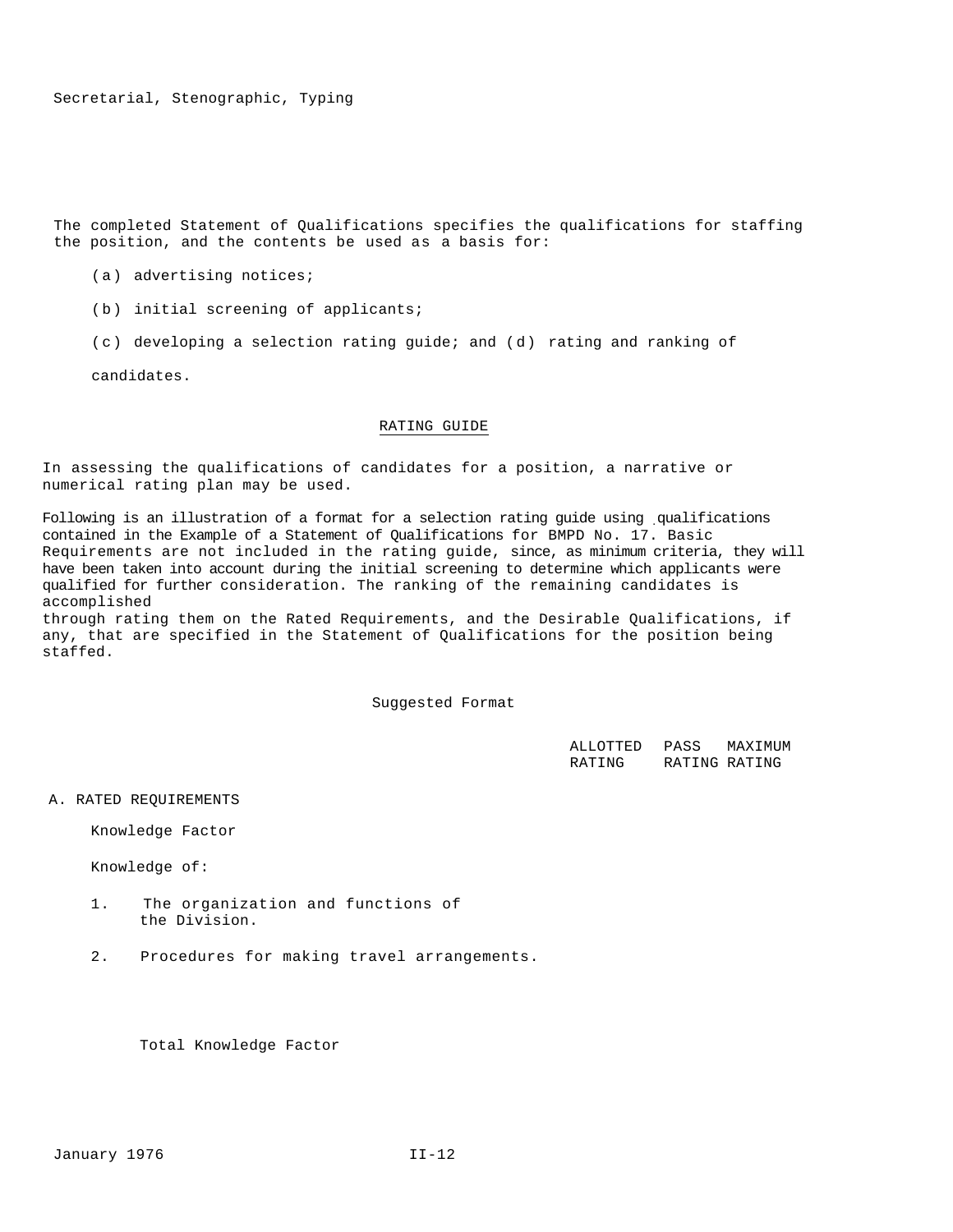ALLOTTED RATING PASS RATING MAXIMUM RATING

## Abilities Factor

Ability to:

- 1. Maintain files.
- 2. Collate data for reports and meetings.
- 3. Communicate with Senior officials in giving or obtaining information.

Total Abilities Factor

Personal Suitability Factor

1. Alertness, tact and reliability.

Total Personal Suitability Factor

Total Rated Requirements

# B. DESIRABLE QUALIFICATIONS

Knowledge of:

1. Technical and scientific terminology. N/A

Total Desirable Qualifications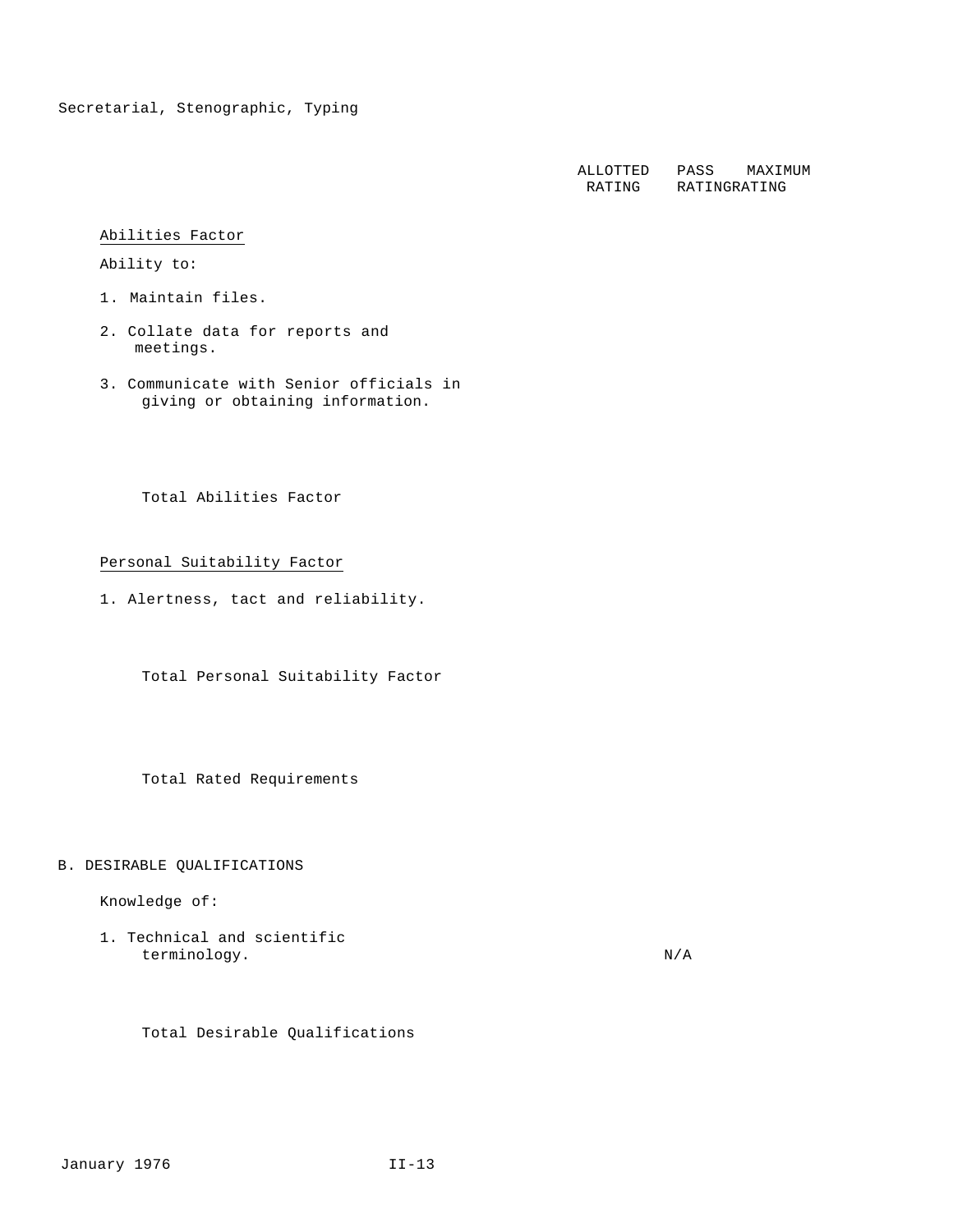ALLOTTED RATING PASS RATING MAXIMUM RATING

Rating for:

Rated Requirements

Desirable Qualifications

COMBINED RATING

COMMENTS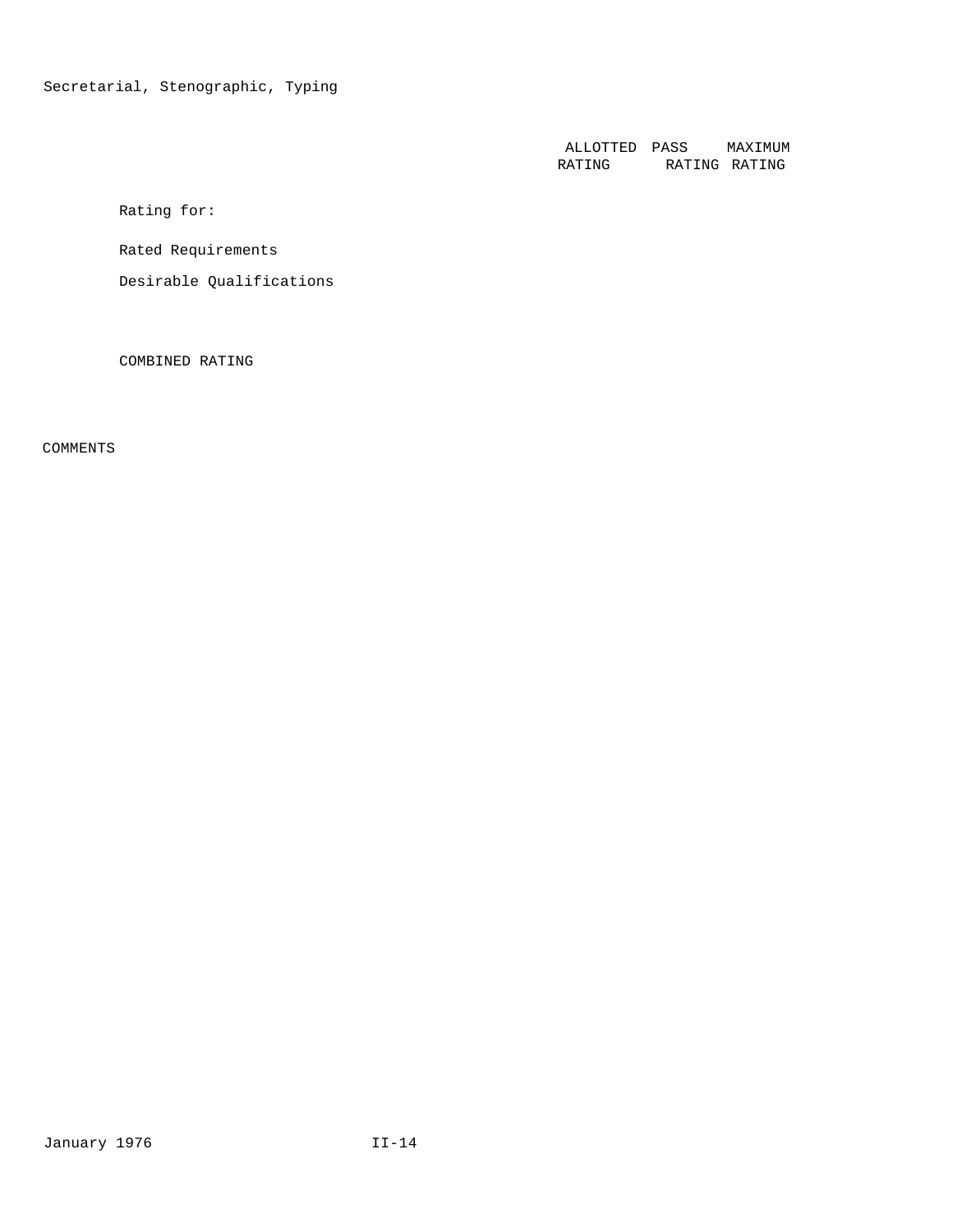#### ASSESSMENT INSTRUCTIONS ESSENTIAL QUALIFICATIONS

#### BASIC REQUIREMENTS

Basic Requirements are assessed as minimum criteria on a pass/fail basis and are not to be rated by degree. Applicants must meet at least the minimum standard required for each applicable Selection Factor, or they are eliminated from further consideration.

RATED REQUIREMENTS

The relative importance of Selection Factors and Qualifications related to the duties and responsibilities of the position being staffed is determined by those administering the selection process. The weightings which may be applied to Selection Factors and Qualifications in the case of a numerical rating plan, and the differences in emphasis which may be assigned to Selection Factors and Qualifications when a narrative rating plan is used, must be applied consistently throughout the assessment process.

In assessing Rated Requirements candidates must achieve an overall pass rating on the aggregate of Qualifications contained within each Selection Factor. Where a numerical rating plan is used candidates must achieve a pass mark of at least sixty per cent on each applicable Selection Factor. In the case of a narrative rating plan candidates must meet at least the minimum degree of Qualifications required for each applicable Selection Factor. Candidates who fail to gain an overall pass rating on each applicable Selection Factor are eliminated from further consideration.

#### DESIRABLE QUALIFICATIONS

Once candidates have met the Rated Requirements, any credit given for Desirable Qualifications specified in the Statement of Qualifications is to be added to the rating for Rated Requirements to reach a composite assessment. As credit given for Desirable Qualifications has an effect on the ranking of individuals, Desirable Qualifications must be assessed with the same care and consistency as that given to Rated Requirements.

The total maximum marks allowed for Desirable Qualifications must not exceed ten percent of the total maximum marks allowed for Rated Requirements. This percentage may also serve as a guide in establishing the degree of emphasis that may be given to Desirable Qualifications when a narrative rating plan is used.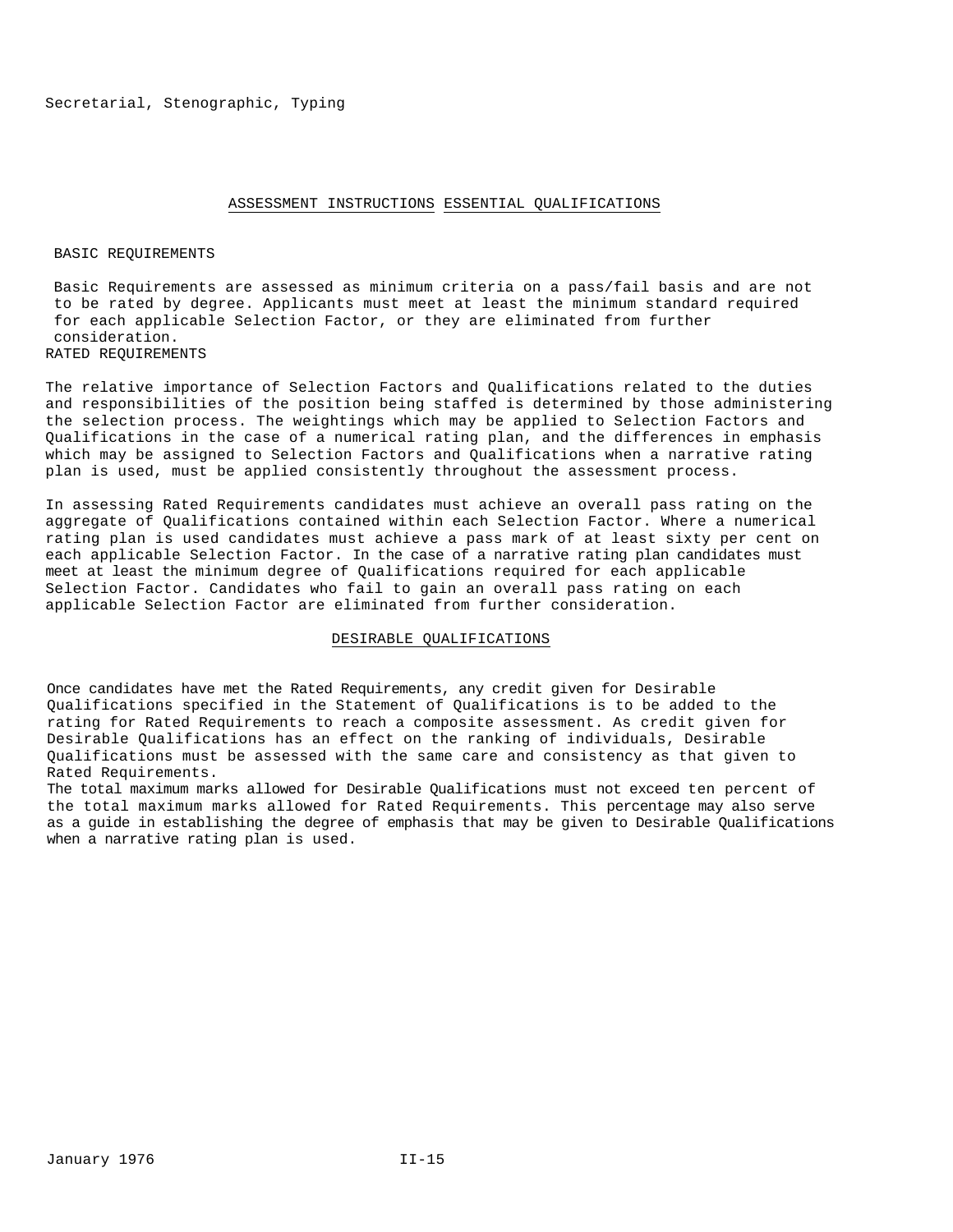Secretarial, Stenographic Secrétariat, sténographie<br>
and Typing<br>
Secrétariat, sténographie

et dactylographie

PART III PARTIE III

BENCH MARK POSITION DESCRIPTIONS DESCRIPTIONS DES POSTES-

REPERES

AND ET

STATEMENTS OF QUALIFICATIONS **ENONCÉS** DE QUALITÉS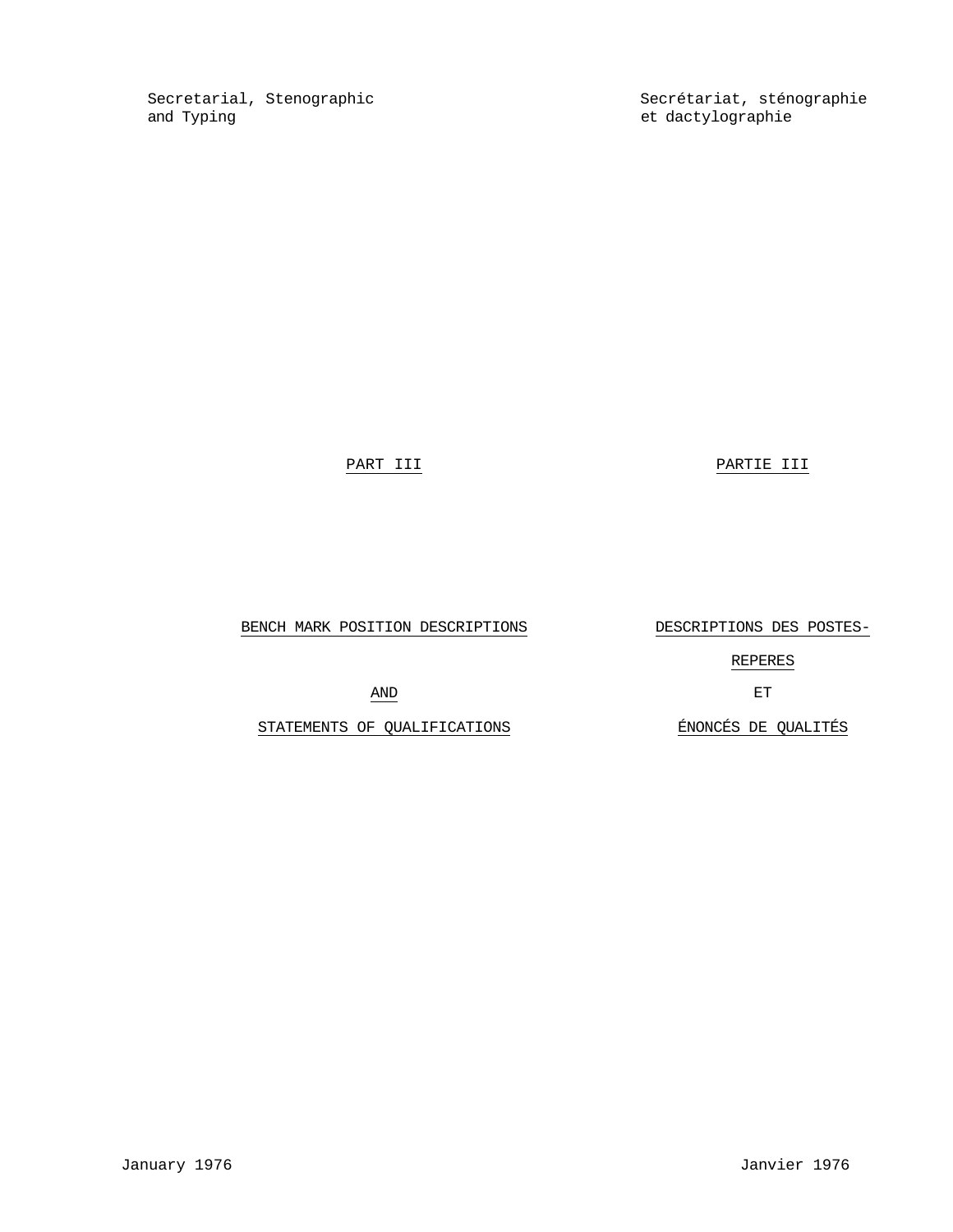# PART III

## BENCH-MARK POSITION DESCRIPTIONS

#### AND

#### STATEMENTS OF QUALIFICATIONS

#### INTRODUCTION

The Bench-Mark Position Descriptions included in the classification standard for the Typist, Stenographer, Office Composing Equipment Operator and Court Reporter Sub-Groups are an integral part of the evaluation plan and are to be used to confirm evaluations of positions and to ensure consistency in applying the classification standard. Bench Mark Position Descriptions for the Secretarial Sub-Group are intended to exemplify the degrees of each classification factor and element in the position evaluation and classification plan. They are based on actual positions allocated to the Secretarial Sub-Group but, because they serve to exemplify degrees, their value for that purpose continues even when the actual positions undergo changes.

The contents of Bench-Mark Position Descriptions serve to illustrate the types of information used as a basis for the classification of positions and the development of Statements of Qualifications for the selection of people to fill those positions.

Examples of Statements of Qualifications are intended to illustrate the selection factors and qualifications provided for in the selection plan which are relevant to the Bench-Mark Position Descriptions. When staffing a position on which a Bench-Mark Position Description is based, the example of a Statement of Qualifications provided for that Bench-Mark Position Description may be used as shown or modified to reflect current requirements. For other positions, a suitable Statement of Qualifications must be prepared.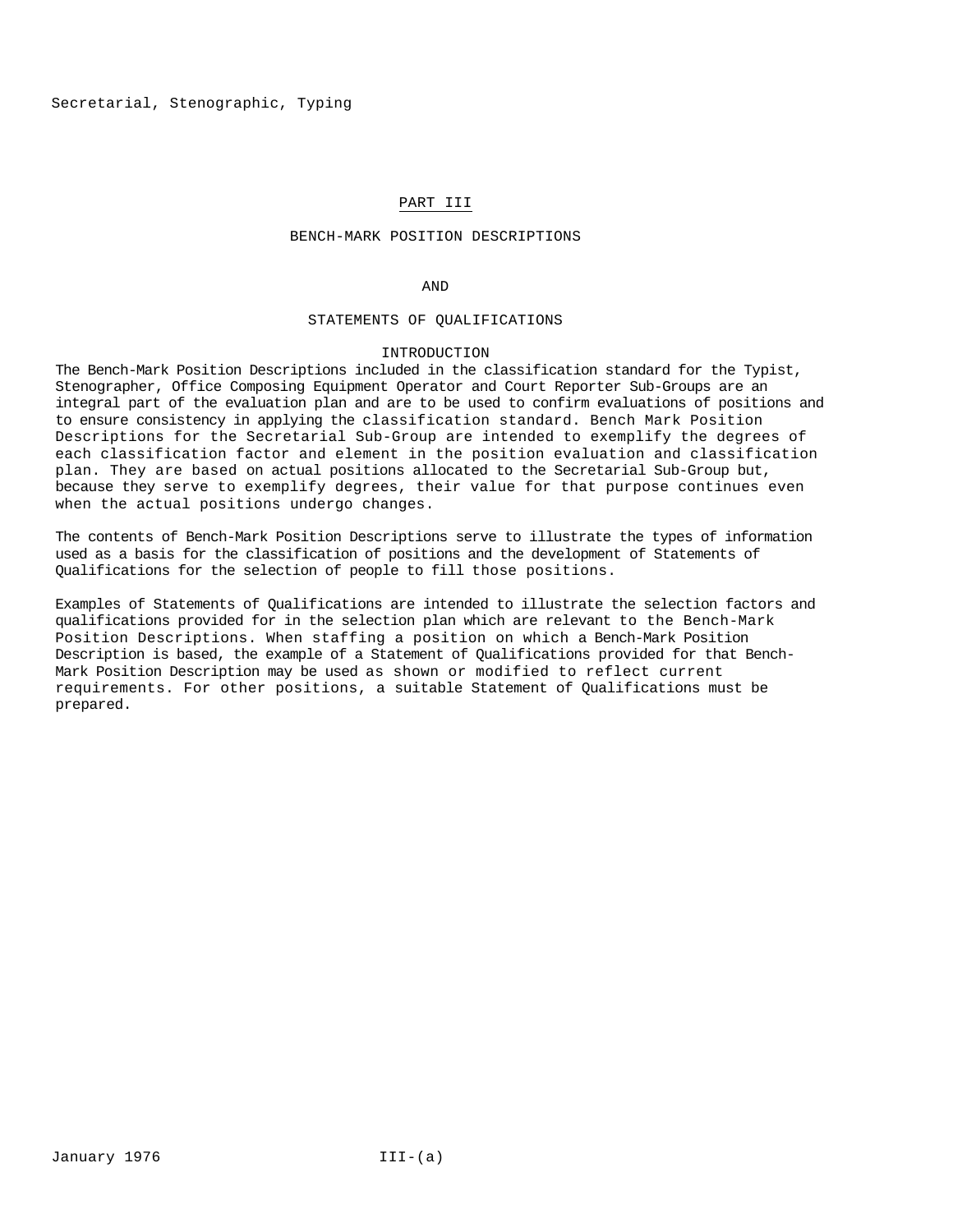# BENCH-MARK POSITION DESCRIPTION AND

# EXAMPLE STATEMENT OF QUALIFICATIONS INDEX

|                  |                                                                      | BMPD/          | <b>BMPD</b><br>S of Q No Page* | S of Q<br>Page* |                |
|------------------|----------------------------------------------------------------------|----------------|--------------------------------|-----------------|----------------|
| Sub-group        | Descriptive Title                                                    |                |                                |                 | <b>LEVEL</b>   |
| Typist           | Copy Typist                                                          | $\mathbf 1$    | 1.1                            | 1.2             | 1              |
|                  | Typist                                                               | $\overline{2}$ | 2.1                            | 2.2             | 2              |
| Stenographer     | Stenographer                                                         | 3              | 3.1                            | 3.2             | $\mathbf 1$    |
|                  | Stenographer                                                         | $\overline{4}$ | 4.1                            | 4.2             | 2              |
| Office-Composing |                                                                      |                |                                |                 |                |
| Equipment        | Paper-Tape Typewriter                                                |                |                                |                 |                |
| Operator         | Operator                                                             | 5              | 5.1                            | 5.3             | $\mathbf{1}$   |
|                  | Magnetic-Card<br>Typewriter Operator                                 | 6              | 6.1                            | 6.3             | $\mathbf{1}$   |
|                  | Proportional-Spacing<br>Machine Operator                             | 7              | 7.1                            | 7.3             | $\overline{a}$ |
|                  | Magnetic-Tape<br>Typewriter Operator<br>Alphatext Terminal Operator, | 8              | 8.1                            | 8.3             | 2              |
|                  | Typing and Transcribing<br>Unit                                      | 9              | 9.1                            | 9.3             | 2              |
|                  | Magnetic-Tape                                                        |                |                                |                 |                |
|                  | Composer Operator<br>Alphatext Terminal Operator,                    | 10             | 10.1                           | 10.4            | 3              |
|                  | Publications<br>Varitype Operator,                                   | 11             | 11.1                           | 11.3            | 3              |
|                  | Publications                                                         | 12             | 12.1                           | 12.3            | 3              |
| Court Reporter   | Court Reporter                                                       | 13             | 13.1                           | 13.3            | $\mathbf{1}$   |
|                  | Court Reporter                                                       | 14             | 14.1                           | 14.3            | 2              |
|                  |                                                                      |                |                                |                 |                |

\*All page numbers refer to Part III.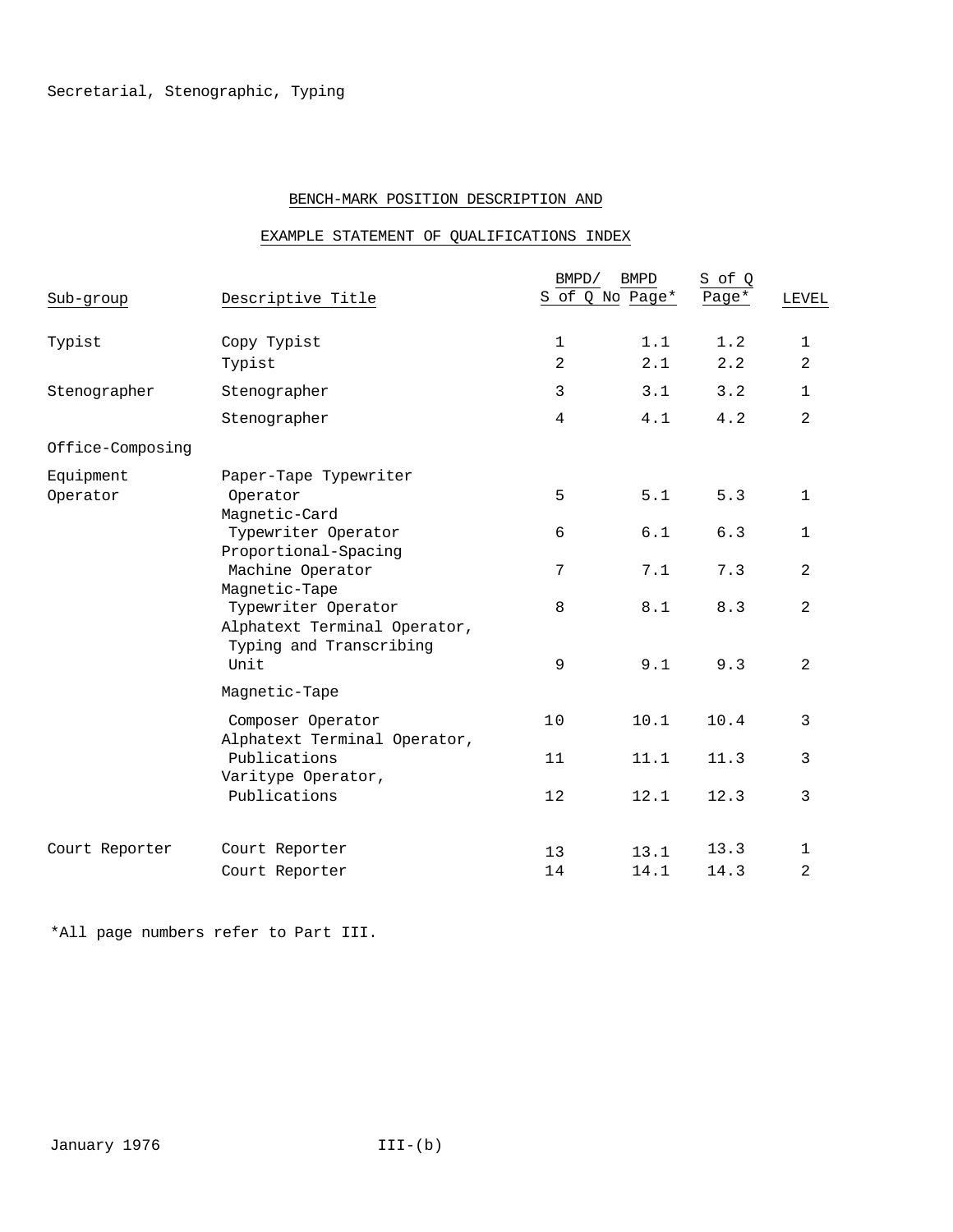| Sub-group | Descriptive Title | BMPD/<br>S of Q No Page* | ${\tt BMPD}$ | S of Q Total<br>Page* Points |     |
|-----------|-------------------|--------------------------|--------------|------------------------------|-----|
| Secretary | Secretary         | 15                       | 15.1         | 15.4                         | 320 |
|           | Secretary         | 16                       | 16.1         | 16.4                         | 335 |
|           | Secretary         | 17                       | 17.1         | 17.4                         | 345 |
|           | Secretary         | 18                       | 18.1         | 18.4                         | 405 |
|           | Secretary         | 19                       | 19.1         | 19.4                         | 465 |
|           | Secretary         | 20                       | 20.1         | 20.4                         | 550 |
|           | Secretary         | 21                       | 21.1         | 21.4                         | 595 |
|           | Secretary         | 22                       | 22.1         | 22.5                         | 645 |
|           | Secretary         | 23                       | 23.1         | 23.5                         | 715 |
|           | Secretary         | 24                       | 24.1         | 24.5                         | 750 |
|           | Secretary         | 25                       | 25.1         | 25.5                         | 795 |
|           | Secretary         | 26                       | 26.1         | 26.5                         | 890 |
|           | Secretary         | 27                       | 27.1         | 27.5                         | 965 |

\*All page numbers refer to Part III.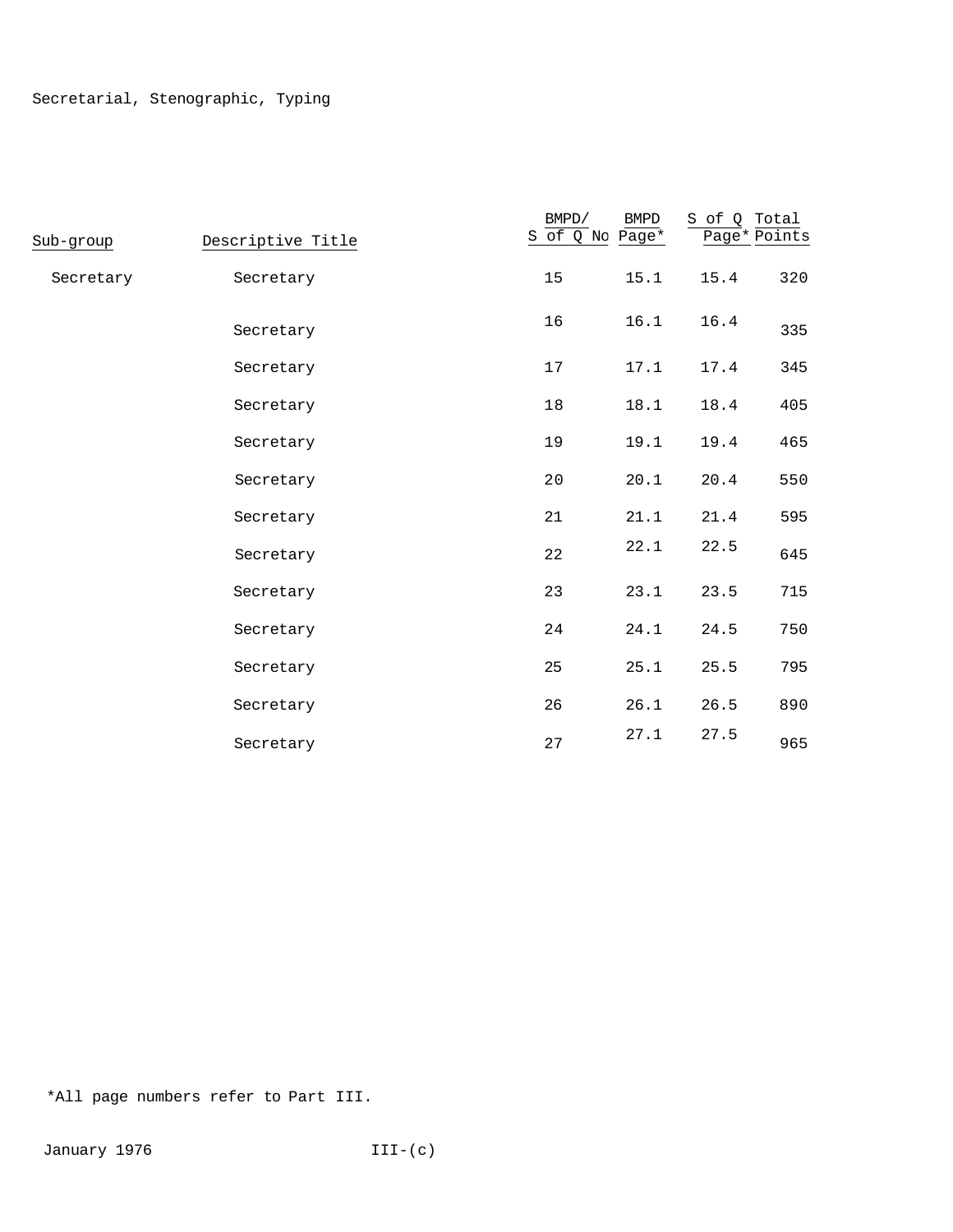Secretarial, Stenographic, Typing B.M.P.D. No. I

## BENCH-MARK POSITION DESCRIPTION

Sub-group: Typist Level: 1

Bench-mark Position Number: 1

Descriptive Title: COPY TYPIST

#### Summary

Under supervision, types narrative and tabular material from handwritten, typed and printed copy, types narrative material from voice recordings, and performs other duties. Duties % of Time

| - Types letters, reports, charts and tables onto paper,<br>cards, forms and stencils from handwritten, typed or<br>printed copy.                                     | 65  |
|----------------------------------------------------------------------------------------------------------------------------------------------------------------------|-----|
| - Types correspondence and memoranda from voice recordings.                                                                                                          | 1 N |
| - Arranges and spaces typed material in accordance with<br>established format.                                                                                       | 1 N |
| - Proofreads typed material and corrects errors.<br>- Performs other duties such as recording daily production<br>figures based on standard productivity measurement | 1 O |
| and operating a simple photocopy machine.                                                                                                                            |     |

Distinguishing Features

Skill is required to operate a typewriter and transcribe information from a voice recording machine. A knowledge of grammar, spelling, punctuation and familiarity with common vocabulary of government business is needed. The work is set up according to established format.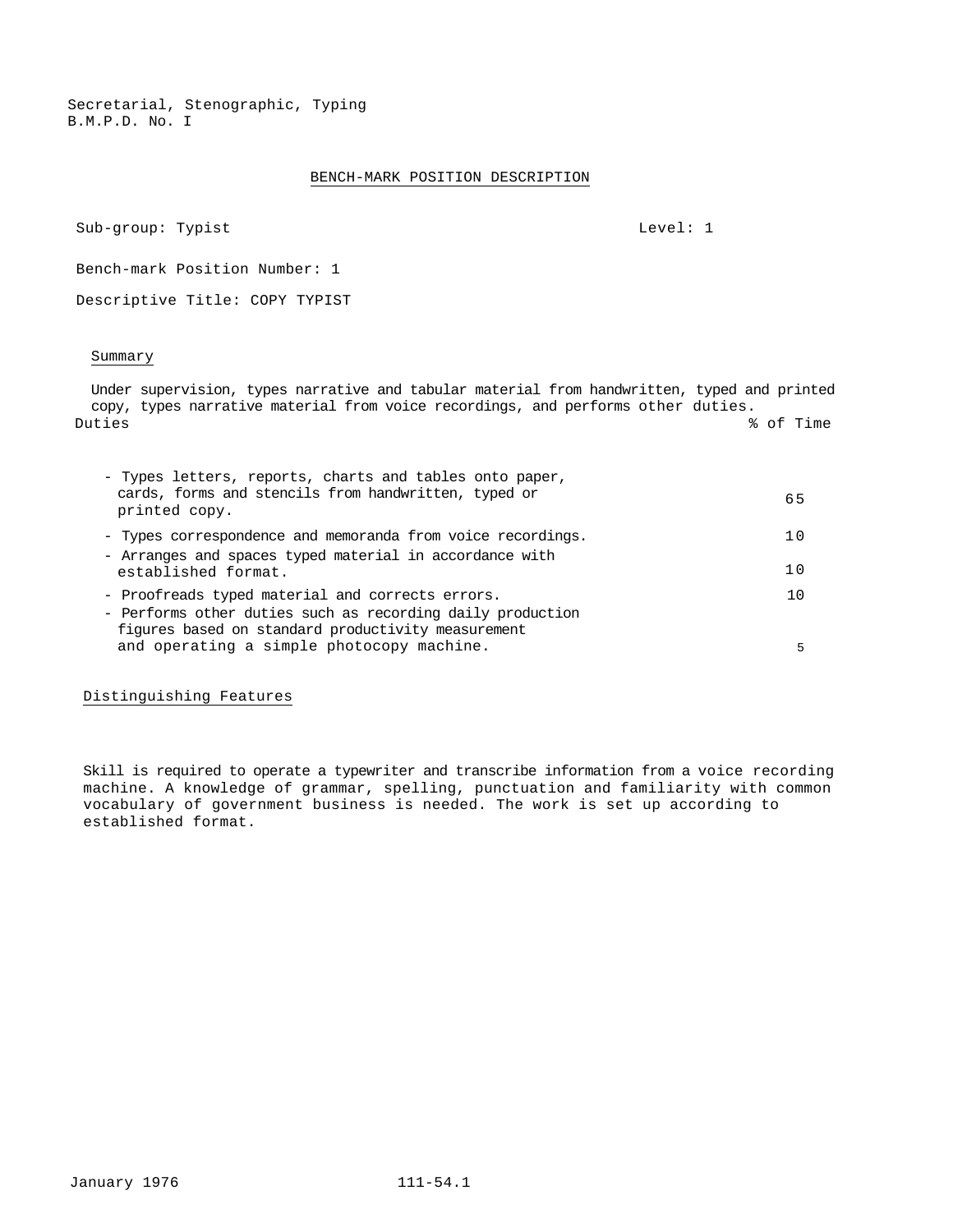Secretarial, Stenographic, Typing S of Q No. 1

#### EXAMPLE OF A

## STATEMENT OF QUALIFICATIONS

## FOR

# B.M.P.D. No. 1: COPY TYPIST (TYP 1)

# ESSENTIAL QUALIFICATIONS

BASIC REQUIREMENTS

| Education                           | - Successful completion of two years of<br>secondary school education according<br>to provincial standards.           |
|-------------------------------------|-----------------------------------------------------------------------------------------------------------------------|
| Achievement, Skills or<br>Aptitudes | - Required proficiency in the use of<br>grammar, spelling and punctuation in the<br>English language.                 |
|                                     | - Typing skill in English at a speed of<br>at least 40 words per minute with not<br>more than a 5 percent error rate. |
| Language Requirement                | - A knowledge of the English language is<br>essential for this position.                                              |
|                                     |                                                                                                                       |

## RATED REQUIREMENTS

| Abilities            | - Ability to set up typed copy in accor<br>dance with established format. |
|----------------------|---------------------------------------------------------------------------|
|                      | - Ability to proofread and correct errors.                                |
| Personal Suitability | - Alertness, perseverance and thoroughness.                               |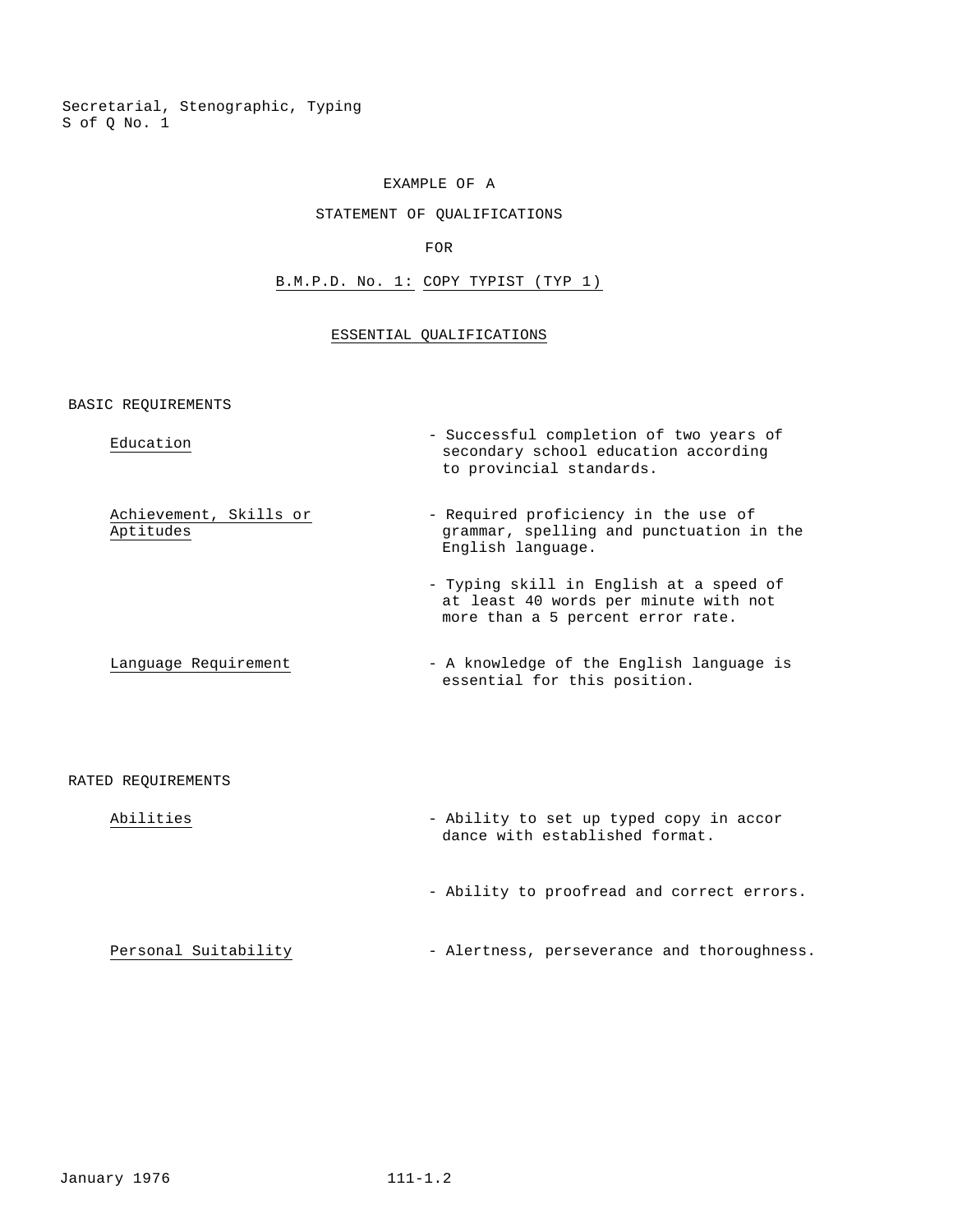Secretarial, Stenographic, Typing B.M.P.D. No. 2

## BENCH-MARK POSITION DESCRIPTION

Sub-group: Typist Level: 2

Bench-mark Position Number: 2

Descriptive Title: TYPIST

#### Summary

Under general supervision, types a variety of narrative and tabular material from handwritten, typed and printed copy or voice recordings, and performs other duties.

| Duties                                                                                                                                                                | % of Time |
|-----------------------------------------------------------------------------------------------------------------------------------------------------------------------|-----------|
| - Types letters, reports, memoranda, tables and charts on a<br>number of subject-matter areas onto paper, cards, forms<br>and stencils from copy or voice recordings. | 65        |
| - Selects the most suitable method of arranging and spacing<br>typed material.                                                                                        | 10        |
| - Locates and extracts information from a number of specified<br>sources and incorporates it into the body of typed<br>material according to general instructions.    | 10        |
| - Proofreads typed material and corrects errors.<br>- Performs other duties, such as showing new employees how                                                        | 10        |
| to perform specific tasks, and assigning and checking<br>work of junior employees.                                                                                    | 5         |

# Distinguishing Features

Skill is required to operate a typewriter and transcribe information from a voicerecording machine. A good knowledge is needed of how to incorporate, arrange and space material. Resourcefulness is required in locating, extracting and incorporating information into typed material. Work assignments are usually of a more difficult and complex nature, requiring initiative and judgment in the set up and presentation of material.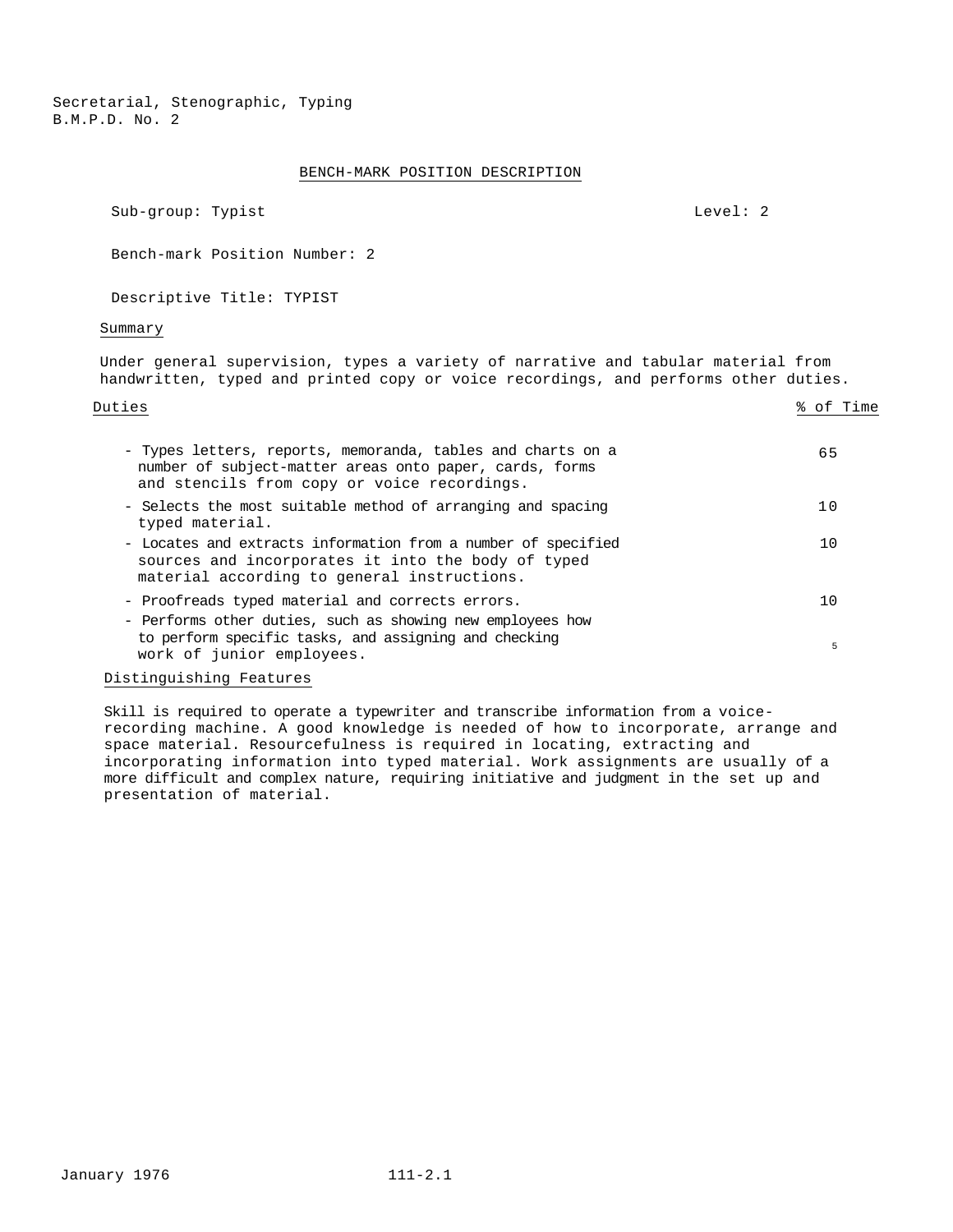Secretarial, Stenographic, Typing S of Q No. 2

# EXAMPLE OF A

# STATEMENT OF QUALIFICATIONS FOR

# B.M.P.D. No. 2: TYPIST (TYP 2)

# ESSENTIAL QUALIFICATIONS

BASIC REQUIREMENTS

| Education                           | - Successful completion of two years of<br>secondary school education according<br>to provincial standards.                               |
|-------------------------------------|-------------------------------------------------------------------------------------------------------------------------------------------|
| Achievement, Skills or<br>Aptitudes | Required proficiency in the use of<br>grammar, spelling and punctuation in<br>both the English language and the<br>French language.       |
|                                     | - Typing skill in both English and French,<br>at a speed of at least 40 words per<br>minute with not more than a 5 percent<br>error rate. |
| Language Requirement                | - A knowledge of both the English language<br>and the French language is essential<br>for this position.                                  |
| Experience                          | - Experience in typing a variety of narrative<br>and tabular material such as letters,<br>memoranda, reports and tables.                  |
|                                     |                                                                                                                                           |
| RATED REQUIREMENTS                  |                                                                                                                                           |
| Knowledge                           | - Knowledge of voice recording machines.                                                                                                  |
| Abilities                           | - Ability to locate and extract information<br>to be incorporated into typed material.                                                    |
|                                     | - Ability to proofread and correct errors.                                                                                                |

Personal Suitability - Initiative, alertness and thoroughness.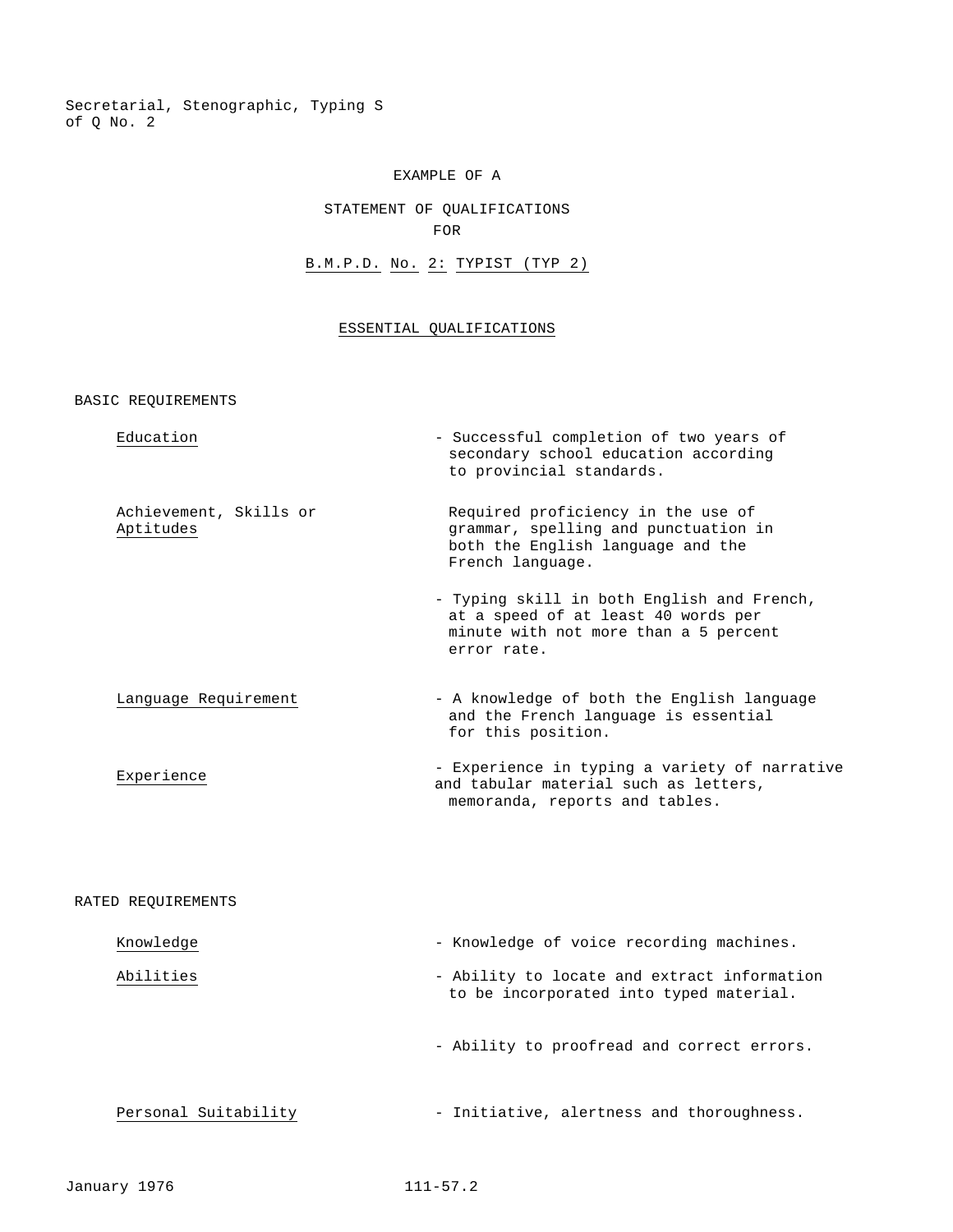Secretarial, Stenographic, Typing B.M.P.D. No. 3

# BENCH-MARK POSITION DESCRIPTION

| Sub-group: Stenographer | Level: 1 |
|-------------------------|----------|
|                         |          |

Bench-mark Position Number: 3

Descriptive Title: STENOGRAPHER

#### Summary

Under supervision, takes dictation and transcribes from shorthand notes, types narrative and tabular material from copy or voice recordings, and performs other duties

| Duties                                                                                                                                                                | % of Time |
|-----------------------------------------------------------------------------------------------------------------------------------------------------------------------|-----------|
| - Takes dictation by shorthand notes and transcribes letters,<br>reports and memoranda from notes.                                                                    | 50        |
| - Types letters, reports, memoranda, forms and stencils<br>from copy or voice recordings.                                                                             | 3 O       |
| - Arranges and spaces typed material in accordance with<br>established format.                                                                                        | 5         |
| - Proofreads typed material and corrects errors.<br>- Performs other duties such as recording daily production<br>figures based on standard productivity measurement. | 10<br>5   |
|                                                                                                                                                                       |           |

## Distinguishing Features

The work requires the ability to take dictation in shorthand, operate a typewriter and transcribe information from a voice recording machine. A knowledge of grammar, punctuation, spelling and familiarity with common vocabulary of government business is needed. Material is set up according to established format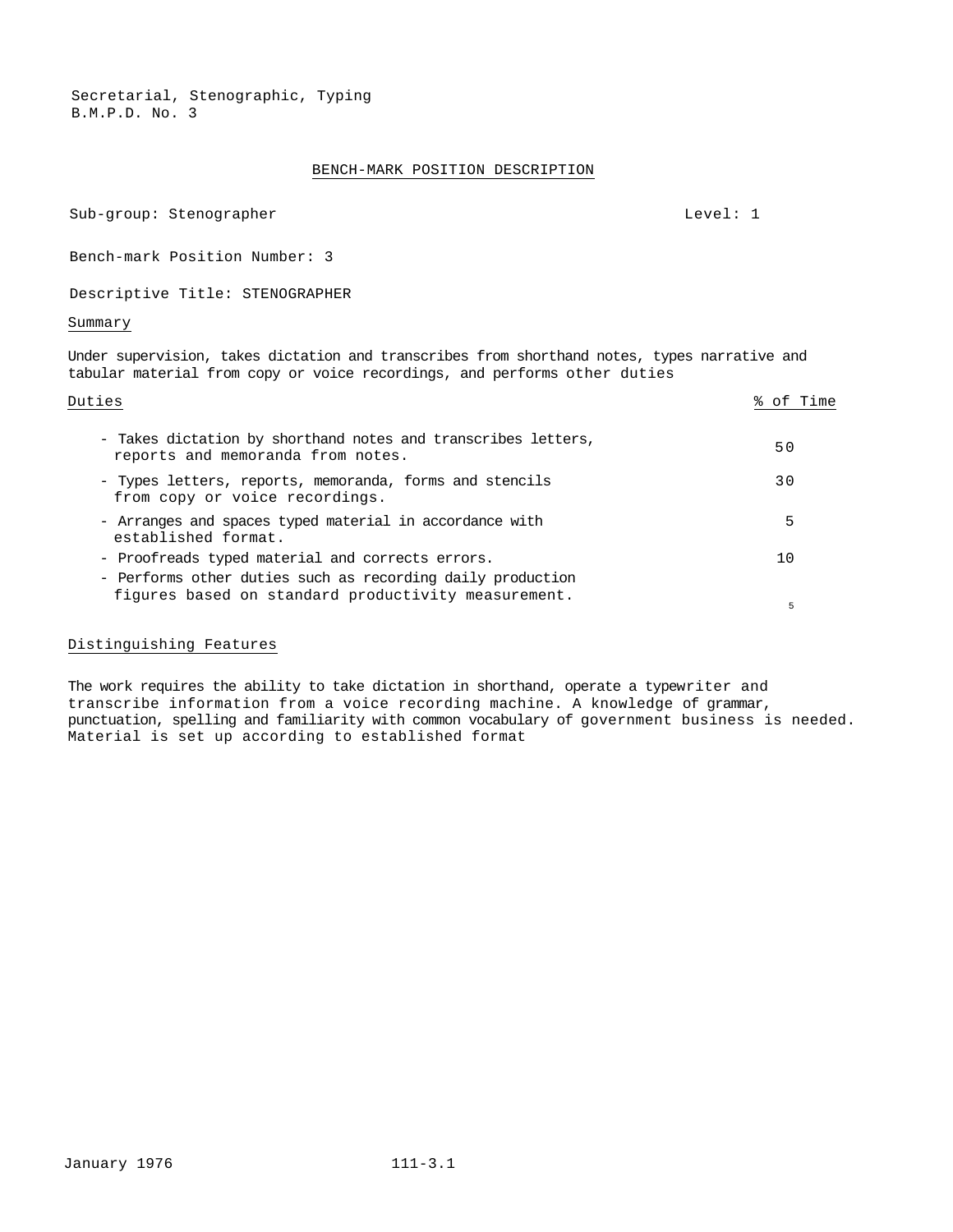Secretarial, Stenographic, Typing S of Q No. 3A

# EXAMPLE OF A

## STATEMENT OF QUALIFICATIONS

FOR

# B.M.P.D. No. 3: STENOGRAPHER (STN 1)

## ESSENTIAL QUALIFICATIONS

BASIC REQUIREMENTS

| Education                           | - Successful completion of two years of<br>secondary school education according<br>to provincial standards.                                                                               |
|-------------------------------------|-------------------------------------------------------------------------------------------------------------------------------------------------------------------------------------------|
| Achievement, Skills or<br>Aptitudes | - Required proficiency in the use of<br>grammar, spelling and punctuation in<br>the French language.                                                                                      |
|                                     | - Typing skill in French at a speed of<br>at least 40 words per minute with not<br>more than a 5 percent error rate.                                                                      |
|                                     | - Skill in taking dictation in French<br>by manual or machine shorthand at a<br>rate of at least 80 words per minute<br>and in transcribing with not more than<br>a 5 percent error rate. |
| Language Requirement                | - A knowledge of the French language is<br>essential for this position.                                                                                                                   |

#### RATED REQUIREMENTS

| Knowledge | - Knowledge of voice recording machines. |  |
|-----------|------------------------------------------|--|
|           |                                          |  |

- Abilities Ability to set up typed copy in accordance with established format.
	- Ability to proofread and correct errors.

Personal Suitability **- Alertness**, thoroughness and dependability

(Note: The above example is for an inexperienced stenographer; see next page for an example of experienced stenographer requirements.) January 1976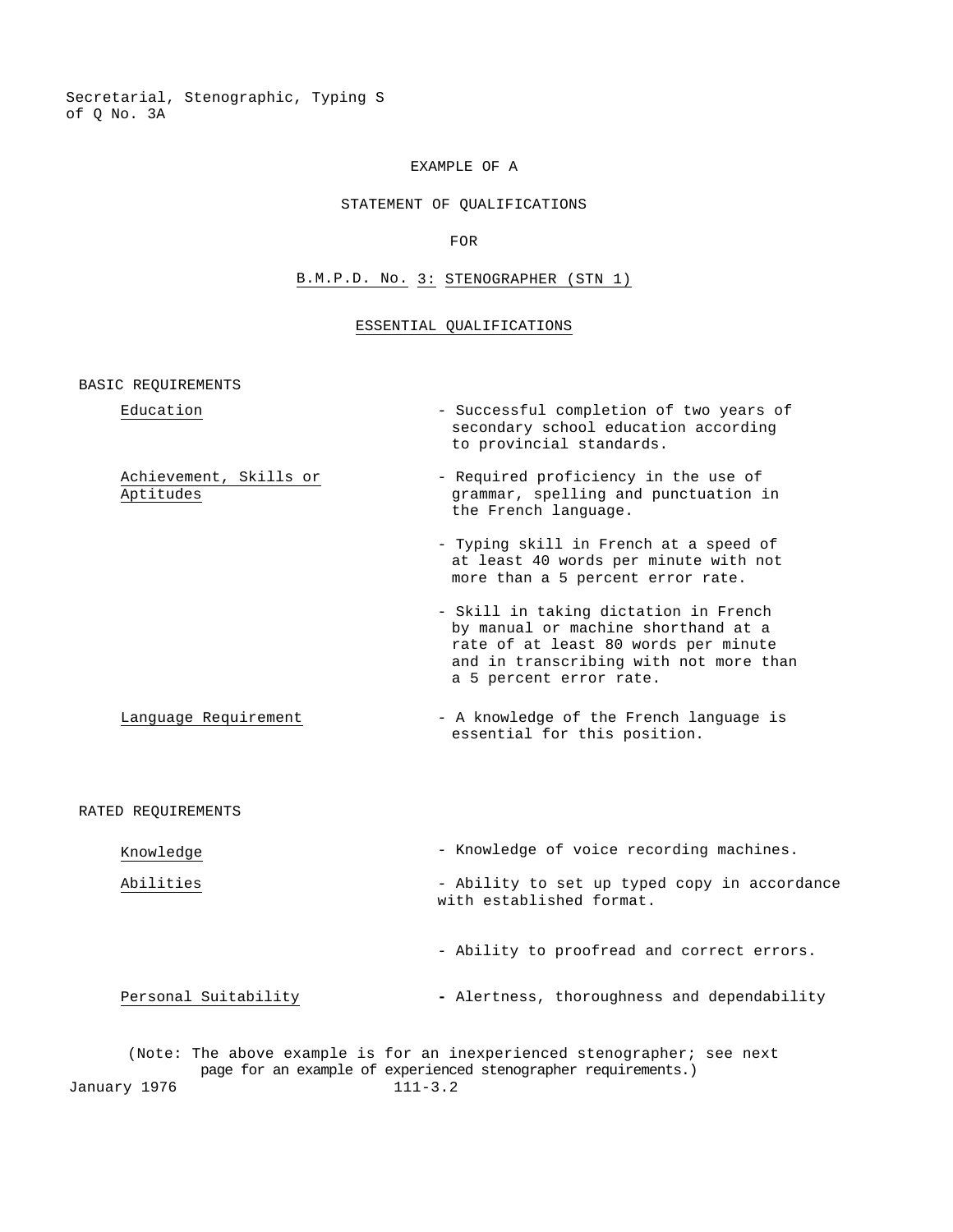Secretarial, Stenographic, Typing S of Q No. 3 B

# EXAMPLE OF A

# STATEMENT OF QUALIFICATIONS FOR

# B.M.P.D. No. 3: STENOGRAPHER (STN 1)

## ESSENTIAL QUALIFICATIONS

| <b>BASIC REQUIREMENTS</b>        |                                                                                                                                                                                          |
|----------------------------------|------------------------------------------------------------------------------------------------------------------------------------------------------------------------------------------|
| Education                        | - Successful completion of two years of secondary<br>school education according to provincial standards.                                                                                 |
| Achievement, Skills or Aptitudes | - Required proficiency in the use of<br>grammar, spelling and punctuation in the English<br>language.                                                                                    |
|                                  | - Typing skill in English at a speed of at least 40<br>words per minute with not more than a 5 percent error<br>rate.                                                                    |
|                                  | - Skill in taking dictation in English by manual or<br>machine shorthand at a speed of at least 80 words per<br>minute and in transcribing with not more than a 5<br>percent error rate. |
| Language Requirement             | - A knowledge of the English language is<br>essential for this position.                                                                                                                 |
| Experience                       | - Experience in preparing typed material<br>from shorthand notes and voice re-<br>cordings.                                                                                              |
| RATED REQUIREMENTS               |                                                                                                                                                                                          |
| Knowledge                        | - Knowledge of common vocabulary used in<br>government or business.                                                                                                                      |
| Abilities                        | - Ability to set up and prepare typed material in<br>accordance with established format.                                                                                                 |
|                                  | - Ability to maintain office files.                                                                                                                                                      |
| Personal Suitability             | - Alertness, thoroughness and dependability.                                                                                                                                             |
|                                  |                                                                                                                                                                                          |

January 1976 111-3.3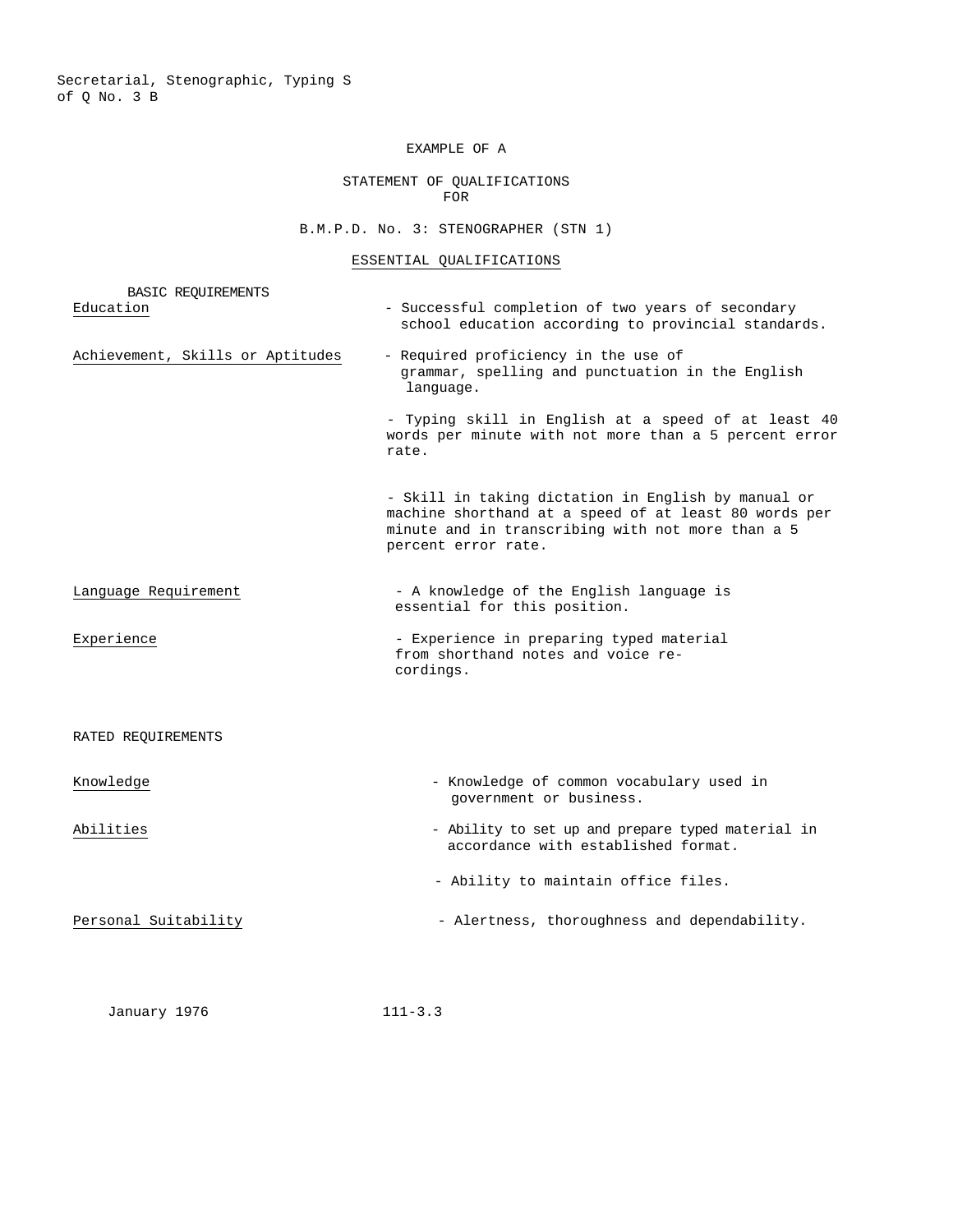#### BENCH-MARK POSITION DESCRIPTION

# Sub-group: STENOGRAPHER Level: 2

Bench-mark Position Number: 4

Descriptive Title: STENOGRAPHER

#### Summary

Under general supervision, takes dictation and transcribes from shorthand notes, types a wide variety of reports, correspondence, charts and tables from copy or voice recordings, and performs other duties.

| Duties                                                                                                                                                                                | % of Time |
|---------------------------------------------------------------------------------------------------------------------------------------------------------------------------------------|-----------|
| - Takes dictation by shorthand notes and transcribes letters,<br>reports and memoranda from notes.<br>- Types material such as reports, manuscripts, charts and                       | 40<br>25  |
| tables from copy or voice recordings.<br>- Selects the most suitable method of arranging and spacing                                                                                  | 10        |
| typed material.<br>- Locates and extracts information from a number of specified<br>sources and incorporates it into the body of typed<br>material according to general instructions. | 10        |
| - Proofreads typed material and corrects errors.<br>- Performs other duties, such as showing new employees how to<br>perform specific tasks, and assigning and checking the           | 10<br>5   |
| work of junior employees.                                                                                                                                                             |           |

#### Distinguishing Features

Skill is required in taking dictation in shorthand, operating a typewriter and transcribing information from a voice-recording machine. A good knowledge of specialized terminology of the organization and of the methods of incorporating, arranging and spacing material is needed. Resourcefulness is required in locating, extracting and incorporating information into material. Work assignments are usually of a more difficult and complex nature, requiring initiative and judgment in the set up and presentation of material.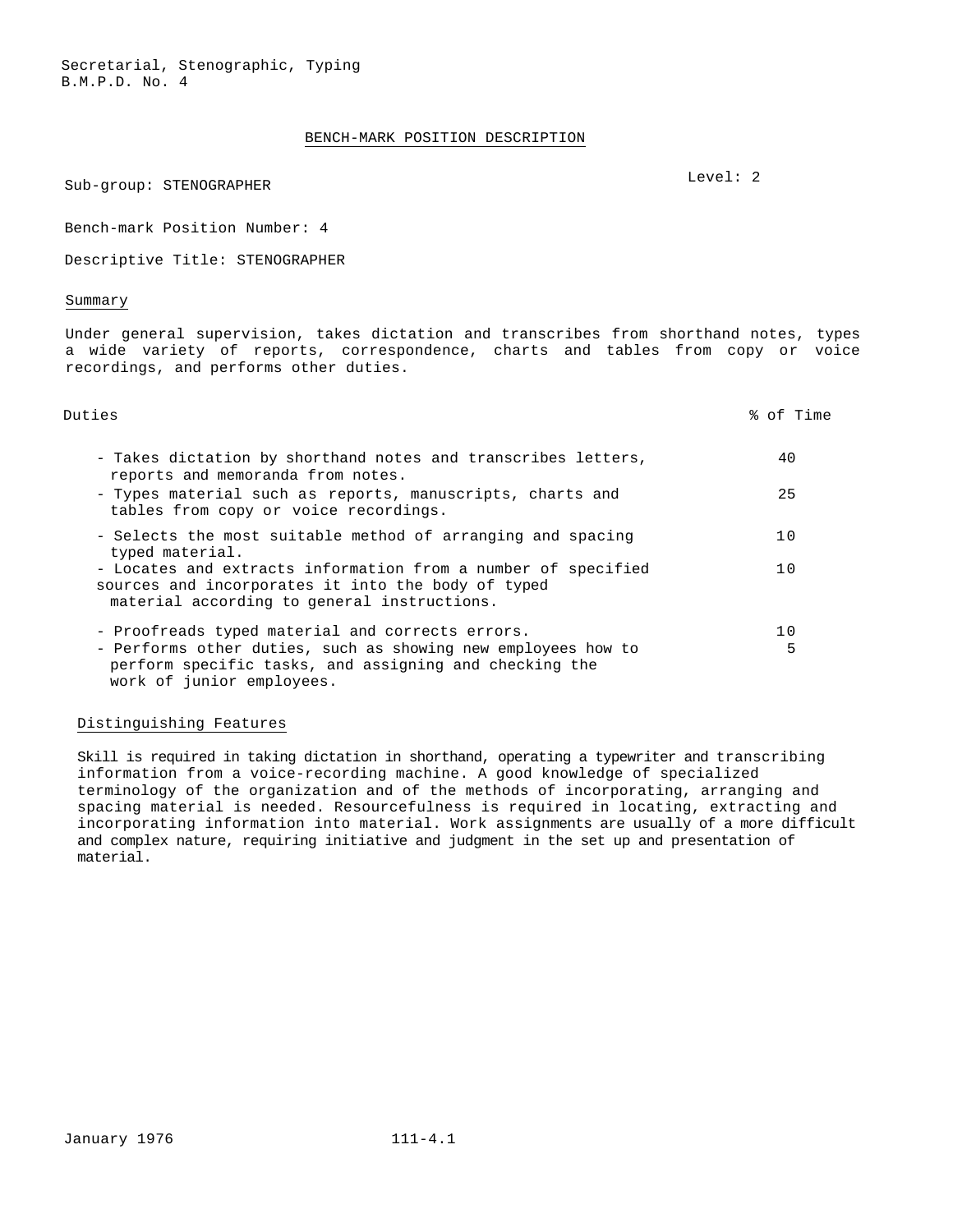Secretarial, Stenographic, Typing S of Q No. 4

# EXAMPLE OF A

# STATEMENT OF QUALIFICATIONS

## FOR

# B.M.P.D. No. 4: STENOGRAPHER (STN 2)

## ESSENTIAL QUALIFICATIONS

BASIC REQUIREMENTS

| Education                           | - Successful completion of two years of<br>secondary school education according<br>to provincial standards.                                                                                                   |
|-------------------------------------|---------------------------------------------------------------------------------------------------------------------------------------------------------------------------------------------------------------|
| Achievement, Skills or<br>Aptitudes | - Required proficiency in the use of<br>grammar, spelling and punctuation in<br>both the English language and the<br>French language.                                                                         |
|                                     | - Typing skill in both English and<br>French at a speed of at least 40 words<br>per minute with not more than a 5 per<br>cent error rate.                                                                     |
|                                     | - Skill in taking dictation in both<br>English and French by manual or<br>machine shorthand at a rate of at<br>least 80 words per minute and in<br>transcribing with not more than a<br>5 percent error rate. |
| Language Requirement                | - A knowledge of both the English language<br>and the French language is essential for<br>this position.                                                                                                      |
| Experience                          | - Experience in preparing a variety of<br>typed material such as correspondence,<br>reports and tables from shorthand notes_<br>and voice recordings.                                                         |
| RATED REOUIREMENTS                  |                                                                                                                                                                                                               |

Knowledge **- Knowledge of the specialized terminology** of the organization.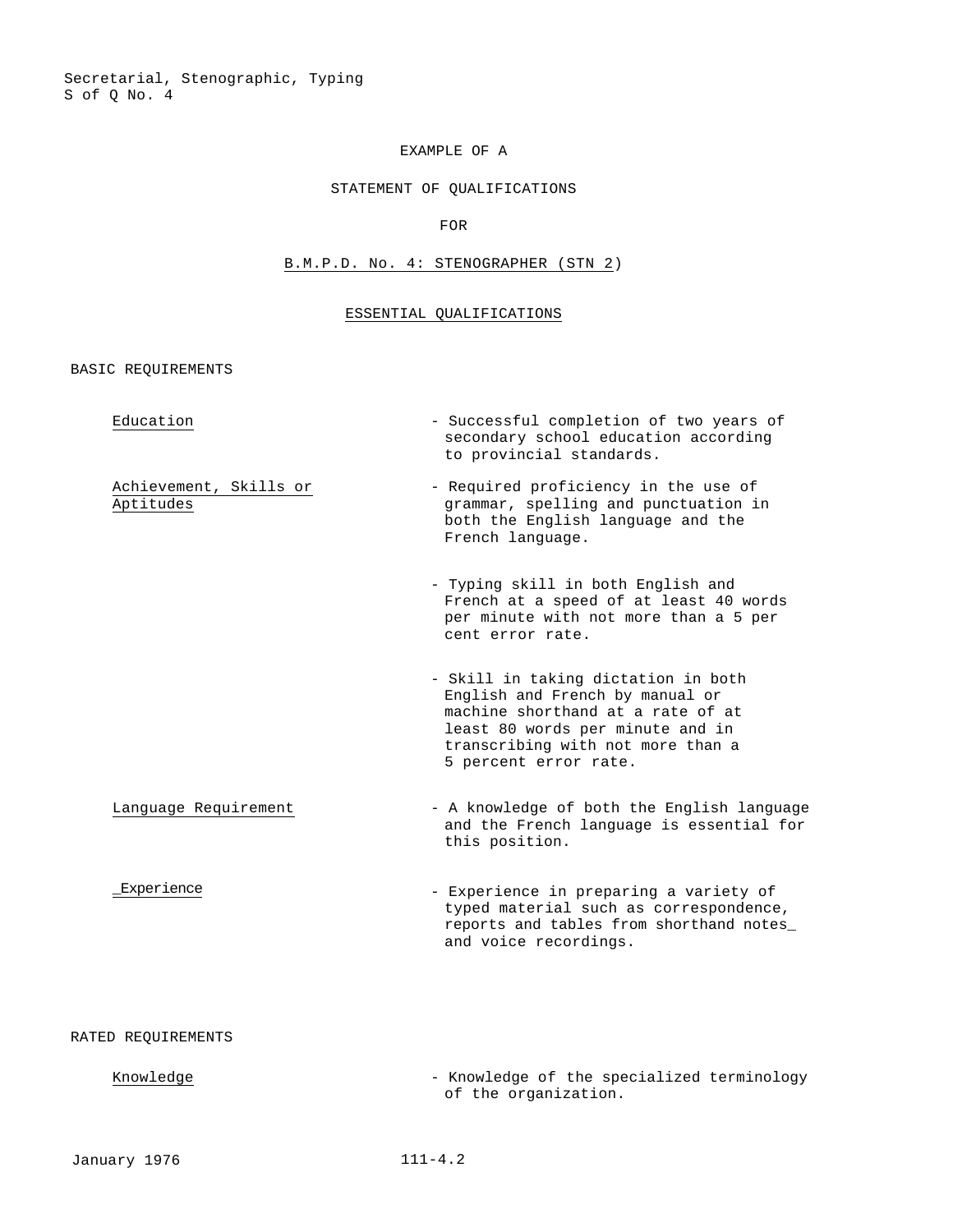Secretarial, Stenographic, Typing S pf Q No. 4

| Abilities            | - Ability to proofread and correct<br>errors.                                          |
|----------------------|----------------------------------------------------------------------------------------|
|                      | - Ability to locate and extract information<br>to be incorporated into typed material. |
| Personal Suitability | - Alertness, tact and reliability.                                                     |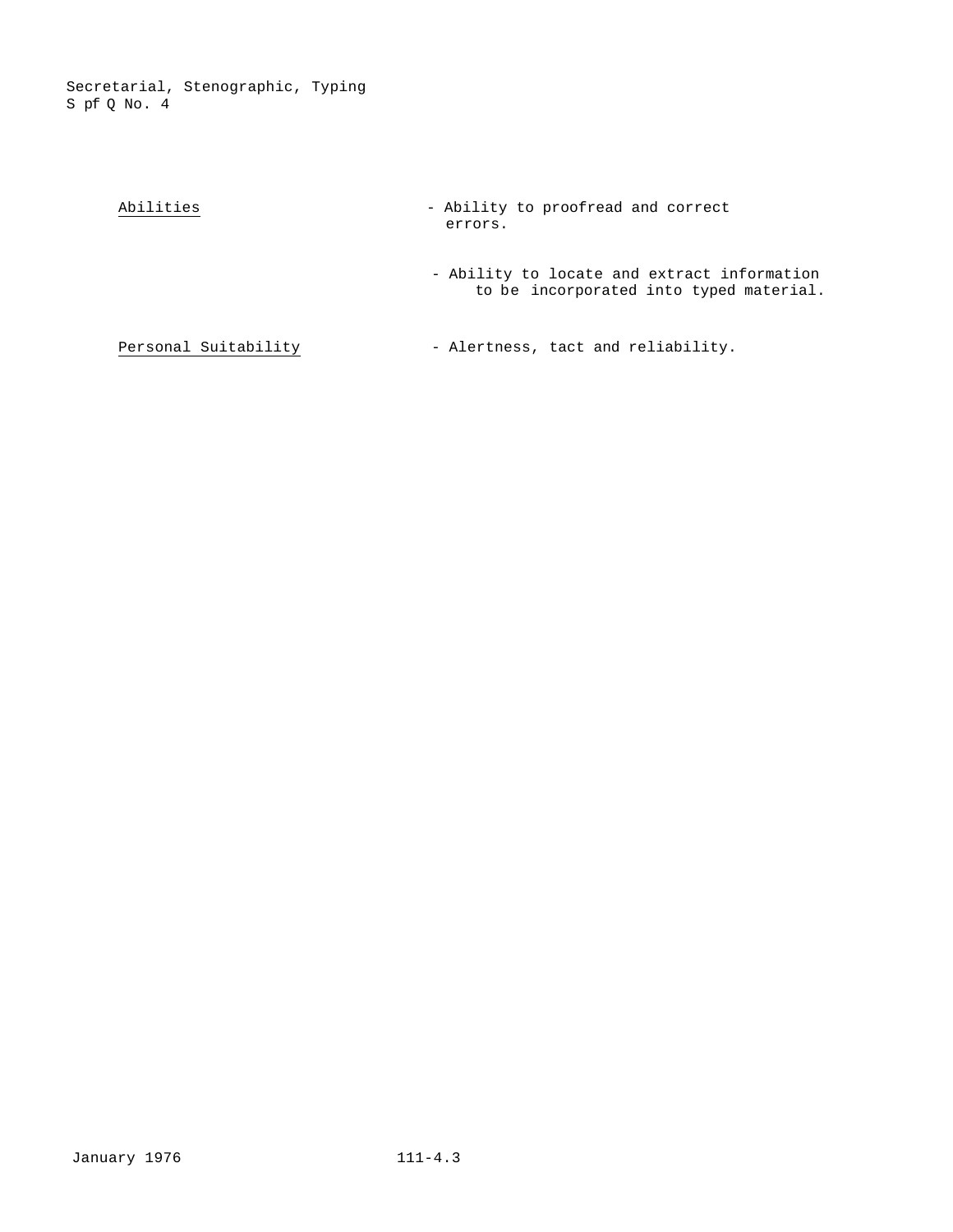Secretarial, Stenographic, Typing B.M.P.D. No. 5

#### BENCH-MARK POSITION DESCRIPTION

Sub-group: Office-Composing-Equipment Operator Level: 1

Bench-mark Position Number: 5

Descriptive Title: PAPER-TAPE TYPEWRITER OPERATOR

# Summary

Under supervision, operates input and output paper-tape automatic typewriting machines (Flexowriter) and associated selective reader console (Select Data) to transcribe repetitive information onto forms, cards, letterhead, etc., and performs other duties.

Duties % of Time

35

35

- Operates an input paper-tape automatic typewriting machine to produce a punch-coded information tape
	- by obtaining production batch for processing and checking it for completeness, sequence and type of program,
	- by inserting a punched-paper program tape into the reading station on the machine,
	- by inserting and aligning forms, cards, blank paper etc., in carriage of input machine to obtain working copy,
	- by locating and extracting appropriate information from source documents, and
	- by typing-in information and operating machine controls to produce a punched-paper information tape for use on the output machine.
- Operates an output paper-tape automatic typewriting machine and a selective reader console to transcribe repetitive information onto forms, cards, letterhead, etc.
	- by selecting program tape and inserting it into the reading station of the machine and inserting the information tape into the selective reader unit,
	- by inserting and aligning continuous forms, cards, letterhead, etc., in carriage of output machine or by feeding them in individually to obtain finished copies,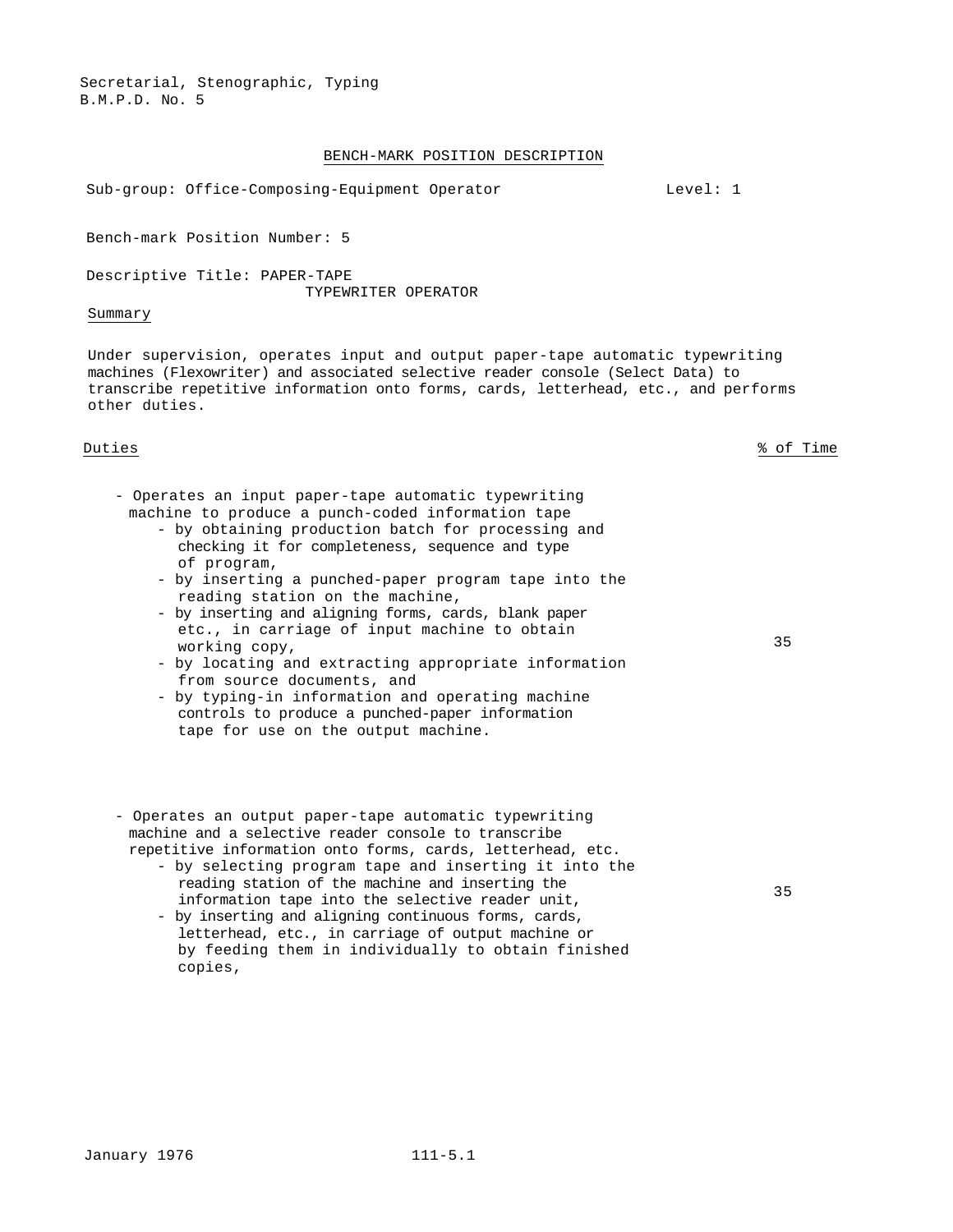Secretarial, Stenographic, Typing B.M.P.D. No. 5

% of Time

- by operating machine controls to automatically transcribe information from punched-paper tape according to formatting and spacing arrangement of the program tape,
- by stopping the automatic operation of the machine and typing in specific information as required, and
- by removing tapes and finished copies from machine, and stamping information such as document number, date, etc., on finished copies.
- Checks completed work for accuracy to ensure that correct information is transcribed in proper places on the forms, etc., makes corrections to copies or information tape as necessary, and reassembles and forwards completed production batch to next processing stage.
- Performs other duties such as re-creating punched-paper program tapes and making minor changes to programmed information such as dates, splicing paper tapes, keeping records of daily production and other information, operating standard electric typewriters, cleaning machines and making minor adjustments, and obtaining materials and supplies.

15

15

## Distinguishing Features

Skill is required to operate an electric typewriter with paper-tape reading and punching stations and a selective reader console. A knowledge of machine and console controls, coding and proper handling of paper tapes is required.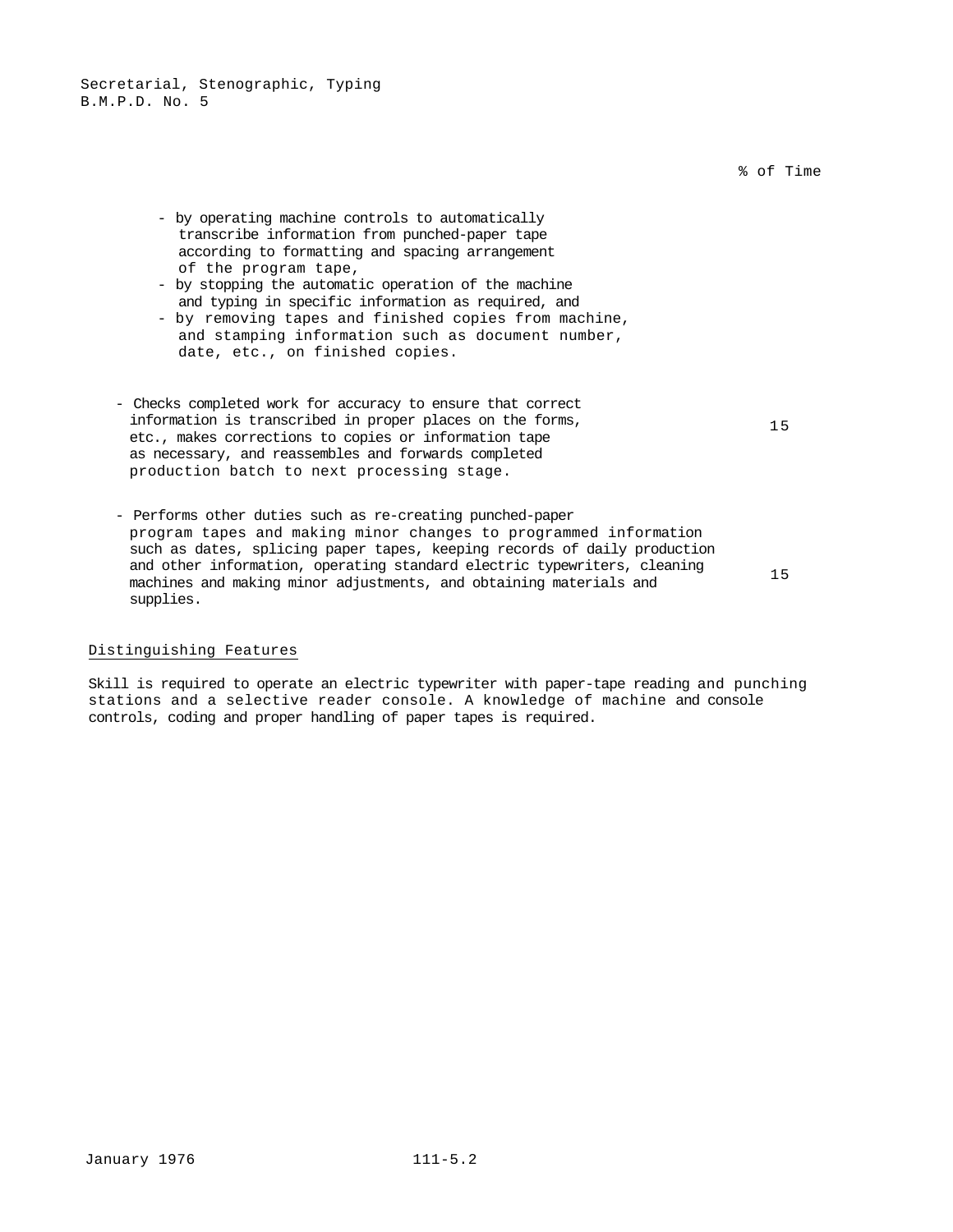#### EXAMPLE OF A

#### STATEMENT OF QUALIFICATIONS FOR

## B.M.P.D. No. 5: PAPER-TAPE TYPEWRITER OPERATOR (OCE 1)

## ESSENTIAL QUALIFICATIONS

BASIC REQUIREMENTS

Education  $\qquad \qquad -$  Successful completion of two years of

Achievement, Skills or Aptitudes

at least 40 words per minute with not more than a 5 percent error rate.

- Typing skill in English at a speed of

secondary school education according

- Required proficiency in the use of grammar, spelling and punctuation in

to provincial standards.

the English language.

Language Requirement - A knowledge of the English language is essential for this position.

#### RATED REQUIREMENTS

| Knowledge | - Knowledge of automatic typewriting<br>machines. |
|-----------|---------------------------------------------------|
| Abilities | - Ability to proofread and correct errors.        |

Personal Suitability - Initiative, thoroughness and dependability.

(Note: The above example is for an inexperienced operator; see next page for example of experienced operator requirements.)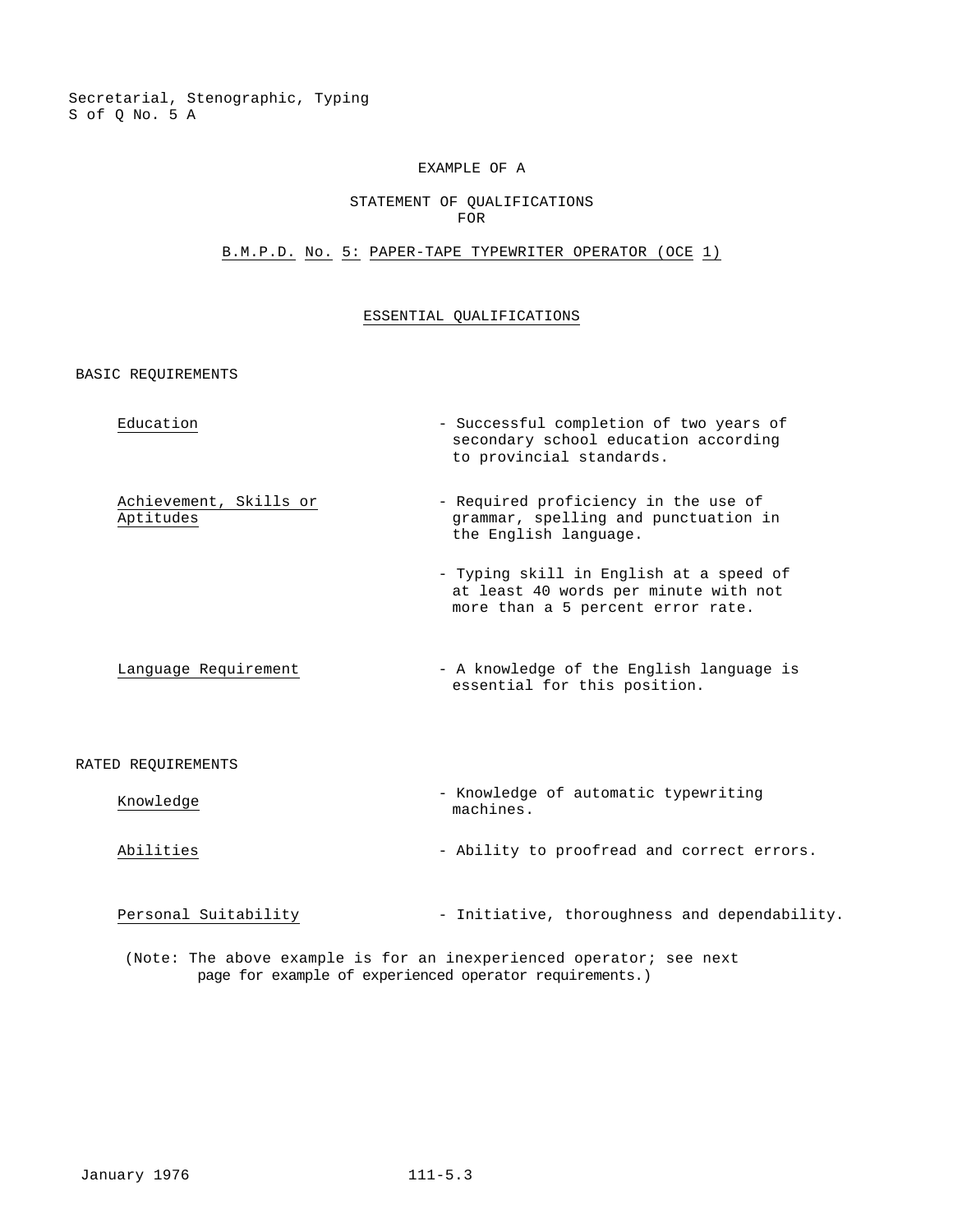Secretarial, Stenographic, Typing S of Q No. 5B

# EXAMPLE OF A

# STATEMENT OF QUALIFICATIONS

## FOR

# B.M.P.D. No. 5: PAPER-TAPE TYPEWRITER OPERATOR (OCE-1)

# ESSENTIAL QUALIFICATIONS

BASIC REQUIREMENTS

| Education                           | - Successful completion of two years of<br>secondary school education according<br>to provincial standards.                         |
|-------------------------------------|-------------------------------------------------------------------------------------------------------------------------------------|
| Achievement, Skills or<br>Aptitudes | - Required proficiency in the use of<br>grammar, spelling and punctuation in the<br>English language or the French language.        |
|                                     | - Typing skill in English or French, at a<br>speed of at least 40 words per minute<br>with not more than a 5 percent error<br>rate. |
| Language Requirement                | - A knowledge of either the English<br>language or the French language is<br>essential for this position.                           |
| Experience                          | - Experience in operating an automatic<br>typewriting machine and associated<br>selective reader console.                           |
| RATED REQUIREMENTS                  |                                                                                                                                     |
| Knowledge                           | - Knowledge of procedures for handling and<br>correcting paper tapes.                                                               |
| Abilities                           | - Ability to proofread and correct errors.                                                                                          |
|                                     | - Ability to maintain production records.                                                                                           |
| Personal Suitability                | - Alertness, thoroughness and reliability.                                                                                          |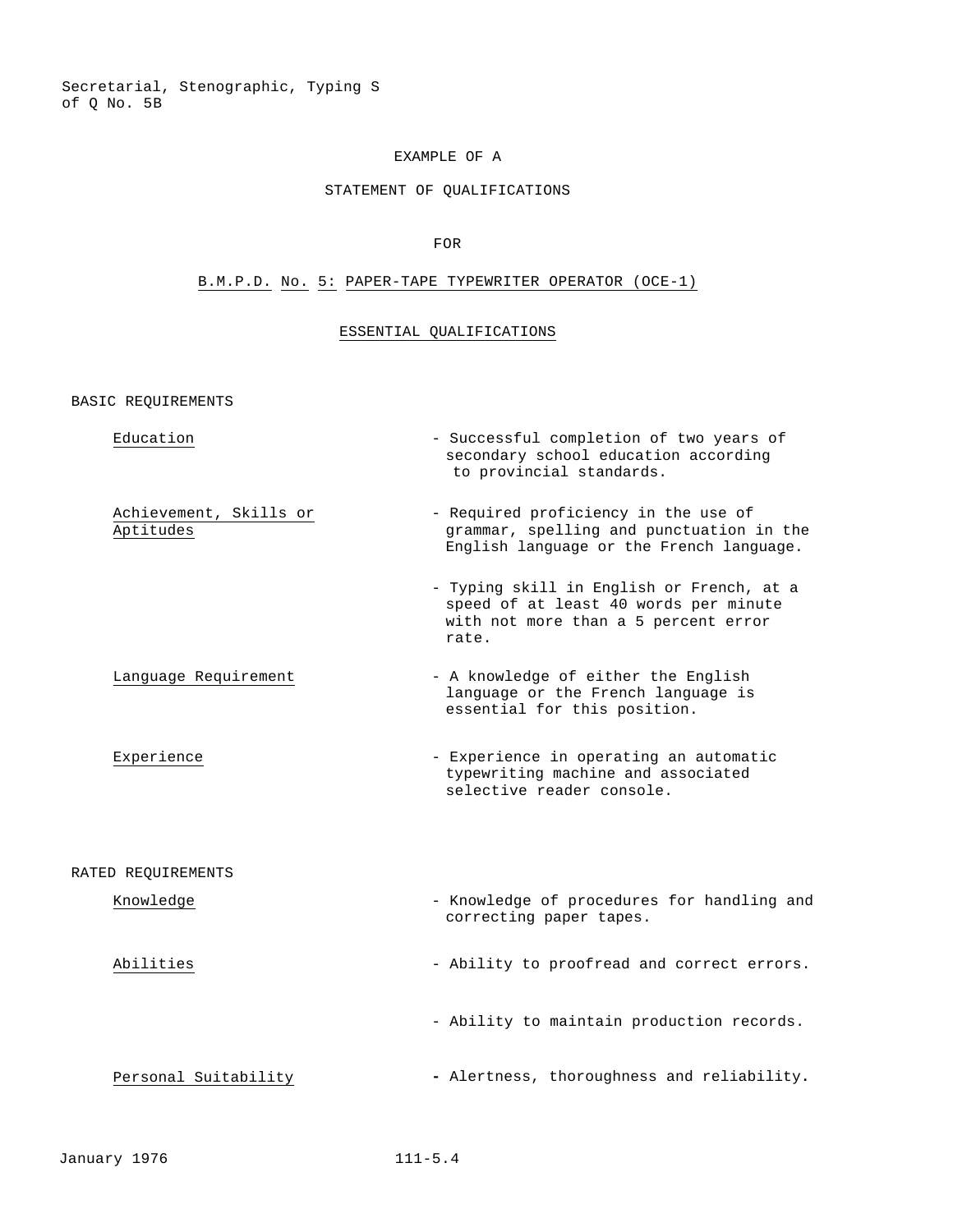Secretarial, Stenographic, 'typing B.M.P.D. No. 6

#### BENCH-MARK POSITION DESCRIPTION

Sub-group: Office-Composing-Equipment Operator Level: 1

Bench-mark Position Number: 6

Descriptive Title: MAGNETIC-CARD TYPEWRITER OPERATOR

## Summary

Under supervision, operates an electric typewriter and a magnetic-card console to type a variety of narrative and tabular material in specified format, and performs other duties.

| Duties                                                                                                                                                                                                                                                                                                                                                                                                                                                                                                                                                                                                                                                                                        | % of Time |
|-----------------------------------------------------------------------------------------------------------------------------------------------------------------------------------------------------------------------------------------------------------------------------------------------------------------------------------------------------------------------------------------------------------------------------------------------------------------------------------------------------------------------------------------------------------------------------------------------------------------------------------------------------------------------------------------------|-----------|
| - Operates an electric typewriter and a magnetic-card<br>console to record or revise narrative and tabular<br>material.                                                                                                                                                                                                                                                                                                                                                                                                                                                                                                                                                                       | 20        |
| - Types a variety of reports, memoranda, correspondence,<br>charts and tables according to specified text and format,<br>using electric typewriter and magnetic-card console,<br>- by planning the spacing and arrangement of material<br>to meet format and layout requirements,<br>- by setting up forms, blank paper or letterhead in<br>typewriter to obtain desired format and presentation,<br>- by selecting magnetic cards with specified pre<br>recorded information,<br>- by inserting cards in console and activating automatic<br>typing sequence, and<br>- by stopping automatic typing sequence as necessary to<br>type in additional information using typewriter<br>keyboard. | 60        |
|                                                                                                                                                                                                                                                                                                                                                                                                                                                                                                                                                                                                                                                                                               |           |

- Proofreads copy and operates electric typewriter and magnetic-card console to make corrections or make revisions as required by originator. 10 - Performs other duties, such as maintaining magnetic card
- reference files, operating other manual or electric typewriters, and demonstrating the operation of equipment. 10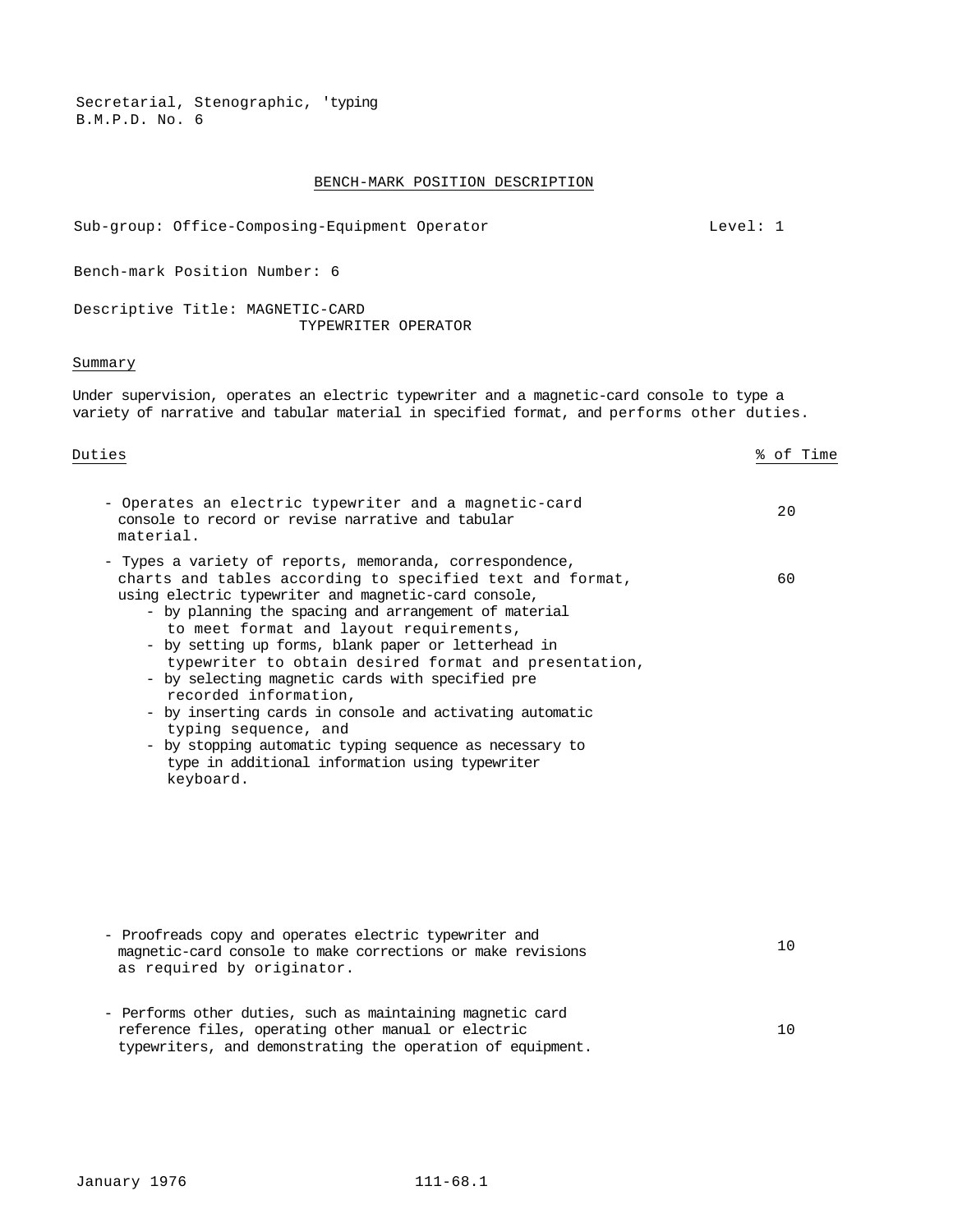Secretarial, Stenographic, Typing B.M.P.D. No. 6

# Distinguishing Features

Skill is required to operate an electric typewriter and a magnetic-card console. A knowledge of console controls, some coding and proper handling of magnetic cards is necessary. Judgment is required in planning the spacing and arranging material for attractive presentation.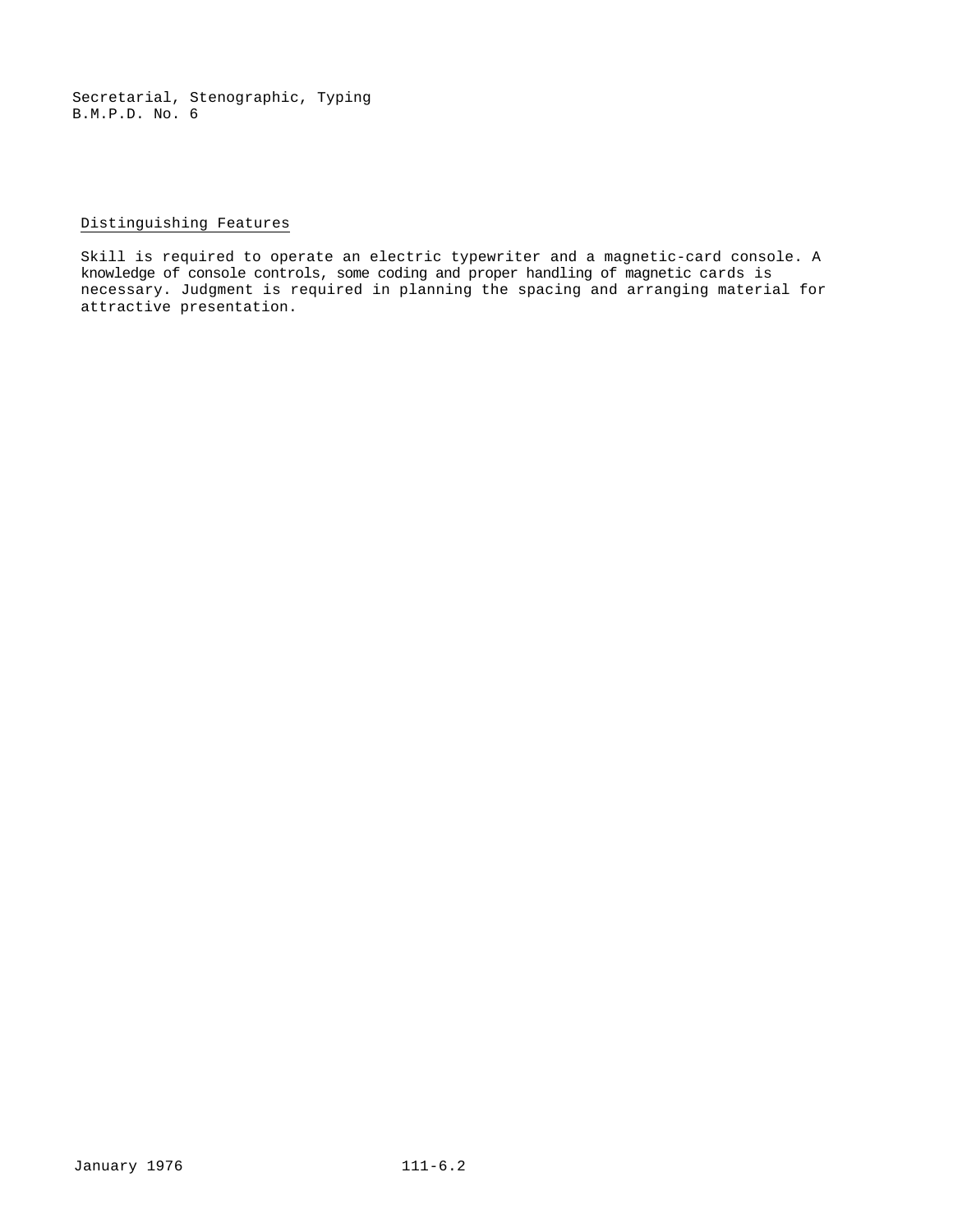Secretarial, Stenographic, Typing S of Q No. 6A

#### EXAMPLE OF A

#### STATEMENT OF QUALIFICATIONS

#### FOR

## B.M.P.D. No. 6: MAGNETIC-CARD TYPEWRITER OPERATOR (OCE-1)

## ESSENTIAL QUALIFICATIONS

BASIC REQUIREMENTS

| Education              | - Successful completion of two years of<br>secondary school education according<br>to provincial standards. |
|------------------------|-------------------------------------------------------------------------------------------------------------|
| Achievement, Skills or | - Required proficiency in the use of                                                                        |
| Aptitudes              | grammar, spelling and punctuation in                                                                        |

- Typing skill in French at a speed of at least 40 words per minute with not more than a 5 percent error rate.

the French language.

Language Requirement  $-$  A knowledge of the French language is essential for this position.

#### RATED REQUIREMENTS

- Knowledge  $\blacksquare$  Knowledge of a magnetic-card console.
- Abilities Ability to maintain files and records.

- Ability to proofread and correct errors.

Personal Suitability **- Alertness**, thoroughness and reliability.

(Note: The above example is for an inexperienced operator; see next page for example of experienced operator requirements.)

January 1976 111-6.3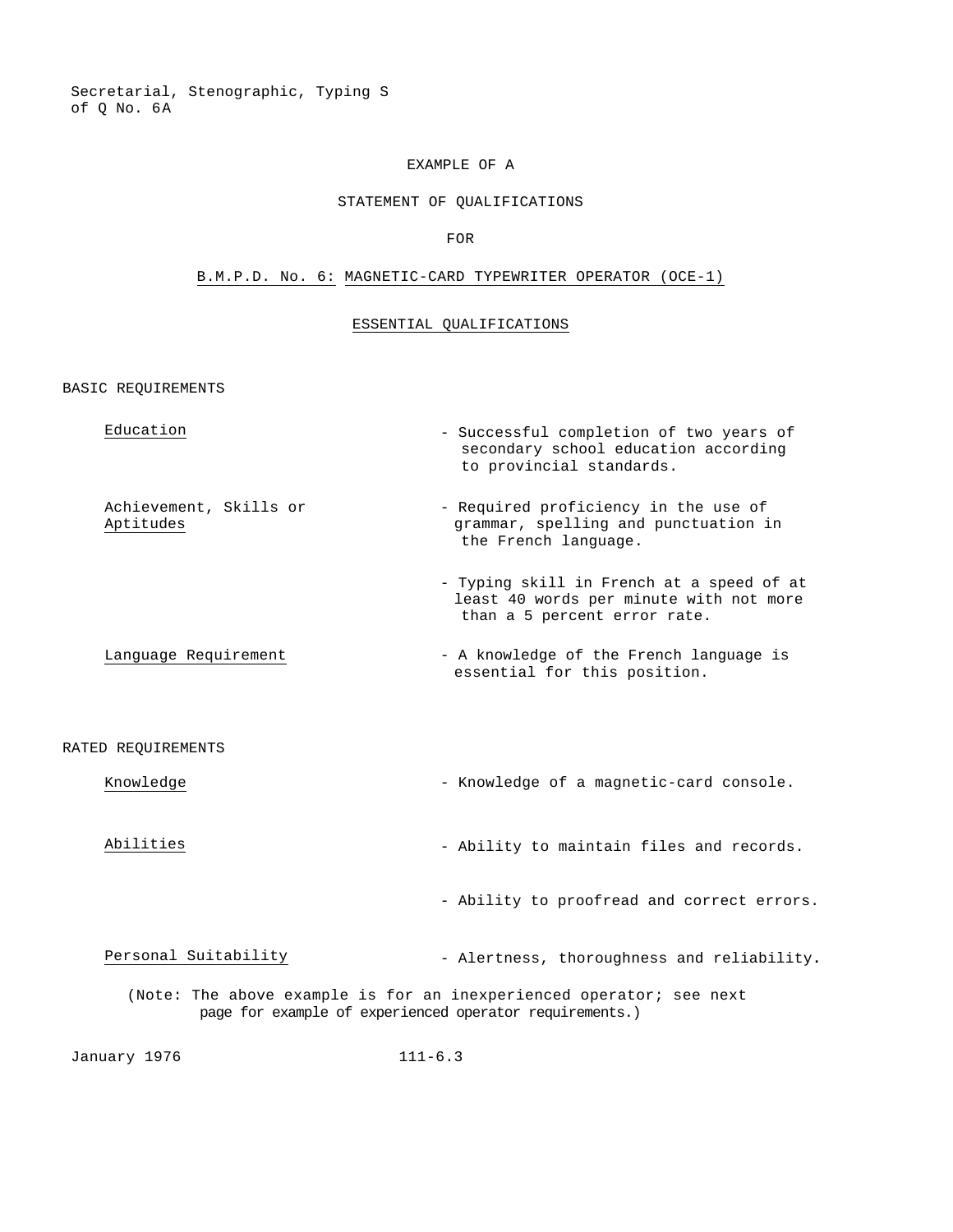Secretarial, Stenographic, Typing S of Q No. 6B

# EXAMPLE OF A

# STATEMENT OF QUALIFICATIONS

#### FOR

# B.M.P.D. No. 6: MAGNETIC-CARD TYPEWRITER OPERATOR (OCE-1)

# ESSENTIAL QUALIFICATIONS

BASIC REQUIREMENTS

| Education                           | - Successful completion of two years of<br>secondary school education according<br>to provincial standards.           |
|-------------------------------------|-----------------------------------------------------------------------------------------------------------------------|
| Achievement, Skills or<br>Aptitudes | - Required proficiency in the use of<br>grammar, spelling and punctuation in<br>the English language.                 |
|                                     | - Typing skill in English at a speed of<br>at least 40 words per minute with not<br>more than a 5 percent error rate. |
| Language Requirement                | - A knowledge of the English language is<br>essential for this position.                                              |
| Experience                          | - Experience in operating a magnetic-card<br>console.                                                                 |
| RATED REQUIREMENTS                  |                                                                                                                       |
| Knowledge:                          | - Knowledge of console controls and<br>procedures for handling magnetic cards.                                        |
| Abilities                           | - Ability to plan spacing and layout of<br>material.                                                                  |
|                                     | - Ability to correct and revise magnetic<br>cards.                                                                    |
| Personal Suitability                | - Alertness, thoroughness and dependability.                                                                          |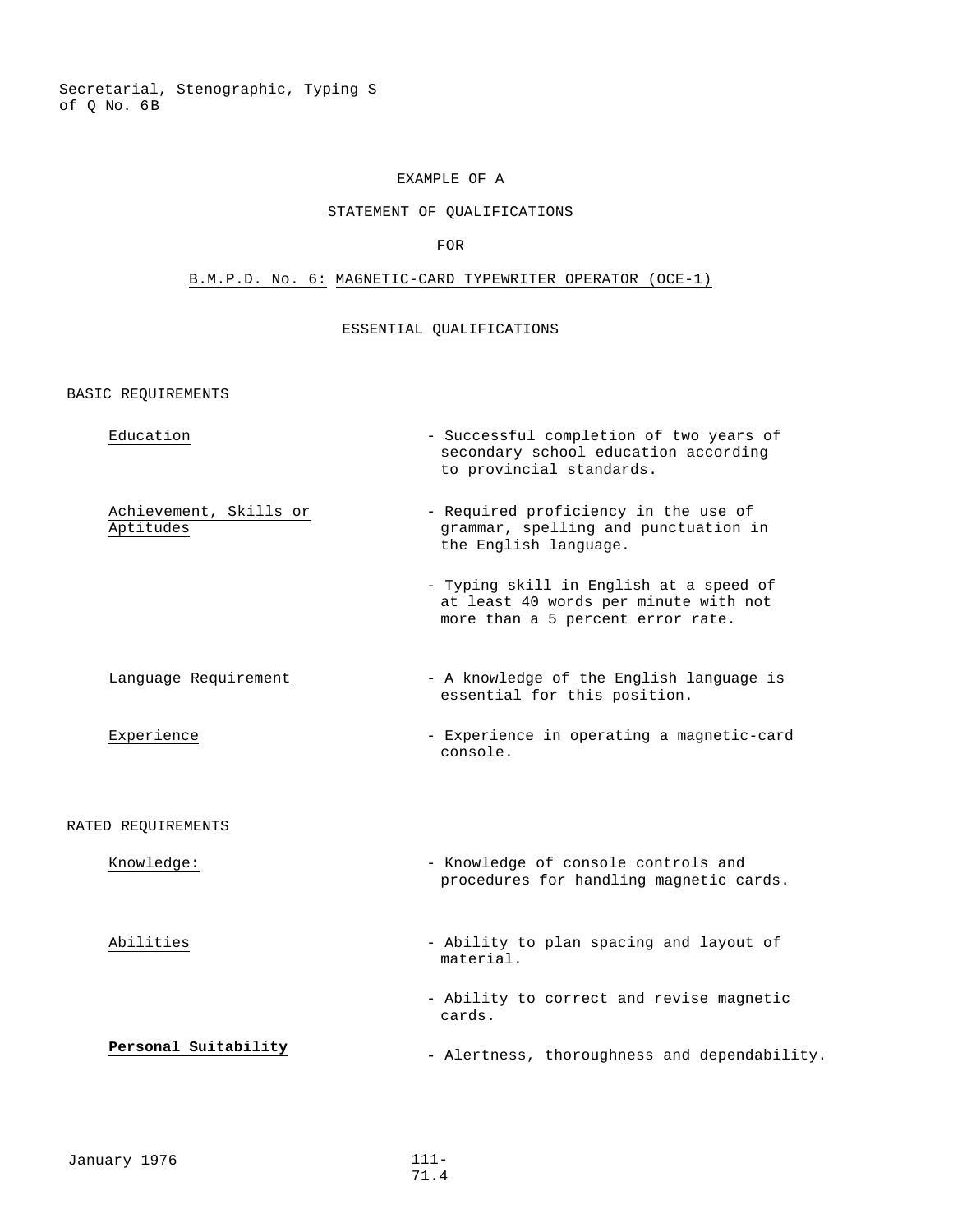Secretarial, Stenographic, Typing B.M.P.D. No. 7

#### BENCH-MARK POSITION DESCRIPTION

Sub-group: Office-Composing-Equipment Operator Level: 2

Bench-mark Position Number: 7

Descriptive Title: PROPORTIONAL-SPACING MACHINE *OPERATOR*

#### Summary

Under supervision, operates proportional-spacing typewriters to produce justified text, detailed tabulations and charts for reproduction in a variety of publications; and operates a varitype machine to revise printed text.

Duties % of Time

60

- Operates proportional-spacing typewriters to produce justified text, detailed tabulations and charts for reproduction in a variety of publications
	- by reviewing specifications or sample provided by the user to determine the required format, paper size, headings to be typed or inserted, indentations, desired placement of tables, charts or other diagrammatic material,
	- by counting lines and using a rule and unit spacer to plan the best spacing and arrangement for a balanced page,
	- by typing draft copy, noting the number of units of space required to even each line,
	- by marking the draft copy to indicate the least conspicuous points for decreasing or increasing the space between words and re-arranging the set-up of tabular or illustrative material as necessary, and
	- by re-typing copy in final form for proofreading and reproduction.

- Operates a varitype machine to revise printed text
	- by checking the original copy for type size, horizontal and vertical spacing, and margin widths and measuring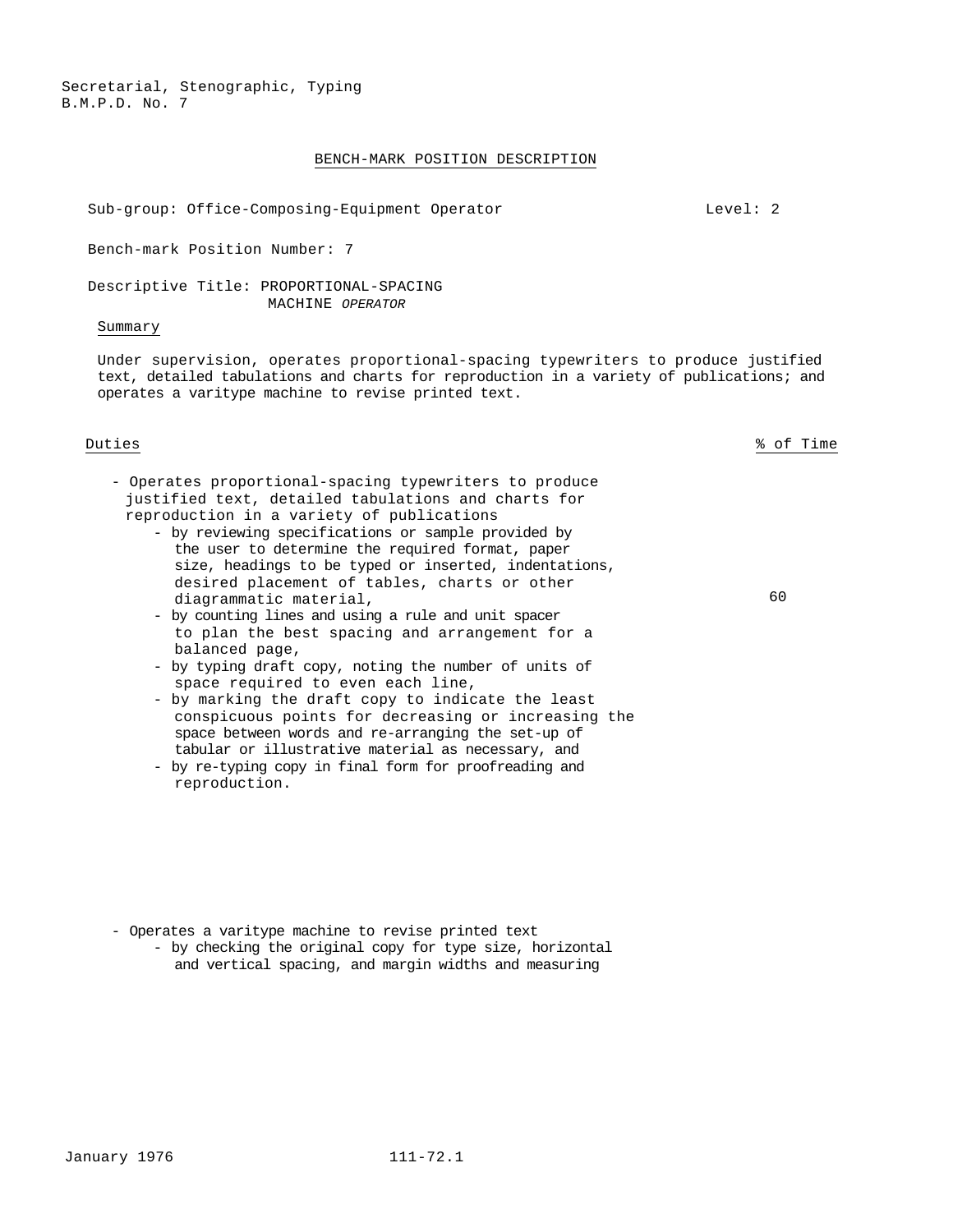|                                                                                                                                     | 70 UL II |
|-------------------------------------------------------------------------------------------------------------------------------------|----------|
| the depth and width of space into which the revision<br>must be fitted,                                                             |          |
| - by selecting the matching type font and attaching                                                                                 | 40       |
| the font to the holder.<br>- by selecting vertical spacing gear and attaching<br>it to the platen to control spacing between lines, |          |
| - by moving the horizontal spacing lever to one of                                                                                  |          |
| four settings to control spacing between characters,                                                                                |          |
| - by setting stops to control the right margin,                                                                                     |          |
| - by setting unit-space-count lever to provide for an                                                                               |          |
| automatic count of units during the first typing<br>of the line, and                                                                |          |
| - by re-typing the line to produce an automatically                                                                                 |          |

by re-typing the line to produce an automatically justified margin.

### Distinguishing Features

Skill is required to operate proportional-spacing typewriters and varitype machines. Familiarity with printing terminology and the requirements of the department is needed.

The work requires the preparation of a variety of detailed tables and charts, or justified text into which illustrative material may be inserted. Judgment is required in arranging spacing, setting up and formatting material to conform with specifications or sample copy.

% of Time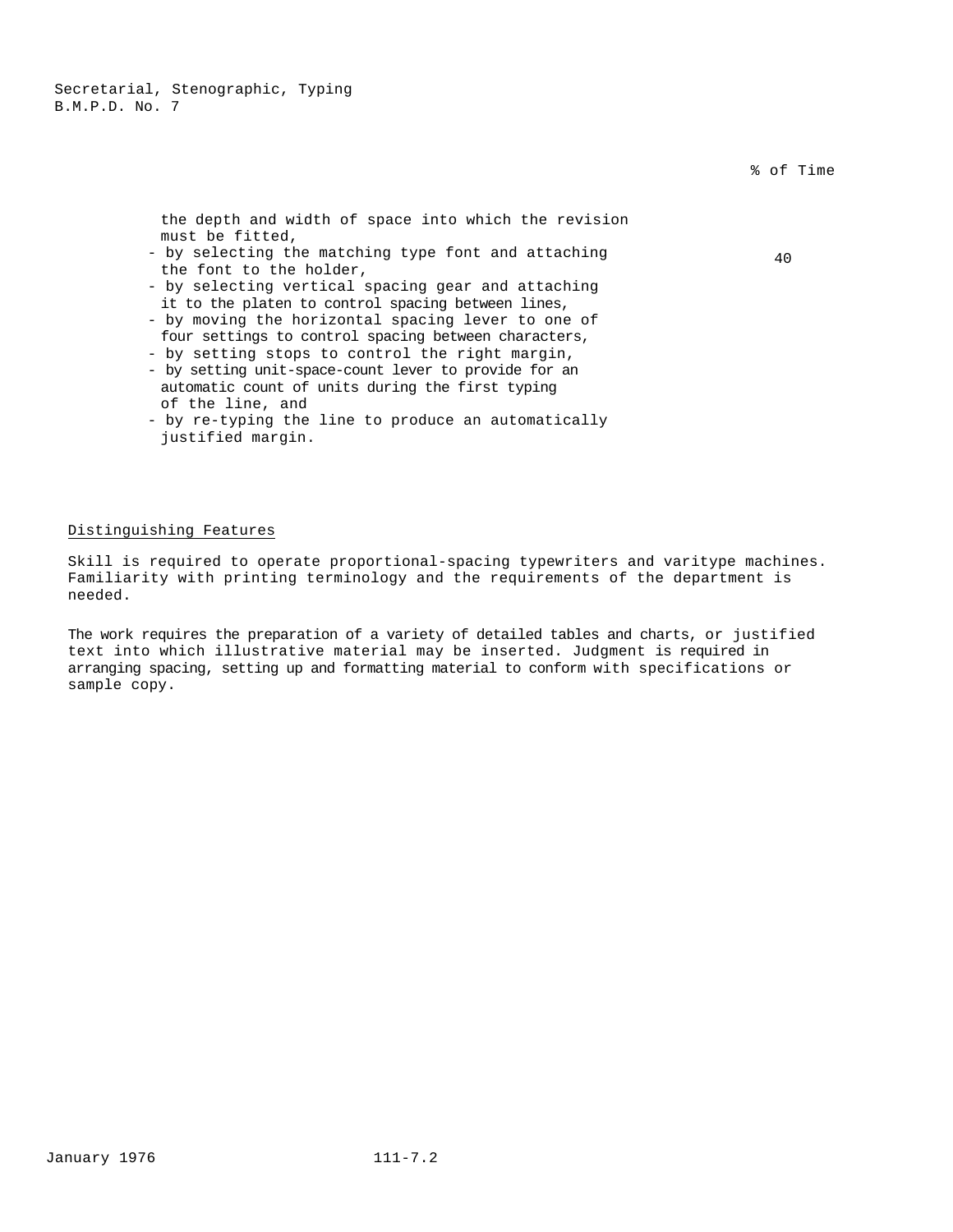Secretarial, Stenographic, Typing S of Q No. 7

## EXAMPLE OF A

## STATEMENT OF QUALIFICATIONS

### FOR

## B.M.P.D. No. 7: PROPORTIONAL-SPACING-MACHINE OPERATOR (OCE-2)

## ESSENTIAL QUALIFICATIONS

| Education                           | - Successful completion of two years of<br>secondary school education according<br>to provincial standards.           |
|-------------------------------------|-----------------------------------------------------------------------------------------------------------------------|
| Achievement, Skills or<br>Aptitudes | - Required proficiency in the use of<br>grammar, spelling and punctuation in<br>the English language.                 |
|                                     | - Typing skill in English at a speed of<br>at least 40 words per minute with not<br>more than a 5 percent error rate. |
| Language Requirement                | - A knowledge of both the English language<br>and the French language is essential for<br>this position.              |
| Experience                          | - Experience in producing machine tabu-<br>lations and charts for reproduction.                                       |
| RATED REQUIREMENTS                  |                                                                                                                       |
| Knowledge                           | - Knowledge of printing terminology.                                                                                  |
|                                     | - Knowledge of procedures for operating<br>a proportional-spacing machine and a<br>varitype machine.                  |
| Abilities                           | - Ability to plan spacing and layout of<br>material in accordance with required<br>format.                            |
| Personal Suitability                | - Alertness, thoroughness and cooperative<br>ness.                                                                    |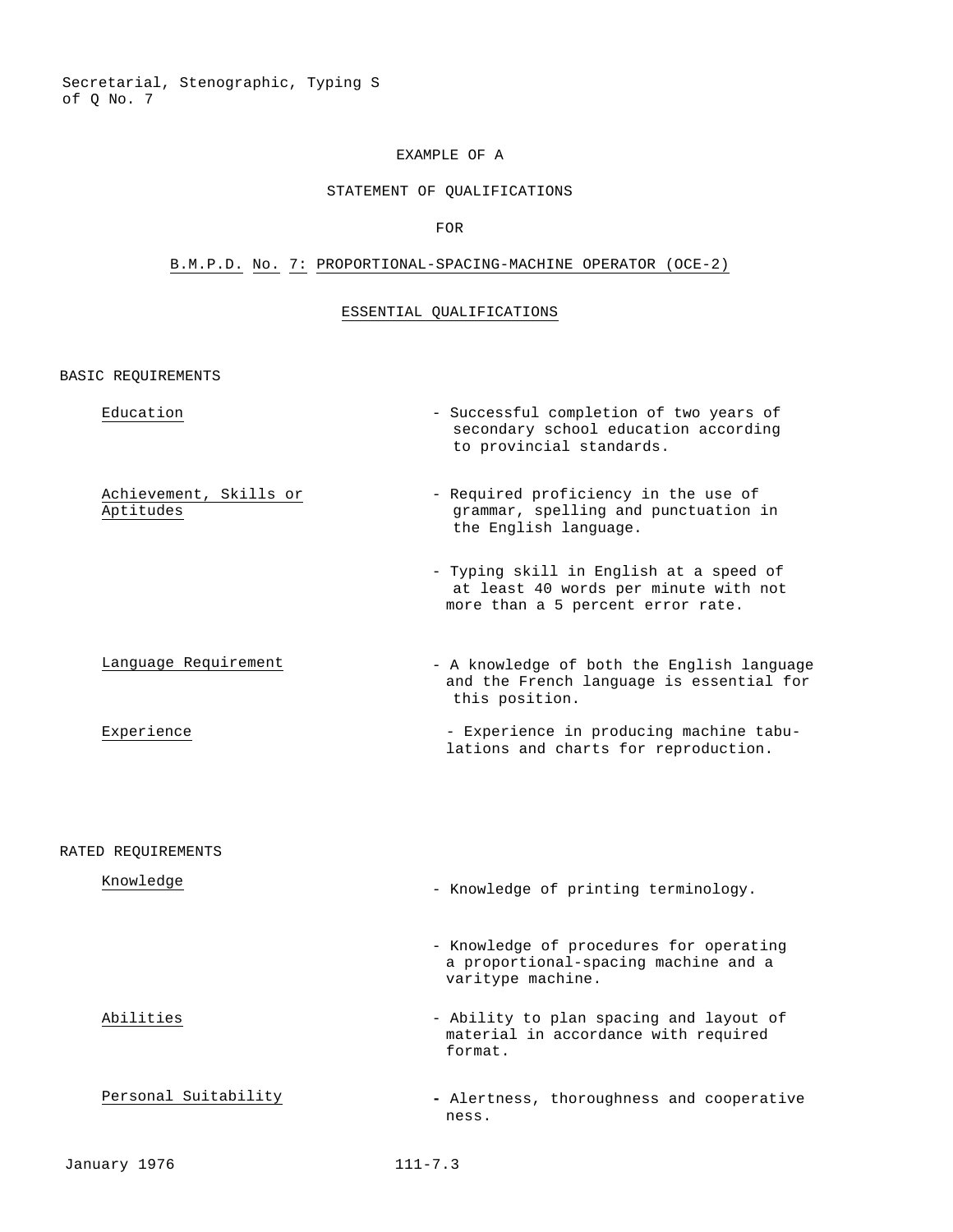#### BENCH-MARK POSITION DESCRIPTION

Sub-group: Office-Composing-Equipment Operator Level: 2

Bench-mark Position Number: 8

Descriptive Title: MAGNETIC-TAPE TYPEWRITER OPERATOR

#### Summary

Under supervision, operates an electric typewriter and a magnetic-tape console to transcribe, record, revise and reproduce a variety of narrative and tabular material in specified format and type styles and sizes; proofreads typed material; and performs other duties.

Duties % of Time

- Operates an electric typewriter and a magnetic-tape console to record, edit or revise narrative and tabular material on magnetic tape and to transcribe from magnetic tape onto forms, letterhead, etc.
	- by planning spacing and arrangement of material to meet format and lay-out requirements, - by activating controls on tape console that
	- command system to perform desired operations, such as recording, searching or transferring information,
	- by transcribing textual and tabular information from copy or voice recording,
	- by replacing typing elements to obtain specified type style and size,
	- by setting up forms, blank paper or letterhead in the typewriter carriage and initiating playback to obtain finished document for direct use or draft copy for originator, and
	- by assigning reference coding to material for storage and future identification purposes.

- Proofreads playback copy and operates electric typewriter and magnetic-tape console to make corrections or make revisions as required by originator
	- by locating reference tapes and inserting them in tape console,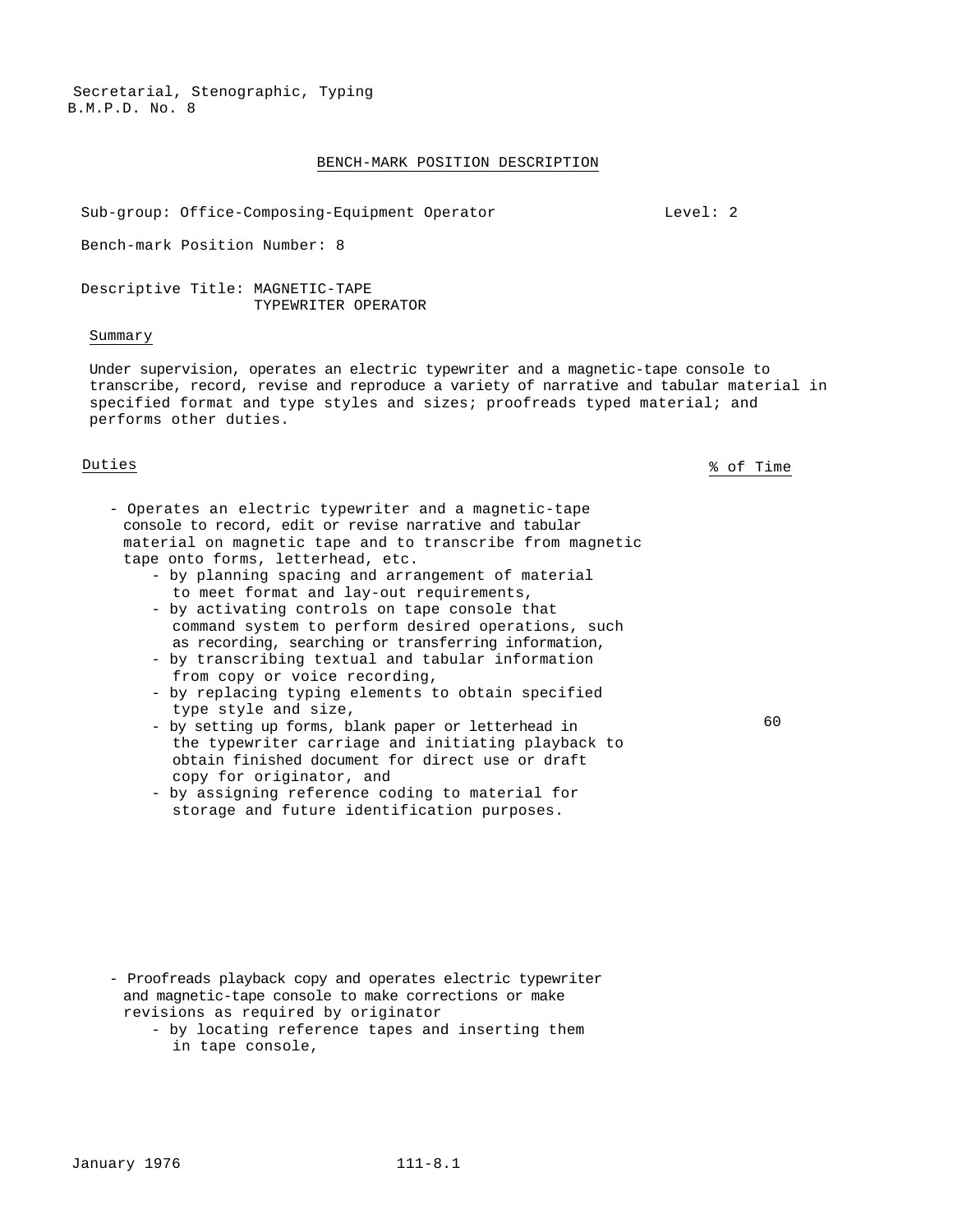% of Time

| - by transferring information to another tape and<br>correcting or revising through play-out, re-<br>recording, inserting, deleting and recoding, and<br>- by initiating playback of transferred material and<br>proofreading and checking format during replay. | 30 |
|------------------------------------------------------------------------------------------------------------------------------------------------------------------------------------------------------------------------------------------------------------------|----|
| - Performs other duties, such as making minor adjustments<br>to equipment, maintaining tape reference files, operating<br>other manual or electric typewriters, requisitioning<br>supplies, and demonstrating operation of equipment.                            | 10 |

### Distinguishing Features

Skill is required to operate an electric typewriter and a magnetic-tape console. A knowledge of special keying requirements, console controls and proper handling of magnetic tapes is necessary. Judgment is required in planning spacing and layout, and in selecting correct magnetic-tapes and typing elements. The work requires a knowledge of office practices and procedures and familiarity with subject-matter content.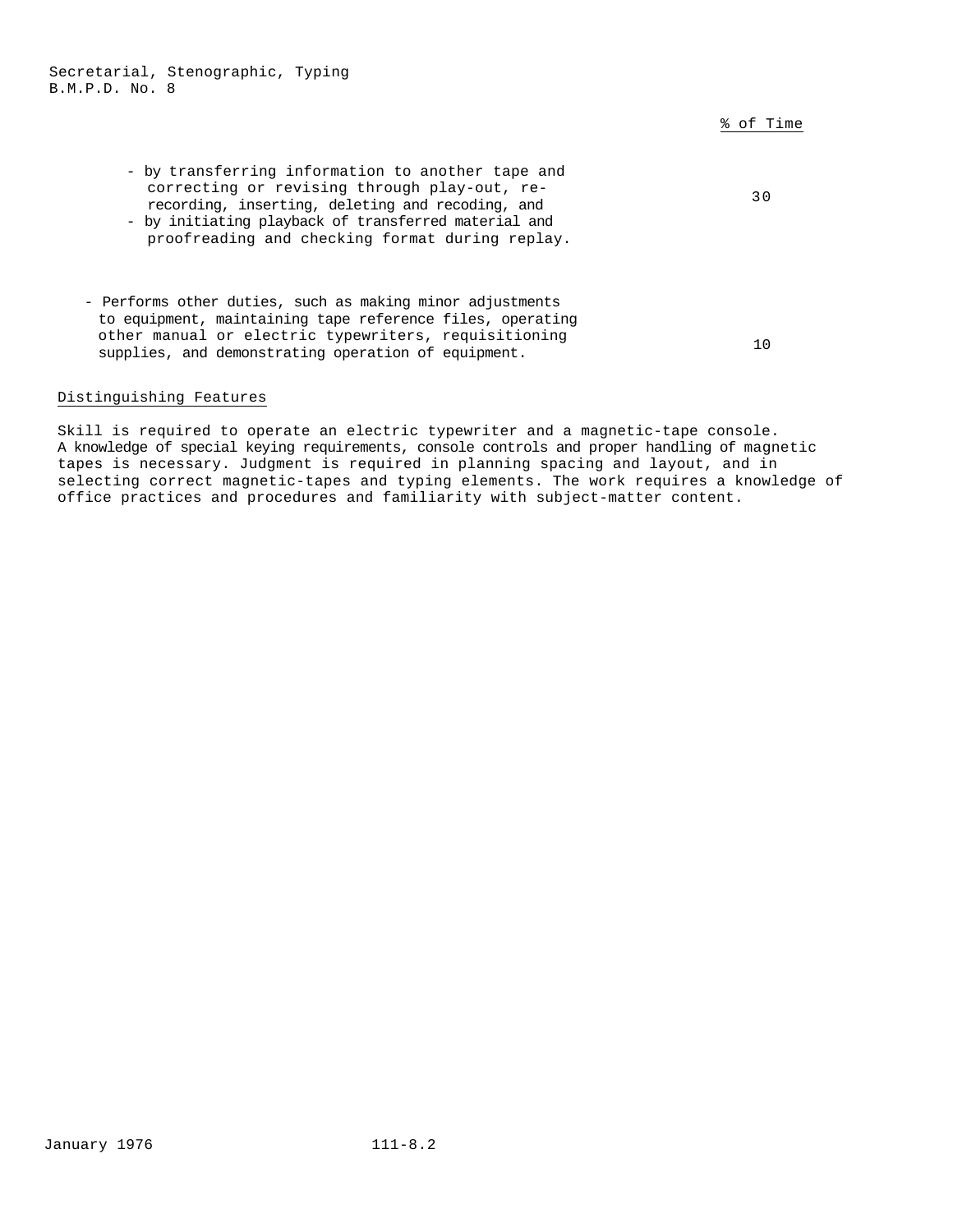Secretarial, Stenographic, Typing E de Q No. 8

## EXAMPLE OF A

## STATEMENT OF QUALIFICATIONS

## FOR

## B.M.P.D. No. 8: MAGNETIC-TAPE TYPEWRITER OPERATOR (OCE-2)

## ESSENTIAL QUALIFICATIONS

| Education                           | - Successful completion of two years of<br>secondary school education according<br>to provincial standards.          |
|-------------------------------------|----------------------------------------------------------------------------------------------------------------------|
| Achievement, Skills or<br>Aptitudes | - Required proficiency in the use of<br>grammar, spelling and punctuation in<br>the French language.                 |
|                                     | - Typing skill in French at a speed of at<br>least 40 words per minute with not<br>more than a 5 percent error rate. |
| Language Requirement                | - A knowledge of both the English<br>language and the French language is<br>essential for this position.             |
| Experience                          | - Experience as a magnetic-tape typewriter<br>operator.                                                              |
| RATED REOUIREMENTS                  |                                                                                                                      |
| Knowledge                           | - Knowledge of the care of magnetic tapes.                                                                           |
|                                     | - Knowledge of office practices and<br>procedures.                                                                   |
| Abilities                           | - Ability to plan spacing and layout of<br>material in accordance with required<br>format.                           |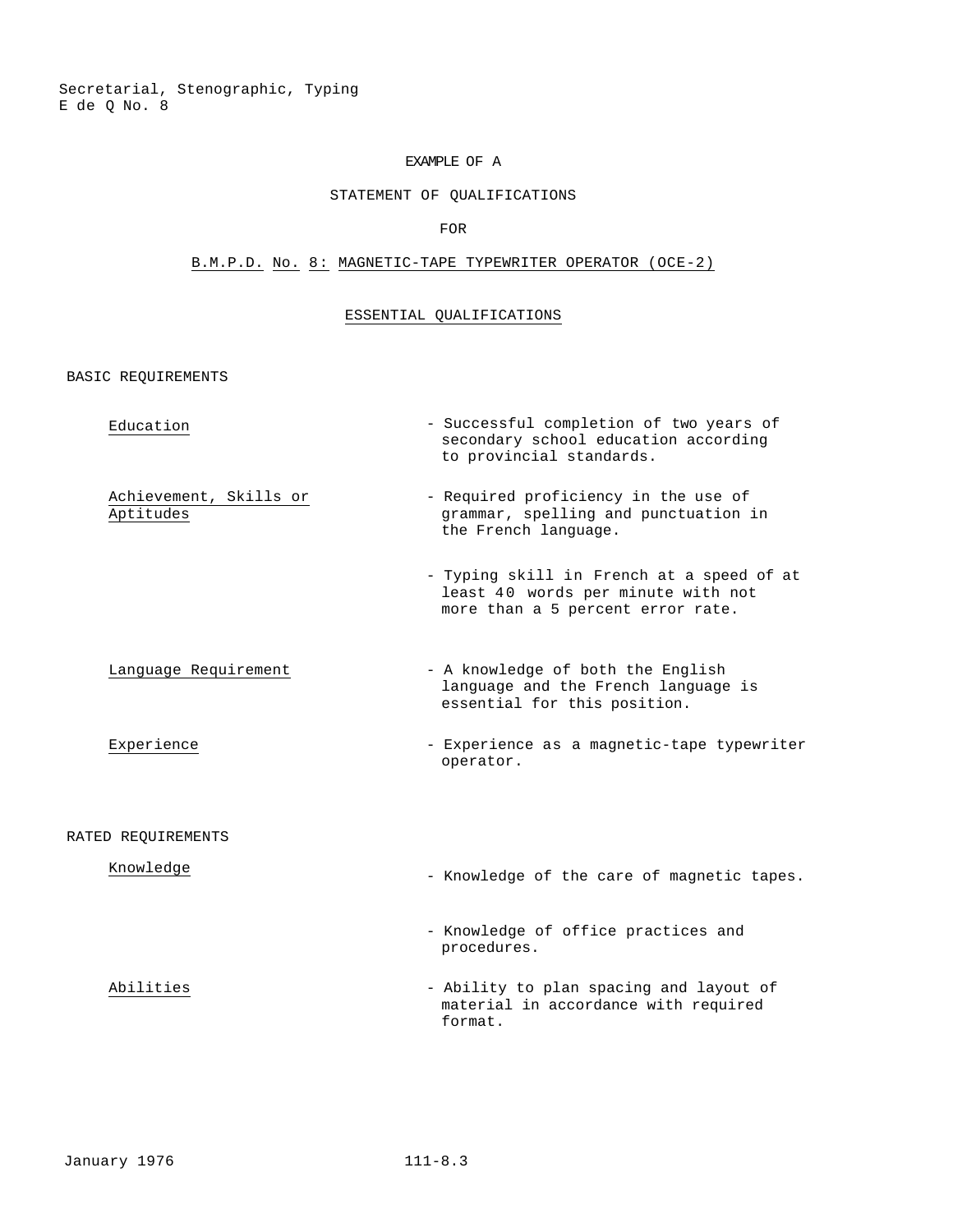Secretarial, Stenographic, Typing S of Q No. 8

- Ability to maintain tape reference files.
- Ability to proofread and correct errors.

 $Personal Solution - Alertness, thoroughness and dependability.$ </u>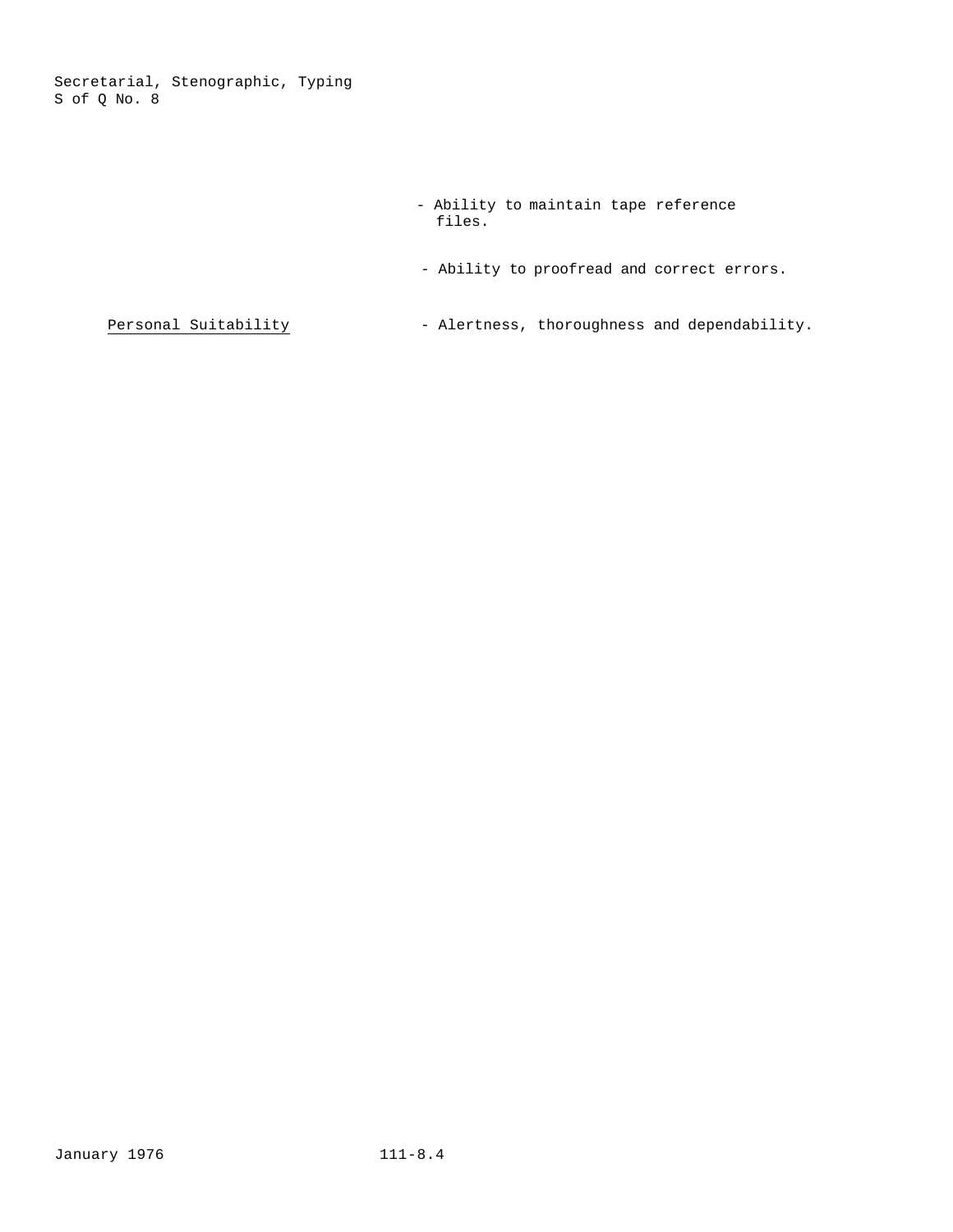#### BENCH-MARK POSITION DESCRIPTION

Sub-group: OFFICE-COMPOSING-EQUIPMENT OPERATOR Level: 2

Bench-mark Position Number: 9

Descriptive Title: ALPHATEXT TERMINAL OPERATOR, TYPING AND TRANSCRIBING **UNIT** 

#### Summary

Under supervision, operates an Alphatext typewriter terminal which utilizes the capabilities of a computer system to facilitate storage, revision and retrieval of a variety of narrative and tabular material for direct use or reproduction purposes; proofreads typed material; and performs other duties.

Duties % of Time

- Operates an Alphatext typewriter terminal connected to a computer to store, revise, compose and retrieve narrative and tabular material
	- by planning spacing and arrangement of material to meet format and lay-out requirements,
	- by activating the terminal, and typing a series of encoded operating instructions that command the computer system to perform desired operations, such as recording revising, composing, retrieving or storing of material,
	- by transcribing narrative and tabular information from copy, including encoded printing instructions, and
	- by setting up forms, blank paper or letterhead in the terminal carriage and initiating playback to obtain copy or finished document for direct use, or by keying request for high-speed computer printout or camera-ready copy from computer centre.

60

30

- Proofreads playback copy, high-speed printout or cameraready copy and operates terminal to make corrections or make revisions as required by originator.
- Performs other duties, such as making minor adjustments to equipment, demonstrating operation of equipment, operating manual or electric typewriters, estimating time required for completing assignments, and maintaining records of terminal operations.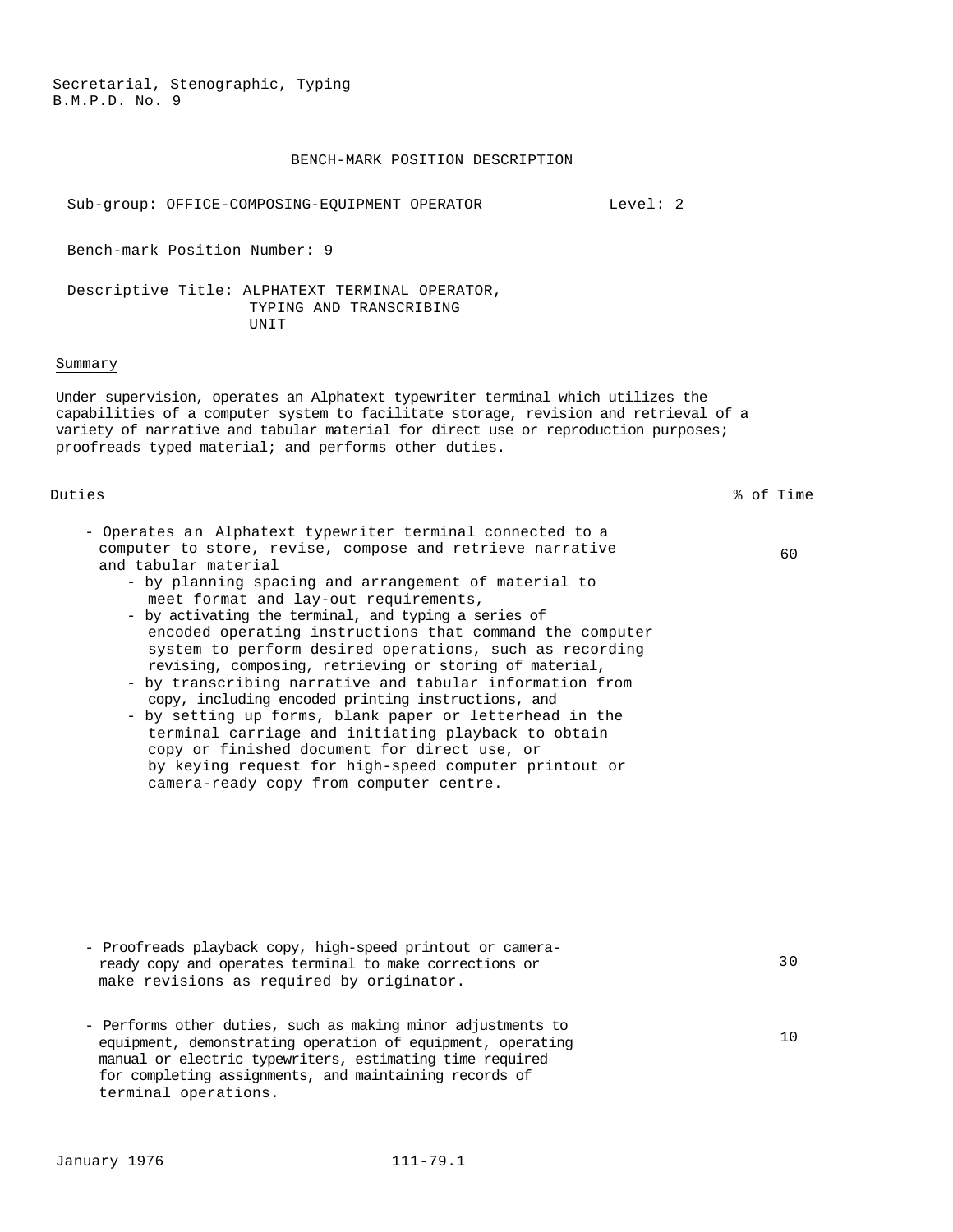#### Distinguishing Features

Skill is required to operate an Alphatext typewriter terminal. A knowledge of special keying requirements and control codes which activate the computer is necessary for the operation of the equipment.

Judgment is used in planning spacing and lay-out of material. Planning and organizing the work must be done to ensure optimal utilization of computer time and resources.

A knowledge of office practices and procedures and familiarity with subject matter content is required.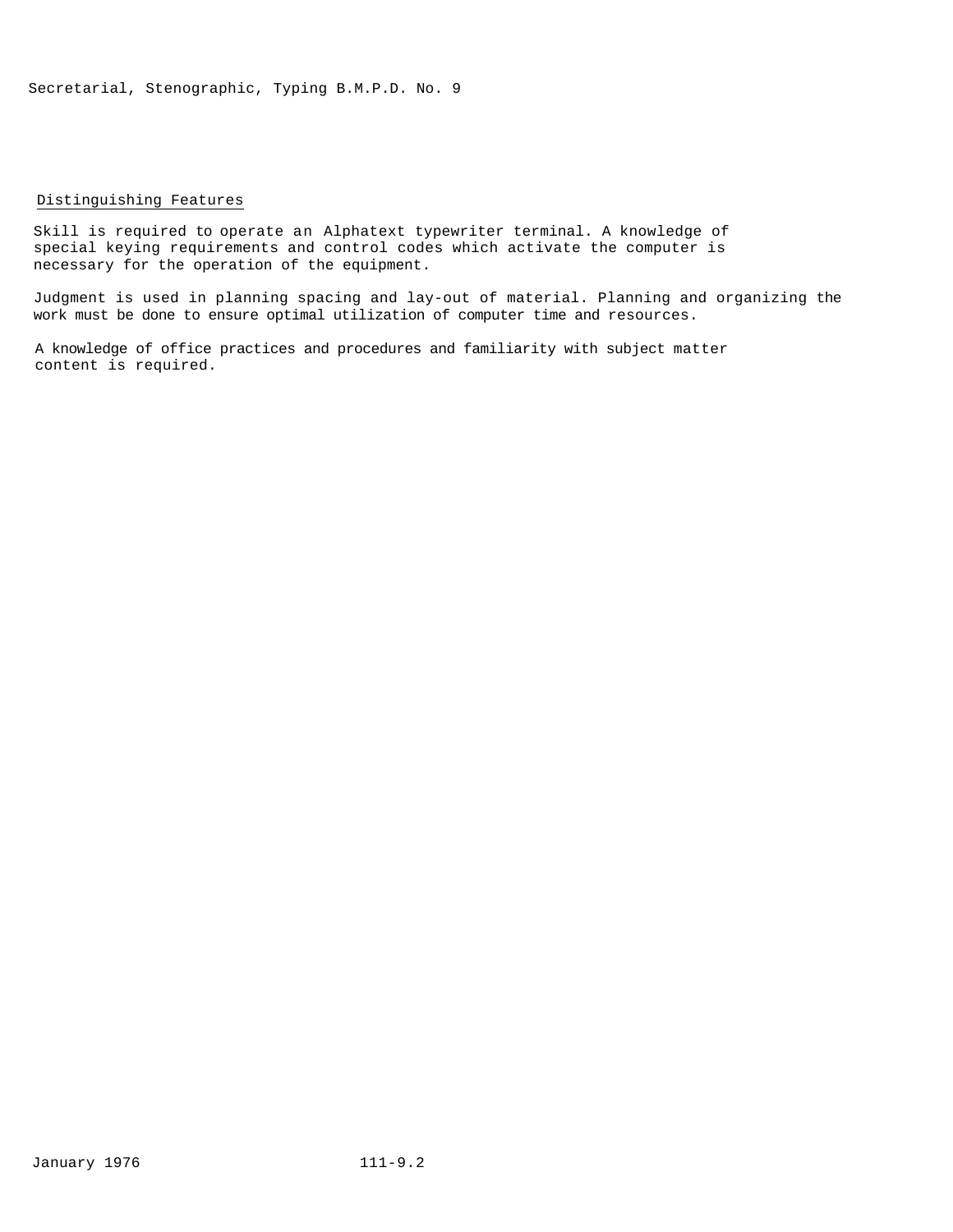## EXAMPLE OF A STATEMENT OF QUALIFICATIONS FOR

### B.M.P.D. No. 9: ALPHATEXT TERMINAL OPERATOR TYPING AND TRANSCRIBING UNIT (OCE-2)

## ESSENTIAL QUALIFICATIONS

| Education                           | - Successful completion of two years of<br>secondary school education according<br>to provincial standards.           |
|-------------------------------------|-----------------------------------------------------------------------------------------------------------------------|
| Achievement, Skills or<br>Aptitudes | - Required proficiency in the use of<br>grammar, spelling and punctuation in the<br>English language.                 |
|                                     | - Typing skill in English at a speed of<br>at least 40 words per minute with not<br>more than a 5 percent error rate. |
| Language Requirement                | - A knowledge of the English language is<br>essential for this position.                                              |
| Experience                          | - Experience in producing typed material<br>to meet format and layout requirements<br>for direct use or reproduction. |
| RATED REQUIREMENTS                  |                                                                                                                       |
| Knowledge                           | - Knowledge of Alphatext Terminals.                                                                                   |
| Abilities                           | - Ability to plan spacing and lay-out of<br>material.                                                                 |
|                                     | - Ability to proofread and correct errors.                                                                            |
|                                     | - Ability to organize and schedule work.                                                                              |
| Personal Suitability                | - Alertness, thoroughness and reliability.                                                                            |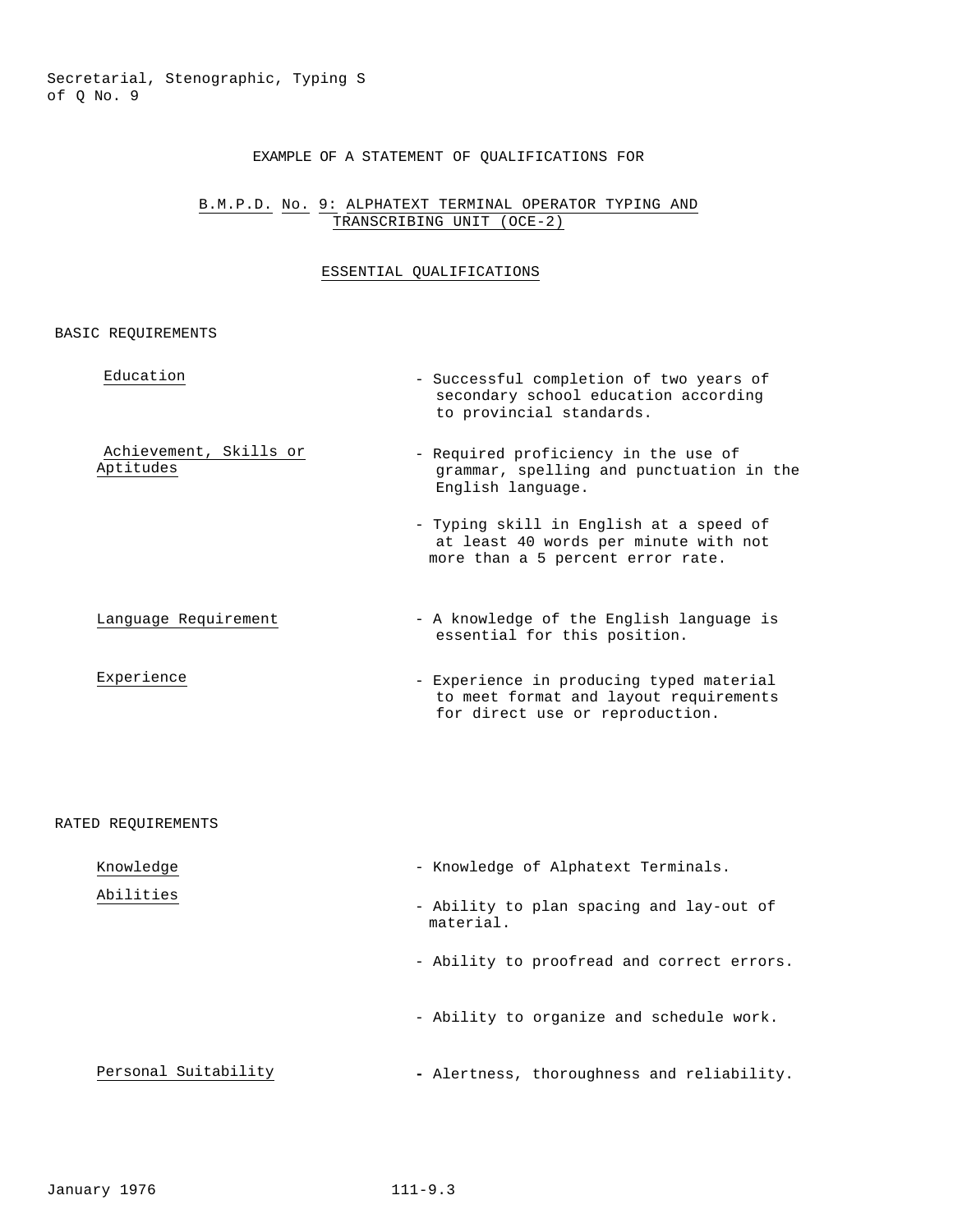#### BENCH-MARK POSITION DESCRIPTION

Sub-Group: OFFICE-COMPOSING-EQUIPMENT OPERATOR FOR THE MODEL: 3

Bench-mark Position Number: 10

Descriptive Title: MAGNETIC-TAPE COMPOSER OPERATOR

#### Summary

Under general supervision, prepares publications of the Department through the production of camera-ready copy on a magnetic tape composer by planning and copymarking the text; recording it on magnetic tape using an electric typewriter and associated console; proofreading and correcting copy; playing out the tapes on the composer; entering correct instructions at the control panel; laying out the job by a make-up operation; and performs other duties.

Duties % of Time

10

- Assists with the design and format of documents being prepared for printing
	- by receiving verbal instruction on the general layout desired by the originator,
	- by making recommendations and suggestions on layout, such as type size, type style, weight of print, leading, density, etc.,
	- by discussing with supervisor and/or the Manager, Publication Section, the general format to ensure all printing requirements such as paper size, availability of graphic reduction, will be met,
	- by preparing several "style sheets" illustrating the effect of different designs and set-ups for easier selection by the originator, and
	- by selecting in conjunction with the originator the basic design to be used.
- Copymarks manuscript to be processed for printing
	- by using a conversion scale to determine the size of print (pica, horizontal measure and points, vertical measure),
	- by calculating the length of lines and vertical layout and totalling calculations on an adding machine,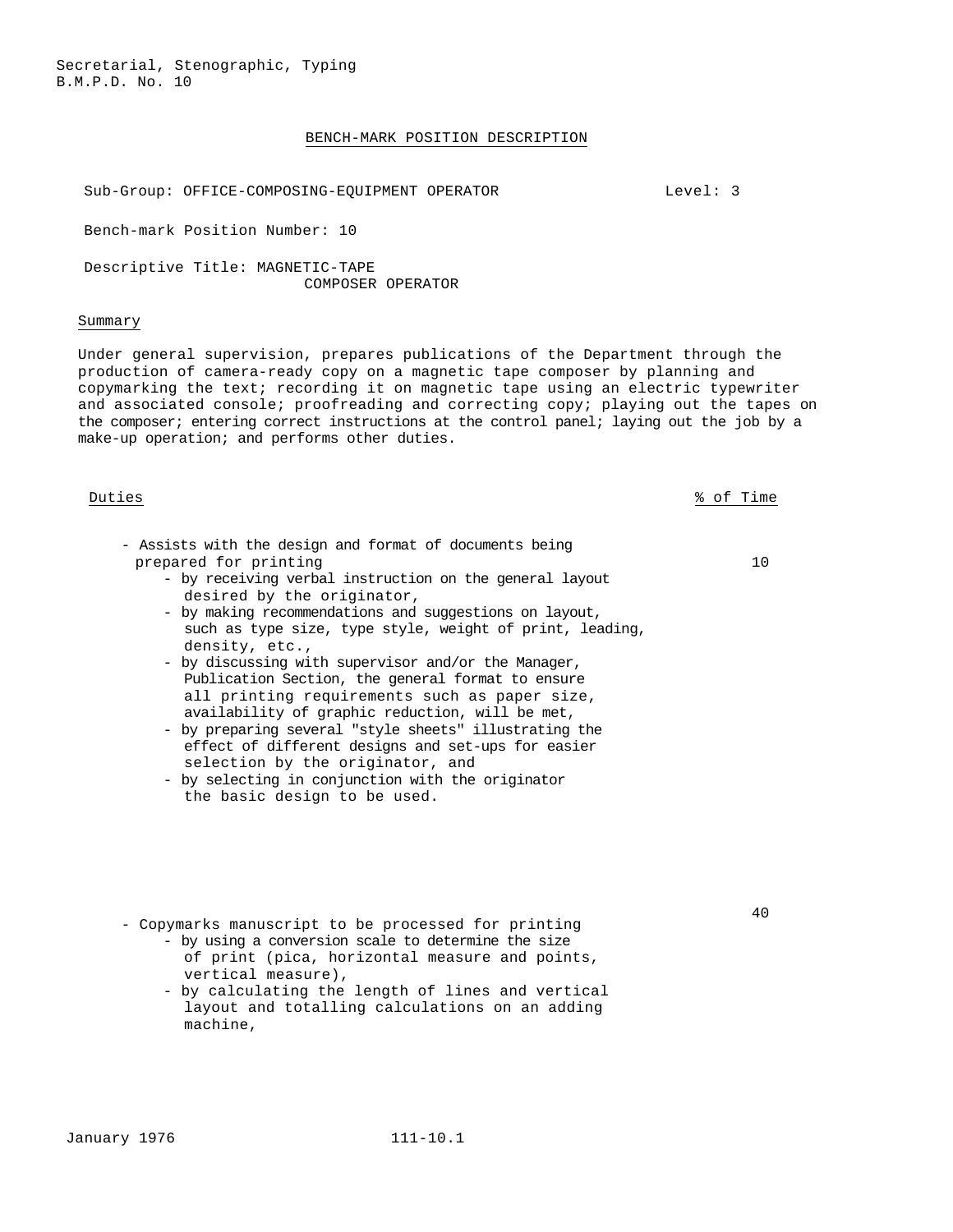|                                                                                                                                                                                                                                                                                                                                                                                                       | % of Time |
|-------------------------------------------------------------------------------------------------------------------------------------------------------------------------------------------------------------------------------------------------------------------------------------------------------------------------------------------------------------------------------------------------------|-----------|
| - by selecting one of several possible preconditioning<br>tapes on which to add composing instructions, and<br>- by planning composing instructions and marking the<br>manuscript for use of codes including left/right<br>justification, centre, dot leader outline, measure,<br>stop, address, indents and fixed space, each of<br>which performs a distinctly different function in<br>the layout. |           |
|                                                                                                                                                                                                                                                                                                                                                                                                       |           |
| - Records manuscript in accordance with planned instruction<br>on a magnetic tape by typing in record mode on a magnetic-<br>tape typewriter to produce error free copy.                                                                                                                                                                                                                              | 15        |
| - Plays out recorded tapes to produce camera-ready copies<br>for printing<br>- by selecting and feeding into the console the<br>preconditioned tape on which the composing instructions<br>were recorded,                                                                                                                                                                                             | 15        |
| - by feeding into the console memory bank other information such as<br>mode, if there is a merger tape, line<br>count measure, line indent, paragraph indent, set up,<br>leader space, minimum word spacing, maximum word<br>spacing, and dead key, and                                                                                                                                               |           |
| - by using output printer features such as impression<br>control depending on font, tab control, velocity<br>control dial and dead key disconnect.                                                                                                                                                                                                                                                    |           |
| - Prepares final graphic arrangement of material such as                                                                                                                                                                                                                                                                                                                                              |           |
| text, statistical tables in accordance with pre-determined<br>format                                                                                                                                                                                                                                                                                                                                  | 15        |
| - by ensuring photographs are on proper paper size<br>and conform to standard reproduction and bindery<br>techniques,<br>- by lining up French and English texts to read side                                                                                                                                                                                                                         |           |
| by side, and<br>- by cutting and pasting to add one line or make<br>last minute changes with a minimum of delay.                                                                                                                                                                                                                                                                                      |           |
| - Performs other duties, such as determining the cause of                                                                                                                                                                                                                                                                                                                                             |           |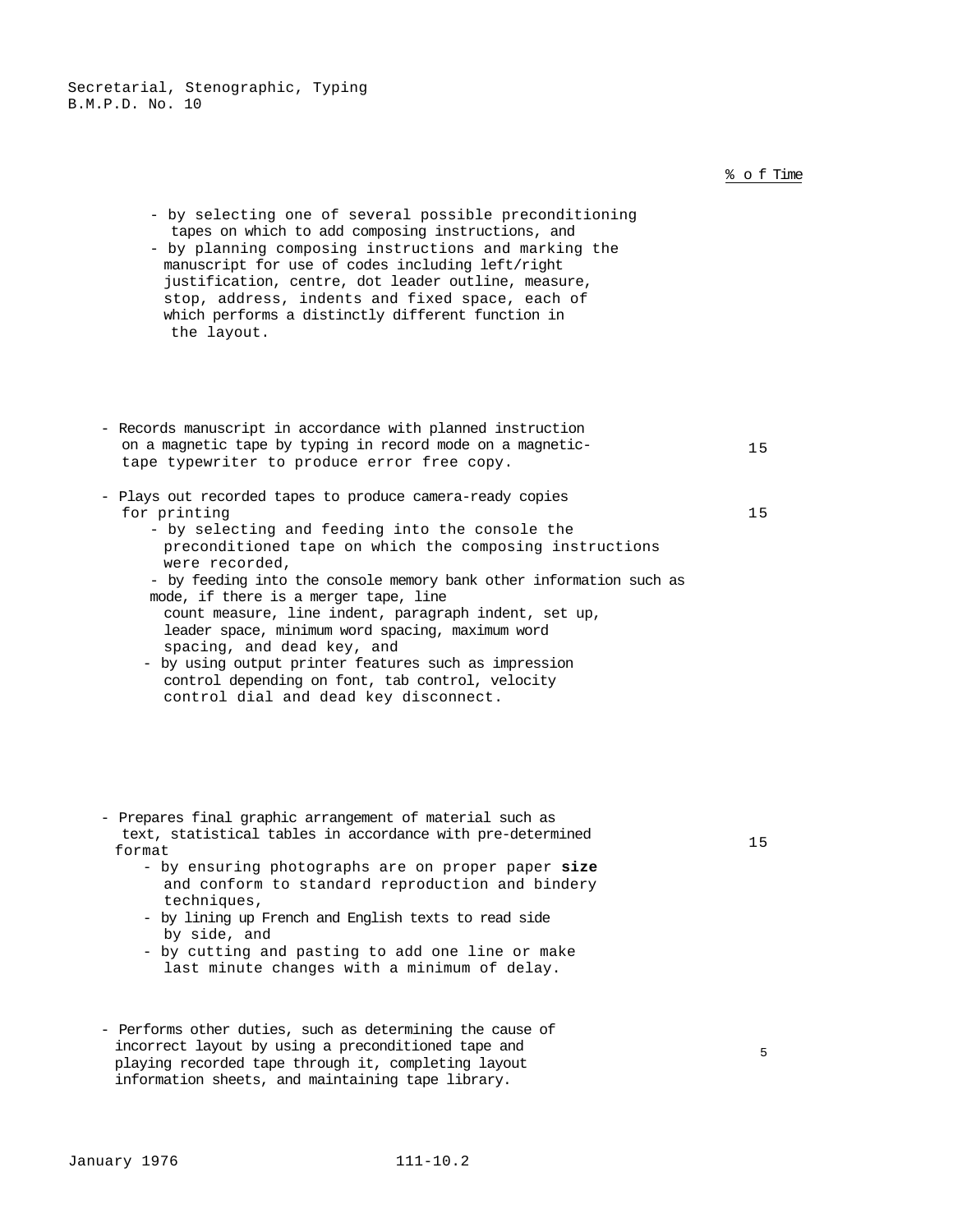### Distinguishing Features

Skill is required to operate a magnetic-tape typewriter, the composer and associated controls. A thorough knowledge of special keying and coding requirements, magnetictape console controls and composer console controls is necessary. In addition operators must have a good knowledge of printing terminology and printing requirements. Considerable initiative and judgment are required in planning and organizing the work and in arranging material for publication.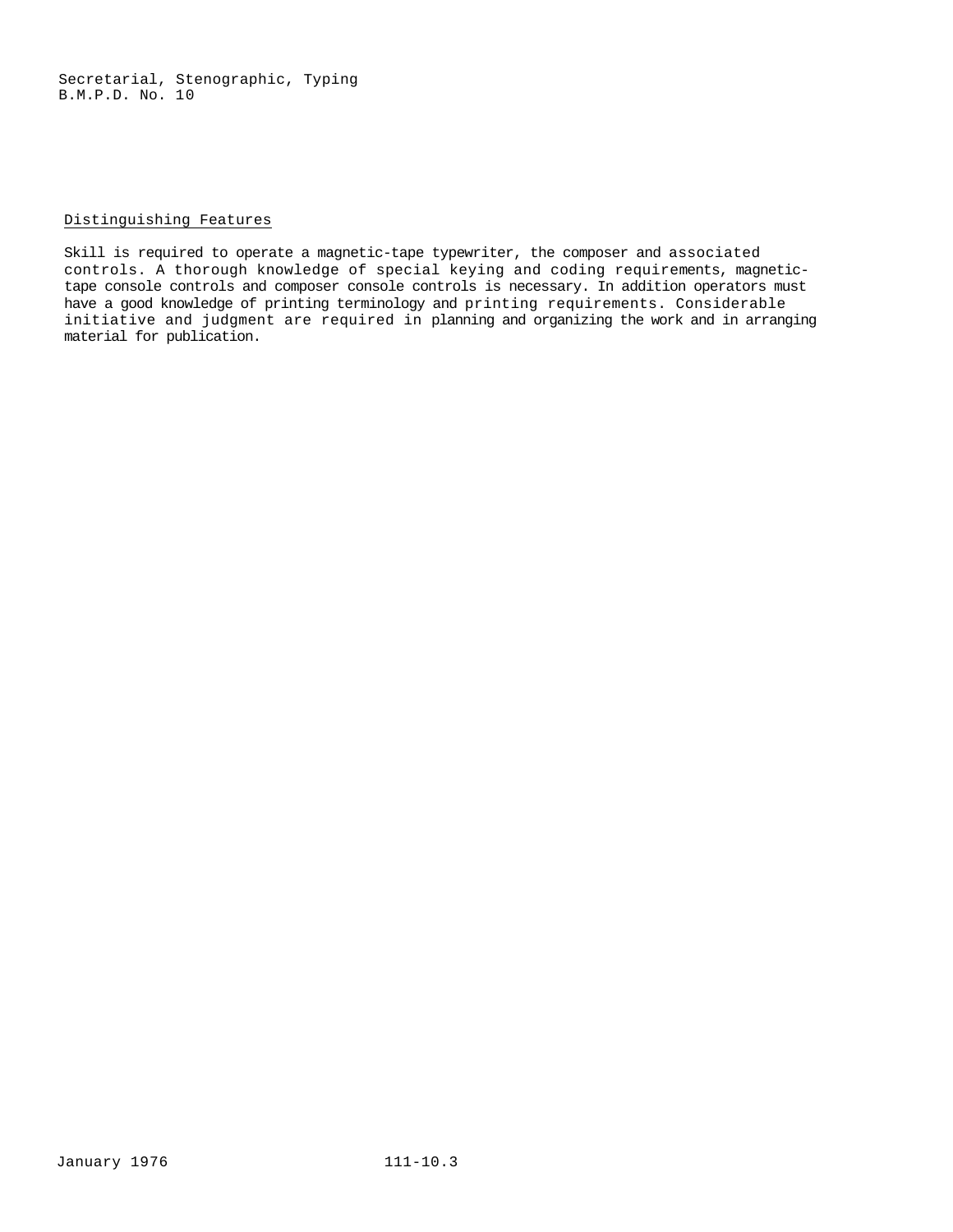Secretarial, Stenographic, Typing S of Q No. 10

### EXAMPLE OF A

### STATEMENT OF QUALIFICATIONS FOR

## B.M.P.D. No. 10: MAGNETIC-TAPE COMPOSER OPERATOR (OCE-3)

## ESSENTIAL QUALIFICATIONS

|                    | RASIC KEĞATKEMEMIS                  |                                                                                                                                          |
|--------------------|-------------------------------------|------------------------------------------------------------------------------------------------------------------------------------------|
|                    | Education                           | - Successful completion of two years of<br>secondary school education according<br>to provincial standards.                              |
|                    | Achievement, Skills or<br>Aptitudes | - Required proficiency in the use of<br>grammar, spelling and punctuation in<br>both the English language and the French<br>language.    |
|                    |                                     | - Typing skill in both English and French<br>at a speed of at least 40 words per minute<br>with not more than a 5 percent error<br>rate. |
|                    | Language Requirement                | - A knowledge of both the English language<br>and the French language is essential for<br>this position.                                 |
|                    | Experience                          | - Experience in operating magnetic-tape<br>composing equipment.                                                                          |
| RATED REQUIREMENTS |                                     |                                                                                                                                          |
|                    | Knowledge                           | - Knowledge of special keying and coding<br>requirements.                                                                                |
|                    |                                     | - Knowledge of printing terminology and<br>requirements.                                                                                 |
|                    | Abilities                           | - Ability to plan lay-out and to copymark<br>manuscripts for processing.                                                                 |
|                    |                                     |                                                                                                                                          |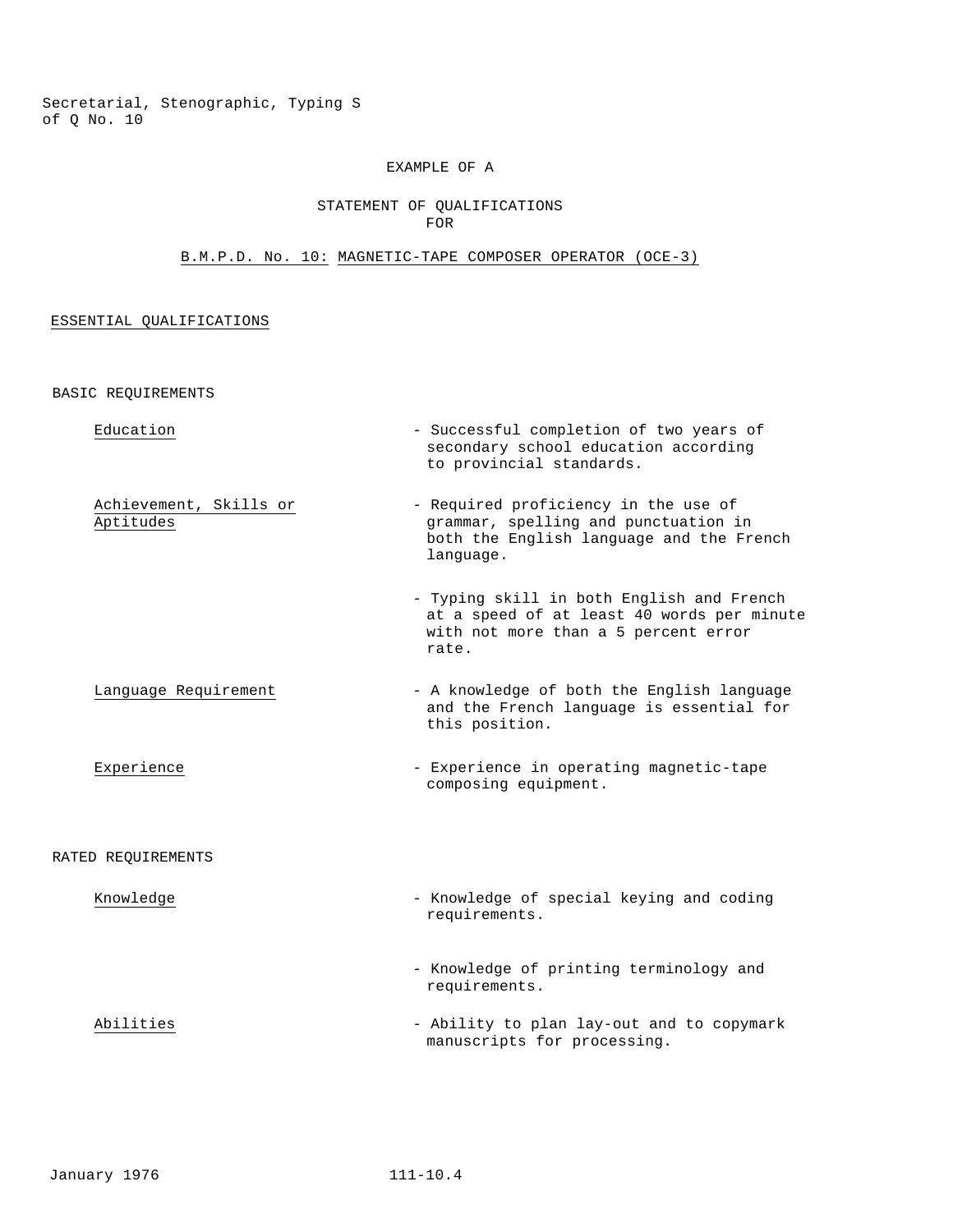Secretarial, Stenographic, Typing S of 0 No. 10

- Ability to arrange material for publication.
- Personal Suitability Initiative, cooperativeness, thoroughness and reliability.
	- Work effectively under the pressure of deadlines.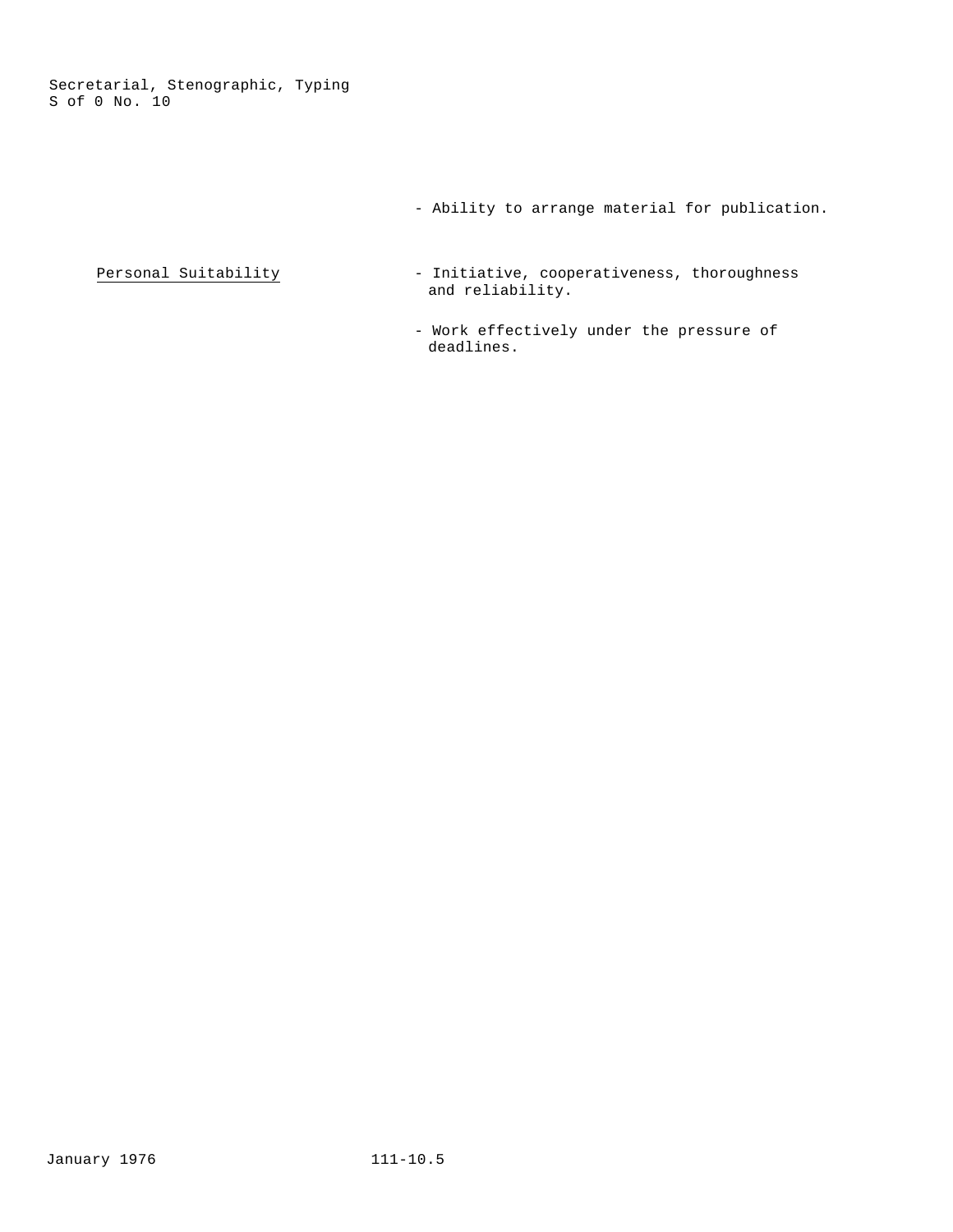#### BENCH-MARK POSITION DESCRIPTION

Sub-group: OFFICE-COMPOSING-EQUIPMENT OPERATOR Level: 3

Bench-Mark Position Number: 11

Descriptive Title: ALPHATEXT TERMINAL OPERATOR, PUBLICATIONS

#### Summary

Under general supervision of an Information Services Officer, assists with editing and layout of material for publication and determines and marks copy with appropriate encoded printing instructions, following style established by editors; operates a typewriter keyboard and associated controls of an IBM system 360 Alphatext terminal to enter, edit, code according to the Textran 2 system, store, process, revise and produce narrative and tabular material in camera-ready copy using photo-composition process; cuts, strips-in and pastes up material to prepare for publication; and performs other duties.

Duties % of Time

30

- Assists with editing and layout of material for publication - by preplanning and marking copy, spacing, selecting
	- line lengths to ensure typed material fits within layout requirements, and creating new layouts following editors instructions or using own judgment,
	- by calculating space areas for illustrations, headings or other insertions,
	- by encoding material, using the standard Alphatext or the Textran 2 system, according to editors printing instructions for type face and point size, column width, left/right hand justification, depth of copy on page, headings, location of columns and pagination, and
	- by marking encoded printing instructions on copy.

- Operates an Alphatext typewriter terminal connected to an IBM system 360 computer to enter, edit, code, store, process, revise and produce narrative and tabular material in camera ready copy utilizing computer-composition process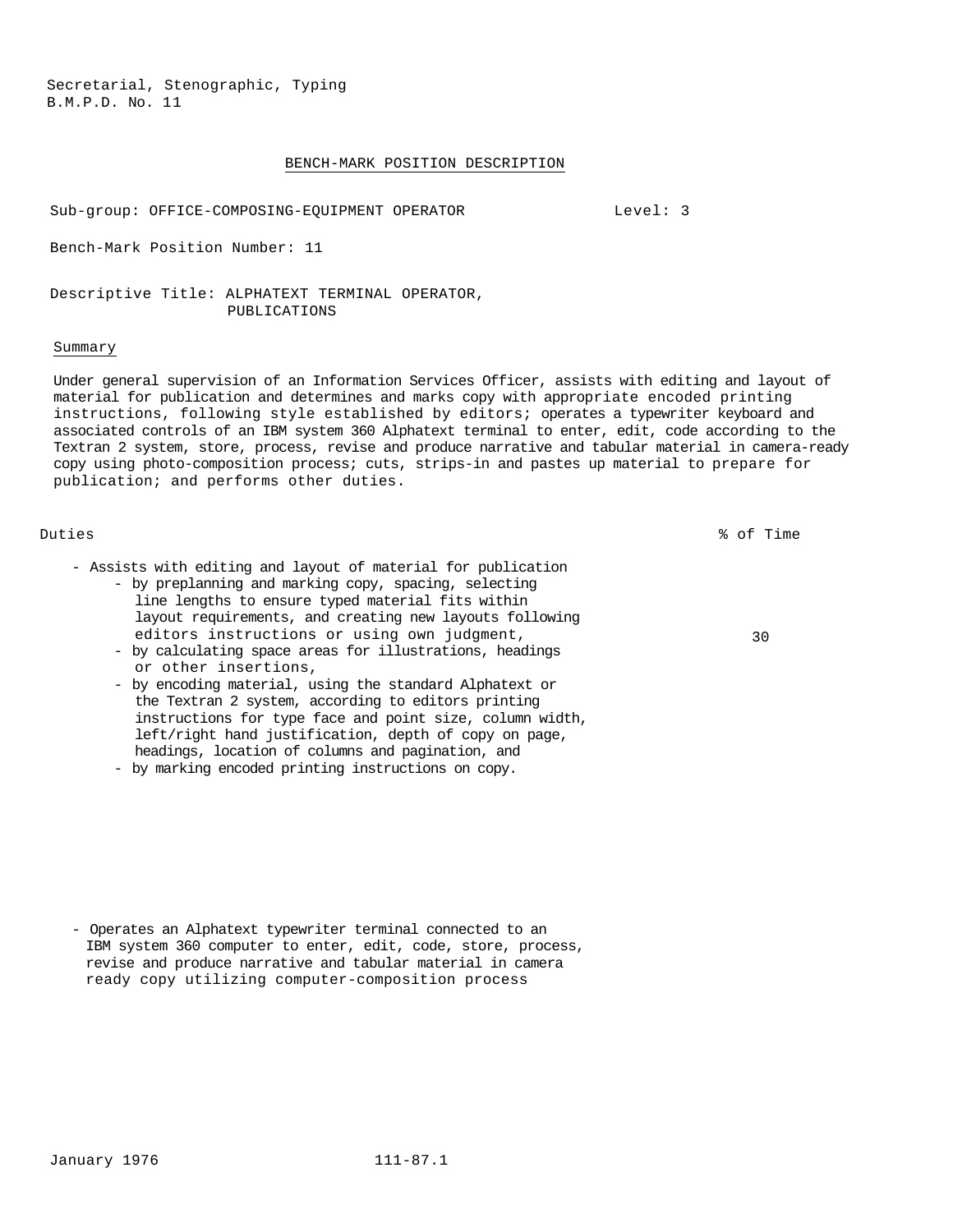- by pressing specific keys to activate terminal and typing a series of encoded operating instructions that command the computer system to perform desired operations such as recording, revising, composing, searching, retrieving, or storing of material,
- by transcribing narrative and tabular information from copy, including encoded printing instructions,
- by setting-up forms, blank paper or letterhead in the terminal carriage and initiating playback to obtain copy or by keying request for high-speed computer printout for proofreading,
- by proofreading playback copy or high-speed printout and operating terminal to make corrections or revisions as required, and
- by keying request for camera-ready copy utilizing computer composition process.

- Cuts and strips-in corrections and additions to information and pastes up sections or insertions to prepare material for publication
	- by assembling material in predetermined arrangement, and
	- by inserting tables, charts, photographs, graphics or other types of illustrations according to instructions.
- Performs other related duties, such as estimating time for performing jobs, preparing requests for printing estimates; completing requisition forms for printing, graphics and translation services; filing; and maintaining records.

## Distinguishing Features

Skill is required to operate an Alphatext typewriter terminal. A knowledge of special keying requirements and control codes which activate the computer is necessary for the operation of the equipment. A knowledge of computer coding such as Textran 2 used for photo-composing is required and a good knowledge of printing terminology and editorial symbols is also required. Considerable initiative and judgment are required in planning and organizing the work and in arranging material for publication.

## % of Time

50

15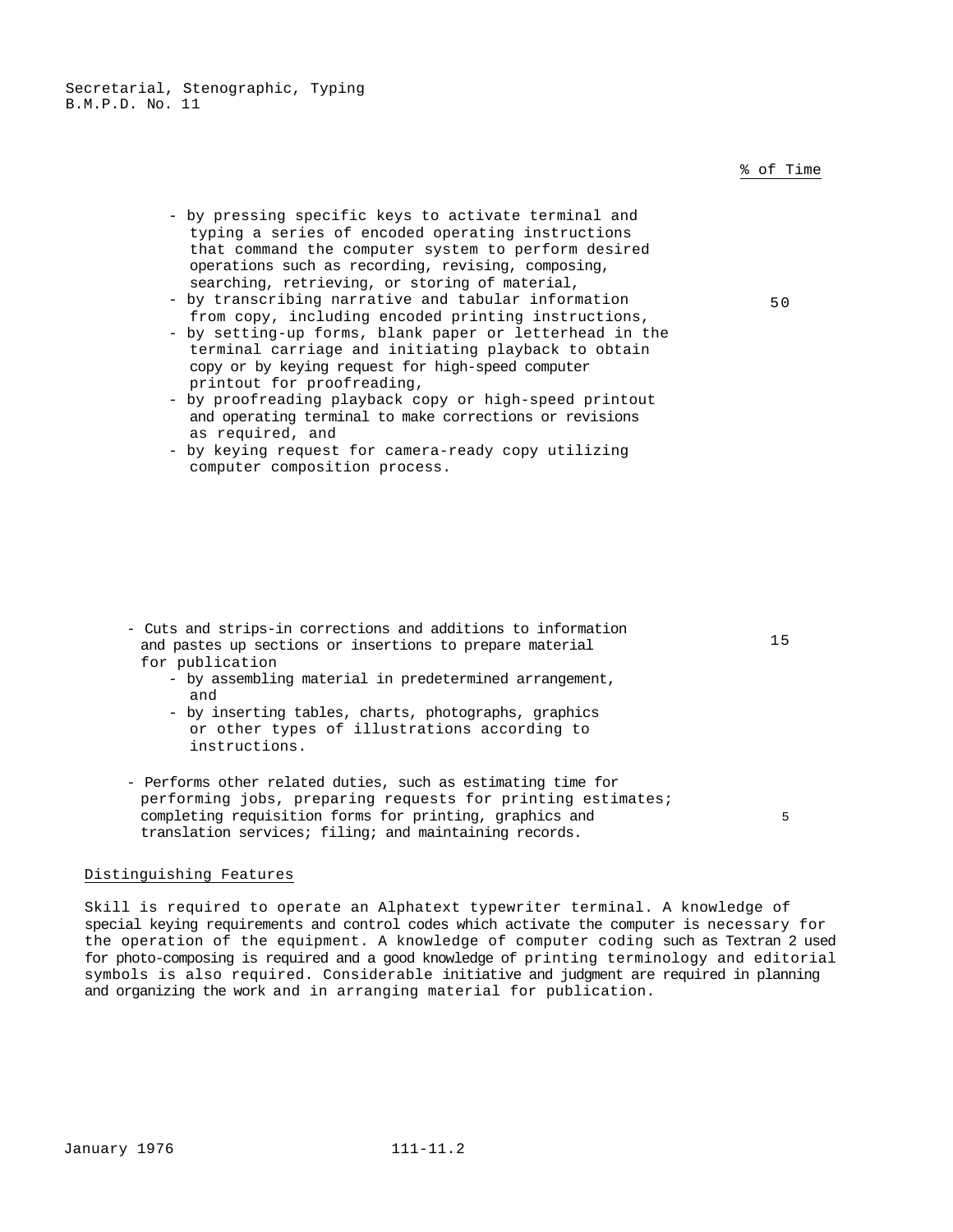### STATEMENT OF QUALIFICATIONS FOR

## B.M.P.D. No. 11: ALPHATEXT TERMINAL OPERATOR, PUBLICATIONS (OCE-3)

### ESSENTIAL QUALIFICATIONS

| Education                           | - Successful completion of two years of<br>secondary school education according<br>to provincial standards.           |
|-------------------------------------|-----------------------------------------------------------------------------------------------------------------------|
| Achievement, Skills or<br>Aptitudes | - Required proficiency in the use of<br>grammar, spelling and punctuation in the<br>English language.                 |
|                                     | - Typing skill in English at a speed of at<br>least 40 words per minute with not more<br>than a 5 percent error rate. |
| Language Requirement                | - A knowledge of the English language is<br>essential for this position.                                              |
| Experience                          | - Experience as a computer terminal type<br>writer operator.                                                          |
| RATED REOUIREMENTS                  |                                                                                                                       |
| Knowledge                           | - Knowledge of computer coding systems such<br>as Textran 2.                                                          |
|                                     | - Knowledge of printing terminology and<br>editorial symbols.                                                         |
| Abilities                           | - Ability to arrange material for<br>publication.                                                                     |
|                                     | - Ability to maintain files and records.                                                                              |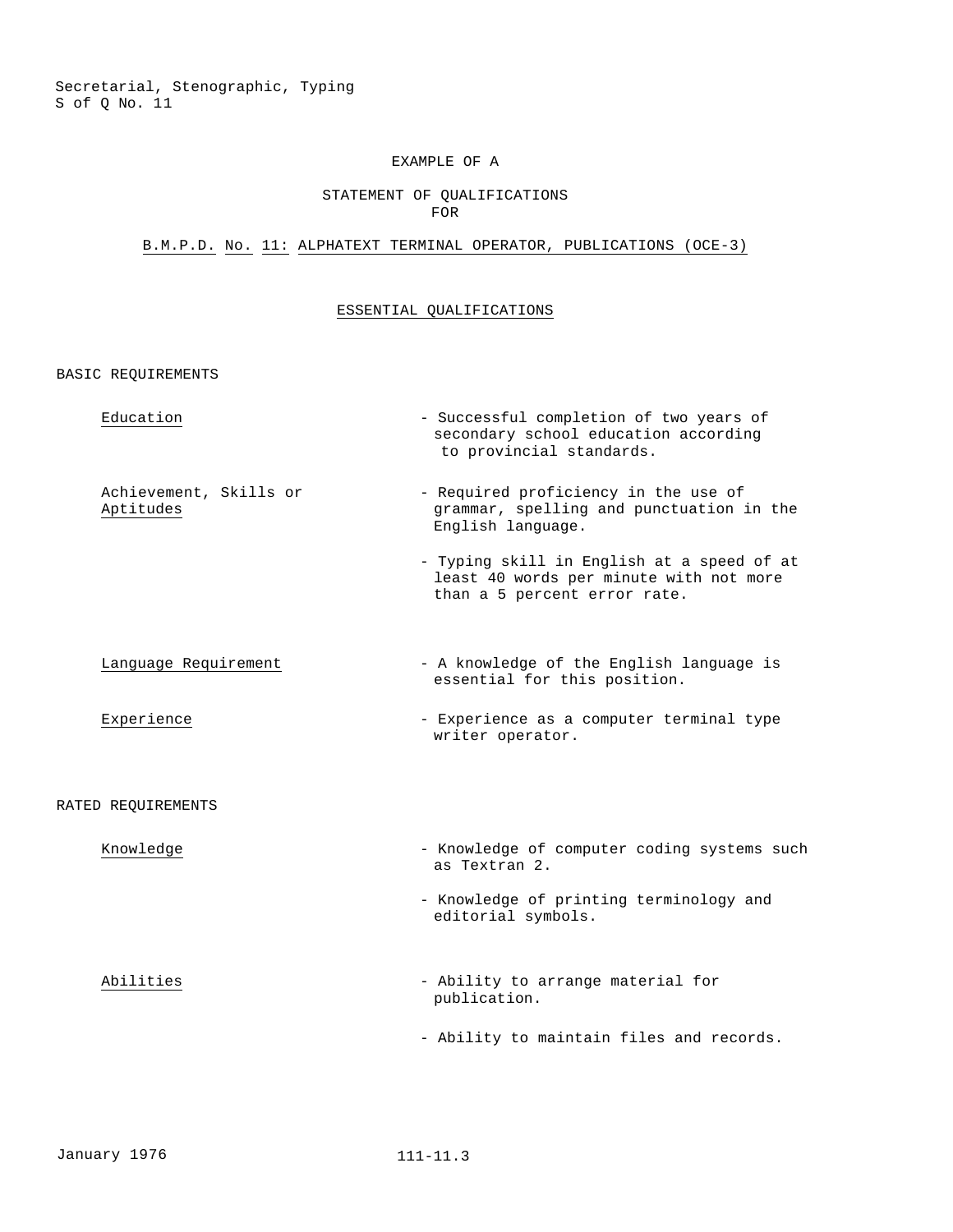$Personal Suitability$  - Initiative, cooperativeness, thoroughness</u> and reliability.

> - Work effectively under the pressure of deadlines.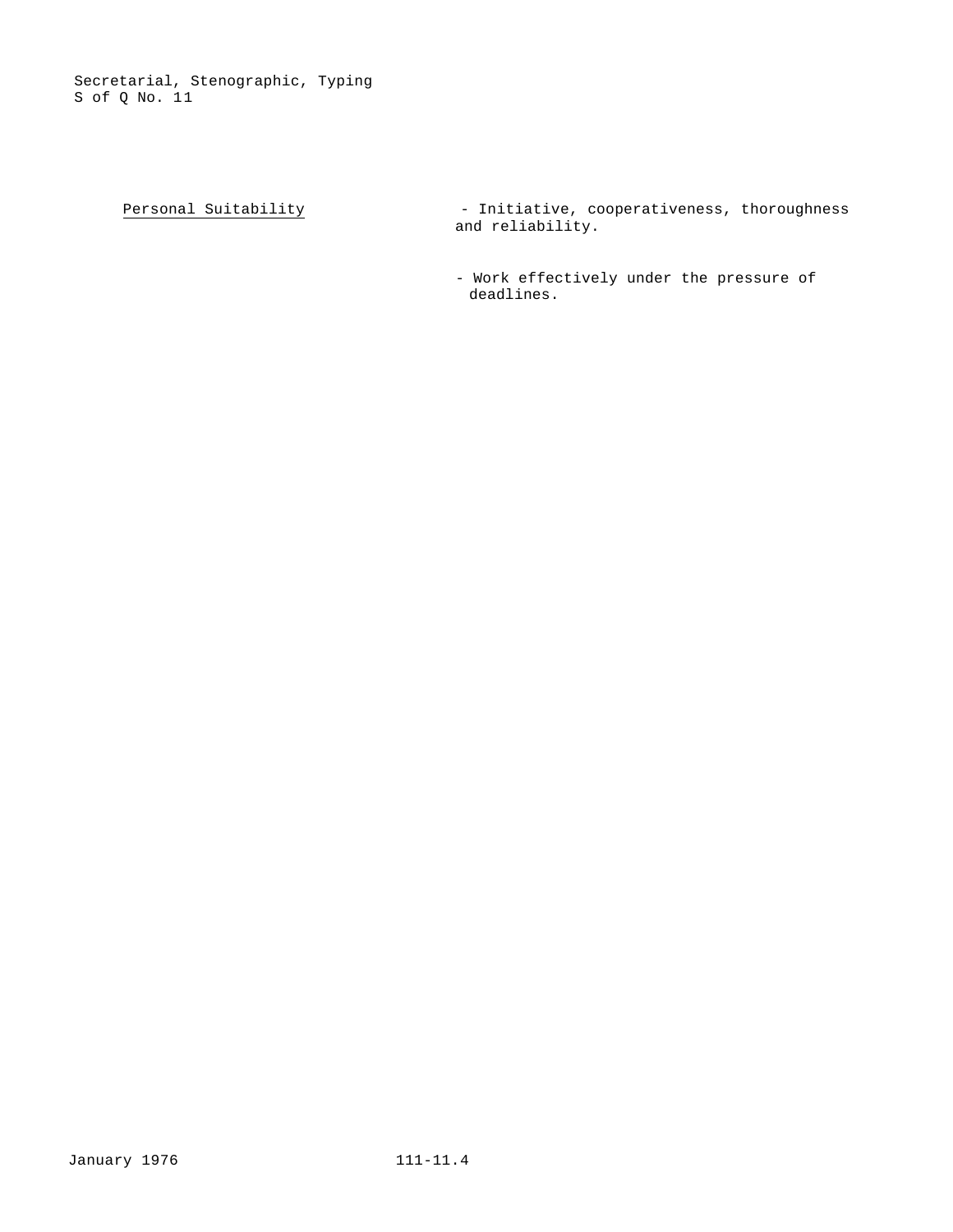#### BENCH-MARK POSITION DESCRIPTION

Sub-group: OFFICE-COMPOSING-EQUIPMENT OPERATOR Level: 3

Bench-Mark Position Number: 12

Descriptive Title: VARITYPE OPERATOR, PUBLICATIONS

#### Summary

Under general supervision of the Head, Publications Unit, plans format and layout of various types of textual and tabular material to be produced; operates varitype machine to produce justified text, detailed tabulations and charts; performs cutting, stripping and pasting to arrange final copy; and performs other duties.

Duties % of Time

- Plans format and layout of material such as brochures, charts tables, lists, indexes, articles, etc., to be produced on varitype machine
	- by determining arrangement and layout of material from rough copy submitted by originator or by visualizing these requirements from discussions with originator,
	- by arranging and drafting sample copies which best suit the requirements of the originator, keeping in mind the capabilities of the varitype machine, and
	- by contacting originator for clarification, correction or approval of format and layout.
- Operates varitype machine to produce justified text, detailed tabulations and charts for reproduction in publications
	- by selecting the appropriate font size and style and attaching the font to the holder,
	- by adjusting the machine set-up to control spacing between characters and to accommodate the horizontal and vertical spacing required in texts or tables,
	- by setting stops and unit-space-counter to provide for automatic justification, and
	- by typing and re-typing information, one line at a time to produce justified text.
- Cuts and strips-in corrections and additions to information and pastes up sections or insertions to prepare material for publication, and calculates enlargement or reduction percentage of illustrations when required to fit the page layout.

15

30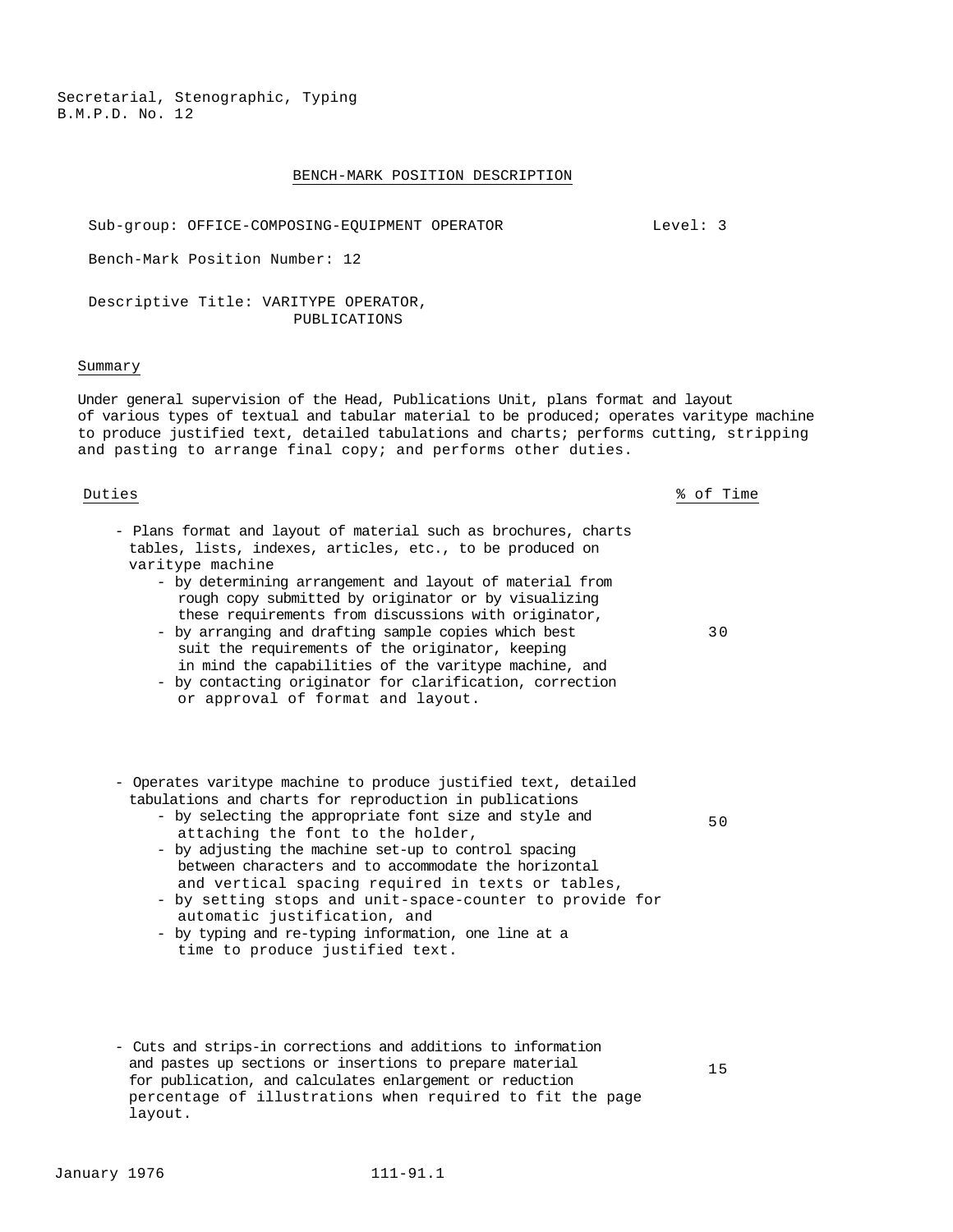% of Time

- Performs other duties such as filing, requisitioning materials and supplies, and arranging for translation, printing and graphics services. <sup>5</sup>

## Distinguishing Features

Skill is required in the operation of a varitype machine, a thorough knowledge of the capabilities of the machine and a knowledge of printing terminology is also required. Considerable initiative and judgment are exercised in planning format and layout of material and in arranging material for attractive presentation. A good knowledge of the requirements of the organization is also needed.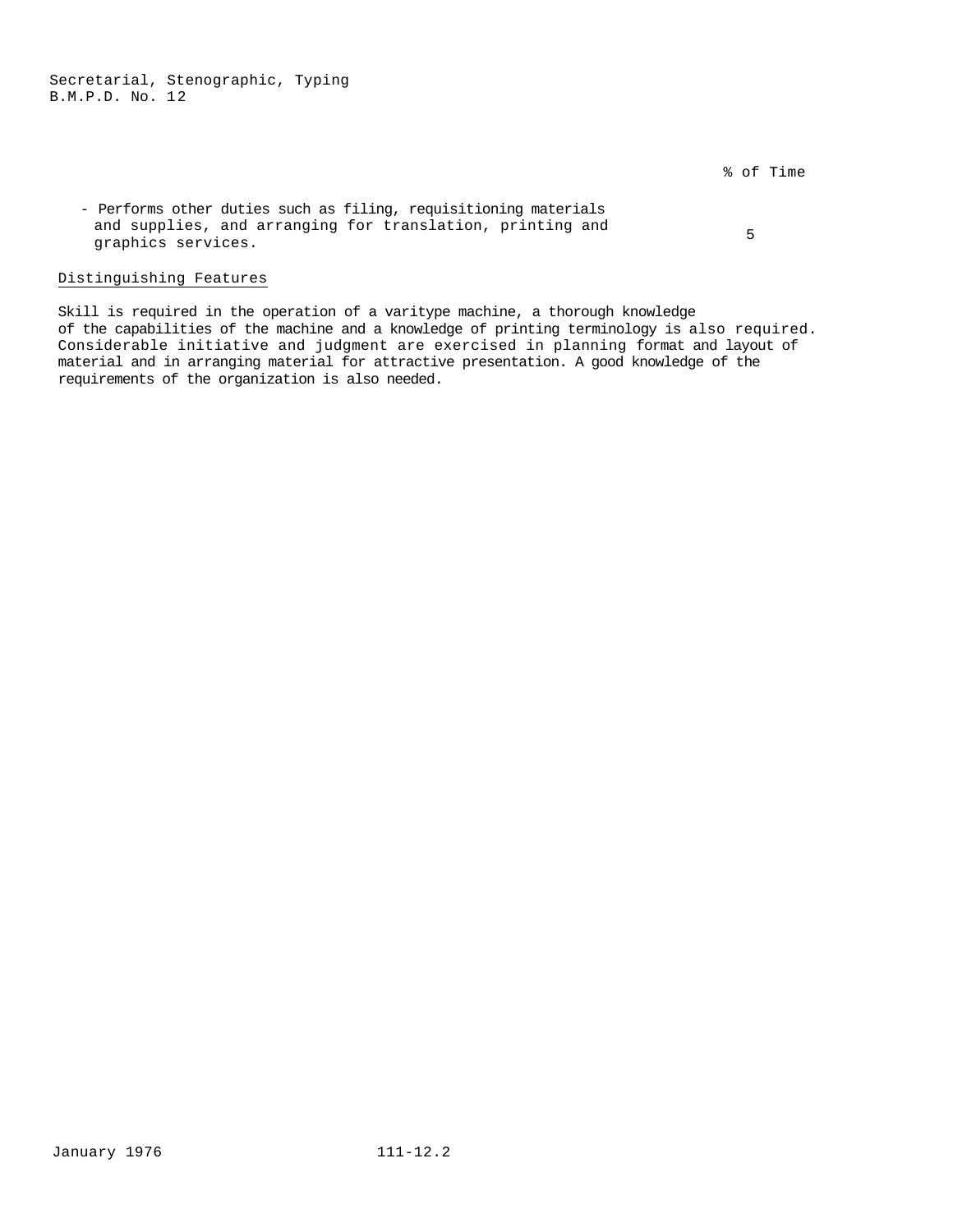## STATEMENT OF QUALIFICATIONS FOR

## B.M.P.D. No. 12: VARITYPE OPERATOR,

## PUBLICATIONS (OCE-3)

## ESSENTIAL QUALIFICATIONS

| Education                           | - Successful completion of two years of<br>secondary school education according<br>to provincial standards.          |
|-------------------------------------|----------------------------------------------------------------------------------------------------------------------|
| Achievement, Skills or<br>Aptitudes | - Required proficiency in the use of<br>grammar, spelling and punctuation in the<br>French language.                 |
|                                     | - Typing skill in French at a speed of at<br>least 40 words per minute with not more<br>than a 5 percent error rate. |
| Language Requirement                | - A knowledge of the French language is<br>essential for this position.                                              |
| Experience                          | - Experience in operating office composing<br>equipment.                                                             |
| RATED REQUIREMENTS                  |                                                                                                                      |
| Knowledge                           | - Knowledge of printing terminology.                                                                                 |
|                                     | - Knowledge of the capabilities of a<br>varitype machine.                                                            |
| Abilities                           | - Ability to plan format and layout of<br>material.                                                                  |
|                                     | - Ability to arrange final copy.                                                                                     |
|                                     | - Ability to prepare requisitions and<br>maintain files.                                                             |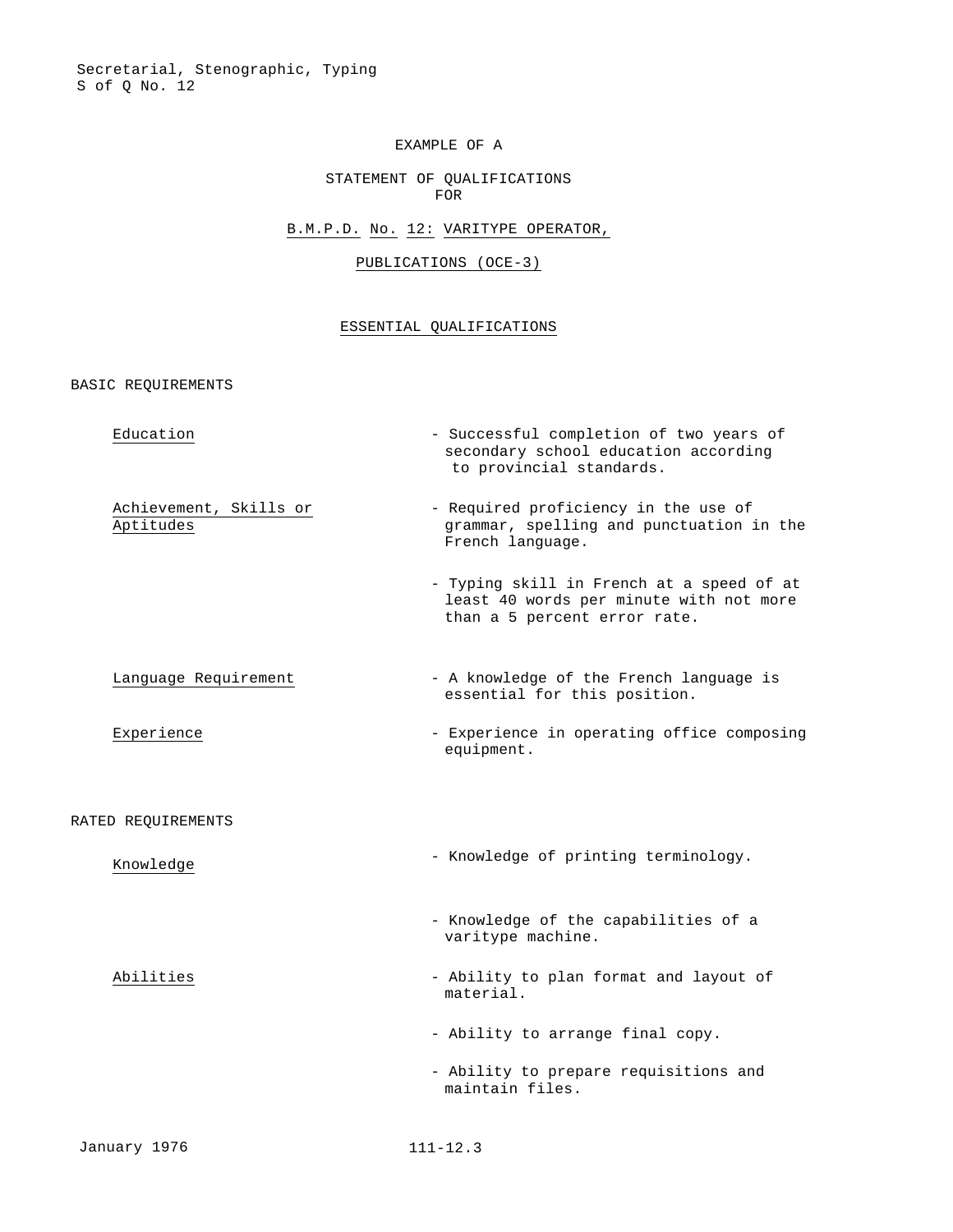- Personal Suitability  $-$  Initiative, tact and reliability.
	- Work effectively under the pressure of deadlines.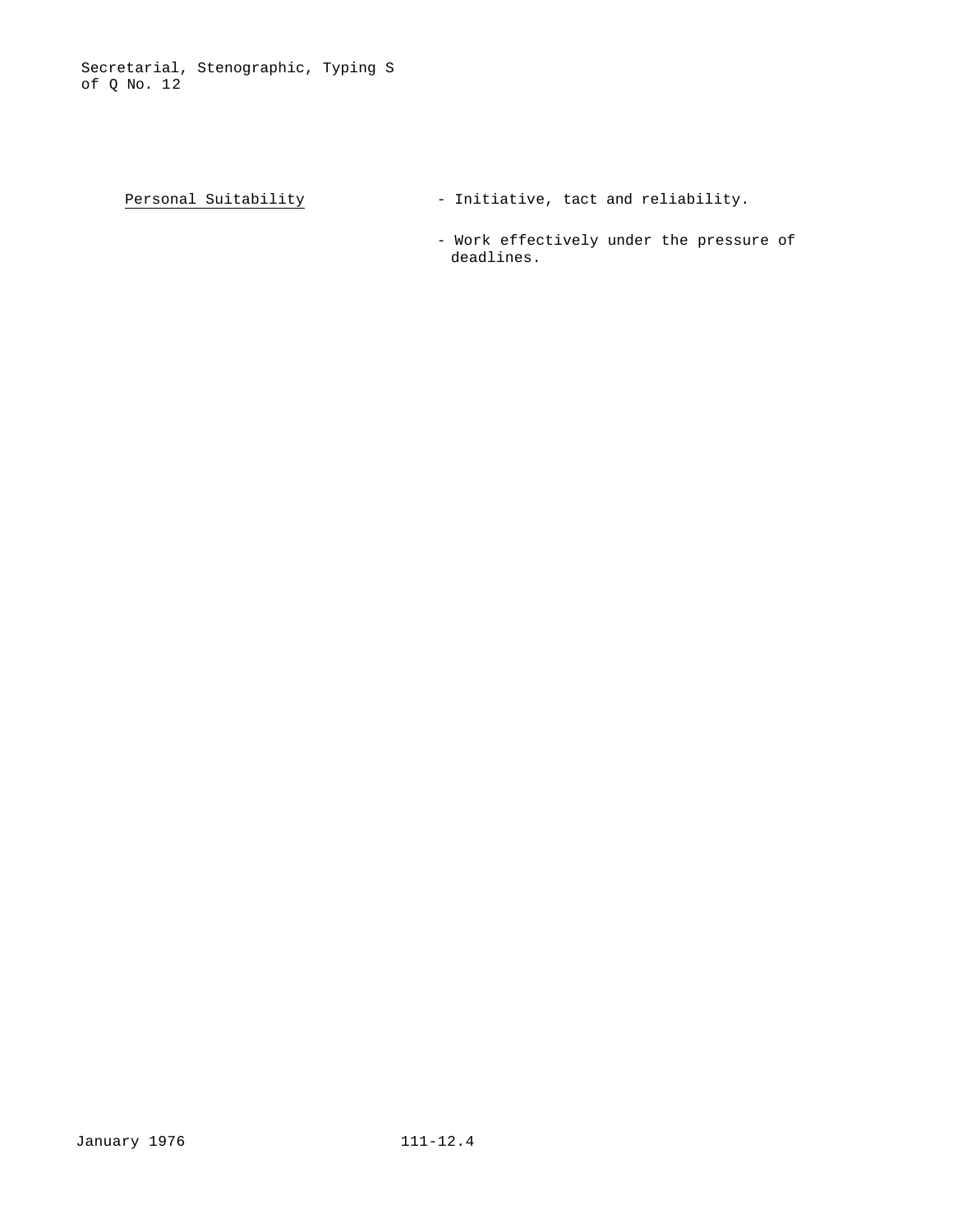### BENCH-MARK POSITION DESCRIPTION

Sub-group: COURT REPORTER Level: 1

Bench-Mark Position Number: 13

Descriptive Title: COURT REPORTER

Summary

Under general supervision, records verbatim by manual or machine shorthand, the proceedings of boards of enquiry; transcribes or arranges for transcription of records, and certifies accuracy of transcripts; and performs clerical and administrative support duties.

Duties 8 of Time

| - Records verbatim, in shorthand or by machine, the<br>proceedings of special boards of enquiry<br>- by attending proceedings, identifying speakers<br>and recording the evidence, testimony and all discussions<br>taking place, in shorthand or by operating<br>machines such as Stenotype, and<br>- by orally repeating specified portions of recorded<br>information as requested.                                                       | 50 |
|----------------------------------------------------------------------------------------------------------------------------------------------------------------------------------------------------------------------------------------------------------------------------------------------------------------------------------------------------------------------------------------------------------------------------------------------|----|
| - Transcribes or arranges for the transcription of verbatim<br>records, and certifies accuracy of transcripts<br>- by typing transcripts from shorthand notes or machine<br>recordings,<br>- by assigning work to typists to type transcripts,<br>- by checking transcripts for accuracy of content and<br>spelling and punctuation, and<br>- by signing transcripts to certify their accuracy,                                              | 30 |
| - Completes documentation forms for cases and maintains safe<br>custody of documentary evidence and files<br>- by typing prescribed forms such as Deportation Orders,<br>notices of appeal and bond documents,<br>- by taking custody of documentary evidence such as<br>passports, birth certificates, etc., introduced as<br>evidence in proceedings,<br>- by organizing "record" of cases for distribution to<br>appropriate parties, and | 10 |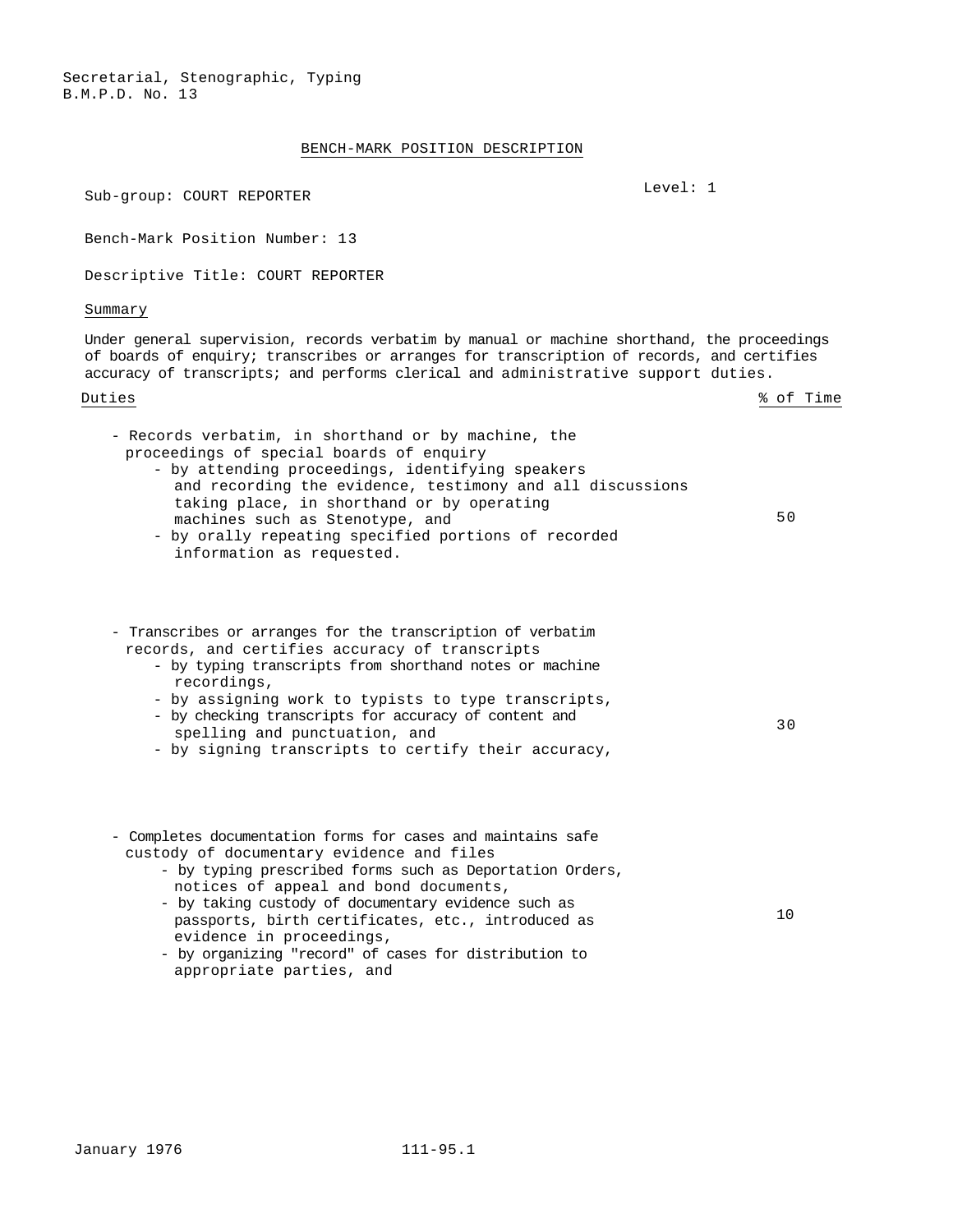% of Time

- by maintaining files of enquiry cases.

- Performs clerical and administrative support duties in
	- relation to the operation of the office
	- by taking and transcribing dictation for the presiding official or other officers of the department,
	- by typing a variety of narrative and tabular material,
	- by searching files and records for information required by officials, and

10

- by arranging appointments with lawyers and interpreters,

#### Distinguishing Features

The work requires the ability to record verbatim and the ability to operate a typewriter. Familiarity with court procedures, departmental legislation and regulations is also necessary. The proceedings may take place under difficult conditions and require the recording of testimony given indistinctly and under stress. The work normally involves a single subject-matter area, i.e. Immigration Special Enquiry hearings.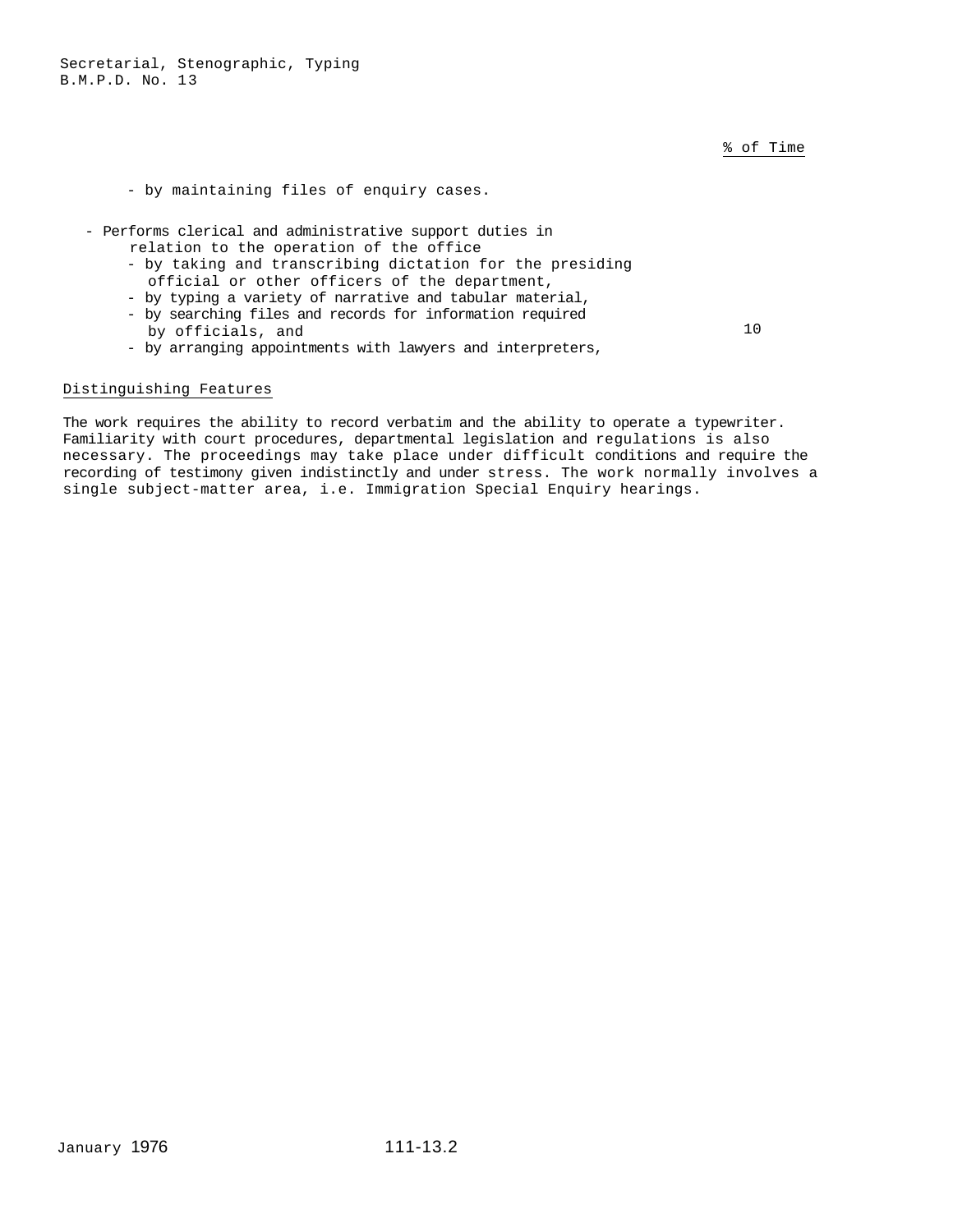## STATEMENT OF QUALIFICATIONS

FOR

# B.M.P.D. No. 13: COURT REPORTER (COR-1)

## ESSENTIAL QUALIFICATIONS

BASIC REQUIREMENTS

| Education                           | - Successful completion of two years of<br>secondary school education according to<br>provincial standards.                                                                                     |
|-------------------------------------|-------------------------------------------------------------------------------------------------------------------------------------------------------------------------------------------------|
| Achievement, Skills or<br>Aptitudes | - Required proficiency in the use of grammar,<br>spelling and punctuation in the English<br>language.                                                                                           |
|                                     | - Typing skill in English at a speed of at<br>least 40 words per minute with not more<br>than a 2 percent error rate.                                                                           |
|                                     | - Skill in recording verbatim in English at<br>a speed of at least 100 words per minute<br>by manual or machine shorthand, and in<br>transcribing with not more than a 2 percent<br>error rate. |
| Language Requirement                | - A knowledge of the English language is<br>essential for this position.                                                                                                                        |
| RATED REQUIREMENTS                  |                                                                                                                                                                                                 |
| Knowledge                           | - Knowledge of office practices and pro-<br>cedures.                                                                                                                                            |
| Abilities                           | - Ability to maintain files and records.                                                                                                                                                        |
| Personal Suitability                | - Alertness, tact and thoroughness.                                                                                                                                                             |
|                                     |                                                                                                                                                                                                 |

(Note: The above example is for a court reporter trainee; see next page for an example of experienced court reporter requirements.)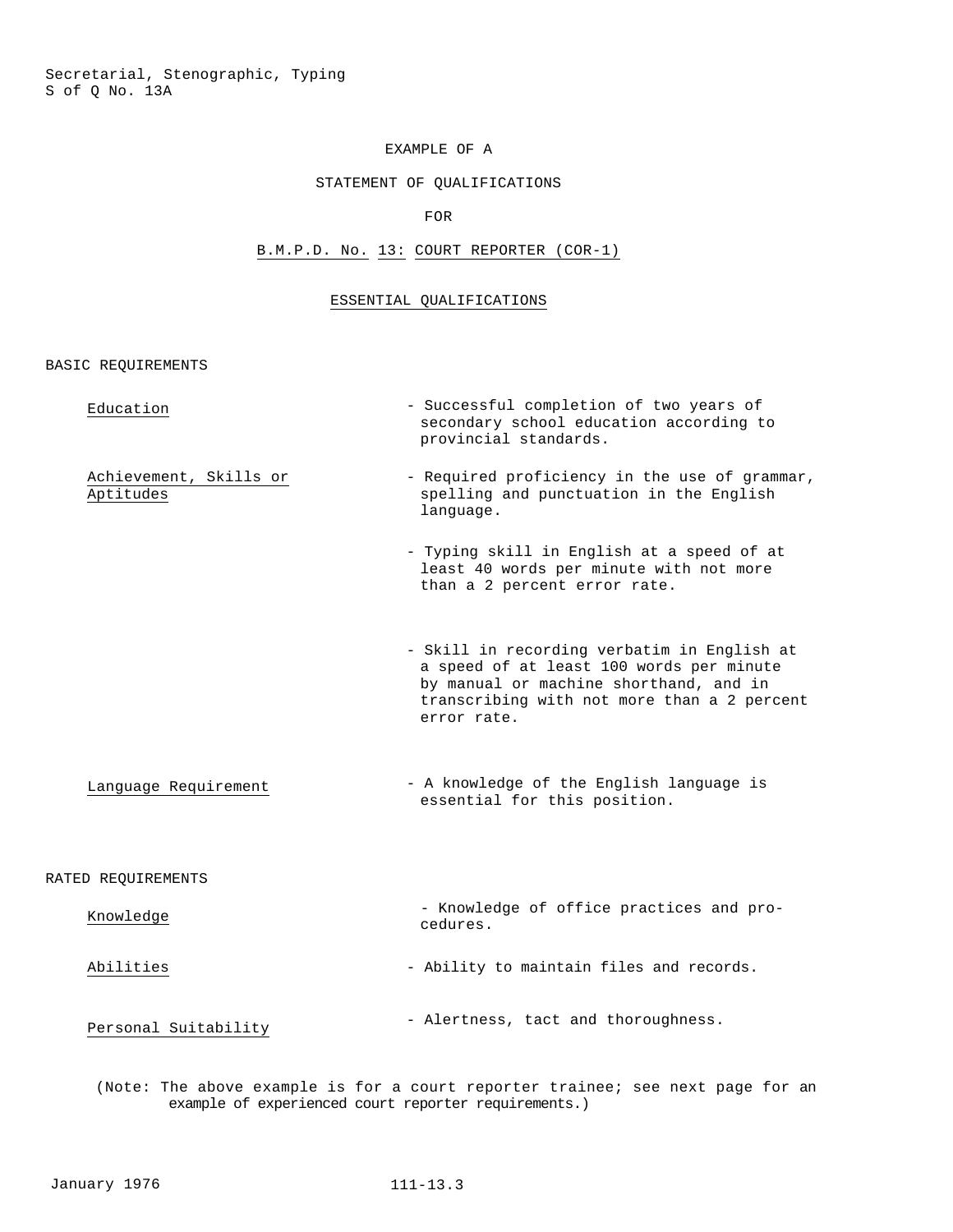## STATEMENT OF QUALIFICATIONS

FOR

## B.M.P.D. No. 13: COURT REPORTER (COR-1)

## ESSENTIAL QUALIFICATIONS

| Education                           | - Successful completion of two years of<br>secondary school education according to<br>provincial standards.                                                                                     |
|-------------------------------------|-------------------------------------------------------------------------------------------------------------------------------------------------------------------------------------------------|
| Achievement, Skills or<br>Aptitudes | - Required proficiency in the use of<br>grammar, spelling and punctuation in the<br>English language.                                                                                           |
|                                     | - Typing skill in English at a speed of at<br>least 40 words per minute with not more<br>than a 2 percent error rate.                                                                           |
|                                     | - Skill in recording verbatim in English at<br>a speed of at least 120 words per minute<br>by manual or machine shorthand, and in<br>transcribing with not more than a 2<br>percent error rate. |
| Language Requirement                | - A knowledge of both the English language<br>and the French 'Language is essential for<br>this position.                                                                                       |
| Experience                          | - Experience as a court reporter.                                                                                                                                                               |
| RATED REQUIREMENTS                  |                                                                                                                                                                                                 |
| Knowledge                           | - Knowledge of court procedures.                                                                                                                                                                |
|                                     | - Knowledge of office practices and<br>procedures.                                                                                                                                              |
|                                     |                                                                                                                                                                                                 |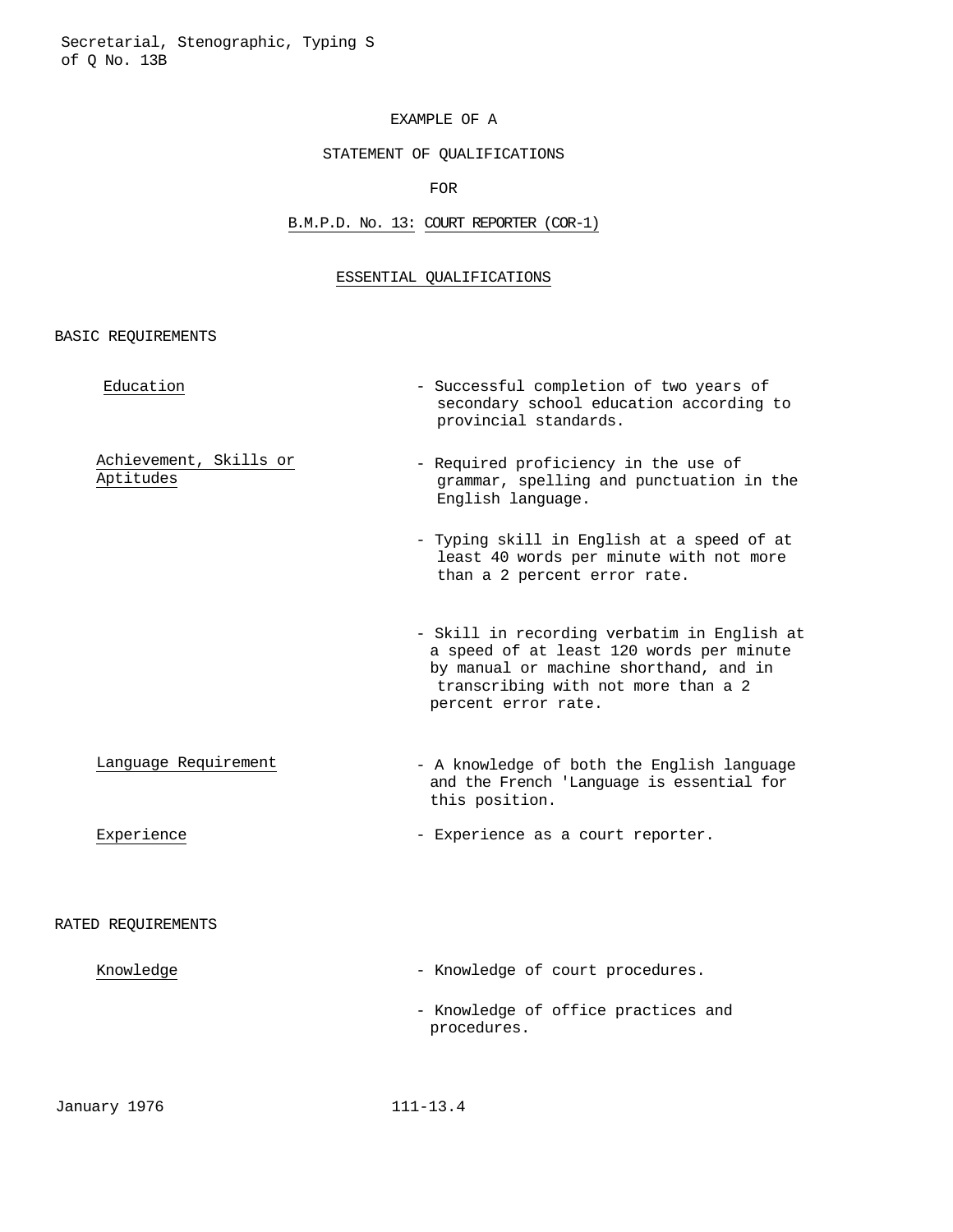| Abilities |  | - Ability to maintain files and records. |  |  |
|-----------|--|------------------------------------------|--|--|
|           |  |                                          |  |  |

- Ability to proofread and correct errors.

Personal Suitability **-** Alertness, tact and reliability.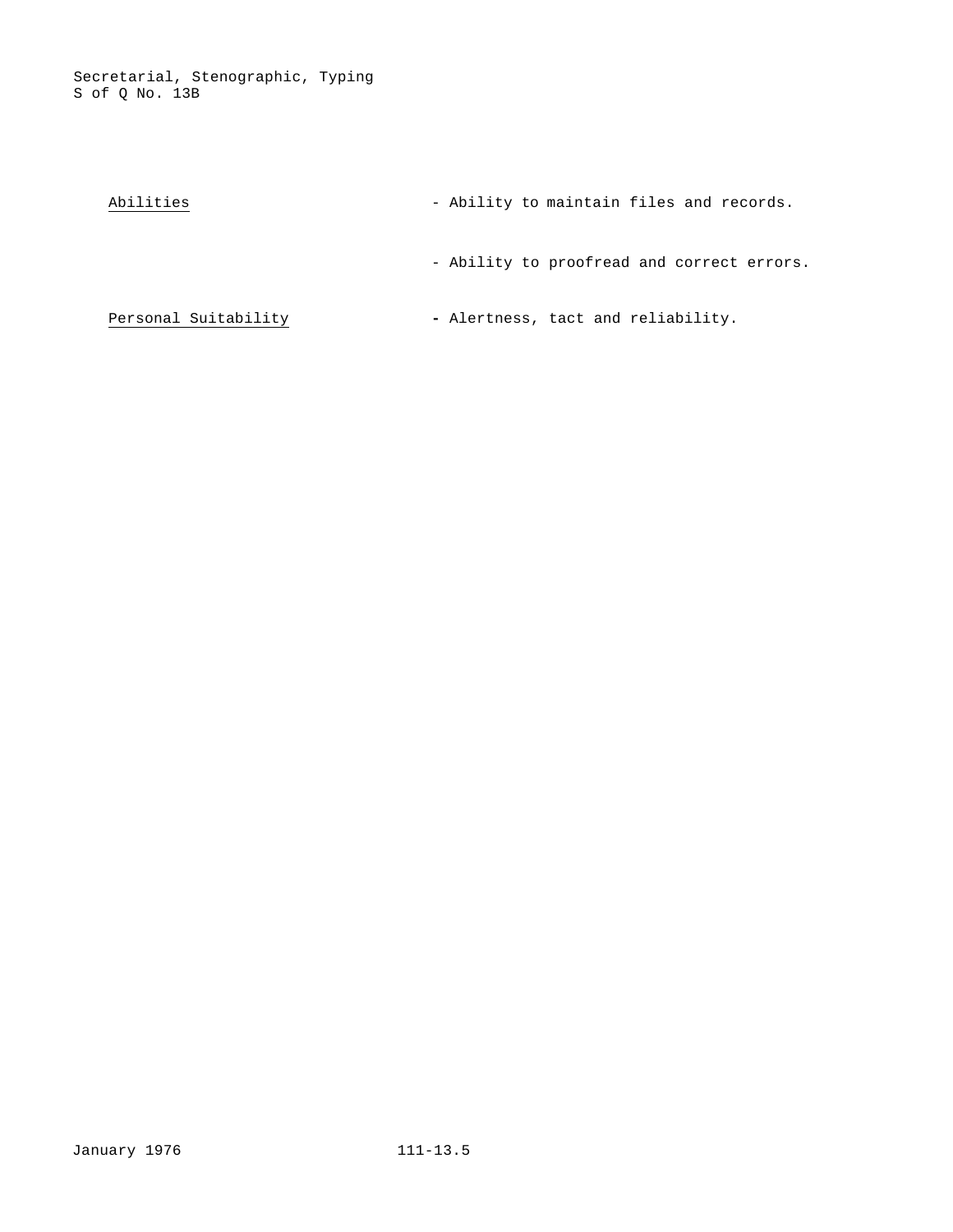#### BENCH-MARK POSITION DESCRIPTION

Sub-group: COURT REPORTER Level: 2

Bench-mark Position Number: 14

Descriptive Title: COURT REPORTER

#### Summary

Under direction, records verbatim by manual or machine shorthand or by Steno mask proceedings of meetings, conferences, boards of enquiry, commissions or courts of law; transcribes or arranges for transcription of records, and certifies accuracy of transcripts; and performs clerical and administrative support duties

#### Duties % of Time

Steno mask proceedings of meetings, conferences, boards of enquiry, commissions or courts of law - by attending proceedings and listening to evidence, testimony, discussions and all oral communications,

- Records verbatim by manual or machine shorthand or by

- by identifying speakers, and recording in shorthand or by operating machines such as Stenotype or Steno mask
- to record verbatim, and - by orally repeating specified portions of recorded
- information as requested.
- Transcribes or arranges for the transcription of verbatim records, and certifies the accuracy of transcripts
	- by typing transcripts from shorthand notes or voice recordings,
	- by assigning work to typists for typing of transcripts,
	- by checking transcripts for accuracy of content and spelling and punctuation, and
	- by signing certification of accuracy of transcripts.

- Prepares legal documents and maintains safe custody of exhibits used as evidence in proceedings

- by completing charge sheets, synopses of evidence and convening orders,
- by filling out and completing legal documents such as releases, affidavits, statutory declarations, leases and powers of attorney, following relevant legal texts, and 10

35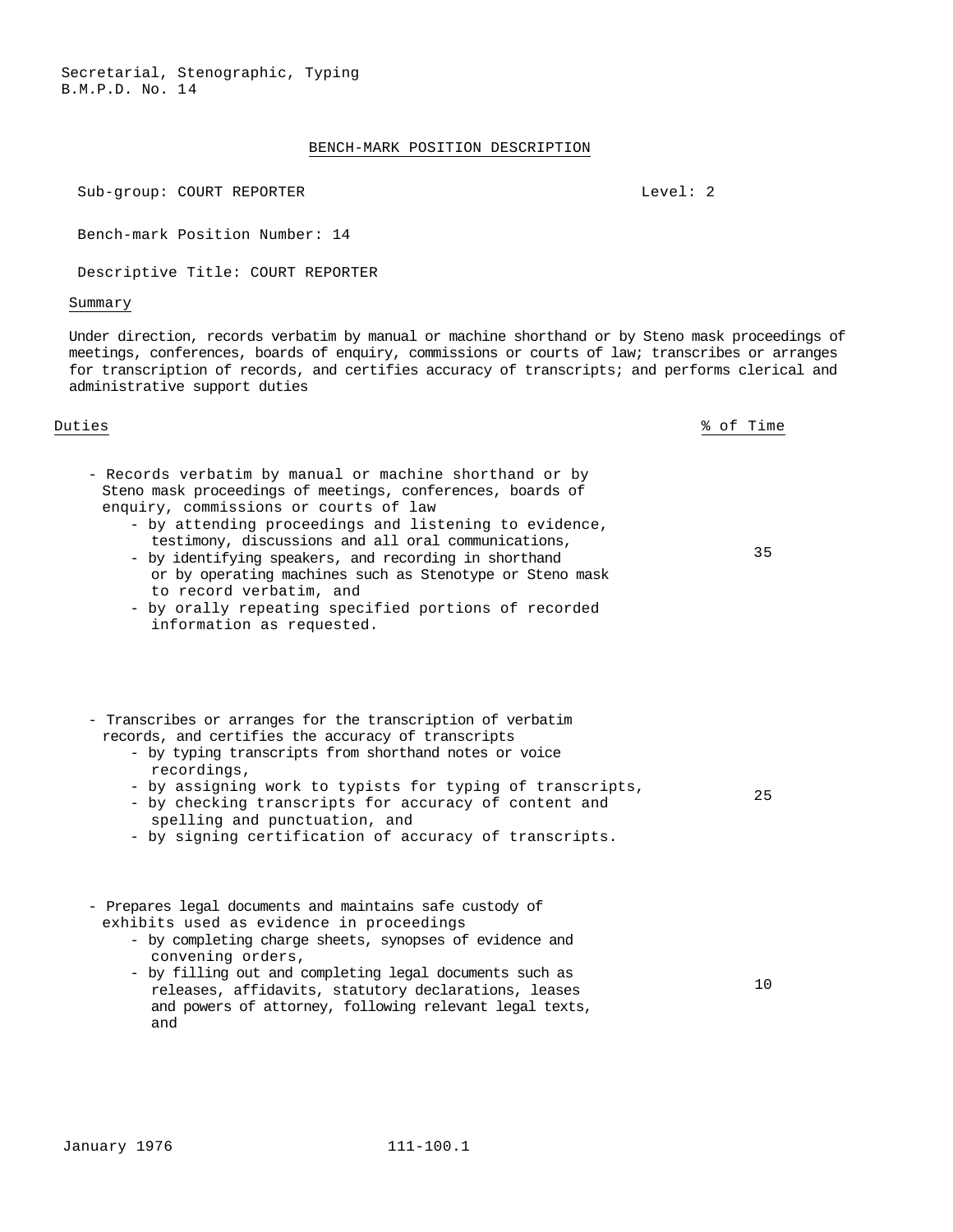|                                                                                                                                                                                                                                                                                                                                                                                                                                                                                                             | % of Time |
|-------------------------------------------------------------------------------------------------------------------------------------------------------------------------------------------------------------------------------------------------------------------------------------------------------------------------------------------------------------------------------------------------------------------------------------------------------------------------------------------------------------|-----------|
| - by taking custody of documents and exhibits introduced<br>as evidence in proceedings.<br>- Performs administrative support duties in relation to the<br>arrangement and conduct of the proceedings<br>- by arranging with local authorities for necessary<br>accommodation and facilities,<br>- by arranging, when necessary, appointments for legal<br>aid,<br>- by introducing witnesses and recording the taking of<br>oaths, and<br>- by arranging for materials and supplies for the<br>proceedings. | 10        |
| - Provides general administrative support to the presiding<br>official or to other officials of the department<br>- by taking and transcribing dictation,<br>- by typing a variety of narrative and tabular material,<br>- by searching files and records for information required<br>by officials,<br>- by answering telephones, receiving visitors and arranging<br>appointments, and                                                                                                                     | 10        |

- by maintaining files and keeping a library of legal texts, statutes and regulations.
- Performs other duties such as organizing and assigning work to support staff providing clerical and administrative support services, and instructing new employees in work methods and procedures and assigning and checking their work. 10

# Distinguishing Features

The work requires the ability to record verbatim at a high rate of speed and the ability to operate a typewriter. A good knowledge of the **organization** and functions of the department, and the relationships with other departments, agencies and organizations is necessary. A knowledge of legal methods and procedures and an ability to understand and transcribe complex or unusual terminology is also required. The work may involve a number of subject-matter areas. Judgment is required in providing accurate and detailed court reporting services under various conditions or circumstances in which the proceedings may take place. The work of less experienced Court Reporters is assigned and checked.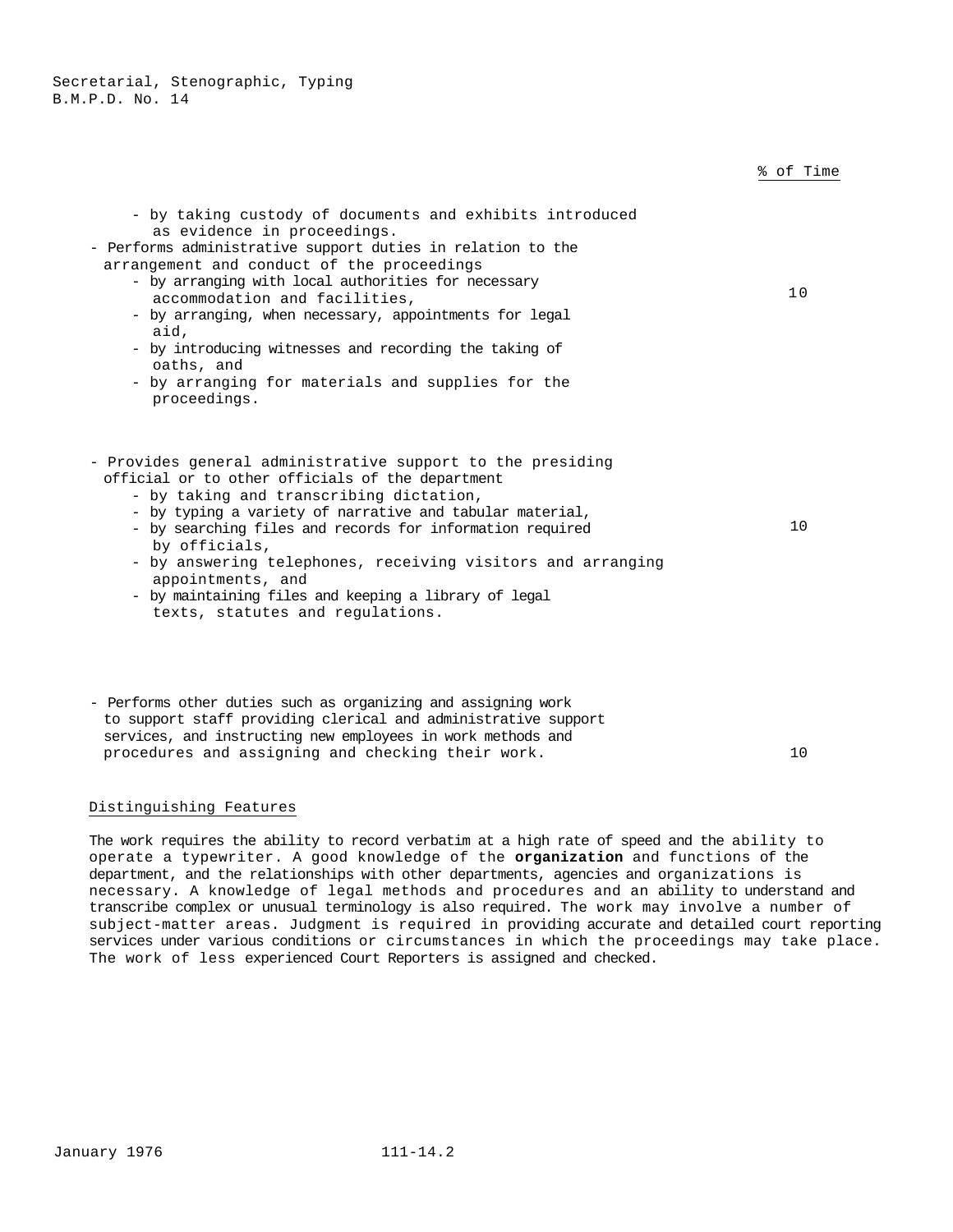## STATEMENT OF QUALIFICATIONS

FOR

## B.M.P.D. No. 14: COURT REPORTER (COR-2)

## ESSENTIAL QUALIFICATIONS

| Education                           | - Successful completion of two years of<br>secondary school education according<br>to provincial standards.                                                                                                      |
|-------------------------------------|------------------------------------------------------------------------------------------------------------------------------------------------------------------------------------------------------------------|
| Achievement, Skills or<br>Aptitudes | - Required proficiency in the use of<br>grammar, spelling and punctuation in the<br>the English language and the French language.                                                                                |
|                                     | - Typing skill in both English and French<br>at a speed of at least 40 words per minute<br>with not more than a 2 percent error rate.                                                                            |
|                                     | - Skill in recording verbatim in both English<br>and French at a speed of at least 140 words<br>per minute by manual or machine shorthand,<br>and in transcribing with not more than a<br>2 per cent error rate. |
| Language Requirement                | - A knowledge of both the English language<br>and the French language is essential for<br>this position.                                                                                                         |
| Experience                          | - Experience as a court reporter.                                                                                                                                                                                |
| RATED REQUIREMENTS                  |                                                                                                                                                                                                                  |
| Knowledge                           | - Knowledge of court procedures.                                                                                                                                                                                 |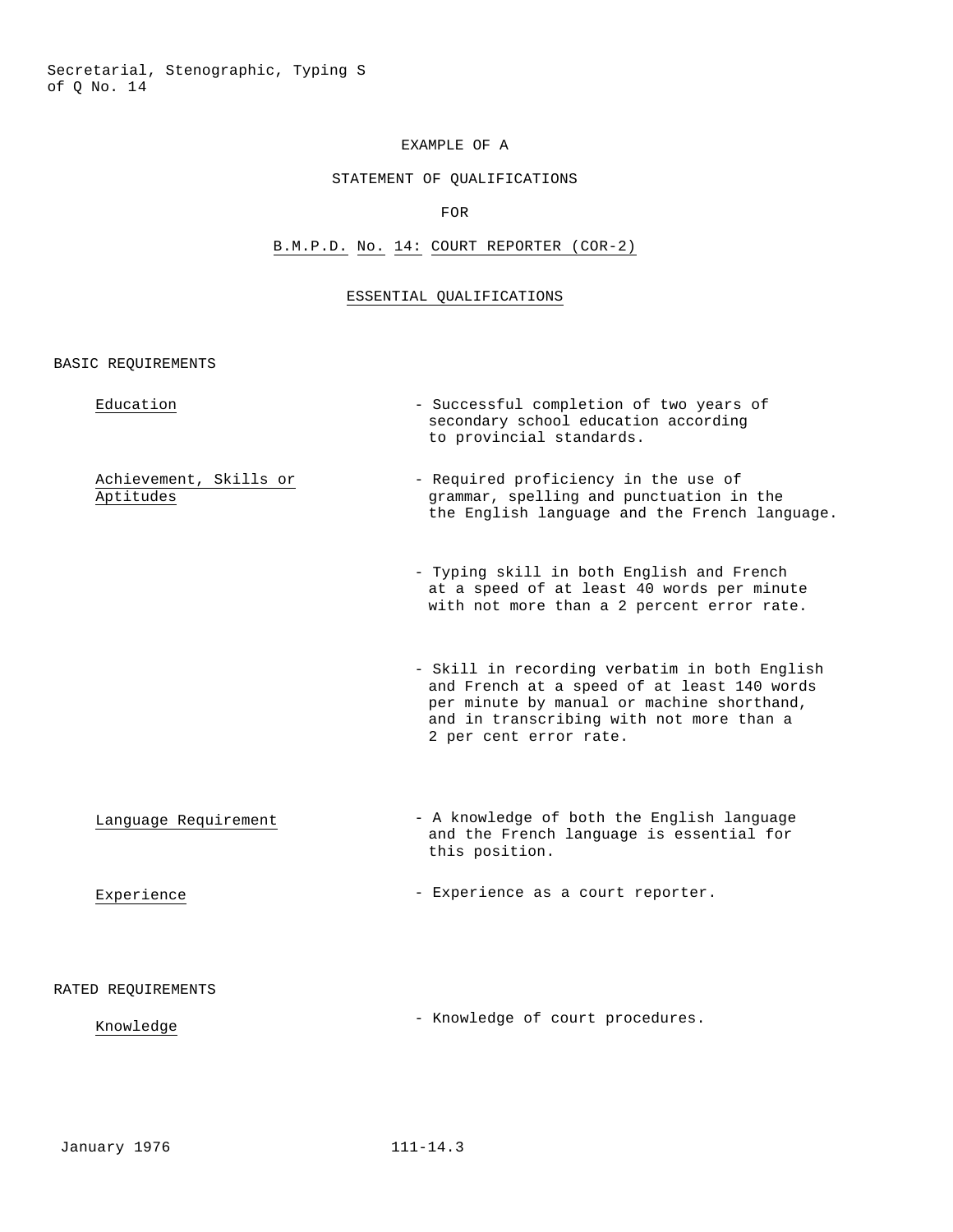|                      | - Knowledge of government organizations.                     |
|----------------------|--------------------------------------------------------------|
|                      | - Knowledge of legal methods, procedures<br>and terminology. |
| Abilities            | - Ability to maintain files and records.                     |
|                      | - Ability to prepare legal documents.                        |
|                      | - Ability to schedule and assign work and<br>train staff.    |
| Personal Suitability | - Alertness, tact and reliability.                           |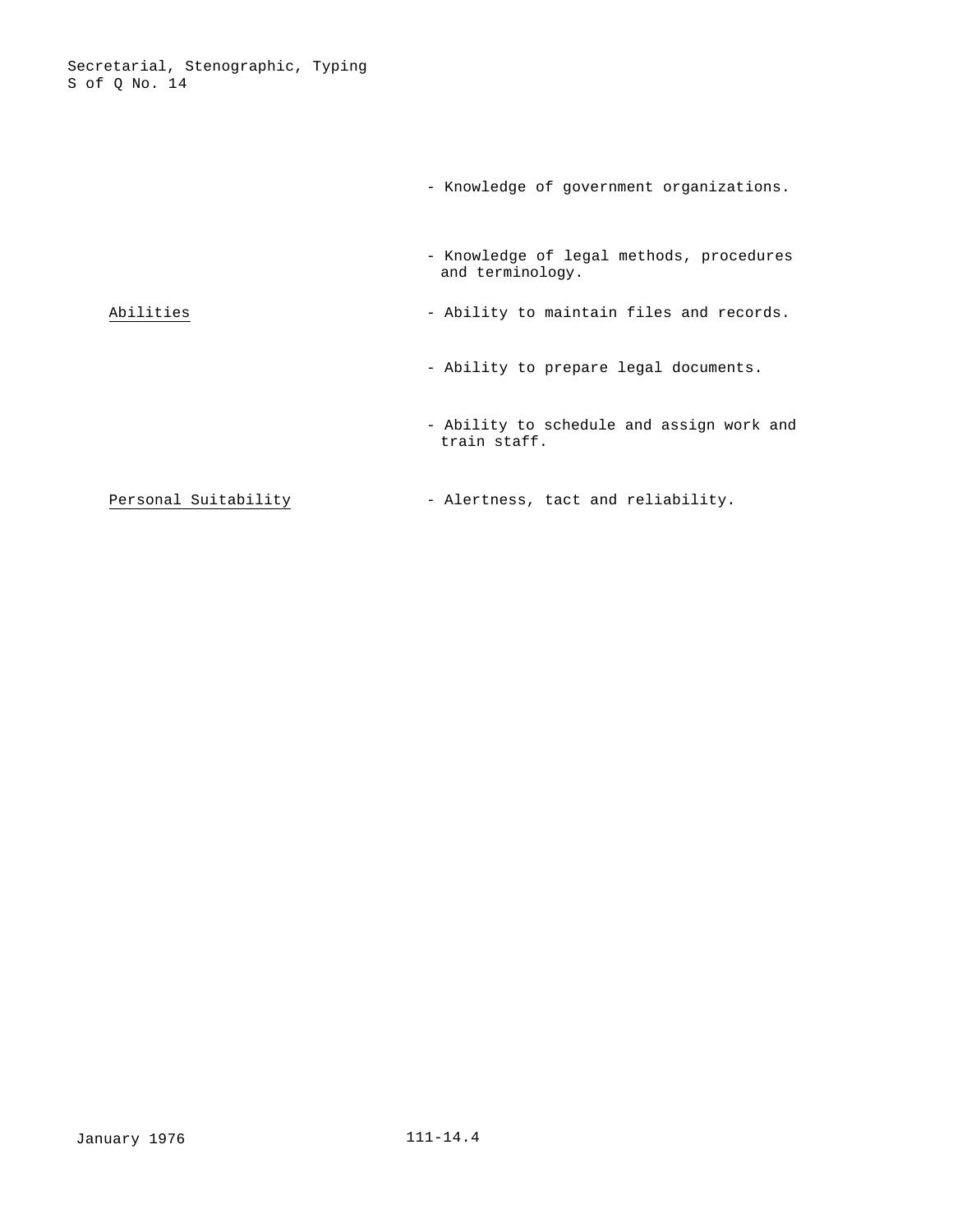#### BENCH-MARK POSITION DESCRIPTION

Sub-group: Secretarial Level: 1

Bench-mark Position Number: 15 Point Rating: 320

#### Descriptive Title: SECRETARY

Summary

Provides secretarial services to a supervisor and staff of a small organization responsible for a specialized program. Duties % of Time - Types letters, memoranda and reports from prepared copy and rough notes. 35 - Operates photocopier, calculator and computer-terminal typewriter. 10 - Opens, date stamps, logs and distributes mail to addressee; addresses outgoing mail and checks for grammatical errors; arranges for delivery by hand in urgent cases. 20 - Prepares and sends routine acknowledgements. 5 - Receives and directs visitors to the appropriate individuals. 5 - Answers inquiries of a general nature, refers others of a more specific nature to the appropriate staff members. 10 - Arranges time and place of meetings in accordance with specific instructions. 5 - Performs other duties, such as maintaining a small, subject matter filing system and a limited variety of reference material including departmental procedural manuals and statistical data on regional programs; maintaining attendance and leave records; occasionally, as required, making travel arrangements through Central Travel Services and completing travel claims from draft copy; obtaining office supplies from the stockroom; arranging for additional services, e.g. typing, printing. 10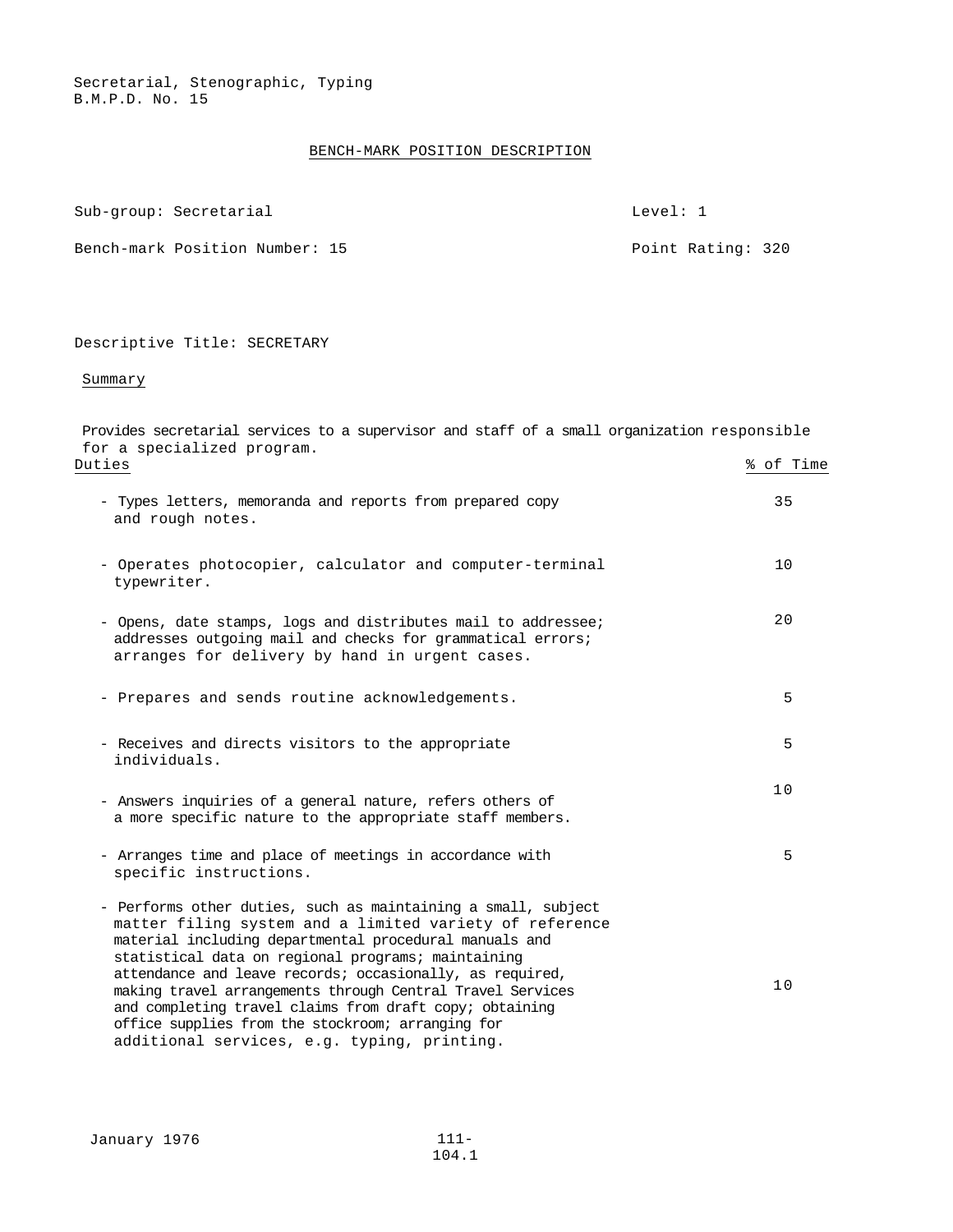### Specifications **Degree** Points **Degree** Points

### Knowledge

### Education

| Required to type from prepared copy and rough notes,  |     |    |
|-------------------------------------------------------|-----|----|
| letters, memoranda and reports of a general nature;   |     |    |
| operate photocopier, calculator and computer-terminal | A.F | 50 |
| typewriter; prepare interim replies and routine       |     |    |
| correspondence; maintain simple files and statistical |     |    |
| data.                                                 |     |    |

#### Experience

| The job requires good knowledge of the structure and |   |    |
|------------------------------------------------------|---|----|
| functions of a small organization responsible for a  |   |    |
| specialized program, together with a knowledge of    |   |    |
| standard office procedures. Some knowledge of        |   | 60 |
| departmental administration is required to make      | A |    |
| travel arrangements, obtain typing assistance or     |   |    |
| supplies.                                            |   |    |

#### Complexity

|             | Duties are routine and repetitive. The subject matter is |  |     |     |
|-------------|----------------------------------------------------------|--|-----|-----|
|             | restricted to a single specialty area. Work is done in   |  | A 1 | 9 N |
|             | accordance with established practices or standardized    |  |     |     |
| procedures. |                                                          |  |     |     |

#### Consequence of Error

Errors may cause loss of time in searching for and redirecting misplaced correspondence. Inaccurate information given to A 35 inquirers may cause some annoyance.

#### Contacts

Contacts are within the Department at the clerical level to obtain files, clerical assistance and supplies, at the senior employee level to arrange meetings, and with members senior employee level to arrange meetings, and with members  $A4 = 85$ <br>of the public who wish to communicate with the supervisor.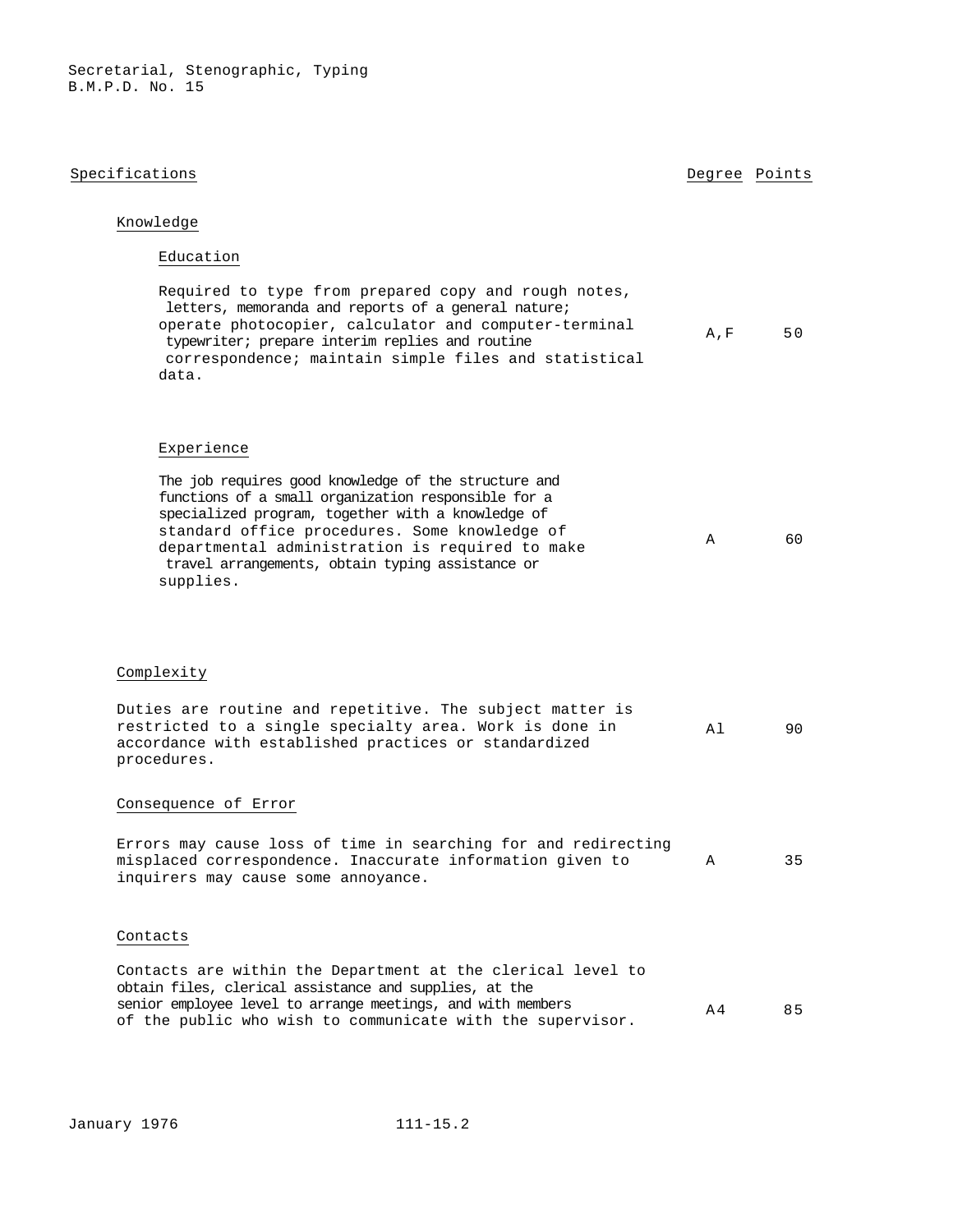Degree Points

## Supervision

The position has no substantive and continuing supervisory **-**  responsibility.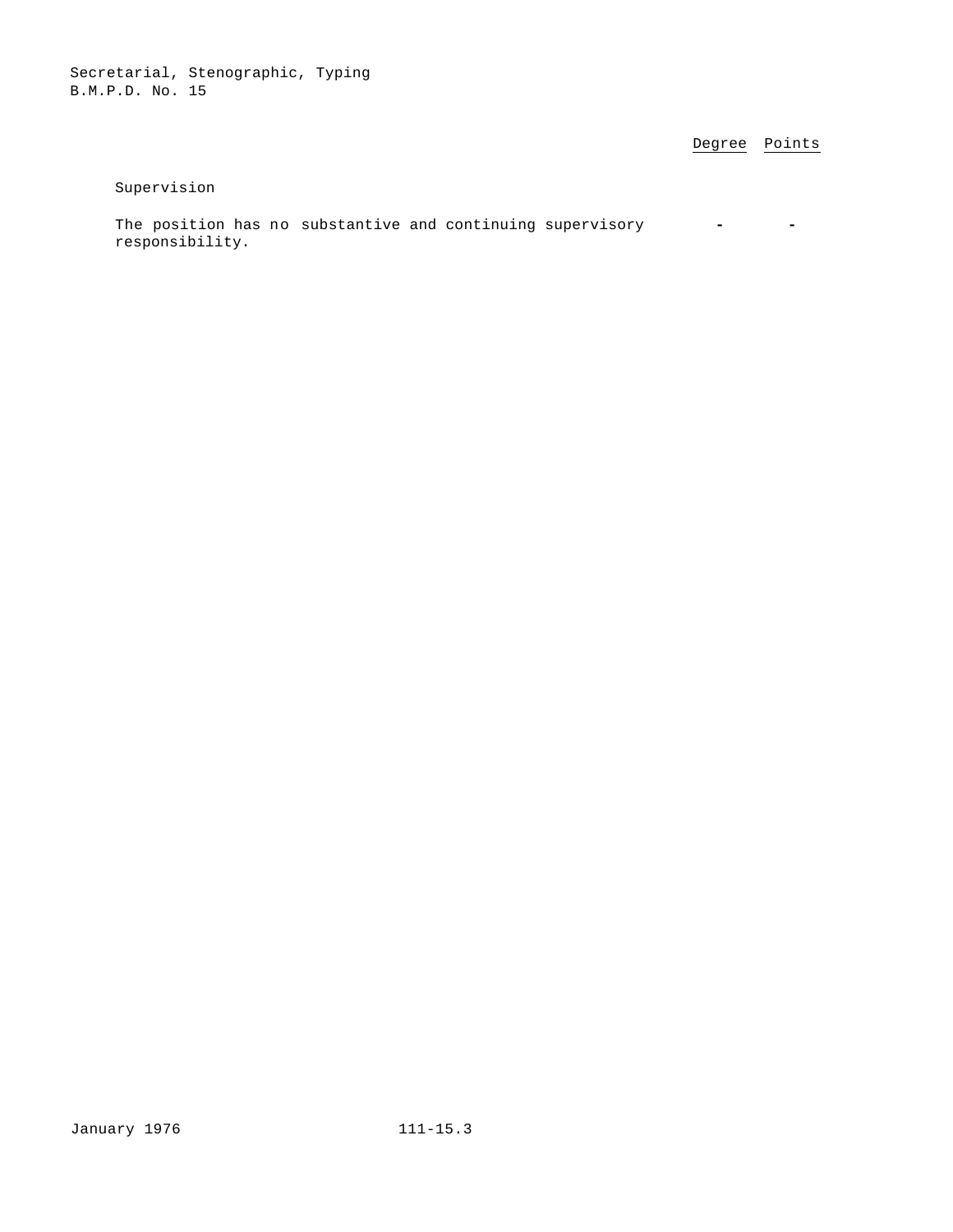## STATEMENT OF

### QUALIFICATIONS FOR

## B.M.P.D. No. 15: SECRETARY (SCY-1) ESSENTIAL QUALIFICATIONS

## BASIC REQUIREMENTS

| Education                           | - Successful completion of two years of<br>secondary school education according<br>to provincial standards.           |
|-------------------------------------|-----------------------------------------------------------------------------------------------------------------------|
| Achievement, Skills or<br>Aptitudes | - Required proficiency in the use of<br>grammar, spelling and punctuation in<br>the English language.                 |
|                                     | - Typing skill in English at a speed of at<br>least 40 words per minute with not more<br>than a 5 percent error rate. |
| Language Requirement                | - A knowledge of the English language is<br>essential for this position.                                              |
| RATED REQUIREMENTS                  |                                                                                                                       |
| Abilities                           | - Ability to proofread and correct errors.                                                                            |
| Personal Suitability                | - Cooperativeness and reliability.                                                                                    |

(Note: The above example is for an inexperienced secretary; see next page\_ for an example of an experienced secretary requirements.)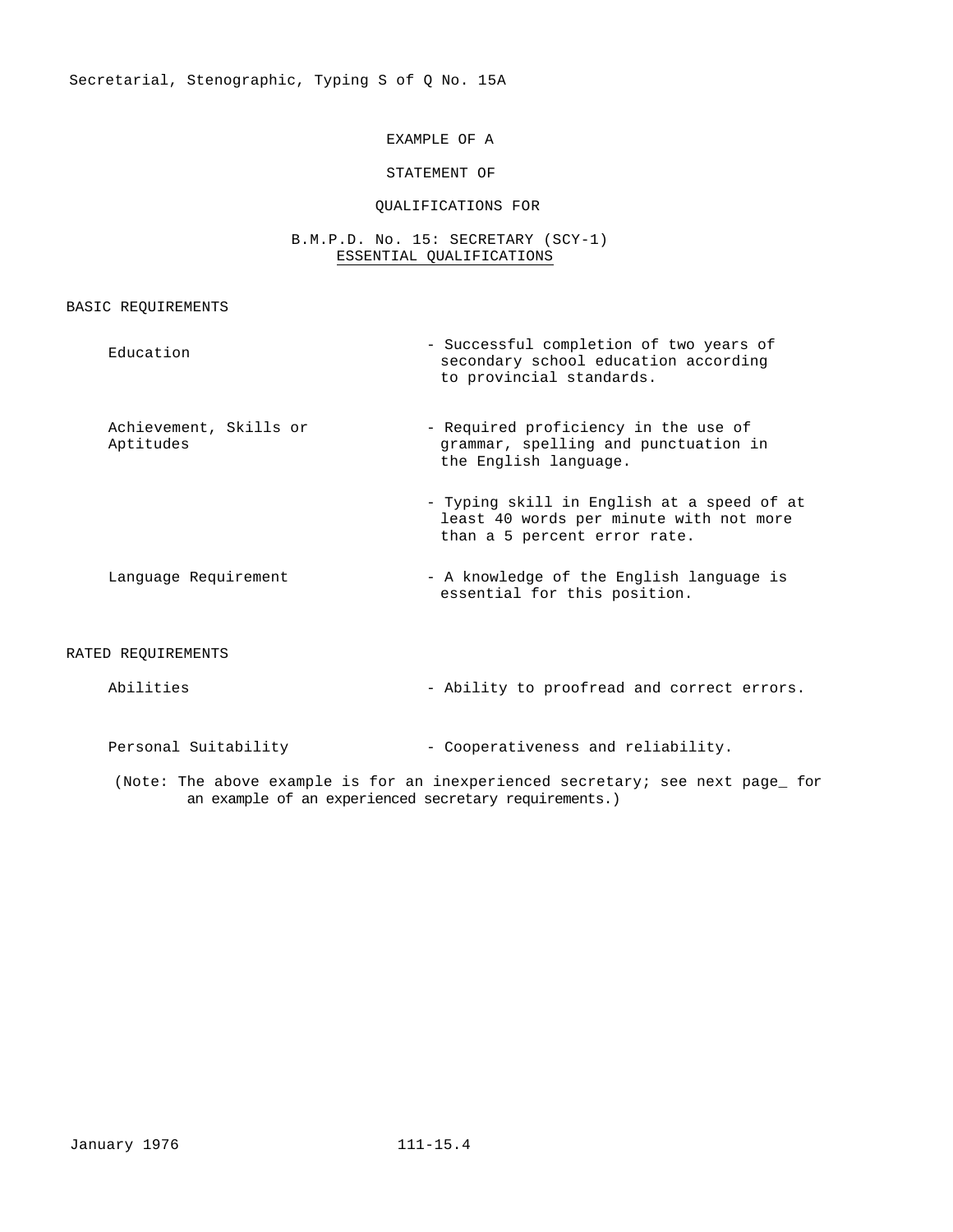### STATEMENT OF QUALIFICATIONS FOR

# B.M.P.D. No. 15: SECRETARY (SCY-1)

## ESSENTIAL QUALIFICATIONS

BASIC REQUIREMENTS

| Education                           | - Successful completion of two years of<br>secondary school education according to<br>provincial standards.                              |
|-------------------------------------|------------------------------------------------------------------------------------------------------------------------------------------|
| Achievement, Skills or<br>Aptitudes | - Required proficiency in the use of grammar,<br>spelling and punctuation in the English<br>language or the French language.             |
|                                     | - Typing skill in English or French at a<br>speed of at least 40 words per minute with<br>not more than a 5 percent error rate.          |
| Language Requirement                | - A knowledge of either the English language<br>or the French language is essential for<br>this position.                                |
| Experience                          | - Experience in typing letters and memoranda<br>from rough notes and in performing duties<br>such as file maintenance and mail handling. |
| RATED REQUIREMENTS                  |                                                                                                                                          |
| Knowledge                           | - Knowledge of the organizational structure.                                                                                             |
|                                     | - Knowledge of a computer terminal typewriter.                                                                                           |

- Knowledge of procedures concerning travel arrangements, recording and distributing mail and maintaining files and records.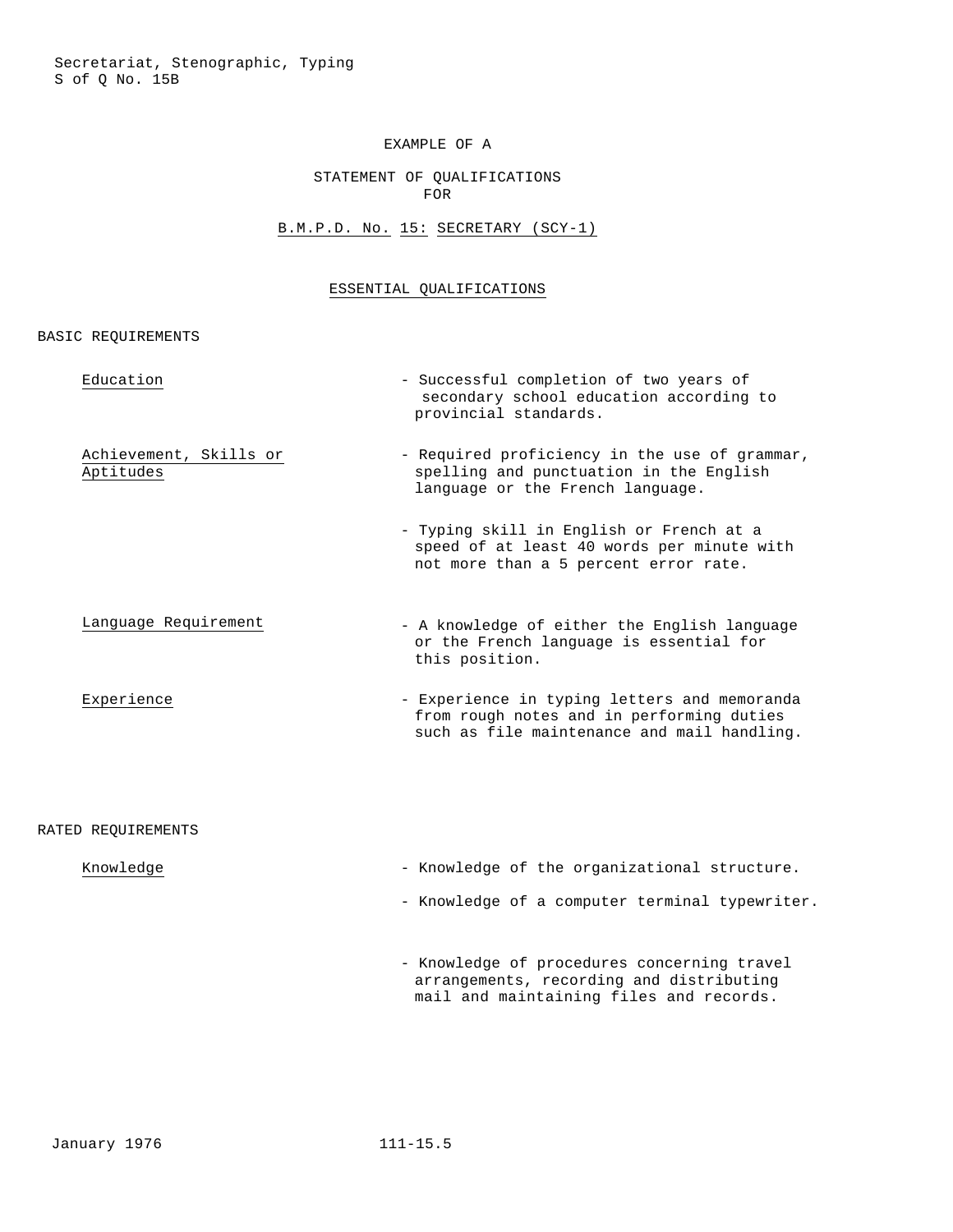Secretariat, Stenographic, Typing S of Q No. 15B

| Abilities            | - Ability to proofread and correct errors.                                          |
|----------------------|-------------------------------------------------------------------------------------|
|                      | - Ability to set work priorities.<br>- Ability to prepare routine acknowledgements. |
| Personal Suitability | - Initiative, tact, cooperativeness and<br>reliability.                             |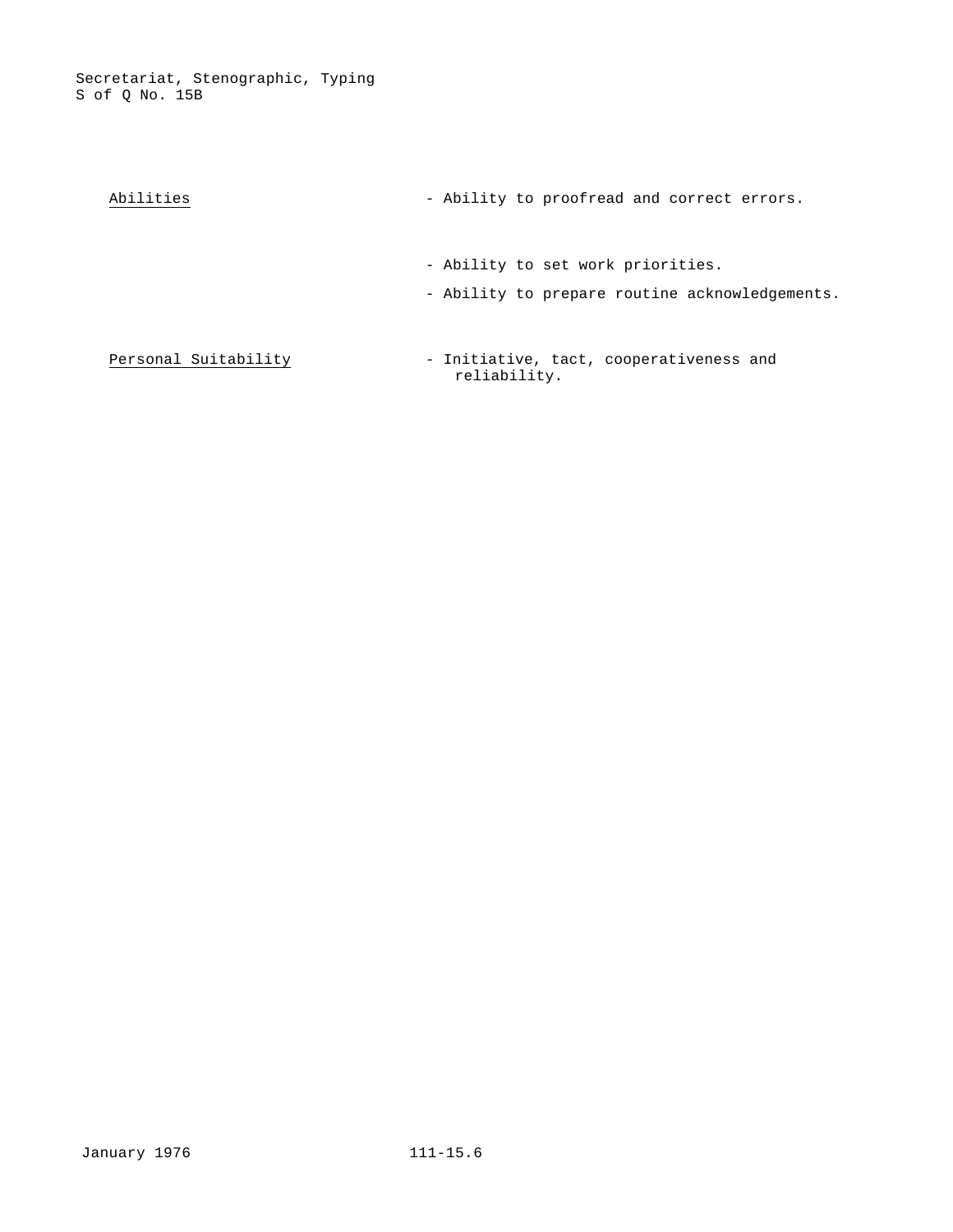#### BENCH-MARK POSITION DESCRIPTION

| Sub-group: Secretarial         | Level: 1 |                   |  |
|--------------------------------|----------|-------------------|--|
| Bench-mark Position Number: 16 |          | Point Rating: 335 |  |

## Descriptive Title: SECRETARY

# Summary

Provides secretarial services to the supervisor and staff of a small organization responsible for a single specialized program.

| Duties                                                                                                                                                                                                                                                                                   | % of Time |
|------------------------------------------------------------------------------------------------------------------------------------------------------------------------------------------------------------------------------------------------------------------------------------------|-----------|
| - Takes dictation and types memoranda, letters, replies to<br>Questions in the House, a variety of standard forms, charts<br>and reports from rough notes, shorthand and prepared copy<br>involving a limited amount of specialized terminology<br>peculiar to the function of the unit. | 40        |
| - Logs incoming material, such as letters, files, applications,<br>and passes to the supervisor or appropriate officer.                                                                                                                                                                  | 10        |
| - Follows up in accordance with established procedures on<br>matters originated by the supervisor or on action documents<br>to ensure timely response or to determine cause of delay.                                                                                                    | 10        |
| - Checks outgoing mail for completeness and address, and<br>for compliance with procedural instructions covering<br>the transmission of classified material; logs files being<br>returned to Central Registry and other outgoing<br>material.                                            | 5         |
| - Receives telephone and personal callers, provides factual<br>information and directs callers to the supervisor or<br>appropriate officer.                                                                                                                                              | 15        |
| - Makes travel and accommodation arrangements through Central<br>Travel Services, types requests for advances and drafts                                                                                                                                                                 | 5         |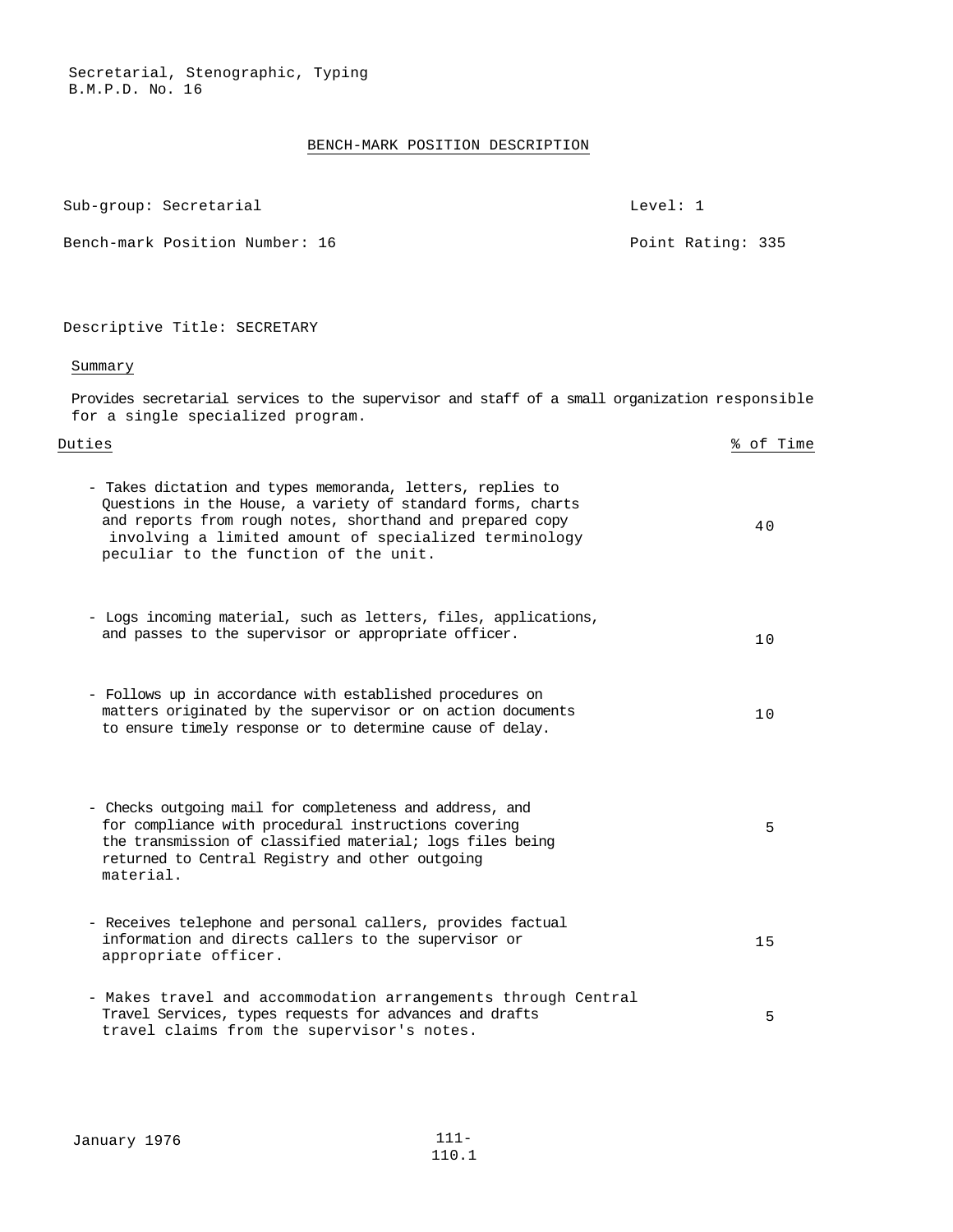|                                                                                                                                                                                                                                                                                                                                            |        | % of Time |
|--------------------------------------------------------------------------------------------------------------------------------------------------------------------------------------------------------------------------------------------------------------------------------------------------------------------------------------------|--------|-----------|
| - Performs other duties, such as maintaining a small subject<br>matter filing system and a variety of procedural manuals<br>and directives; booking out the conference room to staff<br>members and entering date, time and name of person in the<br>control book.                                                                         |        | 15        |
| Specifications                                                                                                                                                                                                                                                                                                                             | Degree | Points    |
| Knowledge                                                                                                                                                                                                                                                                                                                                  |        |           |
| Education                                                                                                                                                                                                                                                                                                                                  |        |           |
| Required to take dictation and type memoranda, letters,<br>replies to Questions in the House, forms, charts and<br>reports from rough notes, shorthand and prepared copy<br>involving a limited amount of specialized terminology<br>peculiar to the function of the unit.                                                                 | A, D   | 65        |
| Experience                                                                                                                                                                                                                                                                                                                                 |        |           |
| The job requires a good knowledge of a small organization engaged<br>in a single, specialized program, together with a knowledge of<br>the responsibilities of the various staff members. A good<br>knowledge of the procedures applicable to the function of<br>the unit and the relative role of the central agency is also<br>required. | Α      | 60        |
| Complexity                                                                                                                                                                                                                                                                                                                                 |        |           |
| Most of the duties are routine and highly repetitive. The<br>subject matter concerns a single specialty in the personnel<br>field. Duties are performed in accordance with prescribed<br>or standardized procedures. Guidance is readily available<br>when problems occur.                                                                 | Αl     | 90        |
| Consequence of Error                                                                                                                                                                                                                                                                                                                       |        |           |
| Due to the nature of the work errors may result in minor<br>loss of time or cause minimal annoyance or inconvenience.                                                                                                                                                                                                                      | Α      | 35        |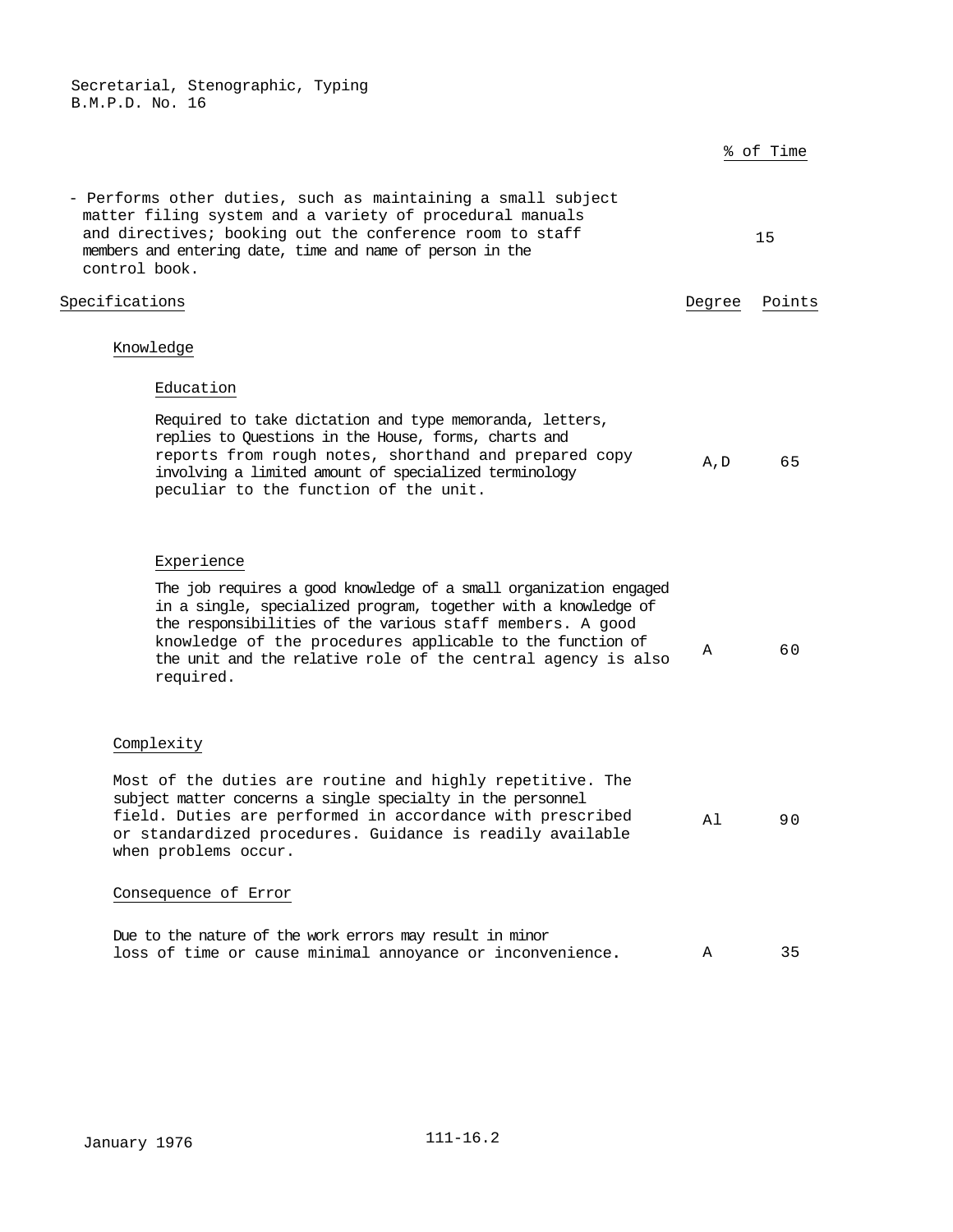# Degree Points

## Contacts

| Contacts are with senior employees in own Department and<br>with members of the general public to give or obtain<br>A 4<br>information requiring ordinary courtesy. |  | 85 |
|---------------------------------------------------------------------------------------------------------------------------------------------------------------------|--|----|
|                                                                                                                                                                     |  |    |

# Supervision

The position has no substantive and continuing supervisory - responsibility.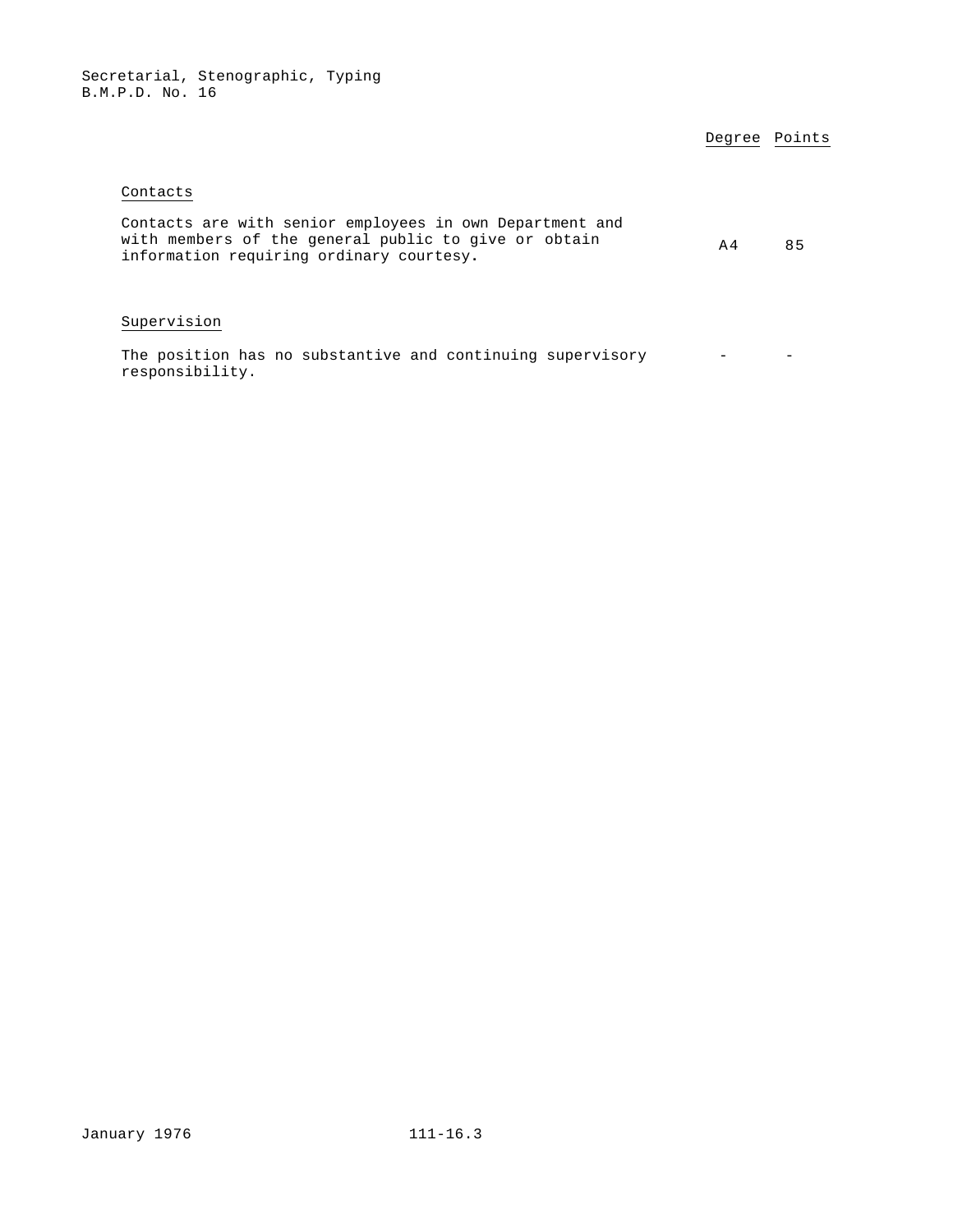## EXAMPLE OF A STATEMENT OF QUALIFICATIONS FOR

# B.M.P.D. No. 16: SECRETARY (SCY-1)

# ESSENTIAL QUALIFICATIONS

#### BASIC REQUIREMENTS

| Education                           | - Successful completion of two years of<br>secondary school education according<br>to provincial standards.                                                                                |
|-------------------------------------|--------------------------------------------------------------------------------------------------------------------------------------------------------------------------------------------|
| Achievement, Skills or<br>Aptitudes | - Required proficiency in the use of<br>grammar, spelling and punctuation in the<br>French language.                                                                                       |
|                                     | - Typing skill in French at a speed of at<br>least 40 words per minute with not more<br>than a 5 percent error rate.                                                                       |
|                                     | - Skill in taking dictation in French by<br>manual or machine shorthand at a speed<br>of at least 80 words per minute and in<br>transcribing with not more than a 5 percent<br>error rate. |
| Language Requirement                | - A knowledge of the French language is<br>essential for this position.                                                                                                                    |

# RATED REQUIREMENTS

| Abilities            | - Ability to proofread and correct |
|----------------------|------------------------------------|
|                      | errors.                            |
|                      |                                    |
| Personal Suitability | - Cooperativeness and reliability. |

(Note: The above example is for an inexperienced secretary; see next page for an example of an experienced secretary requirements.)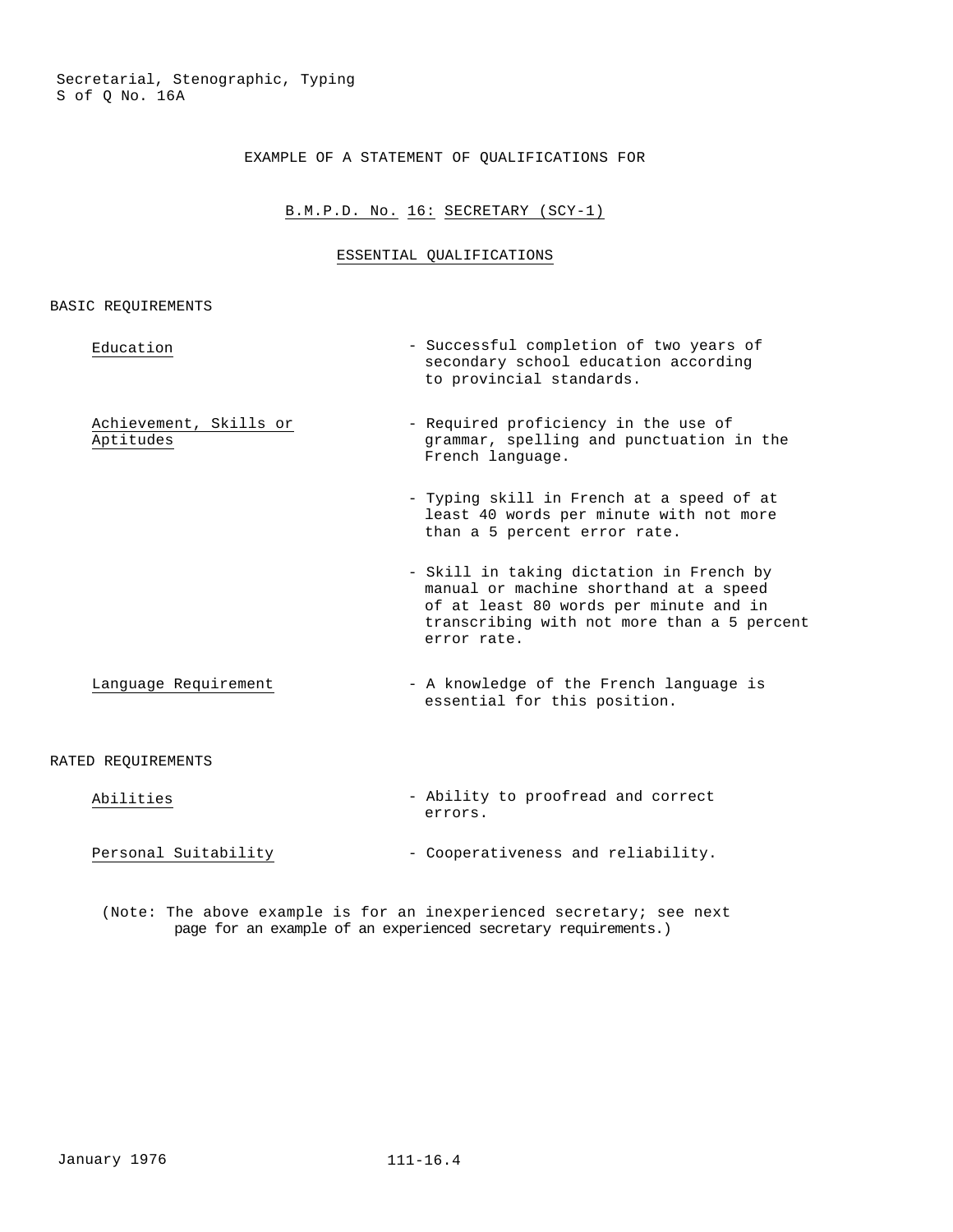#### EXAMPLE OF A

## STATEMENT OF QUALIFICATIONS

FOR

# B.M.P.D. No. 16: SECRETARY (SCY-1)

# ESSENTIAL QUALIFICATIONS

| Education                           | - Successful completion of two years of<br>secondary school education according to<br>provincial standards.                                                                                                 |
|-------------------------------------|-------------------------------------------------------------------------------------------------------------------------------------------------------------------------------------------------------------|
| Achievement, Skills or<br>Aptitudes | - Required proficiency in the use of grammar,<br>spelling and punctuation in both the English<br>language and the French language.                                                                          |
|                                     | - Typing skill in both English and French<br>at a speed of at least 40 words per minute<br>with not more than a 5 percent error rate.                                                                       |
|                                     | - Skill in taking dictation in both English<br>and French by manual or machine shorthand<br>at a speed of at least 80 words per minute<br>and in transcribing with not more than a<br>5 percent error rate. |
| Language Requirement                | - A knowledge of both the English language<br>and the French language is essential for<br>this position.                                                                                                    |
| Experience                          | - Experience in taking shorthand dictation<br>and typing from shorthand and rough notes,<br>and in performing routine office duties<br>such as handling mail and maintaining files<br>and records.          |
| RATED REQUIREMENTS                  |                                                                                                                                                                                                             |
| Knowledge                           | - Knowledge of the organizational structure.                                                                                                                                                                |
|                                     | - Knowledge of the functions of the Division.                                                                                                                                                               |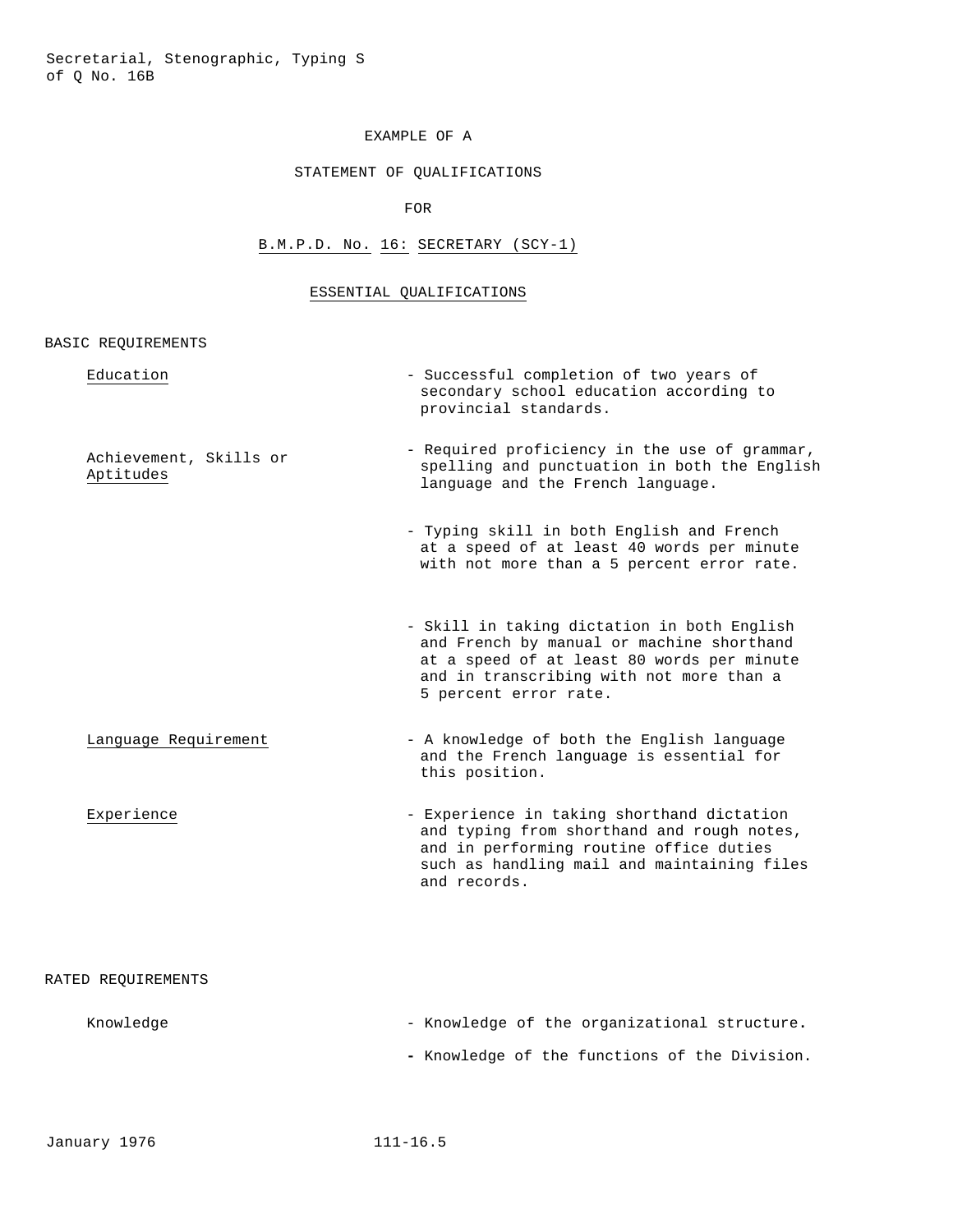Secretarial, Stenographic, Typing S of Q No. 16B

> - Knowledge of procedures for making travel arrangements. - Knowledge of procedures for handling classified material. Abilities  $\qquad \qquad -$  Ability to proofread and correct errors. - Ability to maintain files, records and a follow-up system for correspondence. Personal Suitability  $-$  Tact, thoroughness, and reliability.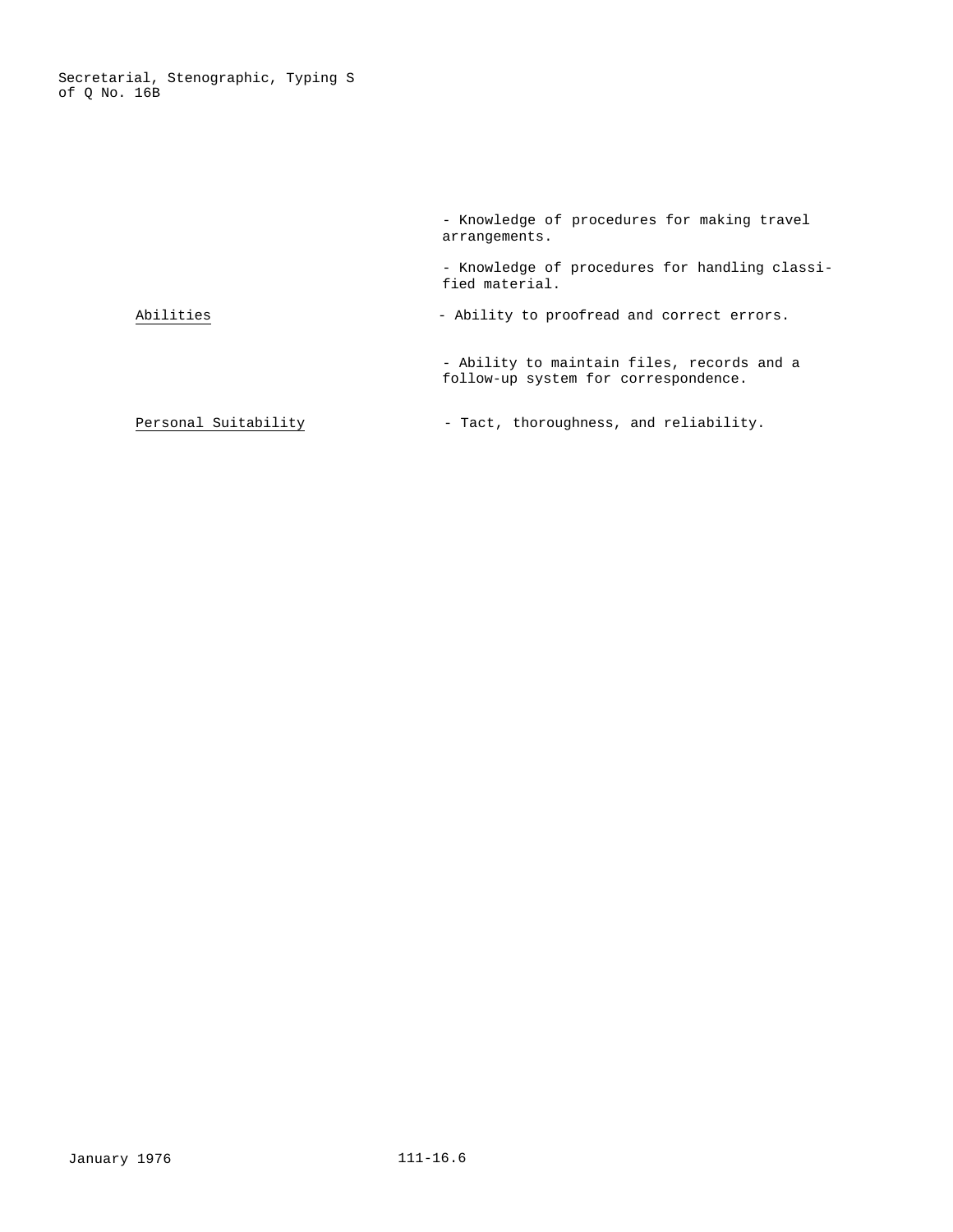#### BENCH-MARK POSITION DESCRIPTION

Sub-group: Secretarial and the secretarial contracts of the secretarial contracts of the secretarial contracts of the secretarial contracts of the secretarial contracts of the secretarial contracts of the secretarial contr

Bench-mark Position Number: 17 Point Rating: 345

Descriptive Title: SECRETARY

#### Summary

Provides secretarial services to the supervisor and professional staff of a small unit responsible for a segment of a specialized, research program.

Duties % of Time

| - Takes dictation and types reports, manuscripts, statistical<br>tables and correspondence from shorthand notes, prepared<br>copy and voice recordings involving a variety of technical<br>and scientific terms.   | 45 |
|--------------------------------------------------------------------------------------------------------------------------------------------------------------------------------------------------------------------|----|
| - Attaches background material to incoming mail, distributes<br>mail to addressee or as directed, and follows up in<br>accordance with instructions.                                                               | 15 |
| - Checks outgoing mail for attachments, completeness and<br>compliance with procedural instructions.                                                                                                               | 10 |
| - Receives personal and telephone callers and directs callers<br>to the appropriate individuals or takes messages in their<br>absence.                                                                             | 10 |
| - Collates background material for meetings and types lists<br>of participants, agenda and minutes.                                                                                                                | 5  |
| - Maintains a file of technical reprints for use by staff<br>members; assists in collating data for inclusion in reports.                                                                                          | 5  |
| - Makes travel arrangements through Central Travel Services,<br>and types travel authorities and claims; occasionally<br>contacts airlines or other carriers concerning timings,<br>reservations or cancellations. | 5  |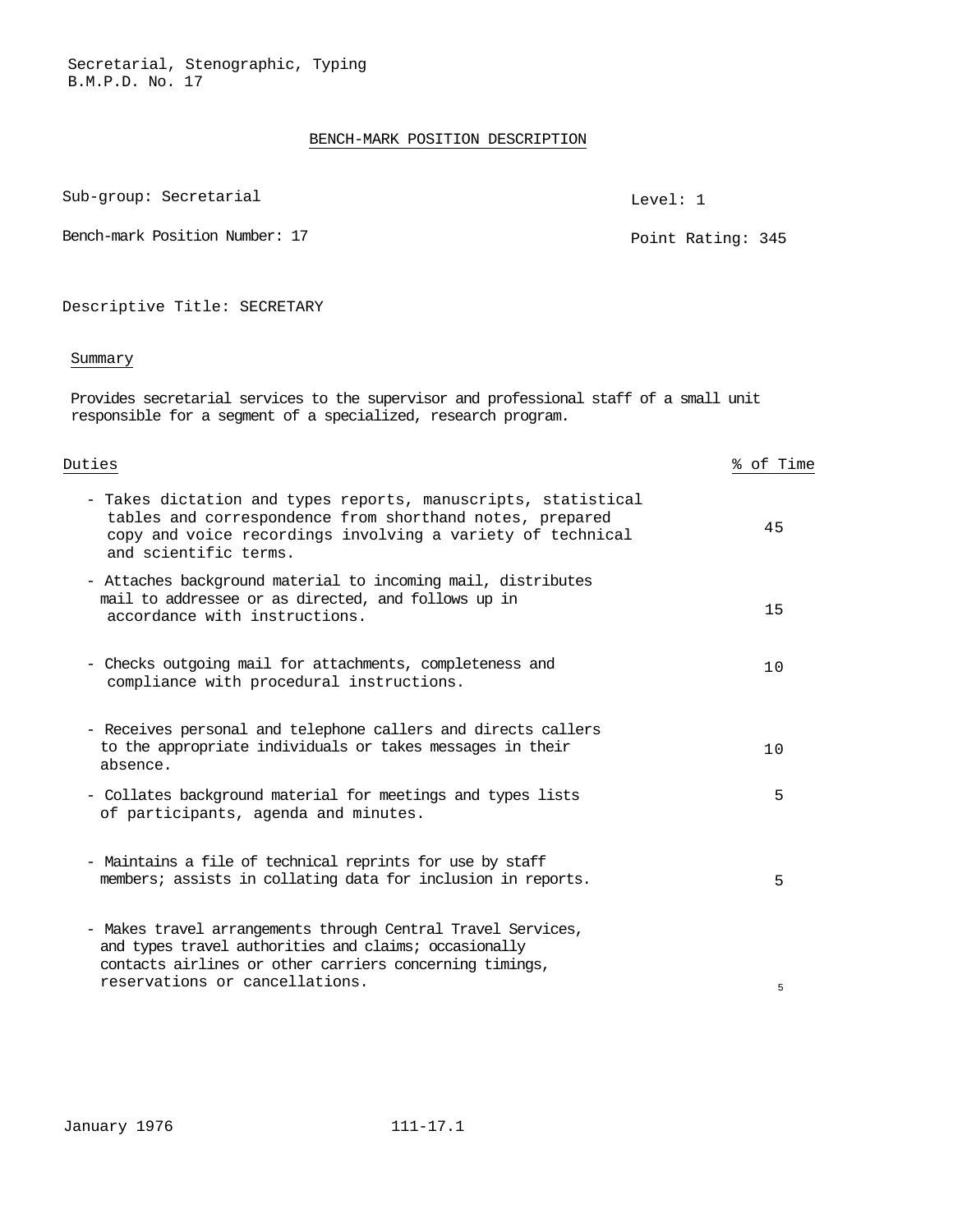|                                                                                                                                                                                                                                                                                                                                                                                                                                                                                                              |            | % of Time |
|--------------------------------------------------------------------------------------------------------------------------------------------------------------------------------------------------------------------------------------------------------------------------------------------------------------------------------------------------------------------------------------------------------------------------------------------------------------------------------------------------------------|------------|-----------|
| - Performs other duties, such as operating photocopier and<br>obtaining office supplies from stockroom.                                                                                                                                                                                                                                                                                                                                                                                                      |            | 5         |
| Specifications                                                                                                                                                                                                                                                                                                                                                                                                                                                                                               | Degree     | Points    |
| Knowledge:                                                                                                                                                                                                                                                                                                                                                                                                                                                                                                   |            |           |
| Education                                                                                                                                                                                                                                                                                                                                                                                                                                                                                                    |            |           |
| Required to take dictation and type reports, manuscripts,<br>statistical tables and correspondence from shorthand<br>notes, prepared copy and voice recordings involving a<br>variety of technical and scientific terms.                                                                                                                                                                                                                                                                                     | A, C, D, E | 90        |
| Experience                                                                                                                                                                                                                                                                                                                                                                                                                                                                                                   |            |           |
| Duties require a good knowledge of the personnel and<br>functions of a small unit responsible for a segment<br>of a specialized research program, together with a<br>knowledge of a limited number of procedural instructions.                                                                                                                                                                                                                                                                               | Α          | 60        |
| Complexity                                                                                                                                                                                                                                                                                                                                                                                                                                                                                                   |            |           |
| Duties are routine and repetitive. The subject matter is<br>limited in scope to one aspect, with several variables, of<br>a research project. Duties are performed in accordance<br>with well-established methods and procedures. Guidance is<br>readily available when problems are encountered. Limited<br>judgment is required in locating and attaching background<br>information to incoming correspondence and in reviewing<br>outgoing correspondence for compliance with procedural<br>instructions. | Al         | 90        |
| Consequence of Error                                                                                                                                                                                                                                                                                                                                                                                                                                                                                         |            |           |
| Errors would be minor in nature and could cause minimal<br>loss of time or little annoyance or inconvenience.                                                                                                                                                                                                                                                                                                                                                                                                | A          | 35        |
| Contacts                                                                                                                                                                                                                                                                                                                                                                                                                                                                                                     |            |           |
| Contacts are with senior employees in own Department and<br>with the employees of airlines or other carriers to give<br>or obtain information requiring ordinary courtesy.                                                                                                                                                                                                                                                                                                                                   | A3         | 70        |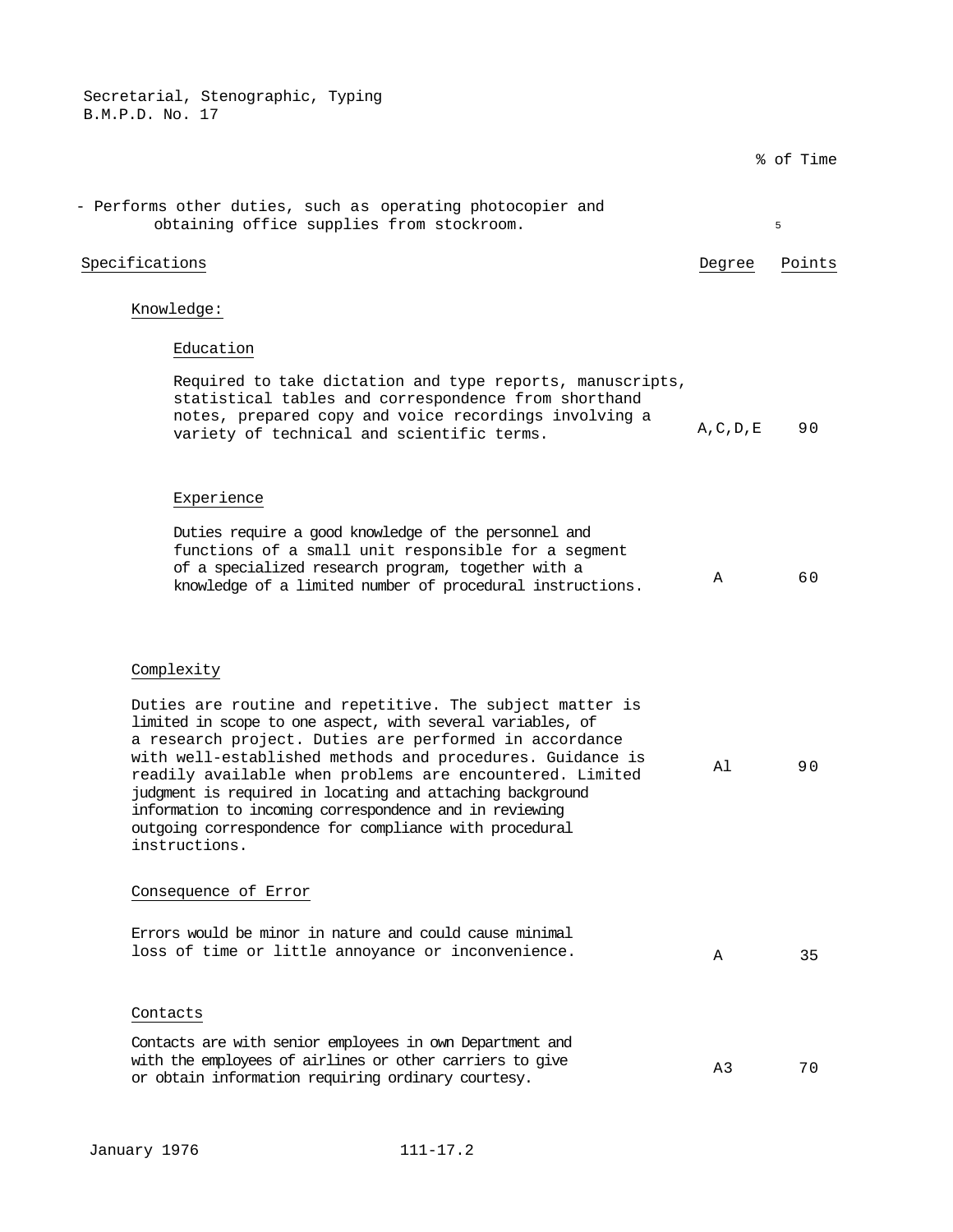Degree Points

# Supervision

*The* position *has* no substantive and continuing supervisory responsibility. - -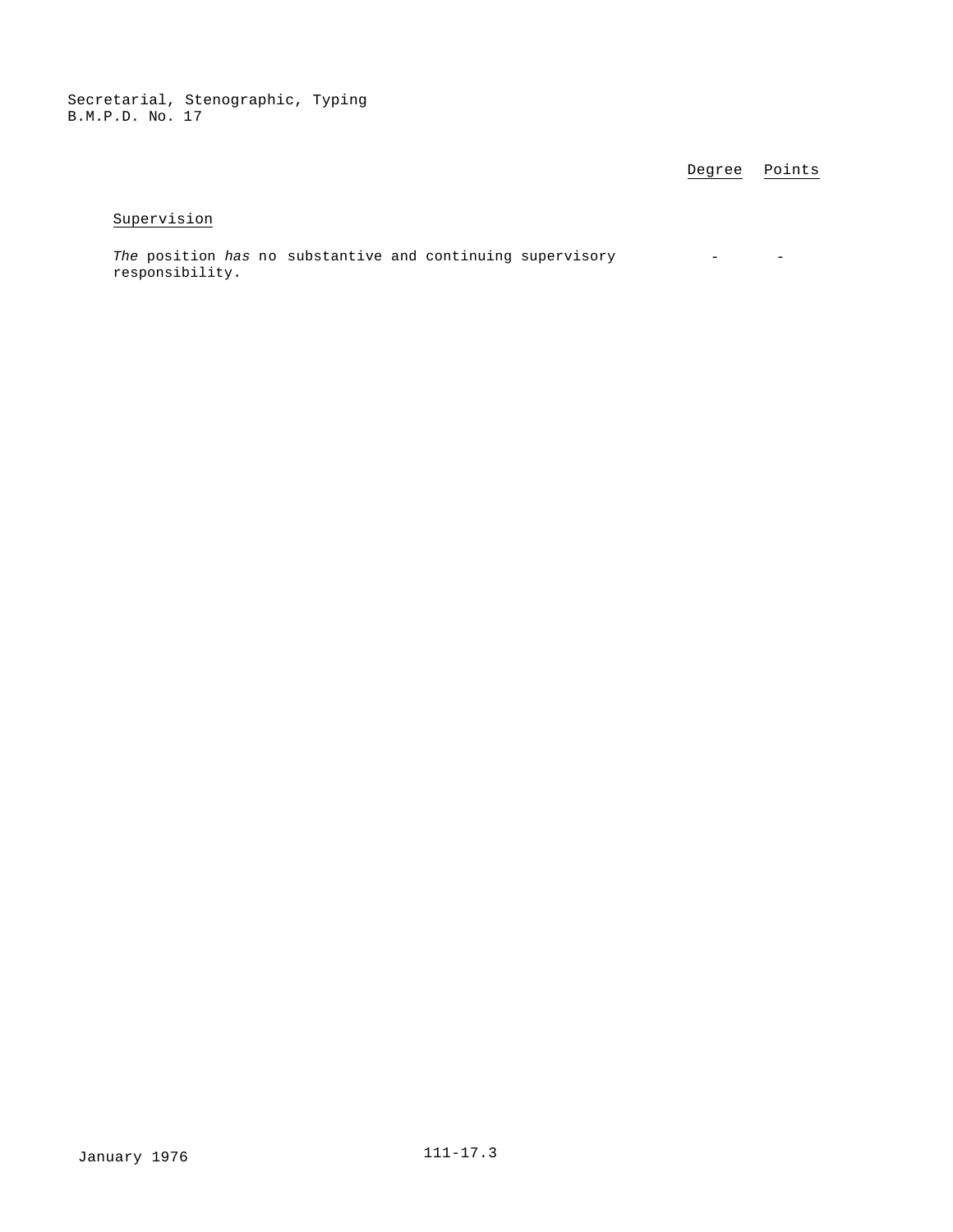Secretarial, Stenographic, Typing S of Q No. 17A

## EXAMPLE OF A STATEMENT

## OF QUALIFICATIONS FOR

# B.M.P.D. No. 17: SECRETARY (SCY-1)

#### ESSENTIAL QUALIFICATIONS

BASIC REQUIREMENTS

| Education                           | - Successful completion of two years of<br>secondary school education according<br>to provincial standards.                                                                                   |
|-------------------------------------|-----------------------------------------------------------------------------------------------------------------------------------------------------------------------------------------------|
| Achievement, Skills or<br>Aptitudes | - Required proficiency in the use of<br>grammar, spelling and punctuation in the<br>English language.                                                                                         |
|                                     | - Typing skill in English at a speed of at<br>least 40 words per minute with not more<br>than a 5 percent error rate.                                                                         |
|                                     | - Skill in taking dictation in English by<br>manual or machine shorthand at a speed of<br>at least 80 words per minute and in tran-<br>scribing with not more than a 5 percent<br>error rate. |
| Language Requirement                | - A knowledge of the English language is<br>essential for this position.                                                                                                                      |
| RATED REOUIREMENTS                  |                                                                                                                                                                                               |
| $71 + 1 + 10$                       | Ability to maintain files                                                                                                                                                                     |

| Abilities            | - Ability to maintain files.             |
|----------------------|------------------------------------------|
| Personal Suitability | - Cooperativeness, tact and reliability. |

(Note: The above example is for an inexperienced secretary; see next page for an example of an experienced secretary requirements.)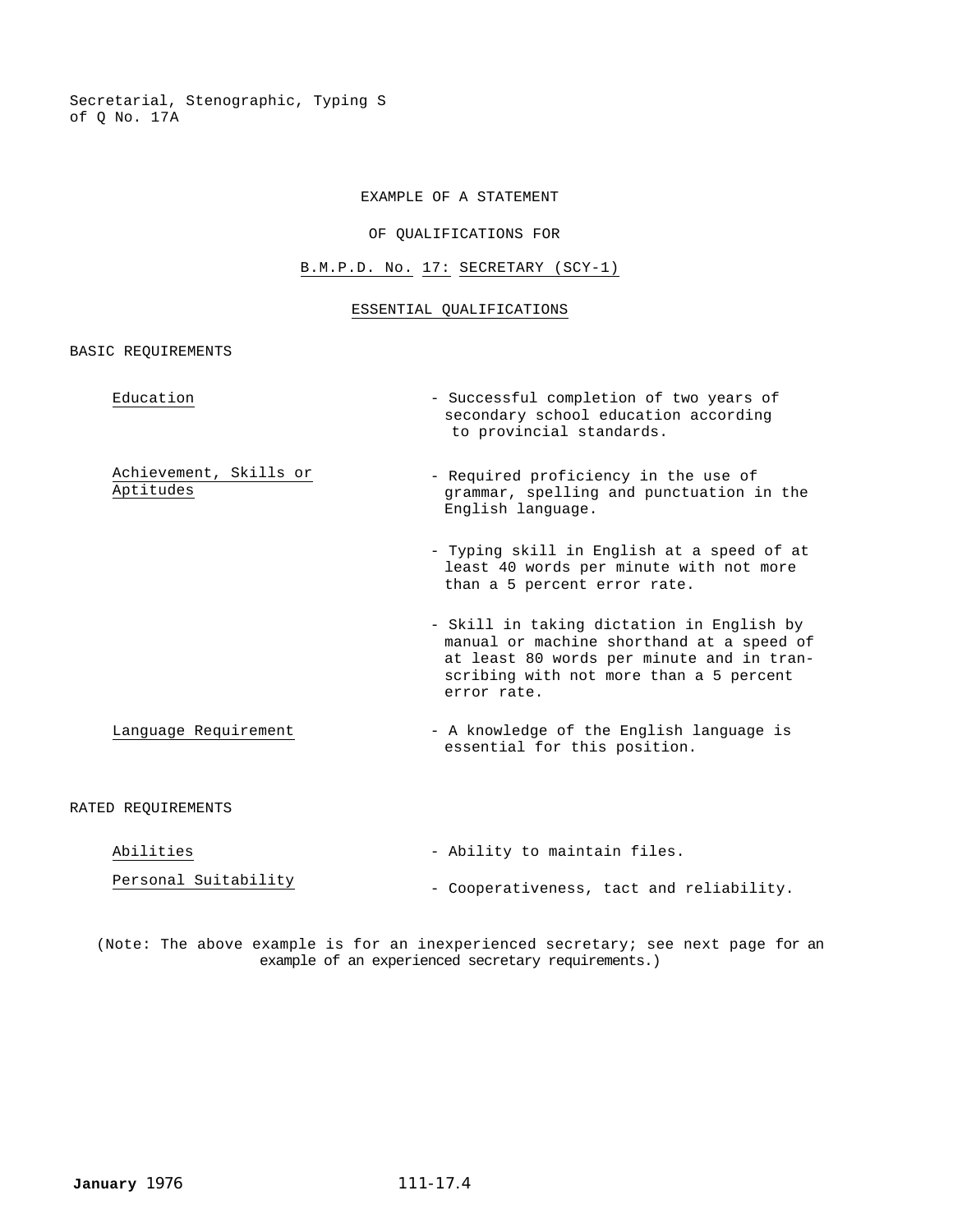Secretarial, Stenographic, Typing S of Q No. 17B

#### EXAMPLE OF A STATEMENT

# OF QUALIFICATIONS

#### FOR

# B.M.P.D. No. 17: SECRETARY (SCY-1)

#### ESSENTIAL QUALIFICATIONS

BASIC REQUIREMENTS

| Education                           | - Successful completion of two years of<br>secondary school education according<br>to provincial standards.                                                                                                  |
|-------------------------------------|--------------------------------------------------------------------------------------------------------------------------------------------------------------------------------------------------------------|
| Achievement, Skills or<br>Aptitudes | - Required proficiency in the use of<br>grammar, spelling and punctuation in the<br>English language.                                                                                                        |
|                                     | - Typing skill in English. at a speed of at<br>least 40 words per minute with not more<br>than a 5 percent error rate.                                                                                       |
|                                     | - Skill in taking dictation in English by<br>manual or machine shorthand at a speed of<br>at least 80 words per minute and in tran-<br>scribing with not more than a 5 percent<br>error rate.                |
| Language Requirement                | - A knowledge of the English language is<br>essential for this position.                                                                                                                                     |
| Experience                          | - Experience in taking shorthand dictation<br>and typing from shorthand notes and voice<br>recordings and in performing duties such<br>as receiving and directing callers and<br>making travel arrangements. |
| RATED REOUIREMENTS                  |                                                                                                                                                                                                              |
| Knowledge                           | - Knowledge of the organization and functions                                                                                                                                                                |

- Knowledge of procedures for making travel arrangements.

of the Division.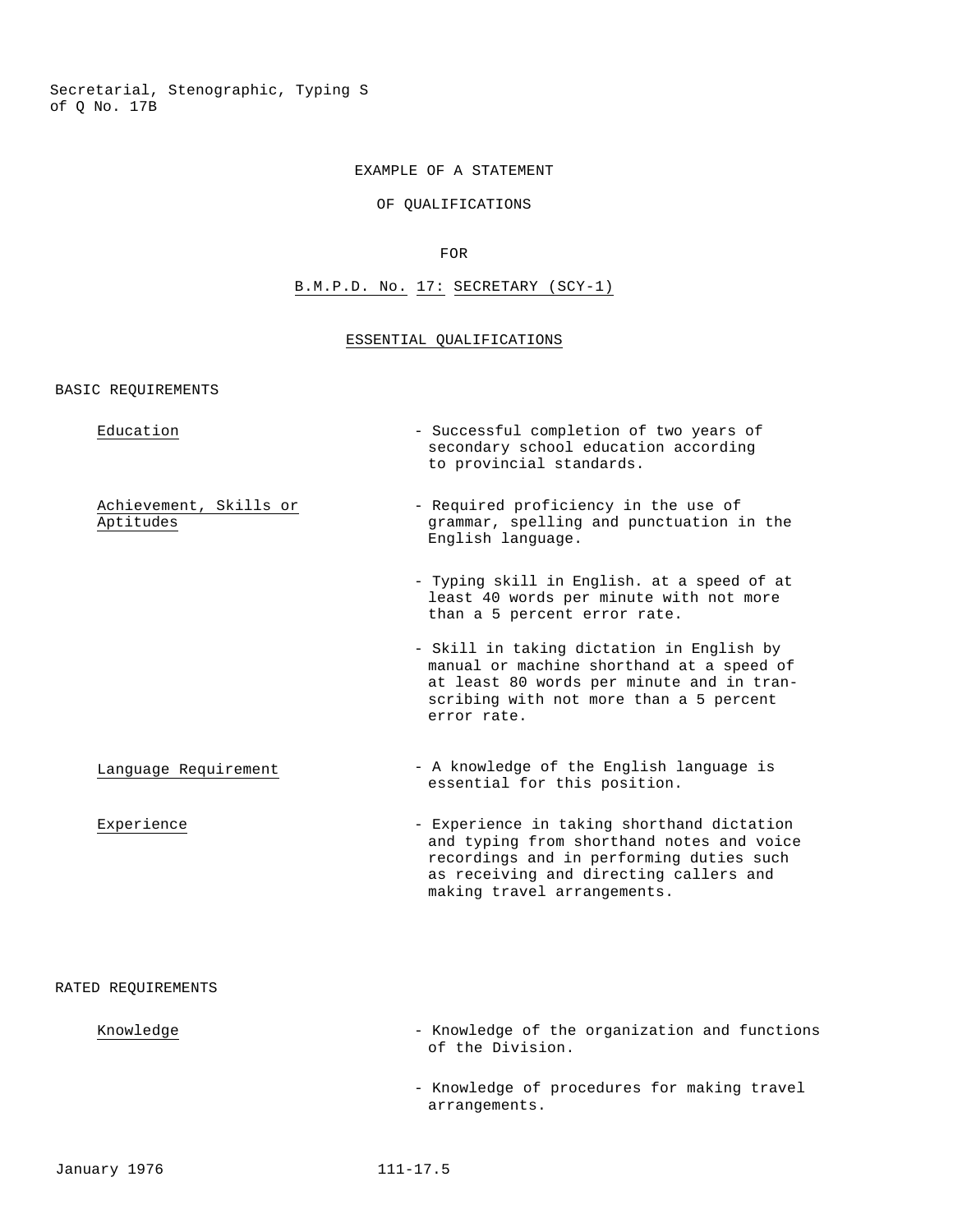Secretarial, Stenographic, Typing S of Q No. 17B

| Abilities | - Ability to maintain files.                                                          |
|-----------|---------------------------------------------------------------------------------------|
|           | - Ability to collate data for reports and<br>meetings.                                |
|           | - Ability to communicate with senior officials<br>in giving or obtaining information. |

# Personal Suitability - Alertness, tact, and reliability.

# DESIRABLE QUALIFICATIONS

 - Knowledge of technical and scientific terminology.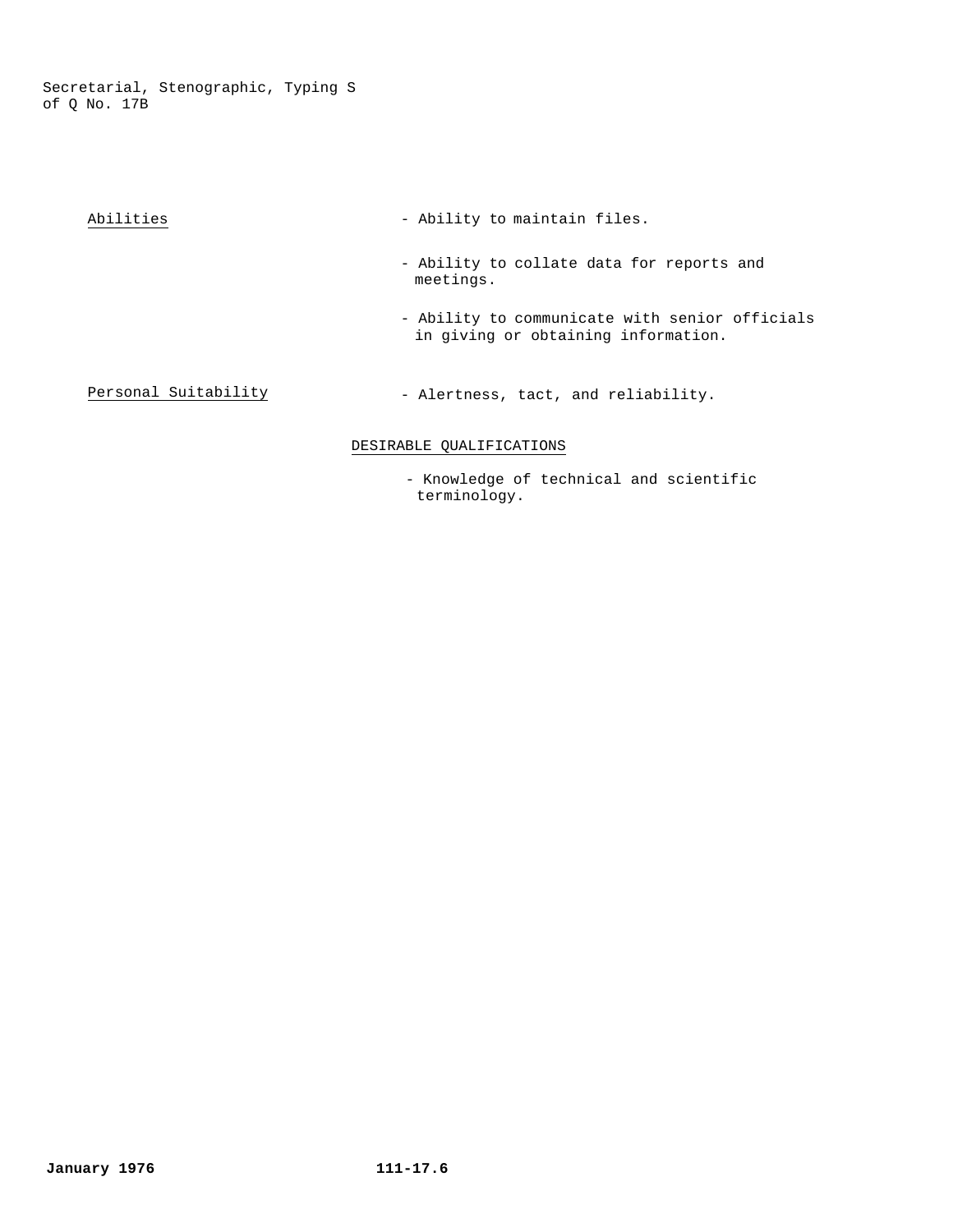# BENCH-MARK POSITION DESCRIPTION

| Sub-group: Secretarial                                                                                                                                                                                                                                                                                                        | Level: 2          |           |
|-------------------------------------------------------------------------------------------------------------------------------------------------------------------------------------------------------------------------------------------------------------------------------------------------------------------------------|-------------------|-----------|
| Bench-mark Position Number: 18                                                                                                                                                                                                                                                                                                | Point Rating: 405 |           |
| Descriptive Title <sup>:</sup> SECRETARY                                                                                                                                                                                                                                                                                      |                   |           |
| Summary                                                                                                                                                                                                                                                                                                                       |                   |           |
| Provides secretarial services to the supervisor and staff of a small organization responsible for<br>a specialized program.                                                                                                                                                                                                   |                   |           |
| Duties                                                                                                                                                                                                                                                                                                                        |                   | % of Time |
| - Types memoranda, letters, contracts, reports and requisitions from<br>handwritten drafts and from voice recordings.                                                                                                                                                                                                         |                   | 30        |
| - Records, sorts and distributes incoming mail according to<br>addressee or nature of material and follows up according<br>to established procedures to ensure timely response.                                                                                                                                               |                   | 10        |
| - Drafts routine correspondence, such as covering letters and<br>replies to job applications, for the supervisor's signature;<br>reviews outgoing mail, submitted for the supervisor's<br>signature or approval, for grammatical and typographical<br>accuracy and compliance with established procedures;<br>addresses mail. |                   | 15        |
| - Receives personal and telephone callers, answers inquiries<br>of a general nature requiring a limited knowledge of<br>technical terminology, and directs other callers to the<br>appropriate staff officer.                                                                                                                 |                   | 10        |
| - Makes appointments, subject to confirmation, for all staff;<br>reserves boardroom for meetings as directed, types agenda<br>and list of participants, and arranges for slide projector<br>and screen when required.                                                                                                         |                   | 5         |
| - Makes travel and accommodation arrangements through Central<br>Travel Services, completes travel authorities and<br>requisitions for advances, and drafts expense claims.                                                                                                                                                   |                   | 5         |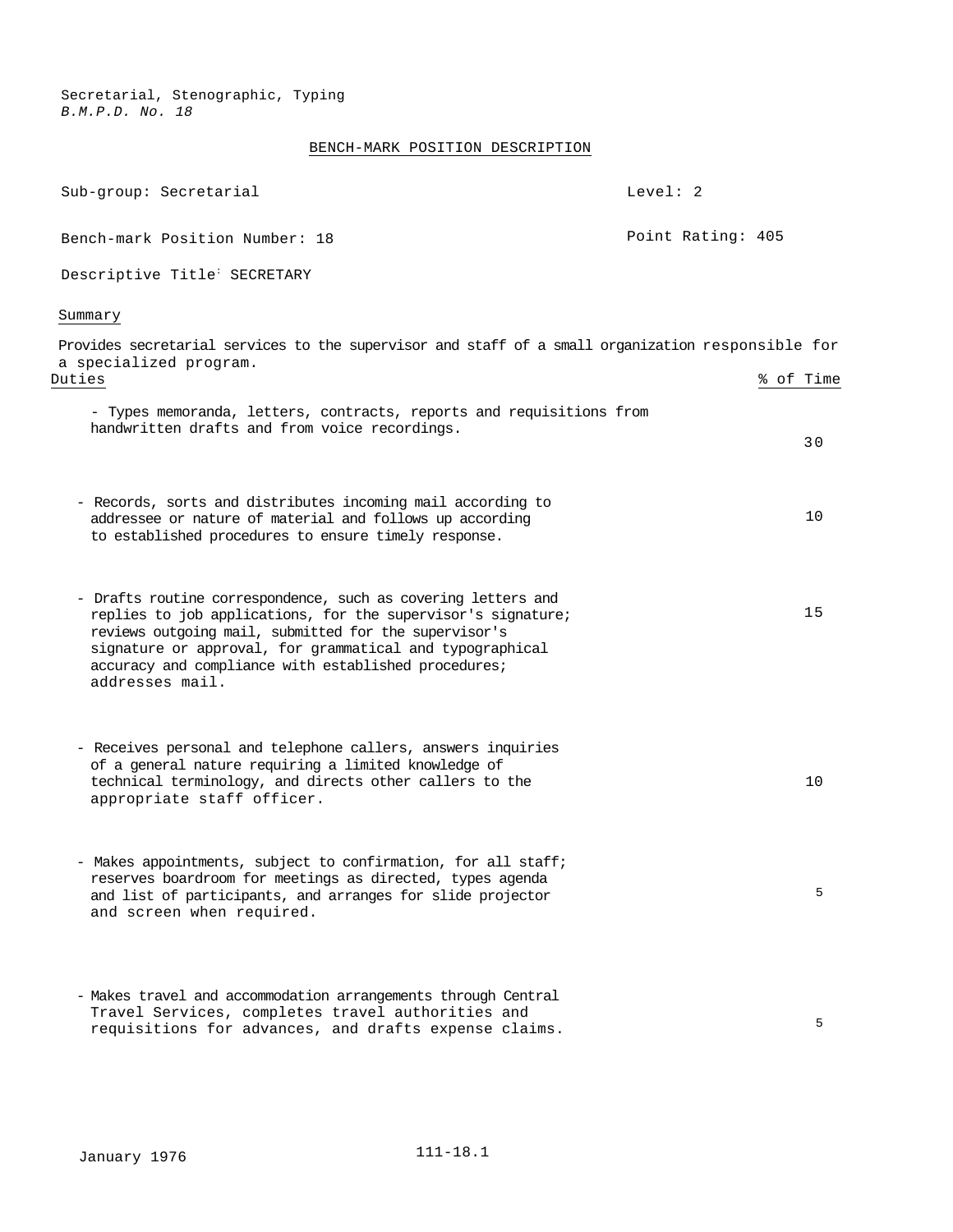# % of Time

| - Maintains all general and project files as well as a variety<br>of reference material, including financial, personnel,<br>procedural and technical manuals, Treasury Board Travel<br>directives and supply catalogues.            | 5  |
|-------------------------------------------------------------------------------------------------------------------------------------------------------------------------------------------------------------------------------------|----|
| - Retains for use by the staff various reports and records,<br>including budget allocations and expenditures, monthly<br>manpower strength reports, leave and attendance, project<br>time sheets, invoices and cheque requisitions. | 10 |

- Performs other duties, such as operating photocopier, distributing pay cheques, maintaining confidential files, requisitioning general office supplies, providing procedural advice to staff members regarding the drafting of memoranda and letters, assigning work to the typing pool and explaining any special requirements, checking completed work for accuracy. 10

| Specifications                                                                                                                                                                                                                                                                                                                                                                                | Degree       | Points |  |
|-----------------------------------------------------------------------------------------------------------------------------------------------------------------------------------------------------------------------------------------------------------------------------------------------------------------------------------------------------------------------------------------------|--------------|--------|--|
| Knowledge<br>Education<br>Required to type memoranda, letters, contracts,<br>reports and requisitions from handwritten copy and<br>voice recordings, draft routine correspondence<br>and review outgoing material for grammatical and<br>typographical accuracy.                                                                                                                              | $A$ , $C$    | 50     |  |
| Experience<br>The job requires a good knowledge of the operation<br>and the relative responsibilities of the supervisor's<br>organization, which is engaged in carrying out a<br>specialized program, to distribute mail, maintain<br>project files, answer routine inquiries, direct<br>callers and retain various accounts and records.<br>Knowledge of procedures applicable to travel and | <sub>B</sub> | 110    |  |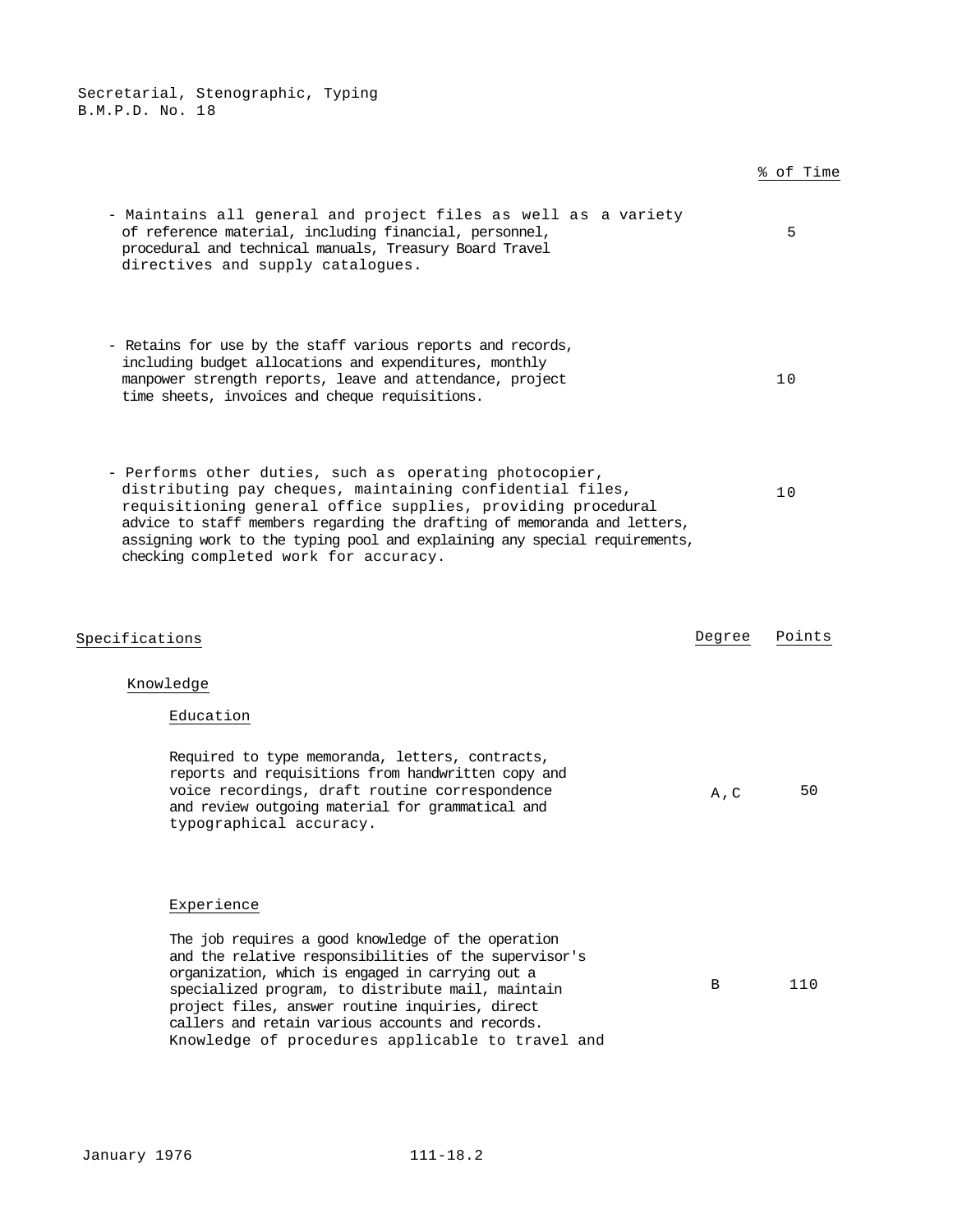|                                                                                                                                                                                                                                                                                                                                                                                                                                                                                                                                                                 |                | Degree Points |
|-----------------------------------------------------------------------------------------------------------------------------------------------------------------------------------------------------------------------------------------------------------------------------------------------------------------------------------------------------------------------------------------------------------------------------------------------------------------------------------------------------------------------------------------------------------------|----------------|---------------|
| the drafting of letters and memoranda is also<br>required, together with knowledge of key personnel<br>in units providing administrative services.                                                                                                                                                                                                                                                                                                                                                                                                              |                |               |
| Complexity                                                                                                                                                                                                                                                                                                                                                                                                                                                                                                                                                      |                |               |
| Duties generally are routine and repetitive and performed in<br>accordance with established procedures. The subject<br>matter is limited to a single specialty area concerned with<br>internal administration. Some initiative and judgment are<br>required in distributing mail, directing callers, assigning<br>work to the typing pool, making tentative appointments,<br>answering general inquiries, maintaining all general and<br>project files, and in providing procedural advice to staff<br>members regarding the drafting of memoranda and letters. | A <sub>2</sub> | 120           |
| Consequence of Error                                                                                                                                                                                                                                                                                                                                                                                                                                                                                                                                            |                |               |
| Errors in distributing mail, directing callers or filing<br>reports may result in minor loss of time or inconvenience.                                                                                                                                                                                                                                                                                                                                                                                                                                          | A              | 35            |
| Contacts                                                                                                                                                                                                                                                                                                                                                                                                                                                                                                                                                        |                |               |
| Contacts are in own Department, with senior employees to<br>give or obtain information requiring ordinary courtesy, and<br>with junior and intermediate employees to give or obtain<br>information or provide advice regarding procedures requiring<br>limited explanation.                                                                                                                                                                                                                                                                                     | B <sub>1</sub> | 90            |
| Supervision                                                                                                                                                                                                                                                                                                                                                                                                                                                                                                                                                     |                |               |

The position has no substantive and continuing supervisory responsibility.  $-$  -  $\sim$   $-$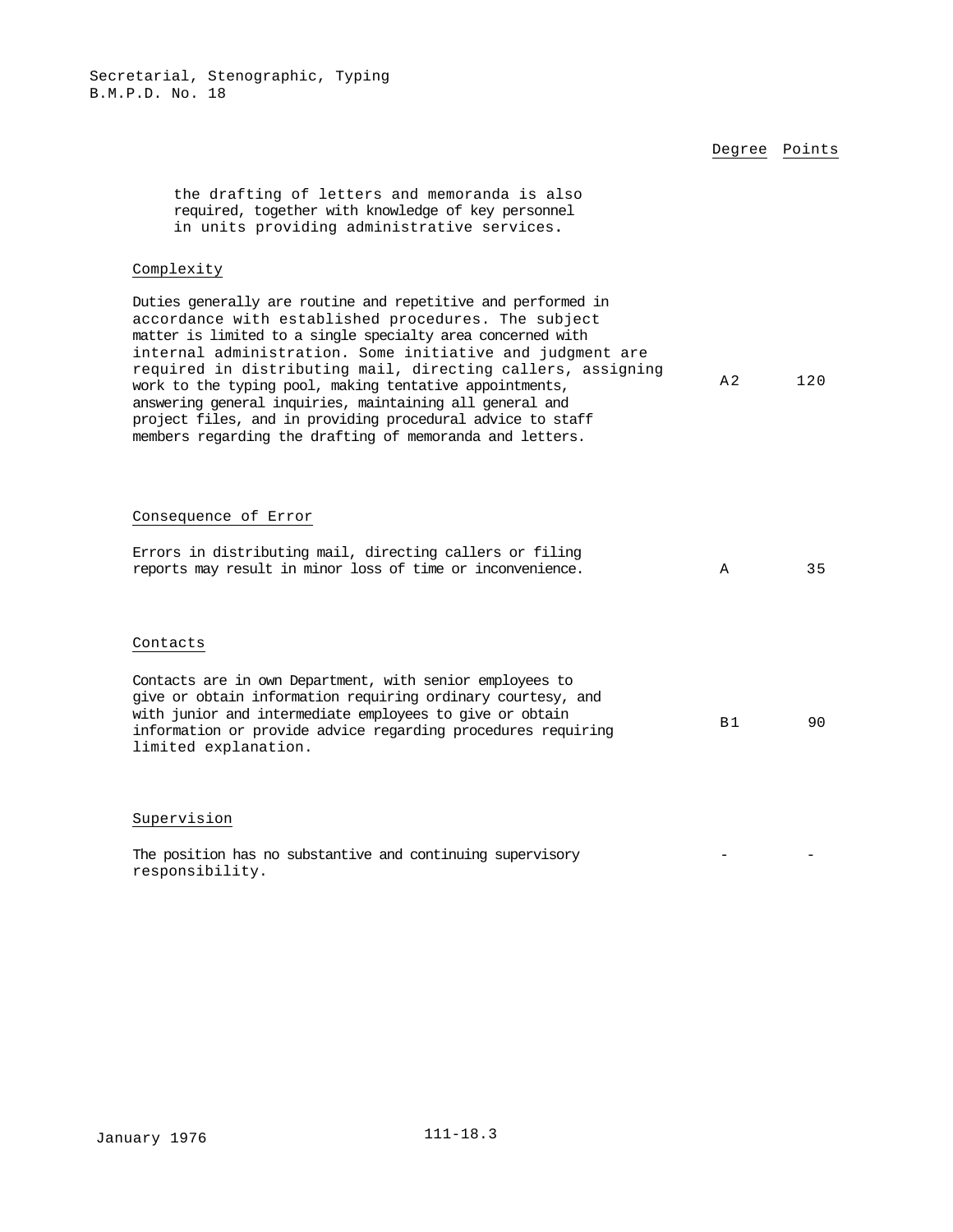# EXAMPLE OF A STATEMENT OF QUALIFICATIONS FOR

# B.M.P.D. No. 18: SECRETARY (SCY-2)

#### ESSENTIAL QUALIFICATIONS

#### BASIC REQUIREMENTS

| Education                           | - Successful completion of two years of<br>secondary school education according<br>to provincial standards.                                                                                                       |
|-------------------------------------|-------------------------------------------------------------------------------------------------------------------------------------------------------------------------------------------------------------------|
| Achievement, Skills or<br>Aptitudes | - Required proficiency in the use of<br>grammar, spelling and punctuation in both<br>the English language and the French language.                                                                                |
|                                     | - Typing skill in both English and French<br>at a speed of at least 40 words per minute<br>with not more than a 5 percent error rate.                                                                             |
| Language Requirement                | - A knowledge of both the English language<br>and the French language is essential for<br>this position.                                                                                                          |
| Experience                          | - Experience in typing a variety of material<br>such as memoranda, letters, contracts and<br>reports from handwritten drafts; in drafting<br>routine correspondence and processing<br>incoming and outgoing mail. |

#### RATED REQUIREMENTS

# Knowledge

- Knowledge of the structure and responsibilities of the Branch.

- Knowledge of procedures for making travel arrangements and requisitioning supplies.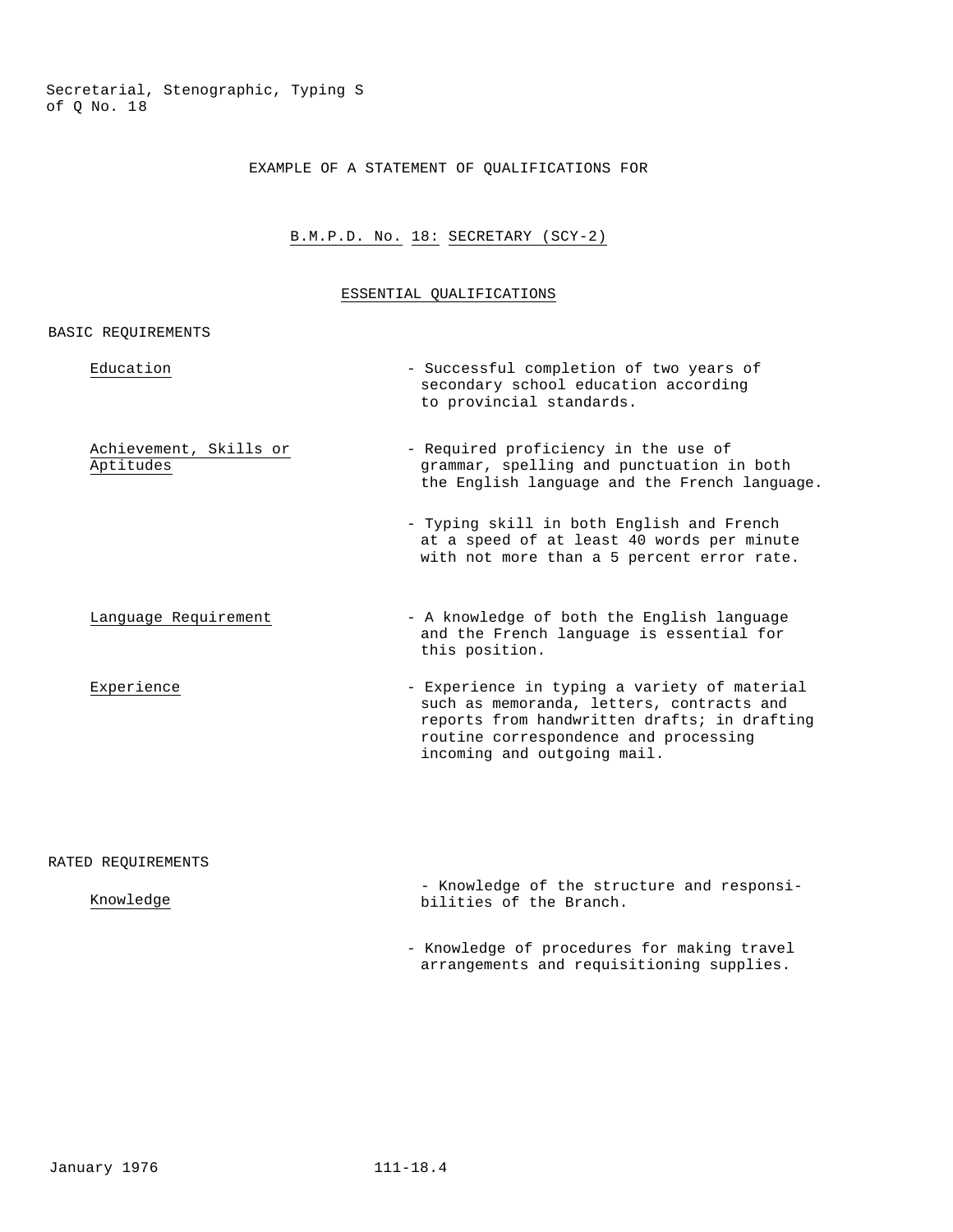| Abilities            | - Ability to maintain files and records.                                         |
|----------------------|----------------------------------------------------------------------------------|
|                      | - Ability to review material and detect<br>grammatical and typographical errors. |
|                      | - Ability to arrange appointments and<br>meetings.                               |
| Personal Suitability | - Initiative, tact, thoroughness and<br>$d$ onondobi $1 + tr$                    |

dependability.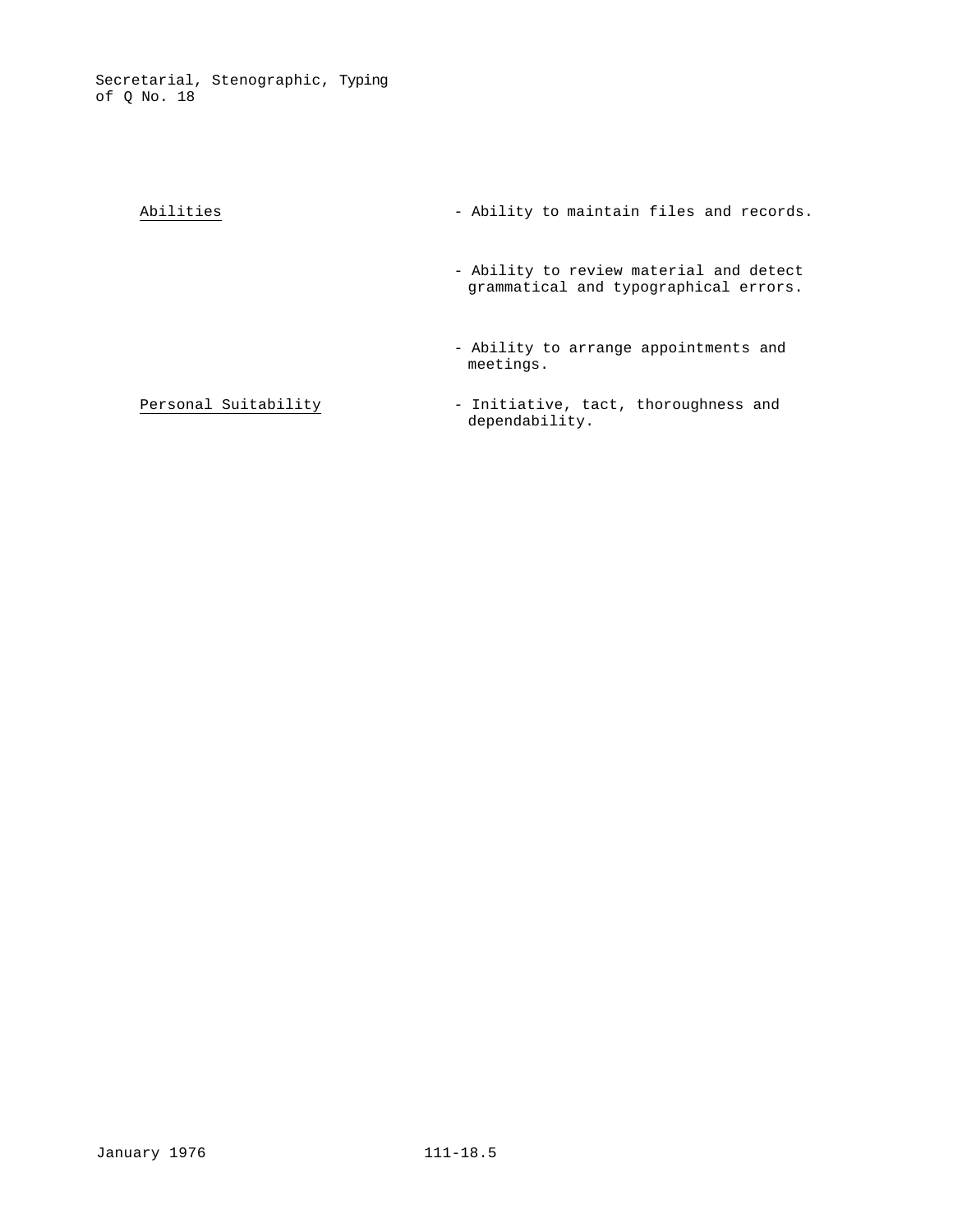# BENCH-MARK POSITION DESCRIPTION

| Sub-Group: Secretarial                                                                                                                                                                                                                                                                         | Level: $2$        |
|------------------------------------------------------------------------------------------------------------------------------------------------------------------------------------------------------------------------------------------------------------------------------------------------|-------------------|
| Bench-mark Position Number: 19                                                                                                                                                                                                                                                                 | Point Rating: 465 |
| Descriptive Title: SECRETARY                                                                                                                                                                                                                                                                   |                   |
| Summary                                                                                                                                                                                                                                                                                        |                   |
| Provides secretarial services to the supervisor of an organization responsible primarily for<br>a single program with closely-related activities.                                                                                                                                              |                   |
| Duties                                                                                                                                                                                                                                                                                         | % of Time         |
| - Takes dictation and types reports, letters and memoranda<br>from speedwriting notes, handwritten drafts and prepared copy<br>involving a variety of medical and technical terminology.                                                                                                       | 25                |
| - Locates and attaches, if not already attached, background<br>material to incoming correspondence directed to the<br>supervisor; redirects correspondence not requiring the<br>supervisor's attention to the appropriate person or sub-unit.                                                  | 5                 |
| - Composes and signs routine administrative correspondence,<br>such as memoranda indicating change of address; checks,<br>for typographical errors, outgoing material being<br>submitted for the supervisor's signature and ensures that<br>background material is attached.                   | 10                |
| - Receives personal and telephone callers, answers general<br>inquiries; if necessary, redirects callers to the<br>appropriate officer, sub-unit or other units within the<br>Department.                                                                                                      | 10                |
| - Makes tentative appointments subject to the supervisor's<br>approval and confirms or advises those concerned of<br>alternative arrangements.                                                                                                                                                 | 5                 |
| - Arranges time and space for meetings or conferences in<br>accordance with general instructions, makes hotel<br>accommodation for out-of-town participants, collates and<br>photocopies material, takes notes of the proceedings of<br>meetings and prepares and distributes summary minutes. | 10                |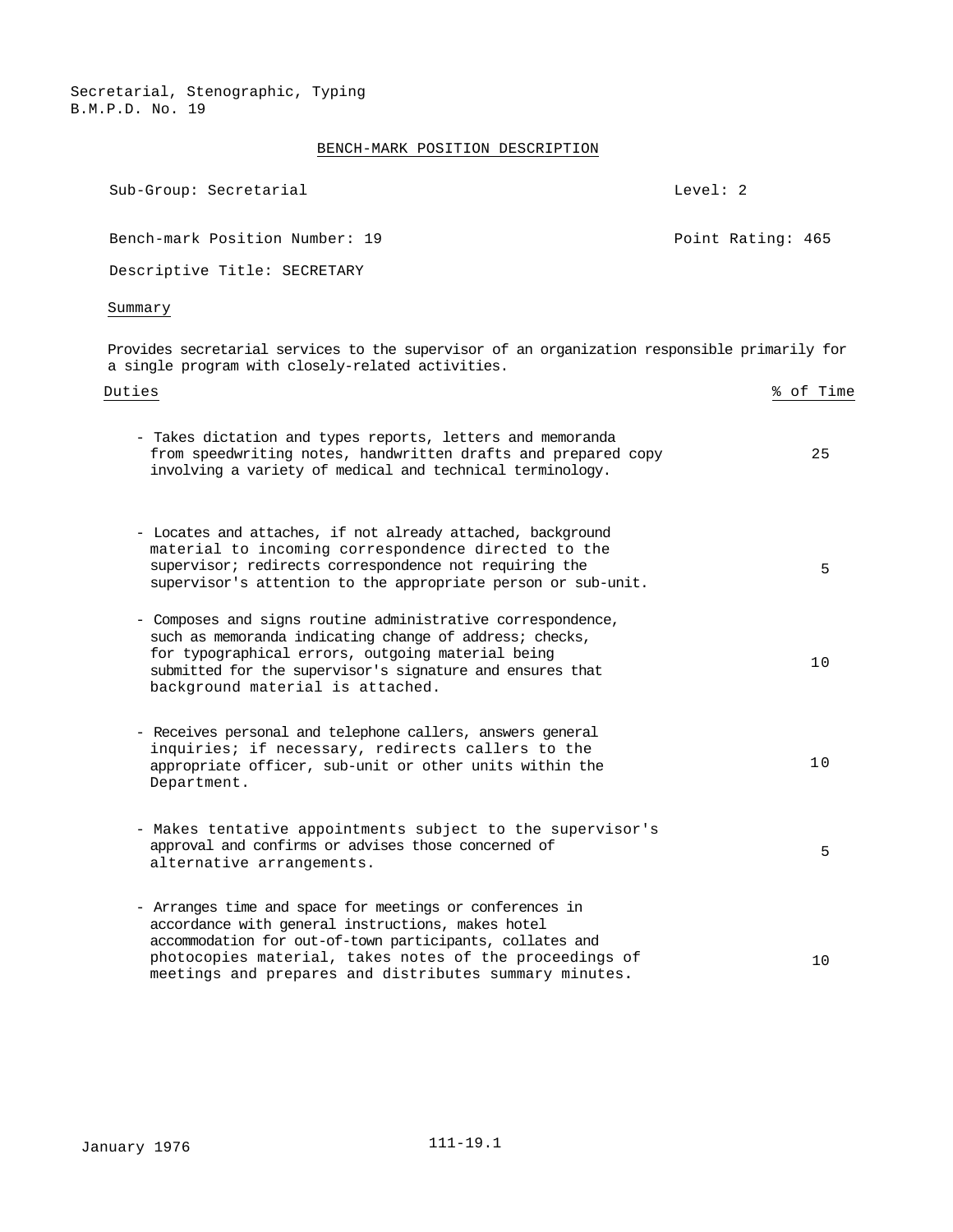|                                                                                                                                                                                                                                                                                                                                                                                                                                              |        | % of Time |
|----------------------------------------------------------------------------------------------------------------------------------------------------------------------------------------------------------------------------------------------------------------------------------------------------------------------------------------------------------------------------------------------------------------------------------------------|--------|-----------|
| - Makes travel arrangements for the supervisor and other<br>staff members through Central Travel Services after<br>determining suitable flights and times, types up<br>itineraries, requests advances, and compiles travel claims<br>for supervisor.                                                                                                                                                                                         |        | 15        |
| - Maintains a listing of all departmentally approved<br>specialists in Canada, adds or deletes names upon<br>recommendations from the Regional representatives, and<br>sends out notification forms to the individuals and the<br>Regional Offices concerned.                                                                                                                                                                                |        | 5         |
| - Performs related duties, such as maintaining a subject-<br>matter file system; requisitioning office supplies for<br>use by the staff from departmental sources; relaying test<br>results received from the laboratory to Regional and<br>District Offices by telephone and typing and transmitting<br>confirmation reports; occasionally making luncheon arrangements<br>at local restaurants in accordance with general<br>instructions. |        | 15        |
| Specifications                                                                                                                                                                                                                                                                                                                                                                                                                               | Degree | Points    |
| Knowledge                                                                                                                                                                                                                                                                                                                                                                                                                                    |        |           |
| Education                                                                                                                                                                                                                                                                                                                                                                                                                                    |        |           |
| Required to take dictation and type reports, letters<br>and memoranda from speedwriting notes, handwritten<br>drafts<br>and prepared copy involving a variety of medical and<br>technical terminology; take minutes of meetings and<br>$A$ , $B$ , $D$ , $E$<br>prepare summaries; check for typographical accuracy and<br>attachments of all outgoing correspondence submitted<br>for the supervisor's signature.                           |        | 130       |
| Experience                                                                                                                                                                                                                                                                                                                                                                                                                                   |        |           |
| Duties require a good knowledge of the supervisor's<br>subordinate organization and of the respective<br>responsibilities of the various sub-units engaged<br>in a single program comprising several closely<br>related activities. Some knowledge of the unit's                                                                                                                                                                             | В      | 110       |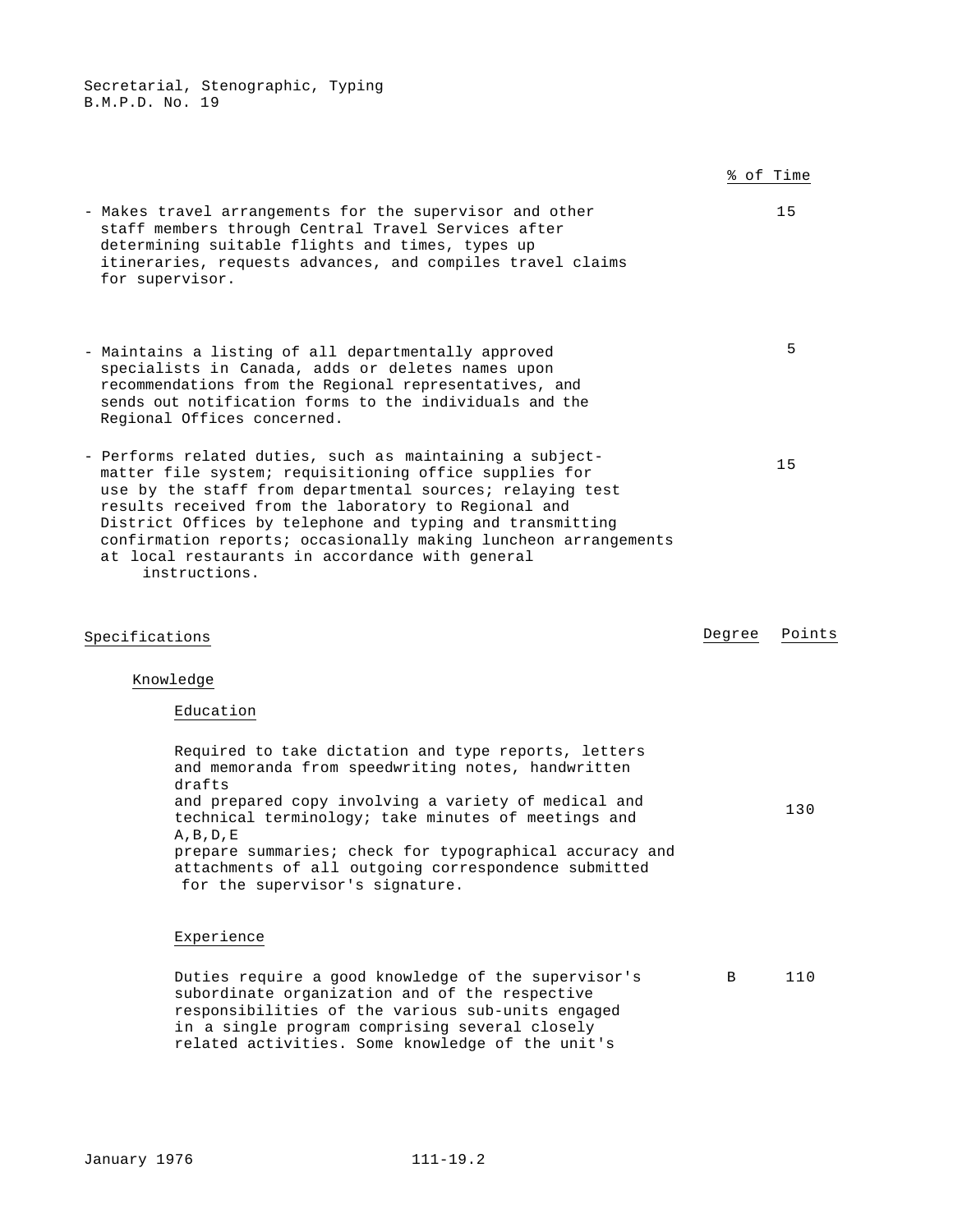## Degree Points

relationships with other units of the Department having related interests is also required, together with a general knowledge of the operations of the Regional and District Offices.

#### Complexity

Duties generally are routine and repetitive and concern one subject-matter area of interest throughout the country. Some initiative is required in locating relevant background material for incoming correspondence, making arrangements for meetings and conferences, redirecting callers and correspondence, and making travel arrangements. Procedures are generally well established. A2 120

#### Consequence of Error

|  |  |  |  | Errors would be minor in nature and could cause minimal |  |  |
|--|--|--|--|---------------------------------------------------------|--|--|
|  |  |  |  | loss of time or slight annoyance or inconvenience.      |  |  |

# Contacts

| Contacts are with senior officers within the Department      |       |     |
|--------------------------------------------------------------|-------|-----|
| to relay information and within the supervisor's subordinate |       |     |
| organization to give or obtain information requiring         |       |     |
| ordinary courtesy. Contacts are also with Central Travel     | $A$ 3 | 7 O |
| Services to arrange travel and hotel accommodation, and      |       |     |
| with hotel clerks to reserve accommodation for out-of-town   |       |     |
| participants.                                                |       |     |

Supervision

The position has no substantive and continuing supervisory responsibility. **- -**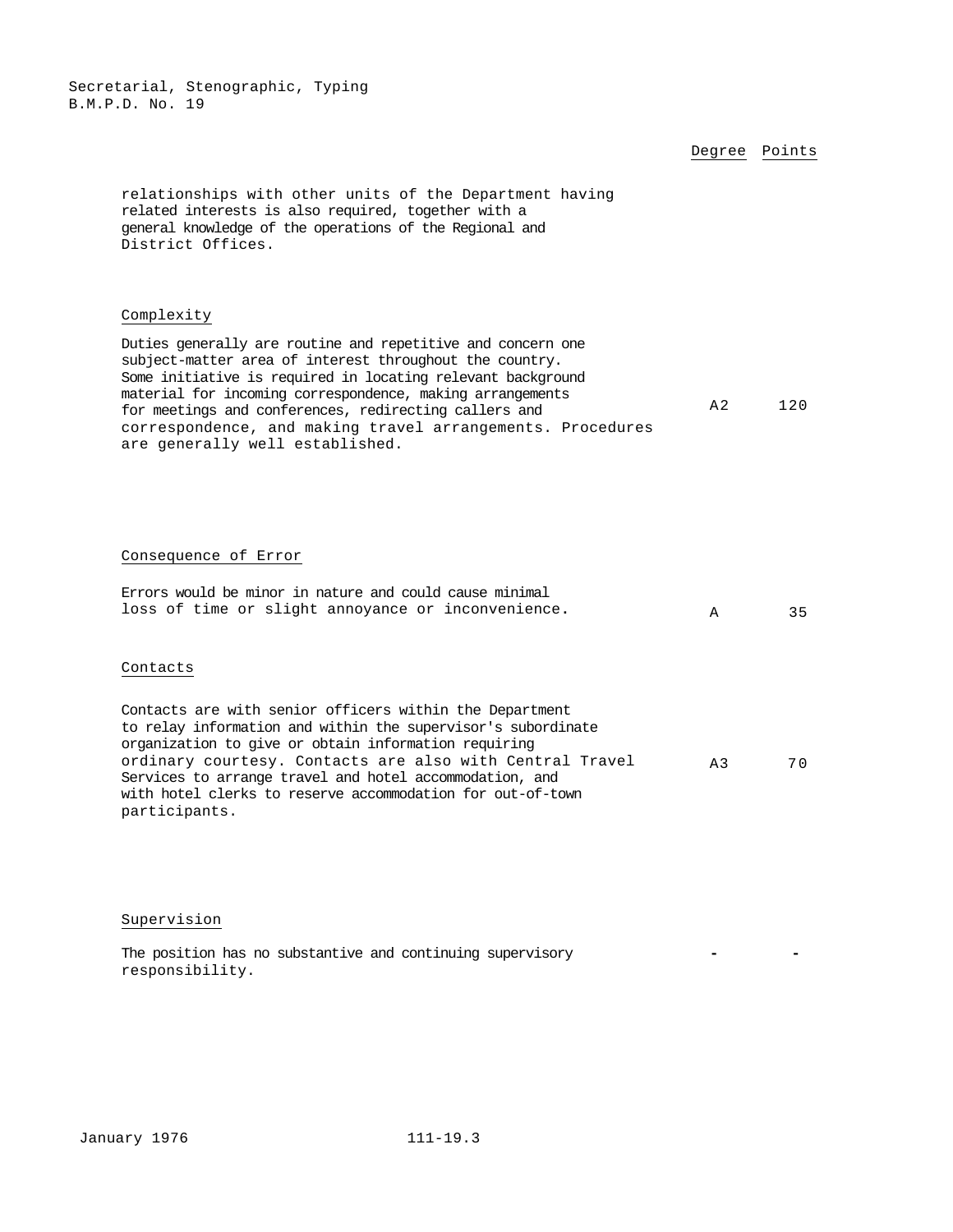Secretarial, Stenographic, Typing S of Q No. 19

# EXAMPLE OF A STATEMENT OF QUALIFICATIONS FOR

# B.M.P.D. No. 19: SECRETARY (SCY-2)

# ESSENTIAL QUALIFICATIONS

BASIC REQUIREMENTS

| Education                           | - Successful completion of two years of<br>secondary school education according<br>to provincial standards.                                                                                   |
|-------------------------------------|-----------------------------------------------------------------------------------------------------------------------------------------------------------------------------------------------|
| Achievement, Skills or<br>Aptitudes | - Required proficiency in the use of<br>grammar, spelling and punctuation in the<br>English language.                                                                                         |
|                                     | - Typing skill in English at a speed of at<br>least 40 words per minute with not more<br>than a 5 percent error rate.                                                                         |
|                                     | - Skill in taking dictation in English by<br>manual or machine shorthand at a speed of<br>at least 80 words per minute and in tran-<br>scribing with not more than a 5 percent<br>error rate. |
| Language Requirement                | - A knowledge of the English language is<br>essential for this position.                                                                                                                      |
| Experience                          | - Experience in taking shorthand dictation<br>and typing from shorthand notes involving<br>medical or technical terminology.                                                                  |
| RATED REQUIREMENTS                  |                                                                                                                                                                                               |
| Knowledge                           | - Knowledge of the organization and respon-<br>sibilities of the Division.                                                                                                                    |
|                                     | - Knowledge of the procedures for making<br>travel arrangements and requisitioning<br>office supplies.                                                                                        |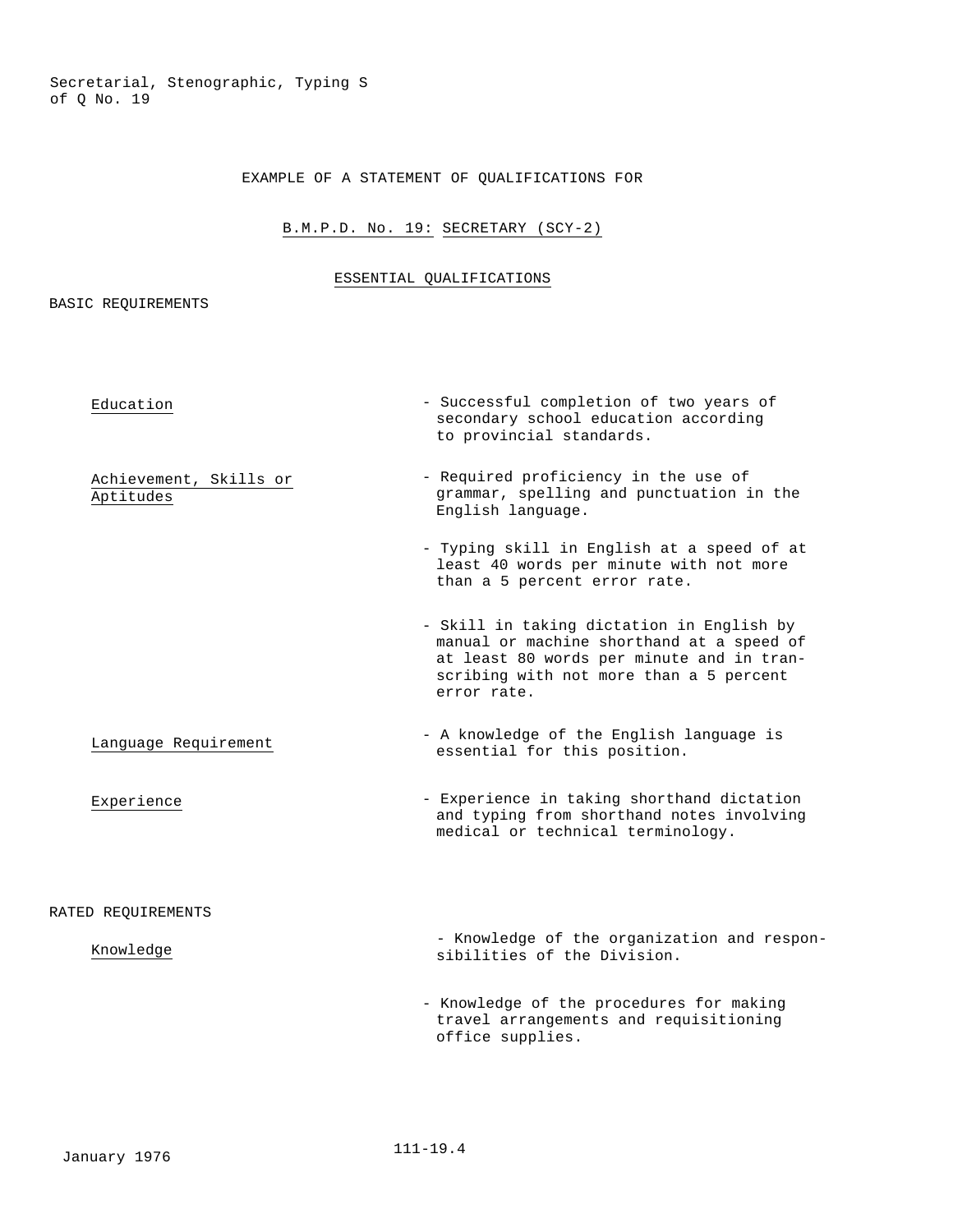Secretarial, Stenographic, Typing S of Q No. 19

| Abilities            | - Ability to arrange meetings and<br>conferences.           |
|----------------------|-------------------------------------------------------------|
|                      | - Ability to take notes at meetings and<br>prepare minutes. |
|                      | - Ability to compose routine correspondence.                |
| Personal Suitability | - Initiative, tact, reliability and<br>thoroughness.        |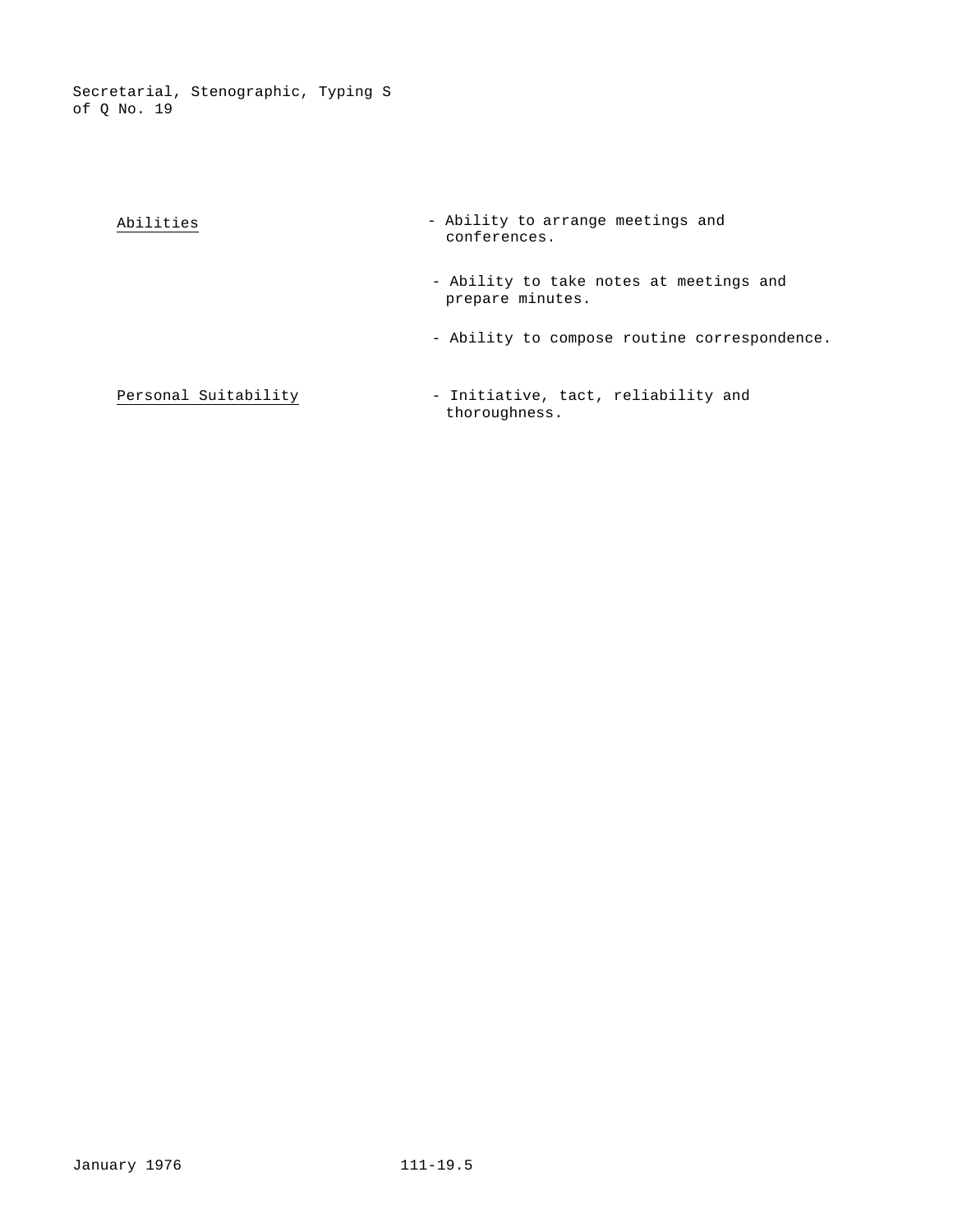#### BENCH-MARK POSITION DESCRIPTION

Bench-mark Position Number: 20 **Point Rating: 550** 

Sub-group: Secretarial Level: 2

Descriptive Title: SECRETARY Summary Provides secretarial services to the supervisor of an organization responsible for the administration and operation of Headquarters and District Offices engaged in providing *a service to the public.*  Duties % of Time - Types reports, memoranda, minutes and correspondence from voice recordings and handwritten drafts involving a limited amount of scientific/legal terminology. 30 - Records incoming mail, retrieves and attaches subject files or available background material, tags urgent material, records subsequent distribution, and follows up in accordance with established procedures to determine status or cause of delay. 10 - Drafts routine replies to correspondence received from the public; checks outgoing mail for format, attachments, typographical and grammatical accuracy, and for correct distribution. 10 - Screens visitors and telephone callers, determines nature or purpose of call, answers general inquiries and those referring to status of applications and rates of benefits, and refers others to the supervisor or to the sub-unit head concerned. 15 - Schedules tentative appointments subject to the supervisor's approval and confirms or advises those concerned of alternative arrangements; reserves space for meetings as directed, types agenda and collates background material. 5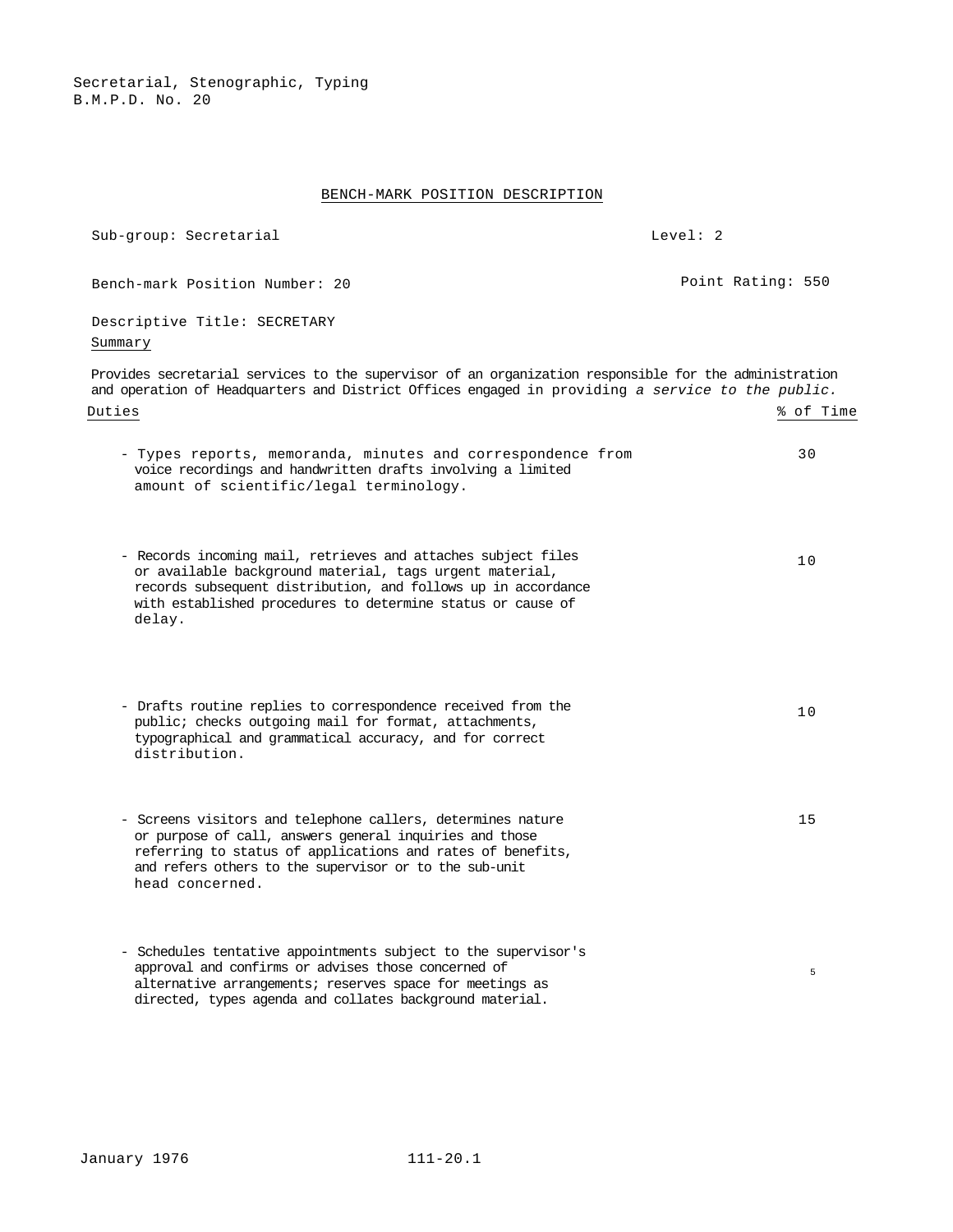|                                                                                                                                                                                                                                                                                                                                                                                                                                                                |                   | % of Time |
|----------------------------------------------------------------------------------------------------------------------------------------------------------------------------------------------------------------------------------------------------------------------------------------------------------------------------------------------------------------------------------------------------------------------------------------------------------------|-------------------|-----------|
| - Locates and extracts relevant data to assist the supervisor<br>in the compilation of reports, and occasionally compiles<br>statistics and drafts charts or graphs.                                                                                                                                                                                                                                                                                           | 10                |           |
| - Maintains a variety of reference material including<br>scientific and policy manuals, staff instructions,<br>policy directives and various tables and statistical<br>reports; also maintains working files on matters of<br>current concern.                                                                                                                                                                                                                 | 5                 |           |
| - Performs other duties, such as operating photocopier and<br>calculator; relaying instructions to the supervisor's<br>subordinate heads; maintaining a small quantity of<br>confidential material; making travel and accommodation<br>arrangements as directed and typing associated accounting<br>records; reviewing Hansard, Proceedings and Orders of the<br>House of Commons and Senate and flagging matters of<br>interest for the supervisor.           | 15                |           |
| Specifications                                                                                                                                                                                                                                                                                                                                                                                                                                                 | Degree            | Points    |
| Knowledge                                                                                                                                                                                                                                                                                                                                                                                                                                                      |                   |           |
| Education                                                                                                                                                                                                                                                                                                                                                                                                                                                      |                   |           |
| Required to type reports, memoranda, minutes and<br>correspondence from voice recordings and handwritten<br>drafts involving a limited number of recurring<br>scientific/legal terms; review outgoing mail for<br>format and for typographical and grammatical accuracy;<br>draft routine replies to correspondence; locate and<br>extract data to assist in the compilation of reports<br>and occasionally compile statistics and draft charts<br>and graphs. | $A$ , $B$ , $C$ , | 100       |
|                                                                                                                                                                                                                                                                                                                                                                                                                                                                |                   |           |

# Experience

Duties require a good knowledge of the supervisor's organization and administrative/operational responsibilities at both the Headquarters and District B 110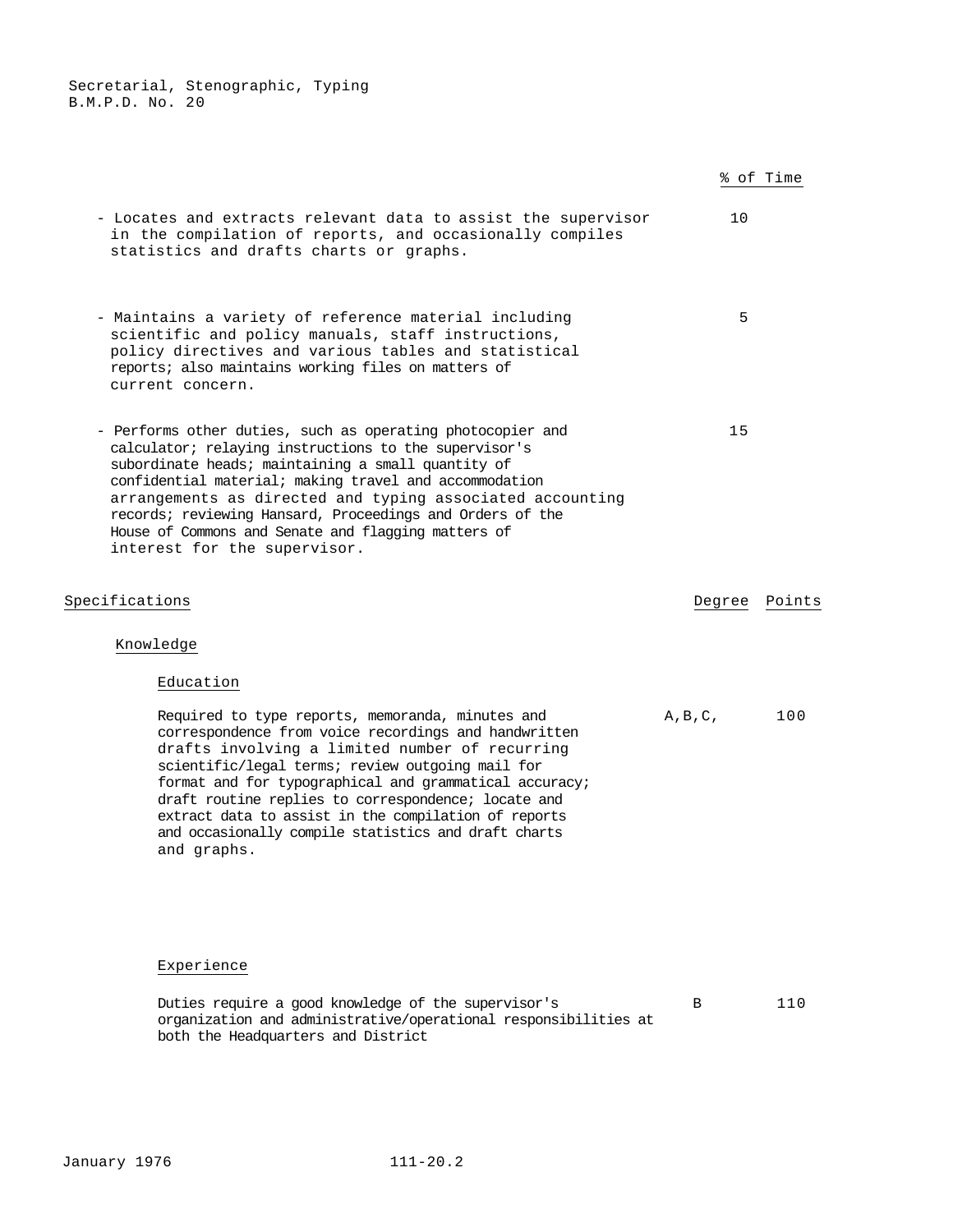|                                                                                                                                                                                                                                                                                                                                                                                                                               | Degree         | Points |
|-------------------------------------------------------------------------------------------------------------------------------------------------------------------------------------------------------------------------------------------------------------------------------------------------------------------------------------------------------------------------------------------------------------------------------|----------------|--------|
| Office levels, and the inter-workings between the<br>supervisor's organization and the investigative arm;<br>a good knowledge of administrative procedures, and<br>limited subject-matter knowledge in a single specialty<br>area.                                                                                                                                                                                            |                |        |
| Complexity                                                                                                                                                                                                                                                                                                                                                                                                                    |                |        |
| Most duties are routine and repetitive; however, a few are<br>non-recurring. The subject-matter area concerns and is<br>limited to income benefits. Judgment is required in<br>replying to inquiries concerning the status of applications<br>and rates of benefits, in tagging urgent material, and in<br>scheduling tentative appointments for the supervisor.                                                              | A <sub>2</sub> | 120    |
|                                                                                                                                                                                                                                                                                                                                                                                                                               |                |        |
| Consequence of Error                                                                                                                                                                                                                                                                                                                                                                                                          |                |        |
| Errors in providing information to inquirers, such as<br>members of the public and officials of representative<br>organizations, may cause embarrassment to the supervisor.                                                                                                                                                                                                                                                   | B              | 70     |
| Contacts                                                                                                                                                                                                                                                                                                                                                                                                                      |                |        |
| Contacts are with senior officials in the organization<br>to arrange meetings and to give and obtain information, with<br>the supervisor's subordinates to obtain information and<br>relay instructions, and with Members of Parliament,<br>officials of representative groups and members of the public<br>to answer inquiries regarding the status of applications<br>and rates of benefits, requiring limited explanation. | B <sub>5</sub> | 150    |

# Supervision

The position has no substantive and continuing supervisory responsibility. - -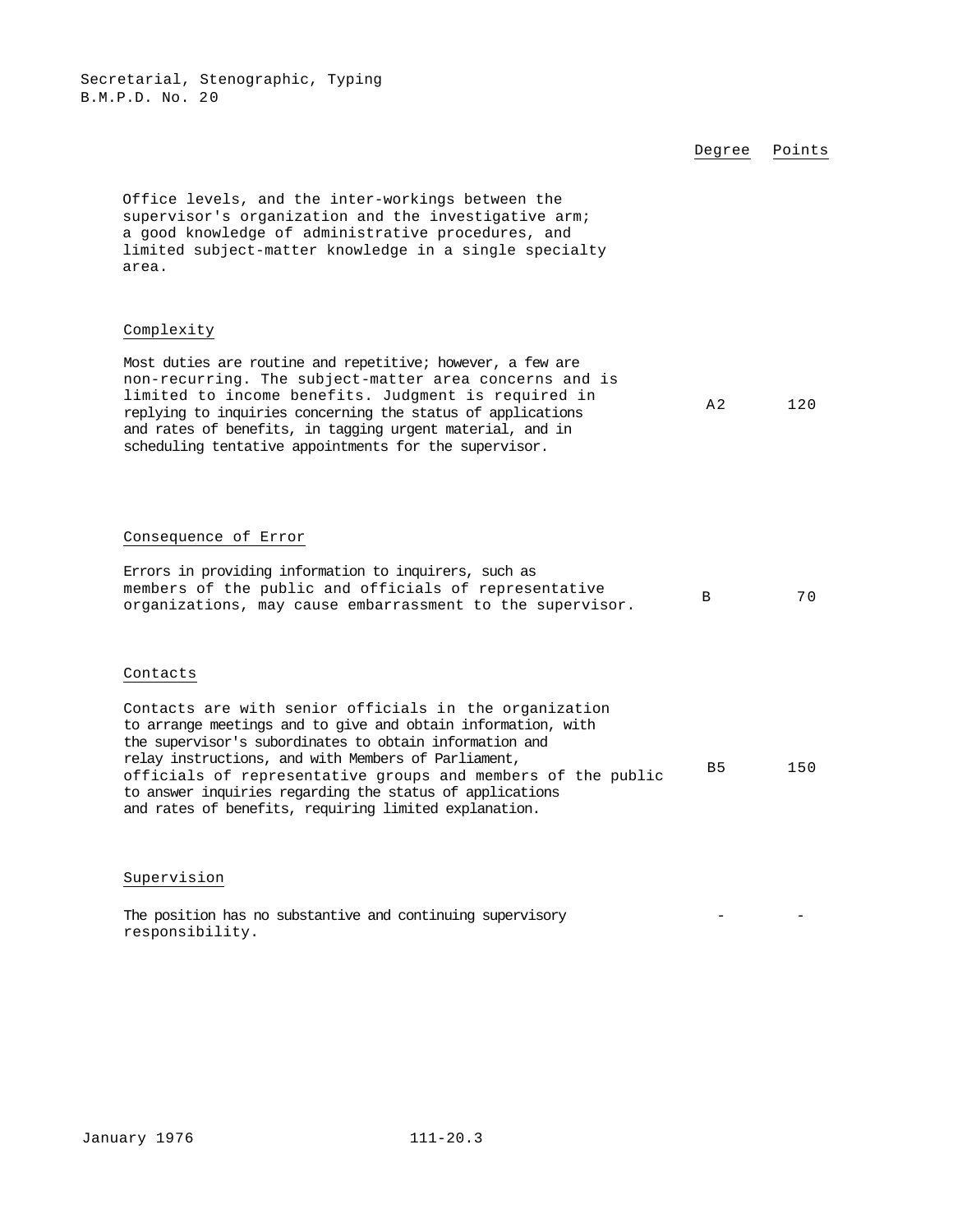Secretarial, Stenographic, Typing S ot Q No. 20

EXAMPLE OF A STATEMENT OF QUALIFICATIONS FOR

# B.M.P.D. No. 20: SECRETARY (SCY-2)

#### ESSENTIAL QUALIFICATIONS

BASIC REQUIREMENTS

| Education                           | - Successful completion of two years of<br>secondary school education according to<br>provincial standards.                                                                        |
|-------------------------------------|------------------------------------------------------------------------------------------------------------------------------------------------------------------------------------|
| Achievement, Skills or<br>Aptitudes | - Required proficiency in the use of<br>grammar, spelling and punctuation in both<br>the English language and the French language.                                                 |
|                                     | - Typing skill in both English and French<br>at a speed of at least 40 words per minute<br>with not more than a 5 percent error rate.                                              |
| Language Requirement                | - A knowledge of both the English language<br>and the French language is essential for<br>this position.                                                                           |
| Experience                          | - Experience in performing secretarial duties<br>such as drafting routine correspondence,<br>maintaining a control and follow-up system<br>on mail and making travel arrangements. |
|                                     |                                                                                                                                                                                    |

## RATED REQUIREMENTS

| Knowledge | - Knowledge of the operation and responsi- |  |  |  |
|-----------|--------------------------------------------|--|--|--|
|           | bilities of the Branch.                    |  |  |  |

- Knowledge of the subject matter re income benefits regulations.
- Knowledge of procedures for handling mail and making travel arrangements.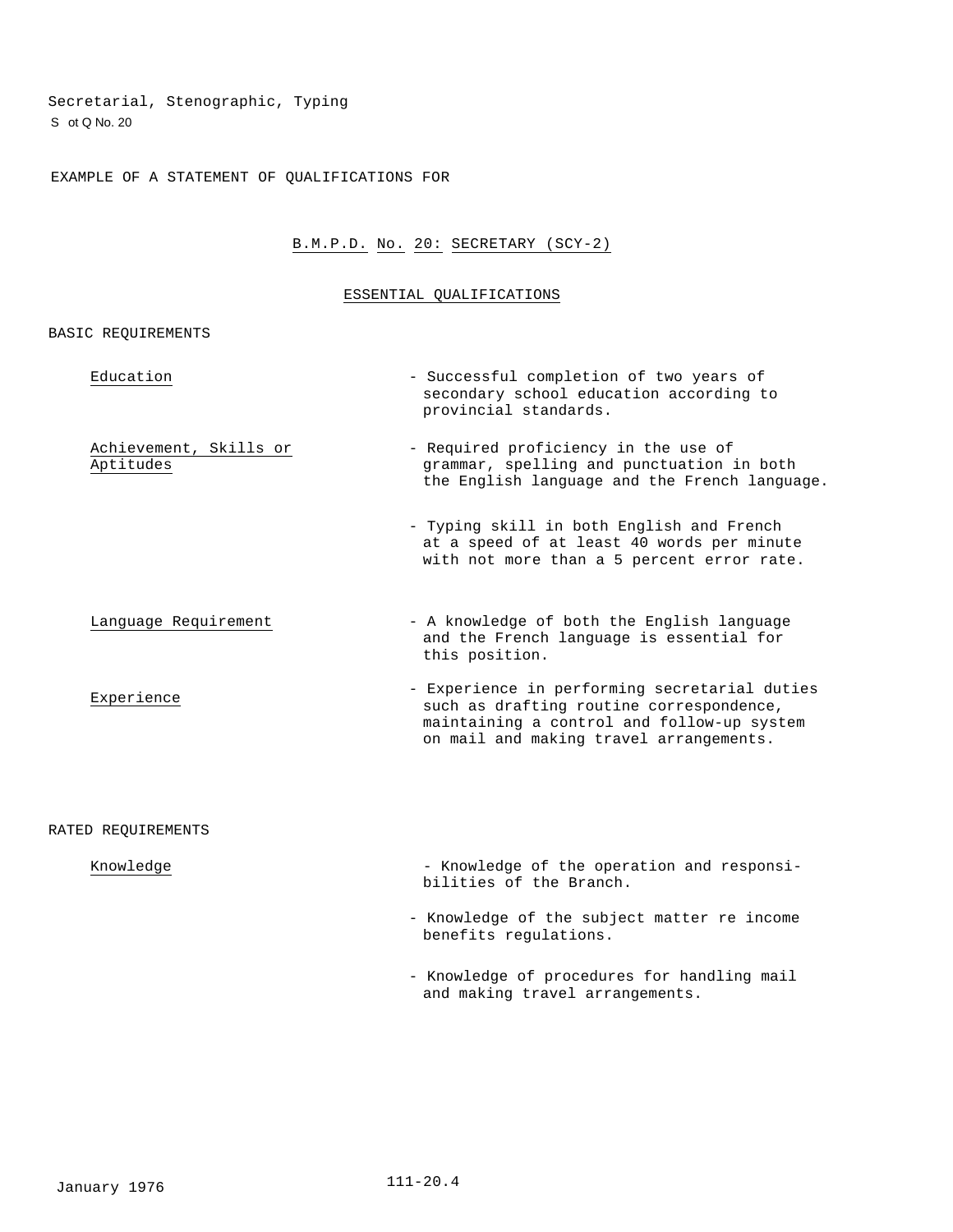| Abilities            | - Ability to locate and extract data to<br>assist in the compilation of reports.          |
|----------------------|-------------------------------------------------------------------------------------------|
|                      | - Ability to arrange meetings, set up<br>agenda and collate background material.          |
|                      | - Ability to communicate with senior<br>officials in giving and obtaining<br>information. |
| Personal Suitability | - Tact, cooperativeness and reliability.                                                  |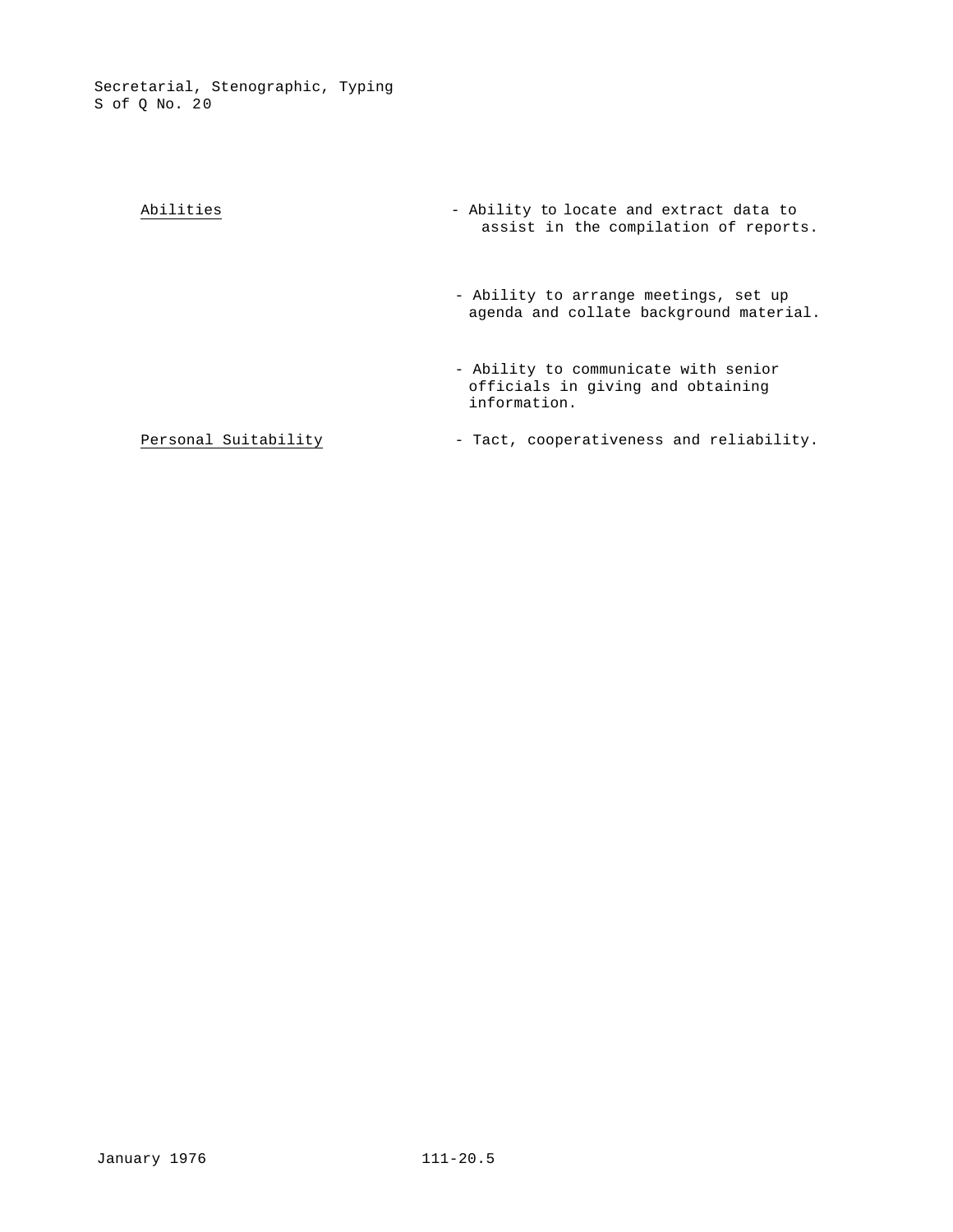| Sub-group: Secretarial         | BENCH-MARK POSITION DESCRIPTION |                   |  |
|--------------------------------|---------------------------------|-------------------|--|
| Bench-mark Position Number: 21 |                                 | Level: 3          |  |
| Descriptive Title: SECRETARY   |                                 | Point Rating: 595 |  |
| Summary                        |                                 |                   |  |

Provides secretarial services to the supervisor and staff of a small organization responsible for several related administration programs within departmental headquarters.

| Duties                                                                                                                                                                                                                                                                                                                                 | % of Time |
|----------------------------------------------------------------------------------------------------------------------------------------------------------------------------------------------------------------------------------------------------------------------------------------------------------------------------------------|-----------|
| - Takes dictation in both official languages and types<br>memoranda, letters and reports from shorthand notes, tape<br>recordings and rough drafts.                                                                                                                                                                                    | 25        |
| - Reads incoming mail, locates and attaches referenced<br>background material and distributes mail to the<br>appropriate officer; records registered mail and<br>ministerial inquiries; follows up in accordance with<br>established procedures to ensure that necessary actions<br>have been taken or to determine reasons for delay. | 10        |
| - Composes and signs routine correspondence, such as interim<br>replies, acknowledgements, covering letters, and requests<br>for special items for staff.                                                                                                                                                                              | 5         |
| - Maintains an alpha/numerical filing system for correspondence,<br>projects and reports; a bring-forward system for the<br>supervisor's use; a variety of reference manuals, circulars<br>and bulletins.                                                                                                                              | 10        |
| - Checks all outgoing material, submitted for the supervisor's<br>signature or approval, for format and accuracy of detail in<br>accordance with prescribed procedures, and for grammatical<br>and typographical accuracy.                                                                                                             | 5         |
| - Receives personal and telephone callers, directs callers<br>to the appropriate officer, provides information of a<br>factual nature and redirects calls requiring more<br>substantive replies.                                                                                                                                       | 10        |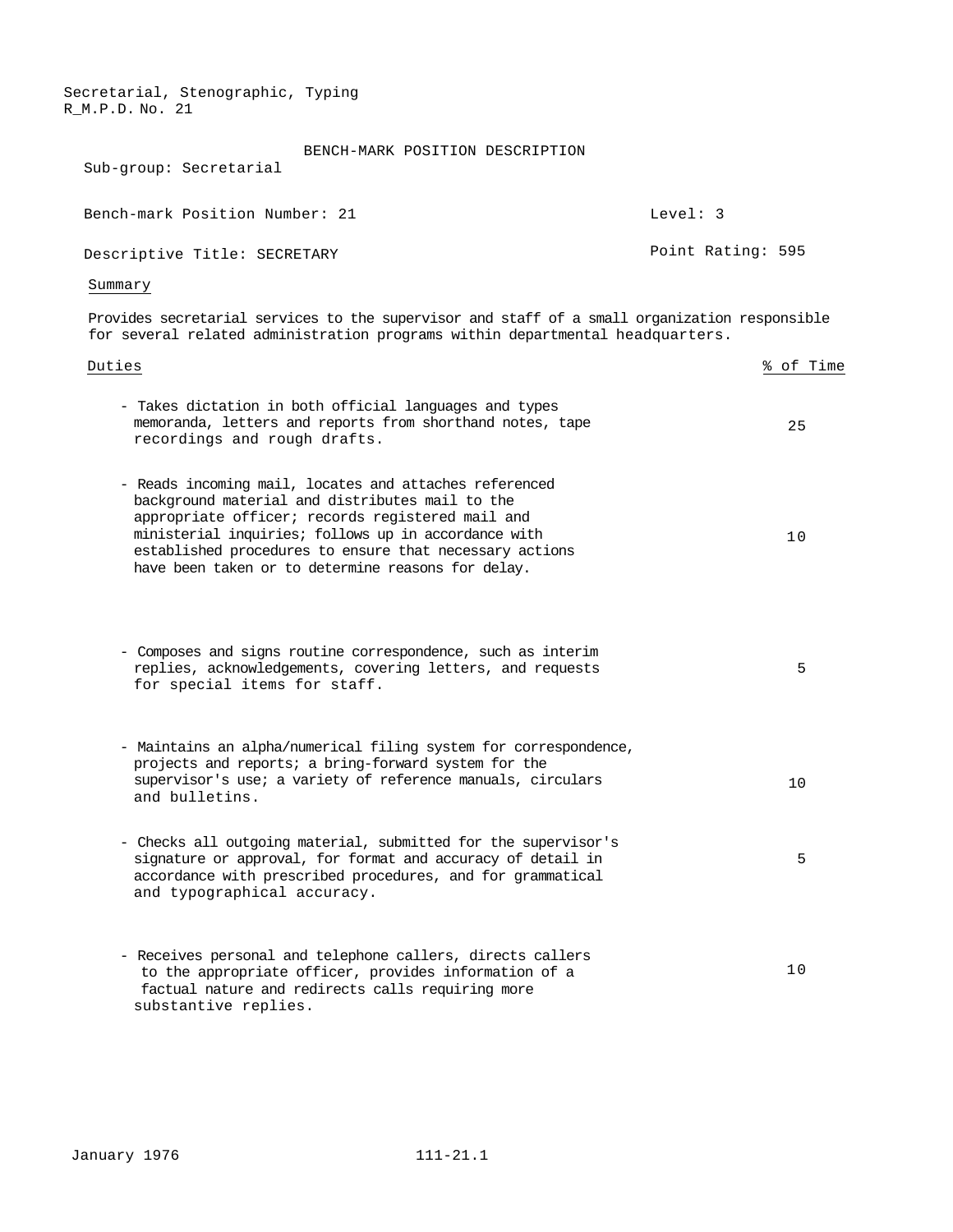|                                                                                                                                                                                                                                                                                                                                                                                                                                                                    |            | % of Time |
|--------------------------------------------------------------------------------------------------------------------------------------------------------------------------------------------------------------------------------------------------------------------------------------------------------------------------------------------------------------------------------------------------------------------------------------------------------------------|------------|-----------|
| - Schedules appointments as directed and ensures that the<br>supervisor has necessary background material.                                                                                                                                                                                                                                                                                                                                                         |            | 5         |
| - Arranges meetings involving departmental officers and<br>officials from the private sector in accordance with<br>instructions, reserves accommodation, types and distributes<br>agenda, maintains records of meetings, occasionally takes<br>notes at meetings and prepares summary minutes.                                                                                                                                                                     |            | 5         |
| - Makes all air, train, rent-a-car and hotel reservations<br>through Central Travel Services and the departmental<br>travel section; completes travel authorities, advance<br>forms and itineraries; types expense claims ensuring that<br>travel directives have been followed, addition is accurate<br>and the information complete.                                                                                                                             |            | 5         |
| - Performs other duties, such as maintaining the unit<br>organization charts; keeping a record of taxicab expenses<br>and reporting to Accounts Payable the amounts owing to each<br>company; sorting, photocopying and distributing notices for<br>posting; maintaining office supplies for the unit;<br>maintaining attendance reports; advising the supervisor's<br>subordinates concerning procedures to be followed in<br>preparing correspondence and forms. |            | 20        |
| Specifications                                                                                                                                                                                                                                                                                                                                                                                                                                                     | Degree     | Points    |
| Knowledge<br>Education                                                                                                                                                                                                                                                                                                                                                                                                                                             |            |           |
| Required to take dictation in both official languages and to<br>type memoranda, letters and reports from shorthand notes,<br>rough drafts and tape recordings; compose and sign routine<br>correspondence; check for grammatical and typographical<br>accuracy and for accuracy of detail all outgoing material<br>submitted for the supervisor's signature or approval; occa-                                                                                     | A, B, C, D | 125       |

sionally take notes of meetings and prepare summary minutes.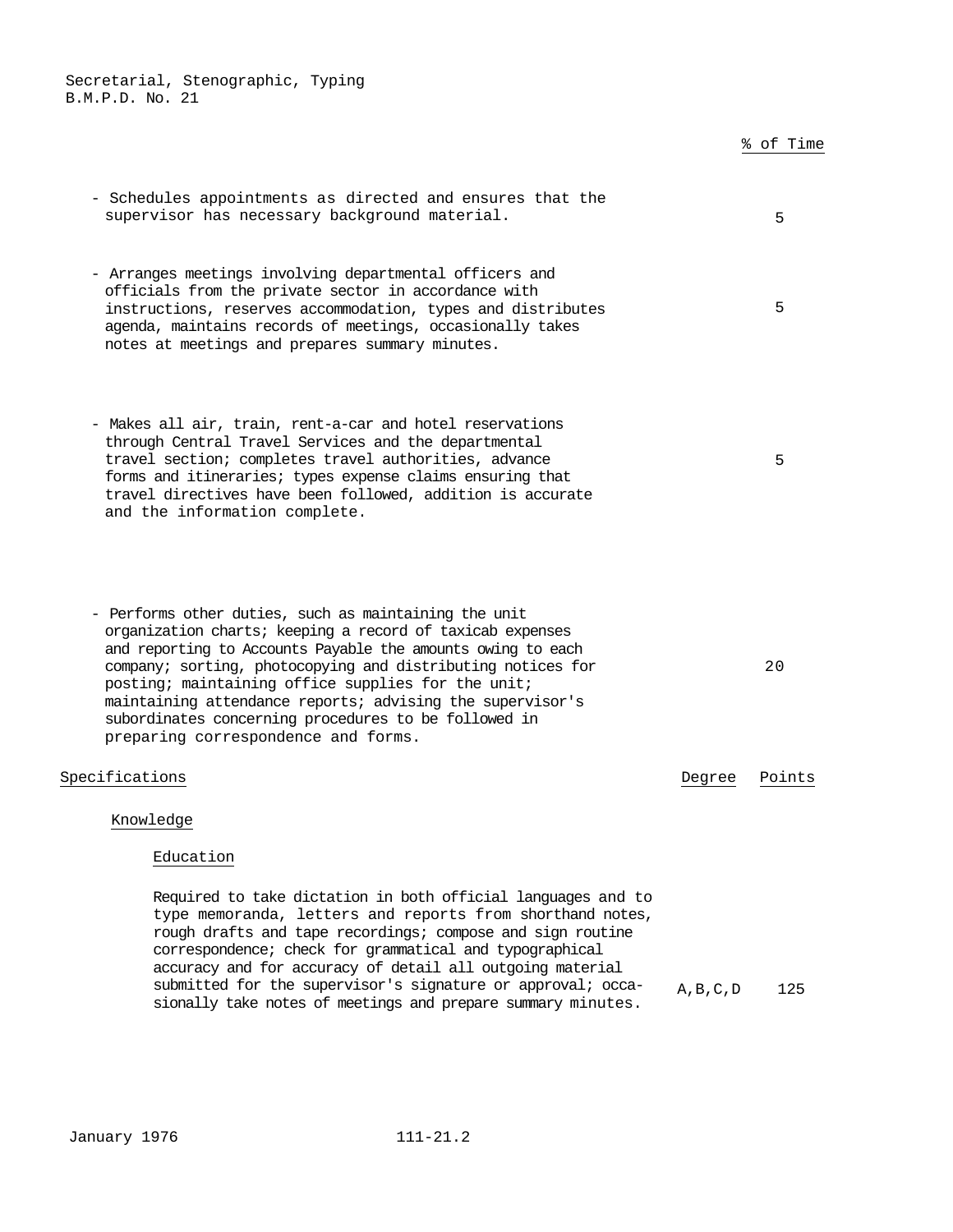Degree Points

#### Experience

Duties require a good knowledge of a small organization responsible for several related administrative programs, some knowledge of the overall organization of the Department and how the unit's administrative programs relate to it, a good knowledge of departmental and unit procedures as they relate to the specialized functions of the unit, and some knowledge of other units, both inside and outside the Department, having interrelated functions. C 160

#### Complexity

| Some of the duties are involved and there is a frequent<br>requirement to obtain data and information in connection<br>with the several related administrative programs carried<br>out by the organization. There is limited scope for<br>initiative as most duties are covered by standard practices<br>and established procedures and problems not covered are<br>referred to the supervisor. | B <sub>1</sub> | 140 |
|-------------------------------------------------------------------------------------------------------------------------------------------------------------------------------------------------------------------------------------------------------------------------------------------------------------------------------------------------------------------------------------------------|----------------|-----|
| Consequence of Error                                                                                                                                                                                                                                                                                                                                                                            |                |     |
| Errors in the handling of correspondence concerning<br>employment applications or in the transmission of<br>information may cause embarrassment to the supervisor<br>or to others.                                                                                                                                                                                                              | B              | 70  |
| Contacts                                                                                                                                                                                                                                                                                                                                                                                        |                |     |
| Contacts are with junior/intermediate employees within<br>the supervisor's organization to provide advice regarding<br>procedures to be followed requiring limited explanation,<br>and with senior officers of the Department, other<br>departments or agencies and the general public to give<br>or obtain information requiring ordinary courtesy.                                            | A <sub>5</sub> | 100 |
| Supervision                                                                                                                                                                                                                                                                                                                                                                                     |                |     |
| The position has no substantive and continuing supervisory<br>responsibility.                                                                                                                                                                                                                                                                                                                   |                |     |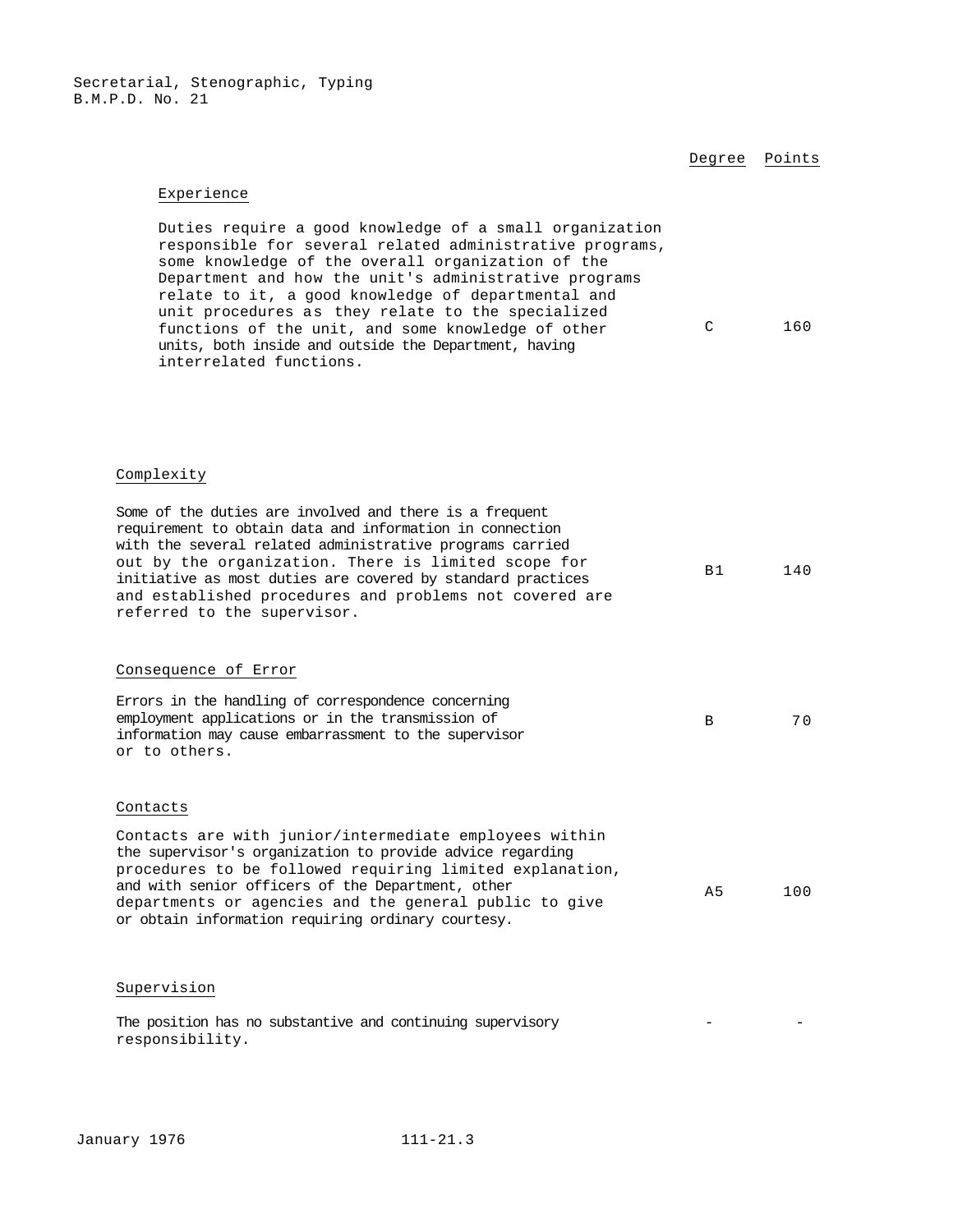Secretarial, Stenographic, Typing S of Q No. 21

# EXAMPLE OF A STATEMENT OF QUALIFICATIONS

FOR

# B.M.P.D. No. 21: SECRETARY (SCY-3)

# ESSENTIAL QUALIFICATIONS

| BASIC REQUIREMENTS |  |
|--------------------|--|
|                    |  |

| Education                           | - Successful completion of two years of<br>secondary school education according to<br>provincial standards.                                                                                                  |
|-------------------------------------|--------------------------------------------------------------------------------------------------------------------------------------------------------------------------------------------------------------|
| Achievement, Skills or<br>Aptitudes | - Required proficiency in the use of<br>grammar, spelling and punctuation in both<br>the English language and the French language.                                                                           |
|                                     | - Typing skill in both English and French<br>at a speed of at least 40 words per minute<br>with not more than a 5 percent error rate.                                                                        |
|                                     | - Skill in taking dictation in both English<br>and French by manual or machine shorthand<br>at a speed of at least 80 words per minute<br>and in transcribing with not more than a<br>5 percent error rate.  |
| Language Requirement                | - A knowledge of both the English language<br>and the French language is essential for<br>this position.                                                                                                     |
| Experience                          | - Experience in performing secretarial duties<br>involving taking dictation and typing from<br>shorthand notes and voice recordings,<br>composing correspondence and handling<br>incoming and outgoing mail. |
| RATED REQUIREMENTS                  |                                                                                                                                                                                                              |
| Knowledge                           | - Knowledge of the organization of the Department<br>and of the responsibilities of the Division.                                                                                                            |
|                                     | - Knowledge of procedures for making travel<br>arrangements.                                                                                                                                                 |
| January 1976                        | $111 - 21.4$                                                                                                                                                                                                 |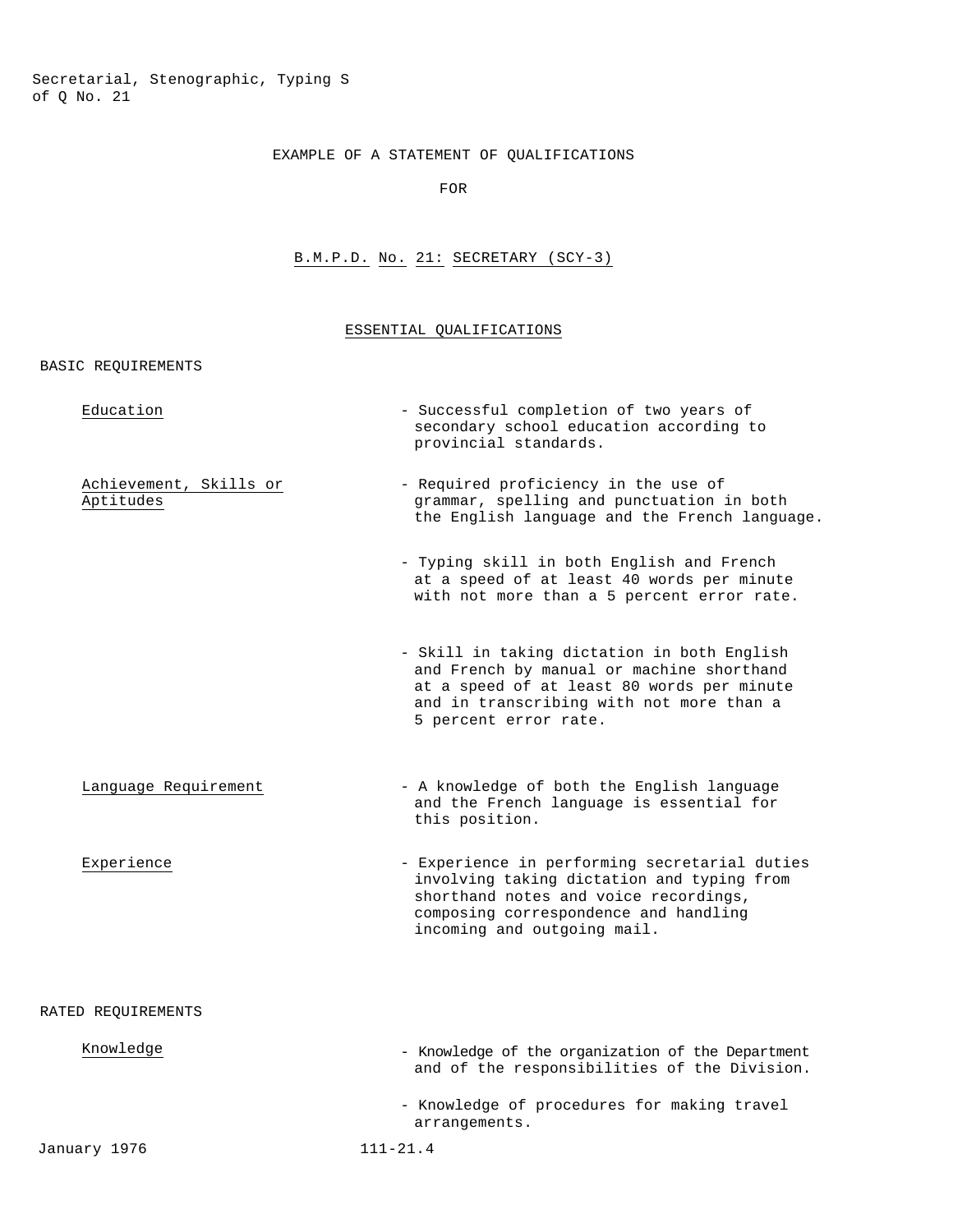| Abilities            | - Ability to compose routine correspondence.                |
|----------------------|-------------------------------------------------------------|
|                      | - Ability to maintain files and records.                    |
|                      | - Ability to arrange meetings and schedule<br>appointments. |
| Personal Suitability | - Thoroughness, tact and dependability.                     |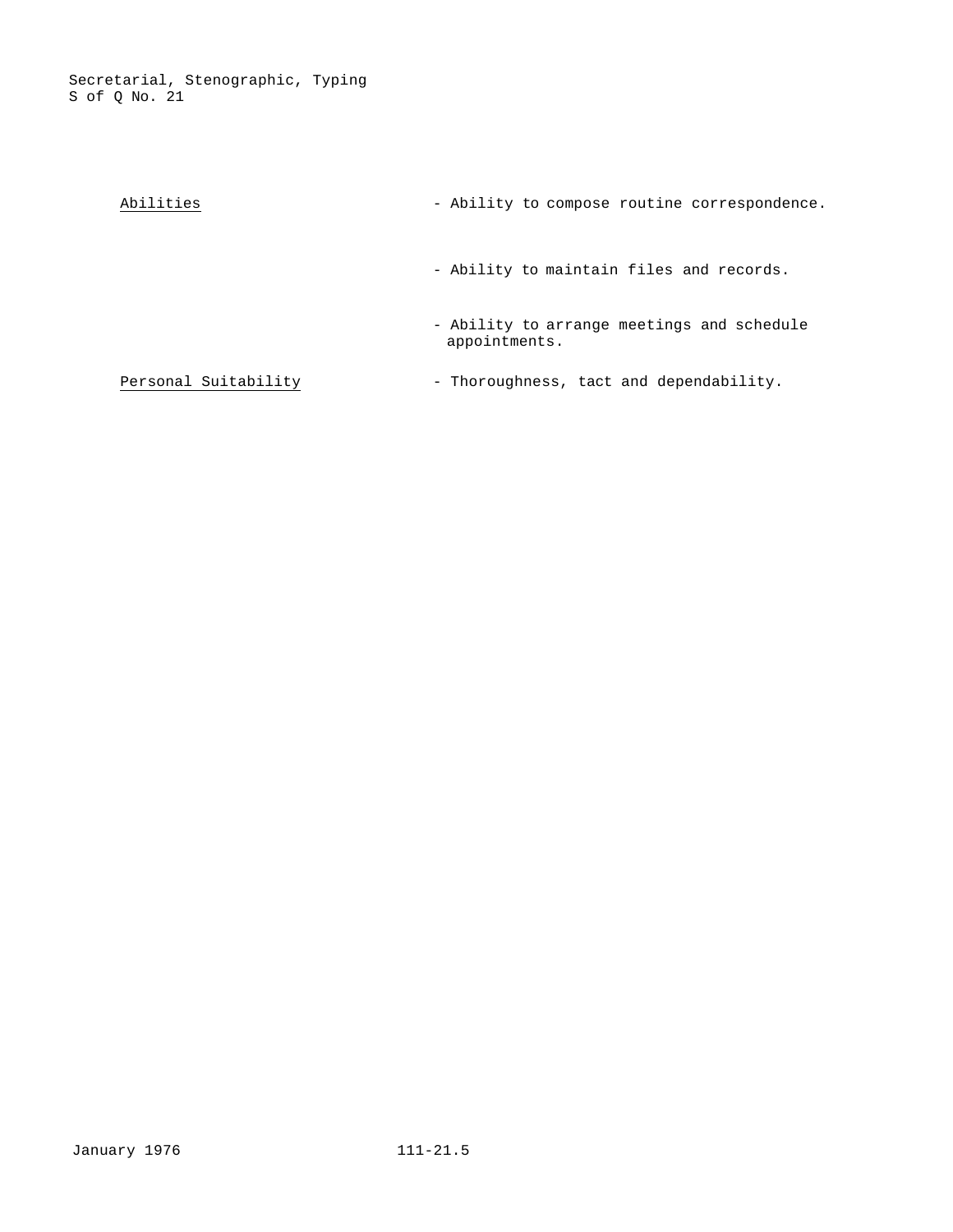BENCH-MARK POSITION DESCRIPTION

| Sub-group: Secretarial                                                                                                                                                                                                                                                                                                                           | Level: 3          |
|--------------------------------------------------------------------------------------------------------------------------------------------------------------------------------------------------------------------------------------------------------------------------------------------------------------------------------------------------|-------------------|
| Bench-mark Position Number: 22                                                                                                                                                                                                                                                                                                                   | Point Rating: 645 |
| Descriptive Title: SECRETARY                                                                                                                                                                                                                                                                                                                     |                   |
| Summary                                                                                                                                                                                                                                                                                                                                          |                   |
| Provides secretarial services to the supervisor and the professional staff of a small<br>unit responsible for a specialized research program.                                                                                                                                                                                                    |                   |
| Duties                                                                                                                                                                                                                                                                                                                                           | % of Time         |
| - Sorts and distributes incoming mail according to the subject<br>matter or addressee.                                                                                                                                                                                                                                                           | 10                |
| - Takes dictation and types correspondence, reports and<br>memoranda from shorthand notes, voice recordings and rough<br>drafts involving a variety of scientific terms; drafts more<br>difficult correspondence for the supervisor's signature.                                                                                                 | 15                |
| - Compiles and types scientific papers from handwritten<br>manuscripts, arranging as to format and method of<br>presentation in accordance with standard practices;<br>checks with the originator when problems arise; proofreads<br>for grammatical and typographical errors; often prepares<br>graphs, tables and charts from rough diagrams.  | 20                |
| - Checks outgoing correspondence for accuracy and completeness;<br>ensures mail is properly addressed and when applicable<br>correctly labeled in accordance with postal regulations.                                                                                                                                                            | 10                |
| - Screens personal and telephone callers; answers general<br>inquiries from the public giving practical advice of a<br>somewhat repetitive nature concerning problems relating to<br>the function of the unit; refers others to the appropriate<br>staff member; frequently redirects callers to other units<br>having related responsibilities. | 20                |
| - Arranges appointments, as directed, with officials of<br>universities, other departments and other levels of<br>government who are interested in the unit's subject matter<br>area.                                                                                                                                                            | 5                 |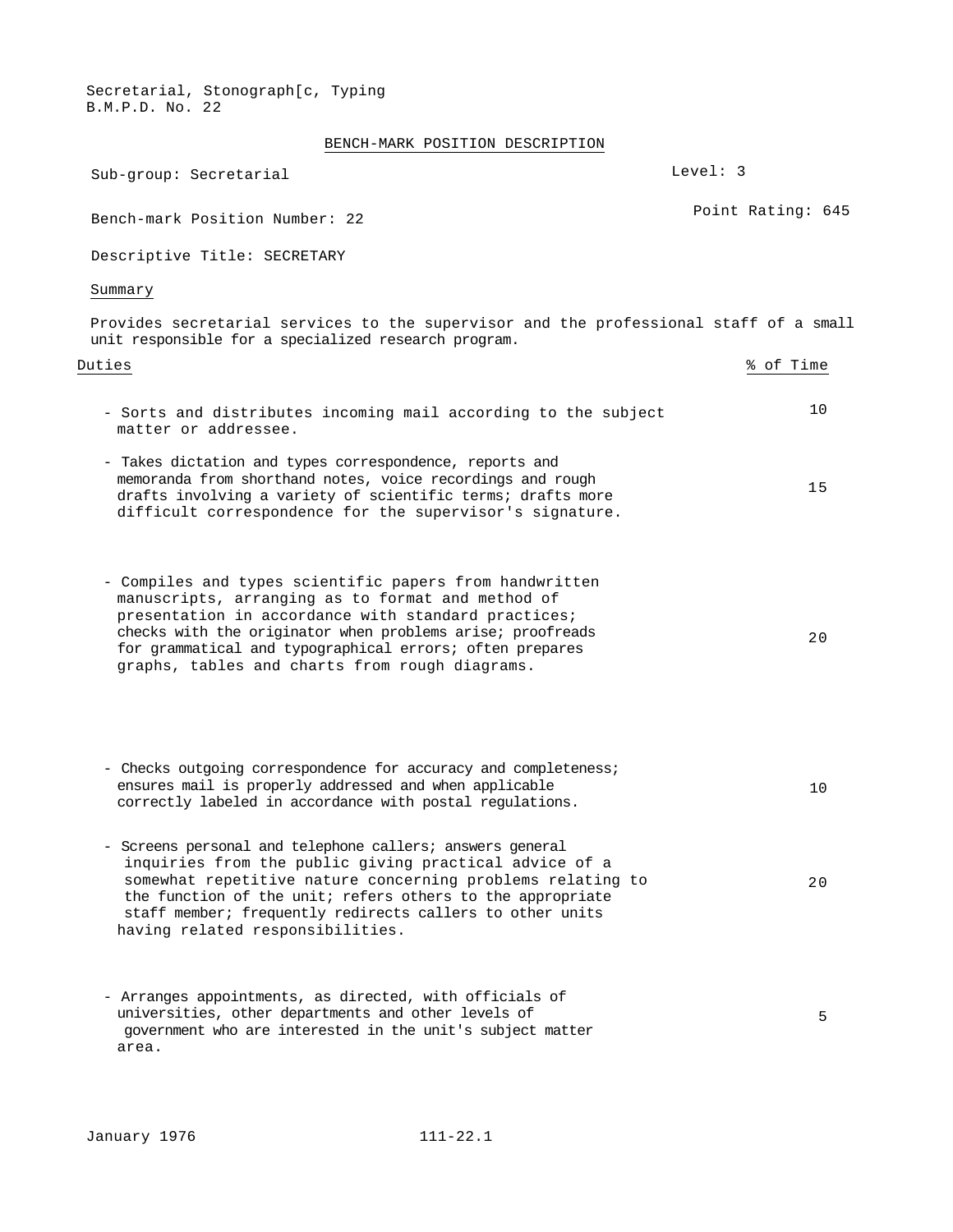|                                                                                                                                                                                                                                                                                                                                                                                | % of Time        |        |
|--------------------------------------------------------------------------------------------------------------------------------------------------------------------------------------------------------------------------------------------------------------------------------------------------------------------------------------------------------------------------------|------------------|--------|
| - Maintains a small subject-matter filing system following<br>departmental guidelines, together with an index of Central<br>Registry files; also maintains abstract cards containing<br>data pertinent to the research program.                                                                                                                                                |                  | 5      |
| - Arranges travel through Central Travel Services,<br>requisitions travel advances, drafts and types claims from<br>receipts and trip notes in accordance with travel<br>regulations; maintains unit's record of travel expenses.                                                                                                                                              |                  | 5      |
| - Requisitions office supplies, booklets, reprints of<br>publications, chemicals and other laboratory supplies on<br>request using departmental and commercial catalogues; checks<br>incoming supplies and forwards documentation for payment.                                                                                                                                 |                  | 5      |
| - Performs other duties as required, such as arranging for<br>photographic work and slide make-up, operating photocopier,<br>maintaining leave and attendance records and maintaining<br>a small library of scientific journals and other publications.                                                                                                                        |                  | 5      |
| Specifications                                                                                                                                                                                                                                                                                                                                                                 | Degree           | Points |
| Knowledge                                                                                                                                                                                                                                                                                                                                                                      |                  |        |
| Education                                                                                                                                                                                                                                                                                                                                                                      |                  |        |
| Required to take dictation and type correspondence,<br>reports and papers from shorthand notes, voice<br>recordings and handwritten drafts involving a<br>variety of scientific terms; correct grammar and<br>spelling in correspondence, reports and manuscripts<br>originated by research personnel; drafts more difficult<br>correspondence for the supervisor's signature. | A, B, C, D,<br>Е | 140    |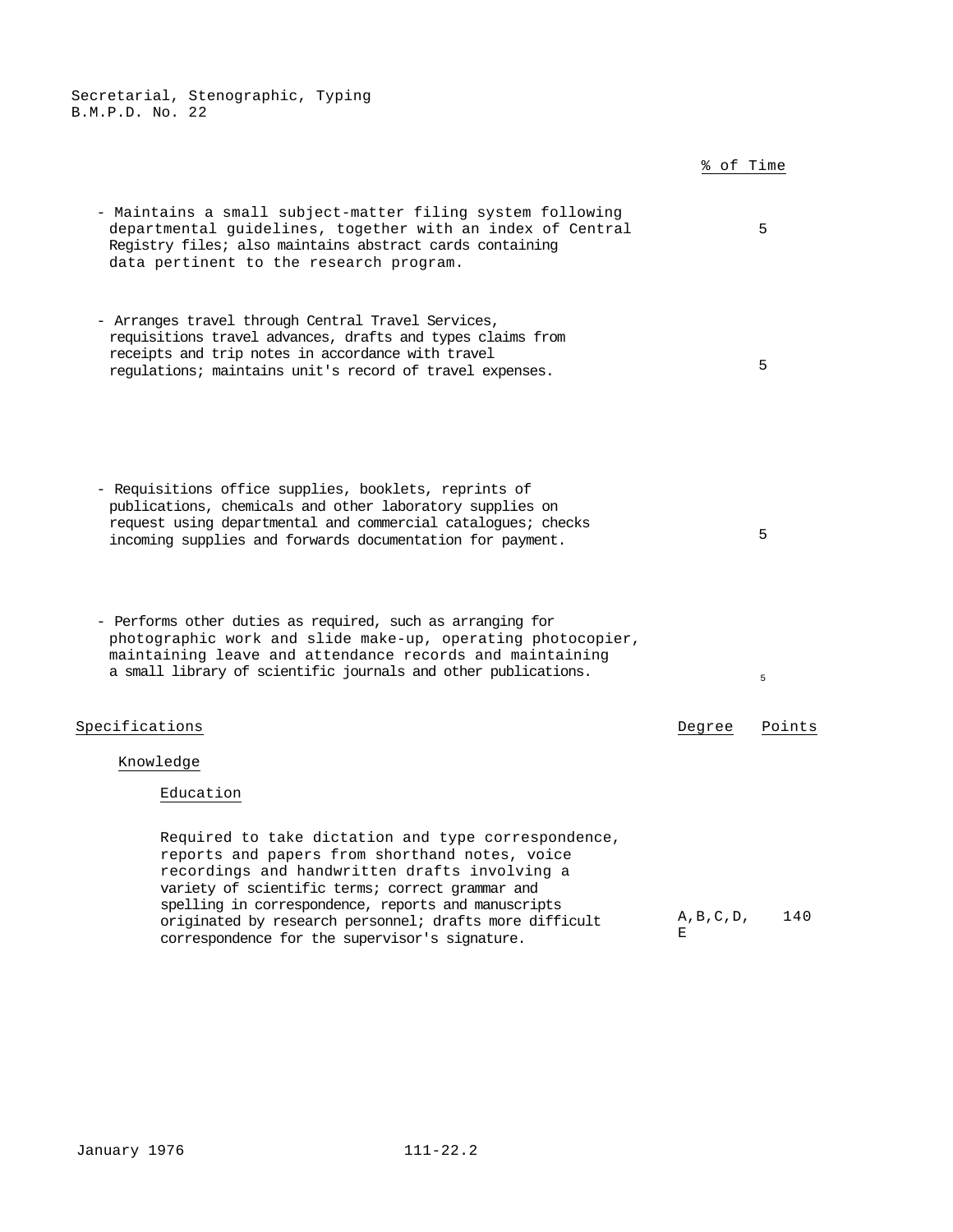Degree Points

#### Experience

Duties require a good knowledge of the functions and organization of a small unit responsible for a specialized research program and of departmental procedures applicable to such matters as travel, leave and attendance, preparation of supply requisitions, correspondence, reports and papers; sufficient subject matter knowledge to provide routine practical advice to the public, and to correct grammar and spelling in correspondence, reports and papers. Some knowledge of the responsibilities of other related units is required to redirect callers. C 160

#### Complexity

While some duties are routine, others are not. The compilation of manuscripts is non-repetitive and often complicated, also questions posed by the general public are somewhat involved, but normally relate to one of the many segments of the research program. However, procedures and methods in coping with the workload are prescribed in working instructions and office manuals. Advice is sought from the supervisor or staff when novel problems arise or no precedent is available. B1 140

#### Consequence of Error

| Errors may result in some loss of time on the part of         |          |     |
|---------------------------------------------------------------|----------|-----|
| several employees or be embarrassing to the individual( $s$ ) | <b>R</b> | 7 O |
| for whom secretarial services are being provided.             |          |     |

#### Contacts

Contacts are with employees in own Department to request books, periodicals and copies of reprints and to arrange for photographic work and slide make-up requiring limited explanation, and with members of the public to provide practical advice involving explanation**.**  B4 135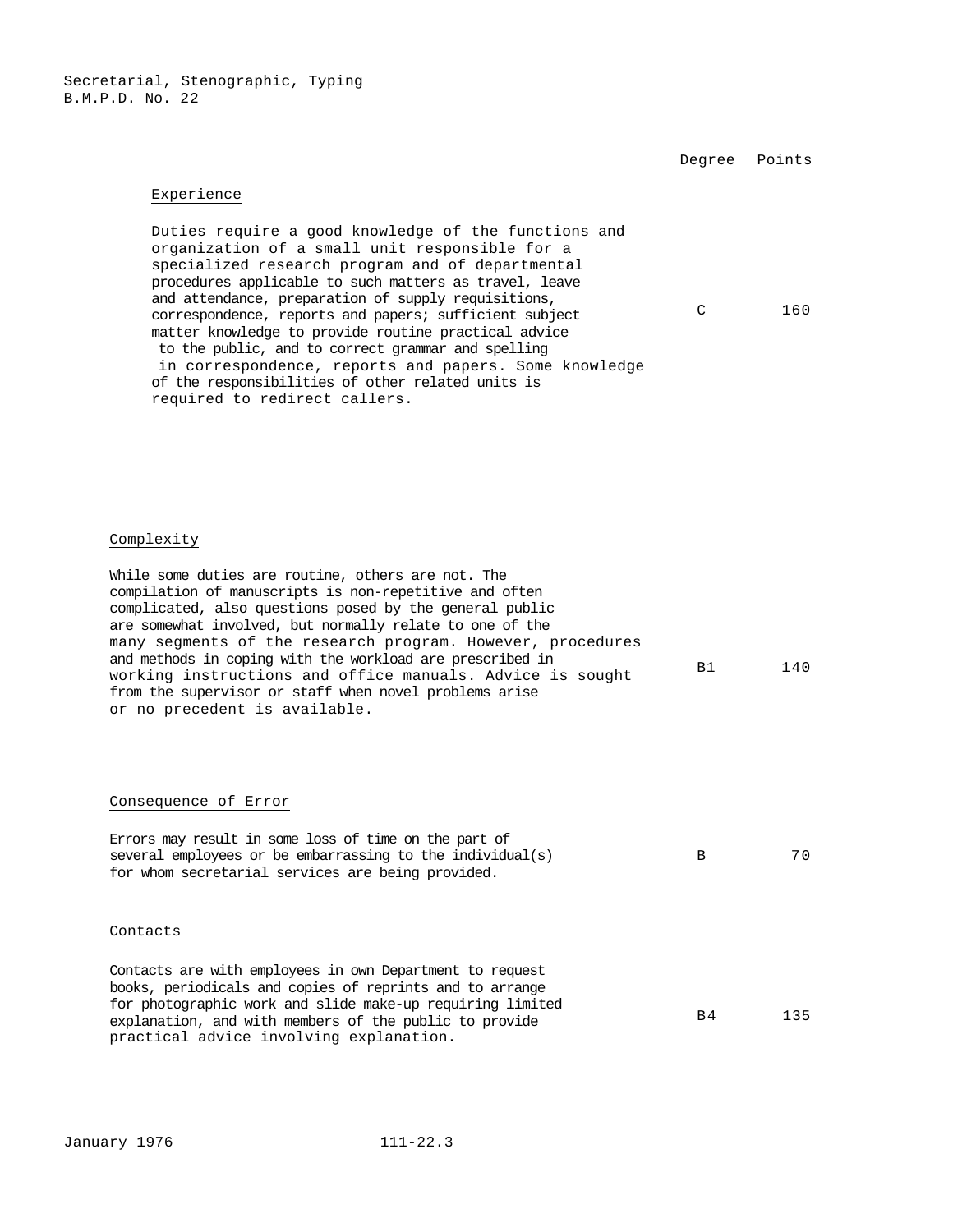Degree Points

Supervision

The position has no substantive and continuing supervisory **-**  responsibility.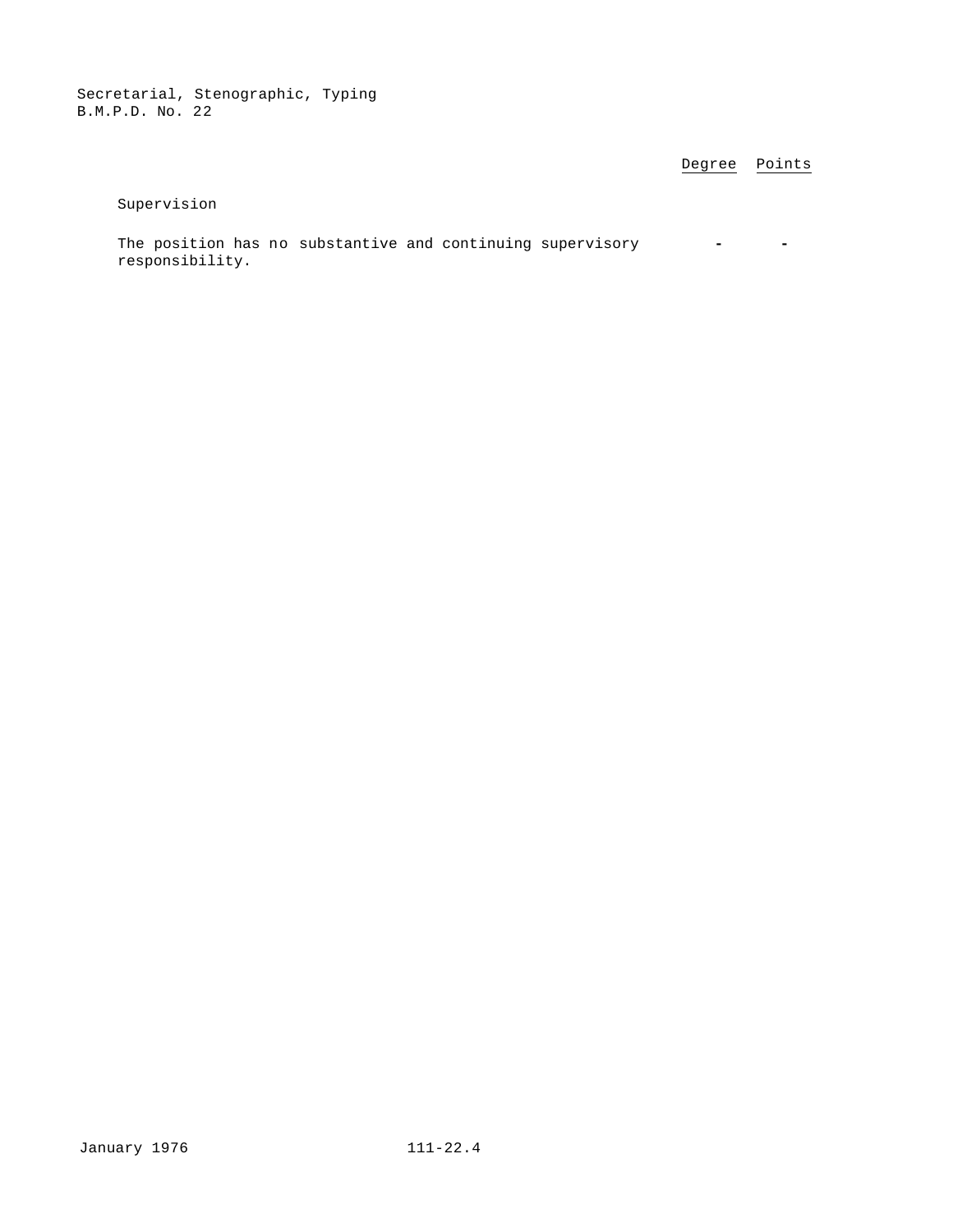## EXAMPLE OF A

## STATEMENT OF QUALIFICATIONS

FOR

# B.M.P.D. No. 22: SECRETARY (SCY-3)

## ESSENTIAL QUALIFICATIONS

BASIC REQUIREMENTS

| Education                           | - Successful completion of two years of<br>secondary school education according to<br>provincial standards.                                                                                 |
|-------------------------------------|---------------------------------------------------------------------------------------------------------------------------------------------------------------------------------------------|
| Achievement, Skills or<br>Aptitudes | - Required proficiency in the use of<br>grammar, spelling and punctuation in the<br>French language.                                                                                        |
|                                     | - Typing skill in French at a speed of at<br>least 40 words per minute with not more<br>than a 5 percent error rate.                                                                        |
|                                     | - Skill in taking dictation in French by<br>manual or machine shorthand at a speed of<br>at least 80 words per minute and in tran<br>scribing with not more than a 5 percent<br>error rate. |
| Language Requirement                | - A knowledge of the French language is<br>essential for this position.                                                                                                                     |
| Experience                          | - Experience in performing secretarial duties<br>in a scientific or technical program.                                                                                                      |
| RATED REQUIREMENTS                  |                                                                                                                                                                                             |
| Knowledge                           | - Knowledge of the functions of a specialized<br>research program.                                                                                                                          |
|                                     | - Knowledge of scientific terminology.                                                                                                                                                      |
|                                     | - Knowledge of established procedures for<br>making travel arrangements and requisition<br>ing supplies.                                                                                    |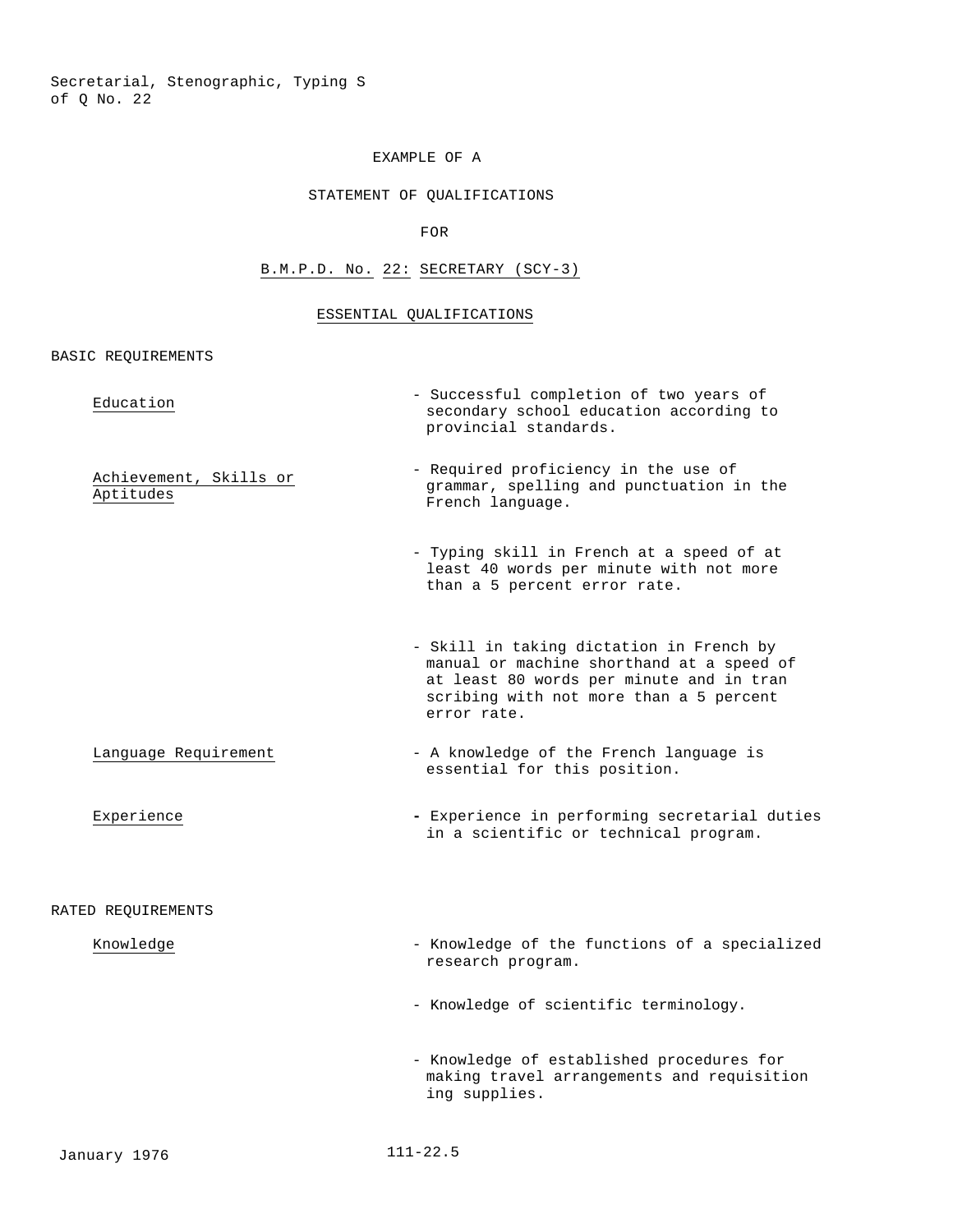> Abilities - Ability to extract and compile material from handwritten copy. - Ability to prepare graphs and charts from rough diagrams. - Ability to maintain files and records. Personal Suitability - Initiative, tact, thoroughness and reliability.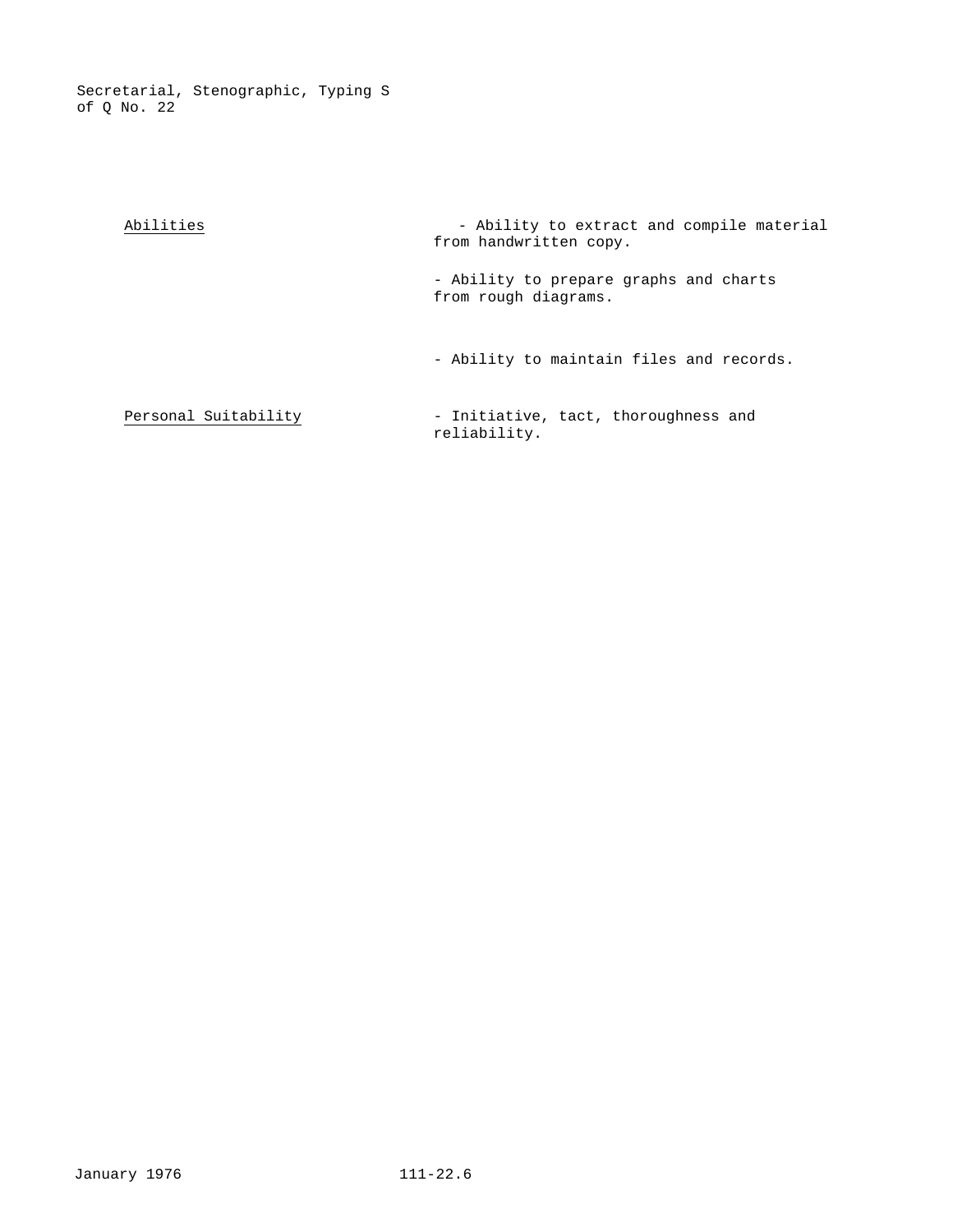## BENCH-MARK POSITION DESCRIPTION

Sub-group: Secretarial and Level: 4

Bench-mark Position Number: 23 Point Rating: 715

Descriptive Title: SECRETARY

# Summary

Provides secretarial services to the supervisor of a small organization responsible for a multifaceted program which interfaces with other governmental programs involving several departments and agencies.

| Duties                                                                                                                                                                                                                                                                                                                   | % of Time |
|--------------------------------------------------------------------------------------------------------------------------------------------------------------------------------------------------------------------------------------------------------------------------------------------------------------------------|-----------|
| - Logs incoming mail and passes to the supervisor, maintains<br>a bring-forward system for correspondence and for items<br>requiring action by the supervisor.                                                                                                                                                           | 10        |
| - Reviews outgoing correspondence submitted for the<br>supervisor's signature or approval, for format, procedural<br>accuracy, typographical errors, completeness, and to a<br>limited extent for content.                                                                                                               | 10        |
| - Takes dictation and types letters, reports and memoranda<br>involving several related and unrelated subject-matter<br>areas, from shorthand notes, prepared copy and occasionally<br>from voice recordings; composes and signs acknowledgements,<br>interim replies and correspondence of an administrative<br>nature. | 15        |
| - Maintains current subject matter files for ready reference,<br>an index of files held in Central Registry, and a variety<br>of financial, administrative, program and project manuals.                                                                                                                                 | 5         |
| - Screens incoming telephone calls, obtains information from<br>files or elsewhere within the organization and replies<br>directly to general inquiries from officials of departments,<br>provincial governments and private industry, or redirects<br>inquiries to the appropriate officers.                            | 15        |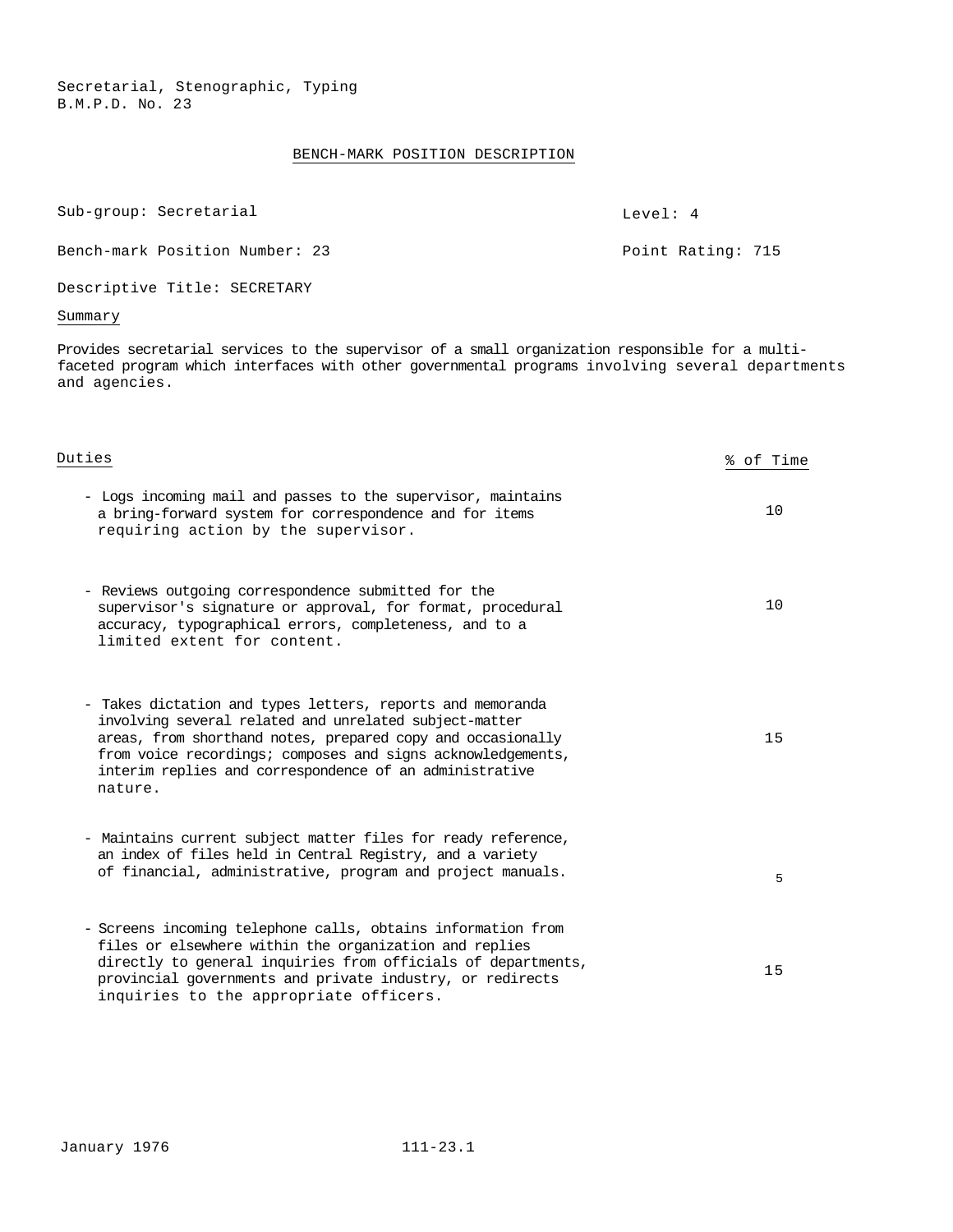|                                                                                                                                                                                                                                                                                                                                                                                                           | % of Time |
|-----------------------------------------------------------------------------------------------------------------------------------------------------------------------------------------------------------------------------------------------------------------------------------------------------------------------------------------------------------------------------------------------------------|-----------|
| - Arranges appointments based on the supervisor's schedule,<br>priorities and purpose of the visit; when feasible arranges<br>alternative appointments with the supervisor's subordinates.                                                                                                                                                                                                                | 5         |
| - Arranges time and accommodation for meetings as directed,<br>drafts agendas upon receiving subjects for discussion and<br>obtains background material for the supervisor from a<br>variety of sources within and, on occasion, outside the<br>organization.                                                                                                                                             | 10        |
| - Scans newspapers, Hansard and various bulletins and flags<br>relevant material or items of interest for the supervisor<br>and members of the staff; when required, searches for,<br>extracts and summarizes data or obtains information<br>directly from the appropriate officers to facilitate the<br>preparation of correspondence and reports.                                                       | 10        |
| - Types trip itineraries, arranges en route appointments,<br>makes travel arrangements through Central Travel Services<br>and hotel reservations directly, obtains travel advances<br>and drafts claims.                                                                                                                                                                                                  | 5         |
| - Relays information and instructions between the supervisor<br>and subordinate officers; provides advice and guidance to<br>the supervisor's subordinate officers and the support<br>staff of subordinate units regarding procedures to be<br>followed; supervises other administrative support staff by<br>providing advice on procedures, assigning work, and<br>checking completed work for accuracy. | 10        |
| - Occasionally performs other duties, such as assisting the<br>supervisor's subordinate officers in preparing reports<br>and correspondence, providing secretarial assistance to<br>the officers in the absence of the regular secretary,<br>receiving mail and forwarding to the Secretariat, checking<br>and registering ministerial correspondence, obtaining                                          | 5         |

office supplies from departmental stores.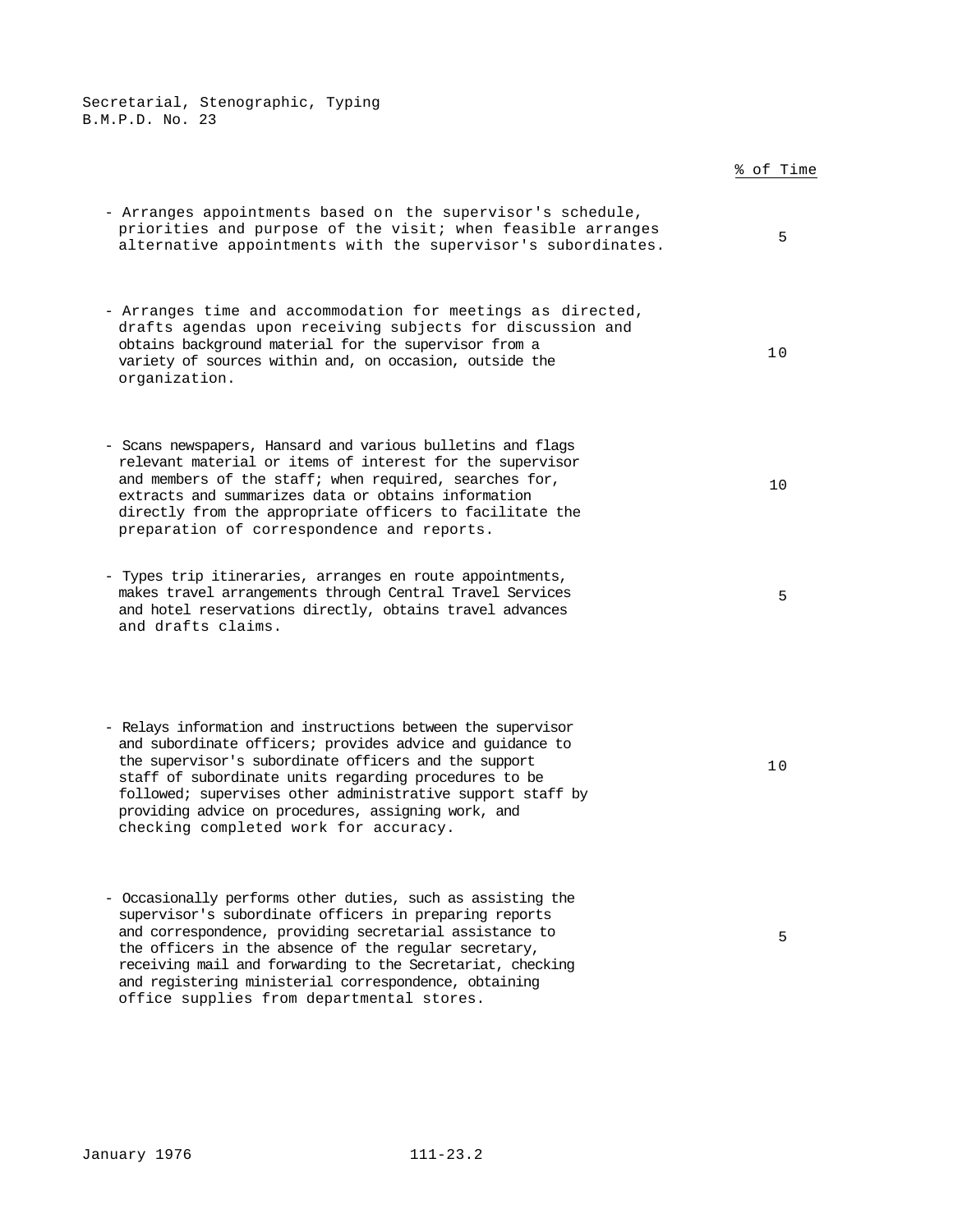#### Specifications and the set of the set of the set of the set of the Degree Points of the Degree Points of the S

A,B,C,D 125

## Knowledge

#### Education

Required to take dictation and type letters, reports and memoranda from prepared copy, shorthand notes and occasionally from voice recordings; review outgoing correspondence for format and completeness, and to a limited extent for content; assist in the preparation of correspondence and reports by searching for, extracting and summarizing data; check for accuracy the work completed by other support staff.

#### Experience

Duties require a thorough knowledge of administrative procedures together with a good knowledge of the relative responsibilities of key personnel in a small organization responsible for a multi-faceted program, good subject-matter knowledge in a number of interrelated areas and some knowledge of the organization's responsibilities in relation to those of other departments, other levels of government and certain industries in the private sector.

#### Complexity

Some duties are of a routine nature and are performed in accordance with established procedures, others are more involved. The subject matter concerns one program which has several interrelated areas. Initiative and judgment are required in the scheduling of appointments or the making of alternative arrangements, in answering or referring inquiries, in providing procedural advice to the supervisor's subordinates, in searching for, abstracting and summarizing information or data, in obtaining information from departmental officials, and in supervising activities of other support staff.

C 160

C2 170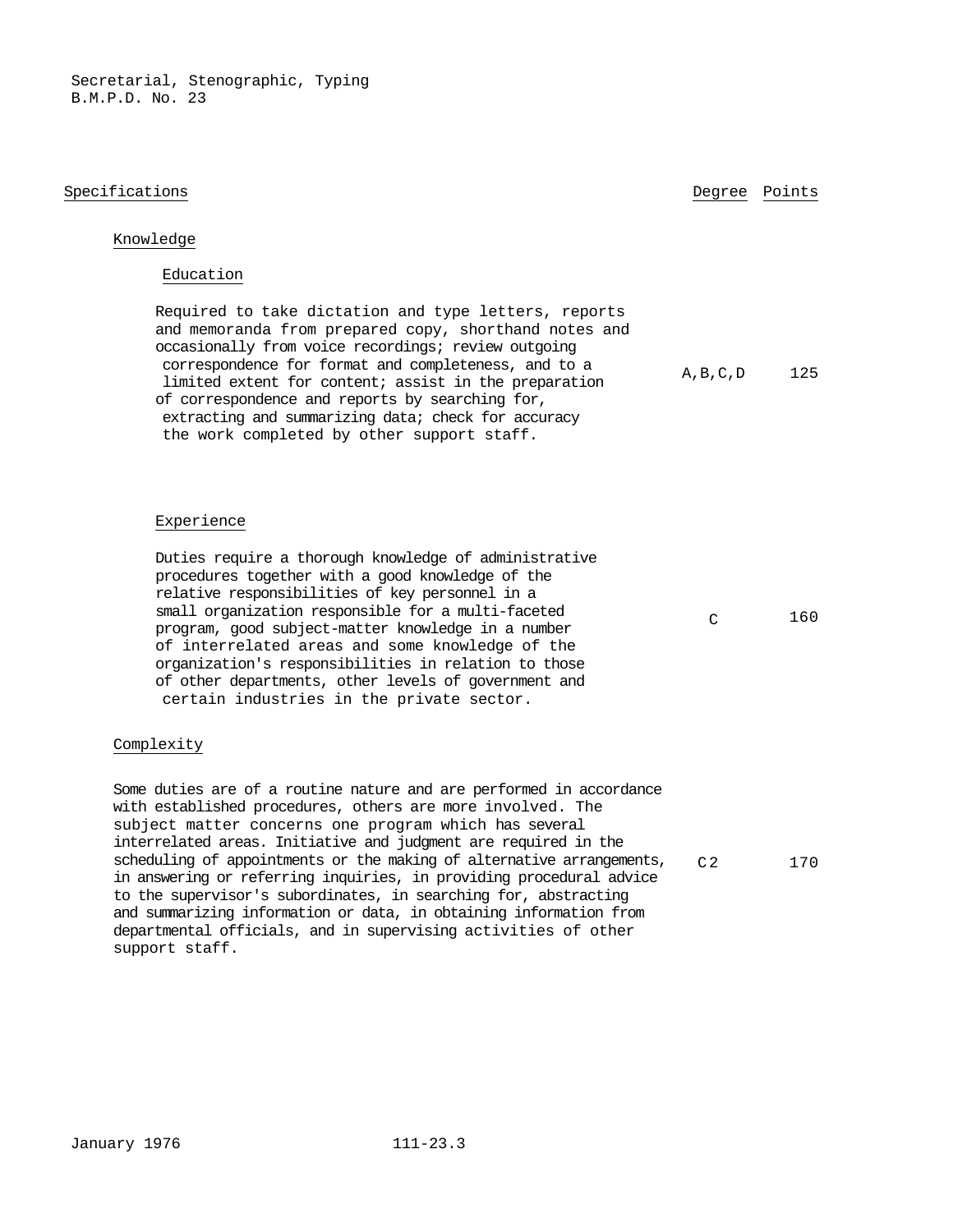|                                                                                                                                                                                                                                                                                                                                 | Degree         | Points |
|---------------------------------------------------------------------------------------------------------------------------------------------------------------------------------------------------------------------------------------------------------------------------------------------------------------------------------|----------------|--------|
| Consequence of Error<br>Errors made in extracting and summarizing data may result<br>in inaccuracies in reports and may have limited effect<br>on activities or result in embarrassment to the supervisor.                                                                                                                      | R              | 70     |
| Contacts<br>Contacts are with officials of other departments, other<br>levels of government and executives of industry to provide<br>or obtain information requiring limited explanation, and<br>with senior officials in the Department to give or obtain<br>information requiring considerable elaboration and<br>discussion. | C <sub>3</sub> | 170    |
| Supervision<br>Supervises the activities of other support staff by pro<br>viding advice on procedures, assigning work and checking<br>completed work for accuracy.                                                                                                                                                              | A              | 20     |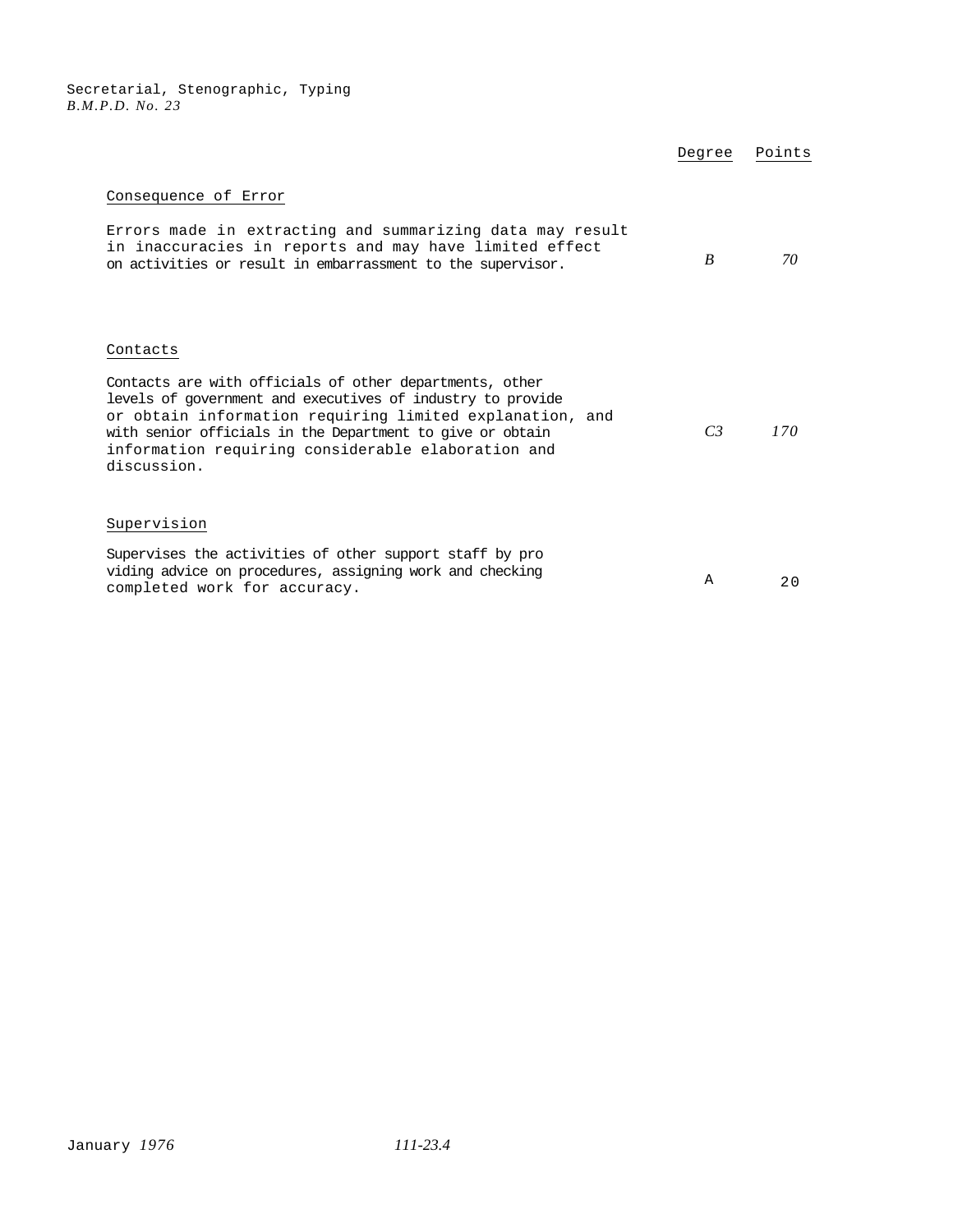## EXAMPLE OF A

## STATEMENT OF QUALIFICATIONS

FOR

# B.M.P.D. No. 23: SECRETARY (SCY-4)

#### ESSENTIAL QUALIFICATIONS

#### BASIC REQUIREMENTS

| Education                           | - Successful completion of two years of<br>secondary school education according<br>to provincial standards.                                                                              |
|-------------------------------------|------------------------------------------------------------------------------------------------------------------------------------------------------------------------------------------|
| Achievement, Skills or<br>Aptitudes | - Required proficiency in the use of grammar,<br>spelling and punctuation in the English<br>language.                                                                                    |
|                                     | - Typing skill in English at a speed of at<br>least 40 words per minute with not more<br>than a 5 percent error rate.                                                                    |
|                                     | - Skill in taking dictation in English by<br>manual or machine shorthand at a speed of<br>at least 80 words per minute and in transcribing<br>with not more than a 5 percent error rate. |
| Language Requirement                | - A knowledge of the English language is<br>essential for this position.                                                                                                                 |
| Experience                          | - Experience in performing secretarial duties<br>such as composing routine correspondence,<br>handling incoming and outgoing mail and<br>arranging meetings.                             |
| RATED REOUIREMENTS                  |                                                                                                                                                                                          |
| Knowledge                           | - Knowledge of the structure and responsi-<br>bilities of the organization.                                                                                                              |
|                                     | - Knowledge of the procedures for logging<br>incoming mail, making travel arrangements<br>and maintaining files.                                                                         |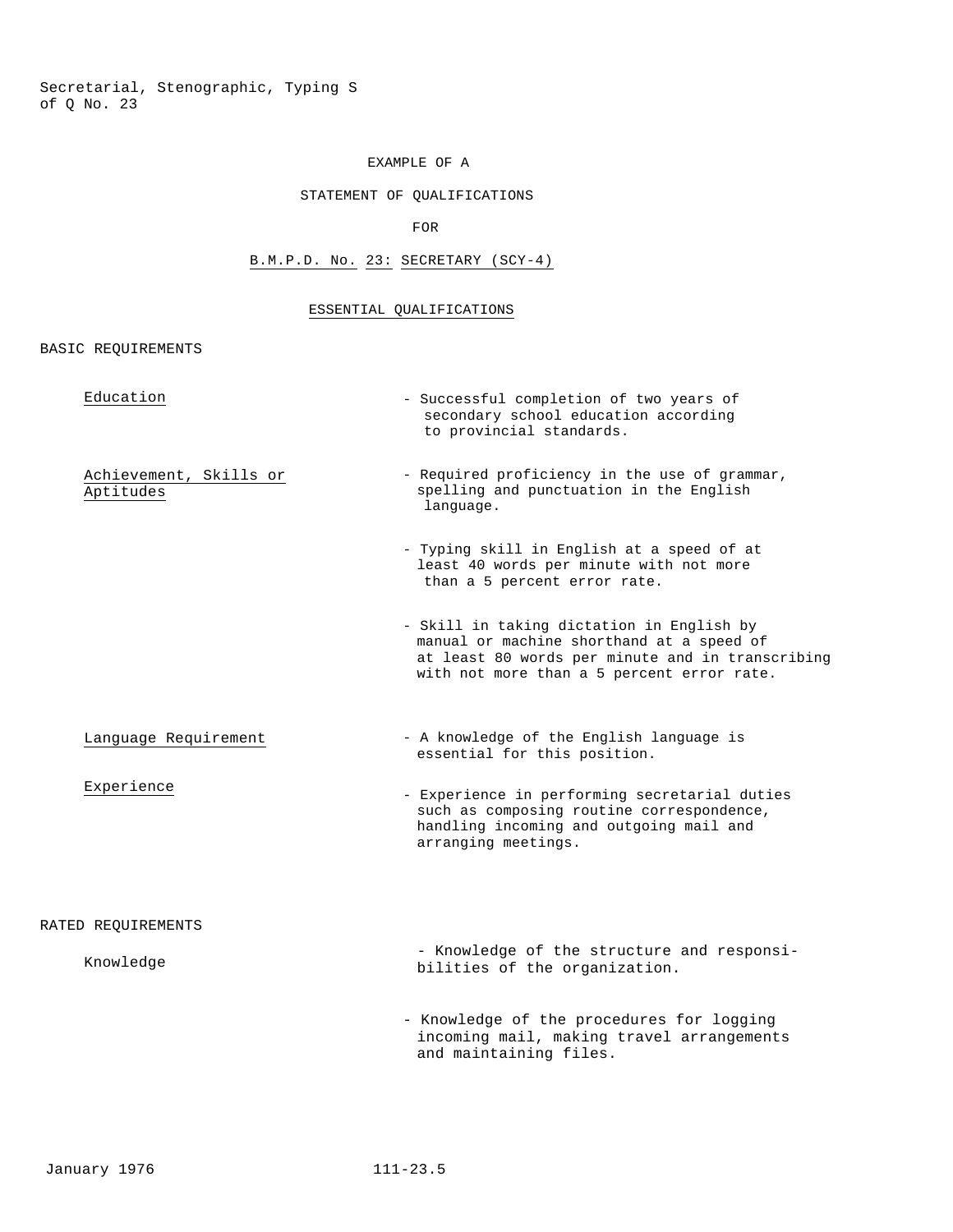| Abilities            | - Ability to extract and summarize data.                                          |
|----------------------|-----------------------------------------------------------------------------------|
|                      | - Ability to communicate effectively in<br>relaying information and instructions. |
| Personal Suitability | - Tact, thoroughness and reliability.                                             |
|                      | DESIRABLE OUALIFICATIONS                                                          |

- Knowledge of provincial governments and private industry having responsibilities related to the organization.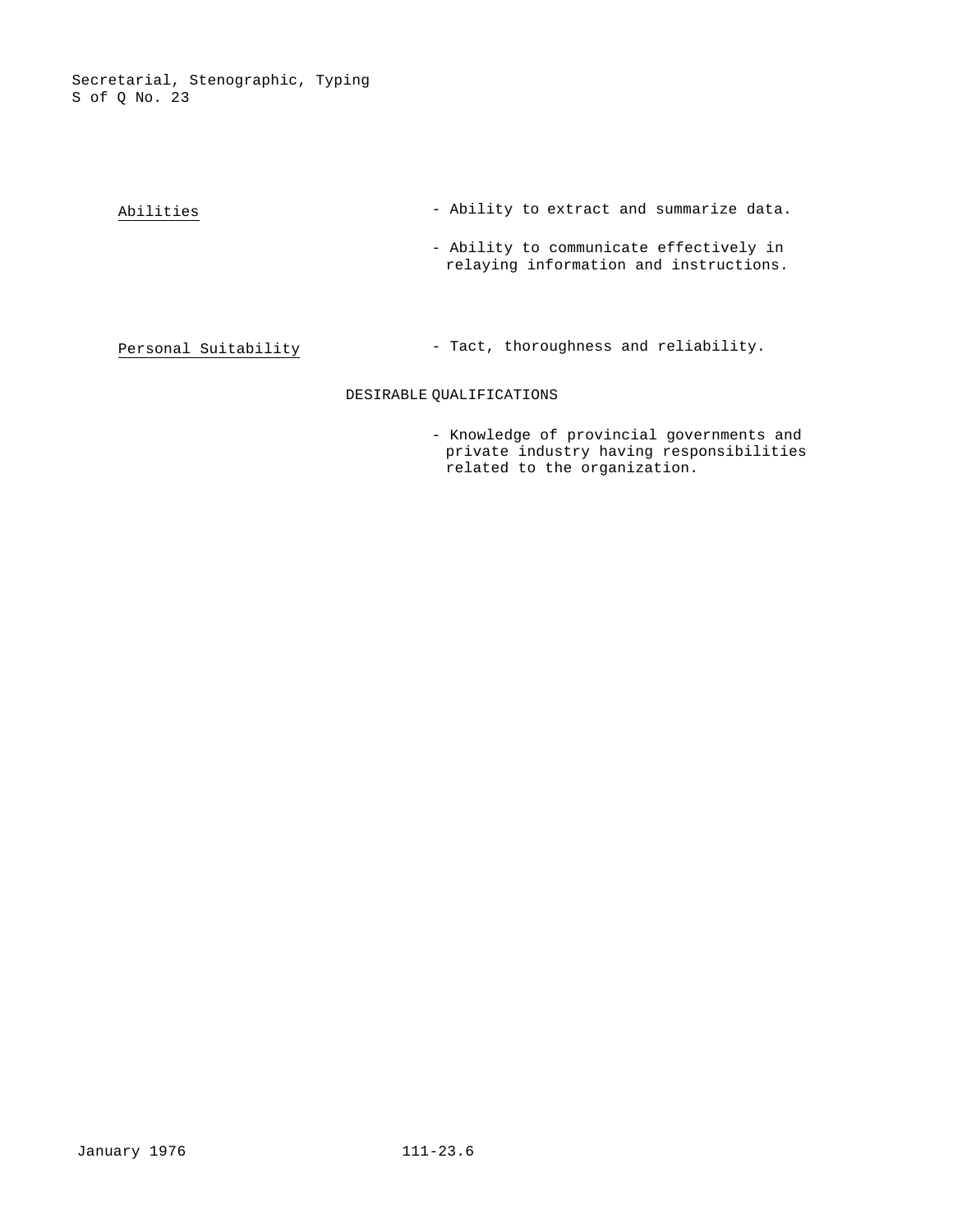## BENCH-MARK POSITION DESCRIPTION

| Sub-group: Secretarial                                                                                                                                                                                                                                                                                   | Level: 4 |                   |
|----------------------------------------------------------------------------------------------------------------------------------------------------------------------------------------------------------------------------------------------------------------------------------------------------------|----------|-------------------|
| Bench-mark Position Number: 24                                                                                                                                                                                                                                                                           |          | Point Rating: 750 |
| Descriptive Title: SECRETARY                                                                                                                                                                                                                                                                             |          |                   |
| Summary                                                                                                                                                                                                                                                                                                  |          |                   |
| Provides secretarial services to a supervisor of an organization comprising Headquarters<br>and Regional Offices responsible for several generally related programs.                                                                                                                                     |          |                   |
| Duties                                                                                                                                                                                                                                                                                                   |          | % of Time         |
| - Receives, screens and logs incoming correspondence and,<br>by determining subject matter, refers to the appropriate<br>staff member or section, calls Central Registry for files<br>and related background information if necessary; maintains<br>an action and follow-up system.                      |          | 20                |
| - Maintains a control register for ministerial correspondence<br>and inquiries; ensures timely response or ascertains reasons<br>for delay.                                                                                                                                                              |          | 5                 |
| - Composes, types and signs interim replies and answers to<br>general inquiries, including those from private individuals<br>or organizations.                                                                                                                                                           |          | 15                |
| - Provides advice and guidance to the supervisor's subordinate<br>officers and support staff concerning the format and tone of<br>correspondence, and checks outgoing correspondence for<br>format, composition, grammatical and typographical accuracy,<br>compliance with procedures and completeness. |          | 10                |
| - Types, from prepared copy or voice recordings, letters,<br>memoranda, reports, briefs and directives, and occasionally<br>types confidential material, such as personnel appraisals<br>or legislative drafts.                                                                                          |          | 15                |
| - Identifies visitors/telephone callers and determines nature of<br>inquiry; decides which can be handled personally, referred elsewhere or<br>must be directed to the supervisor; replies to questions frequently<br>involving reference to appropriate legislation; makes appointments on own          |          | 10                |

initiative and advises the supervisor; maintains an appointment diary.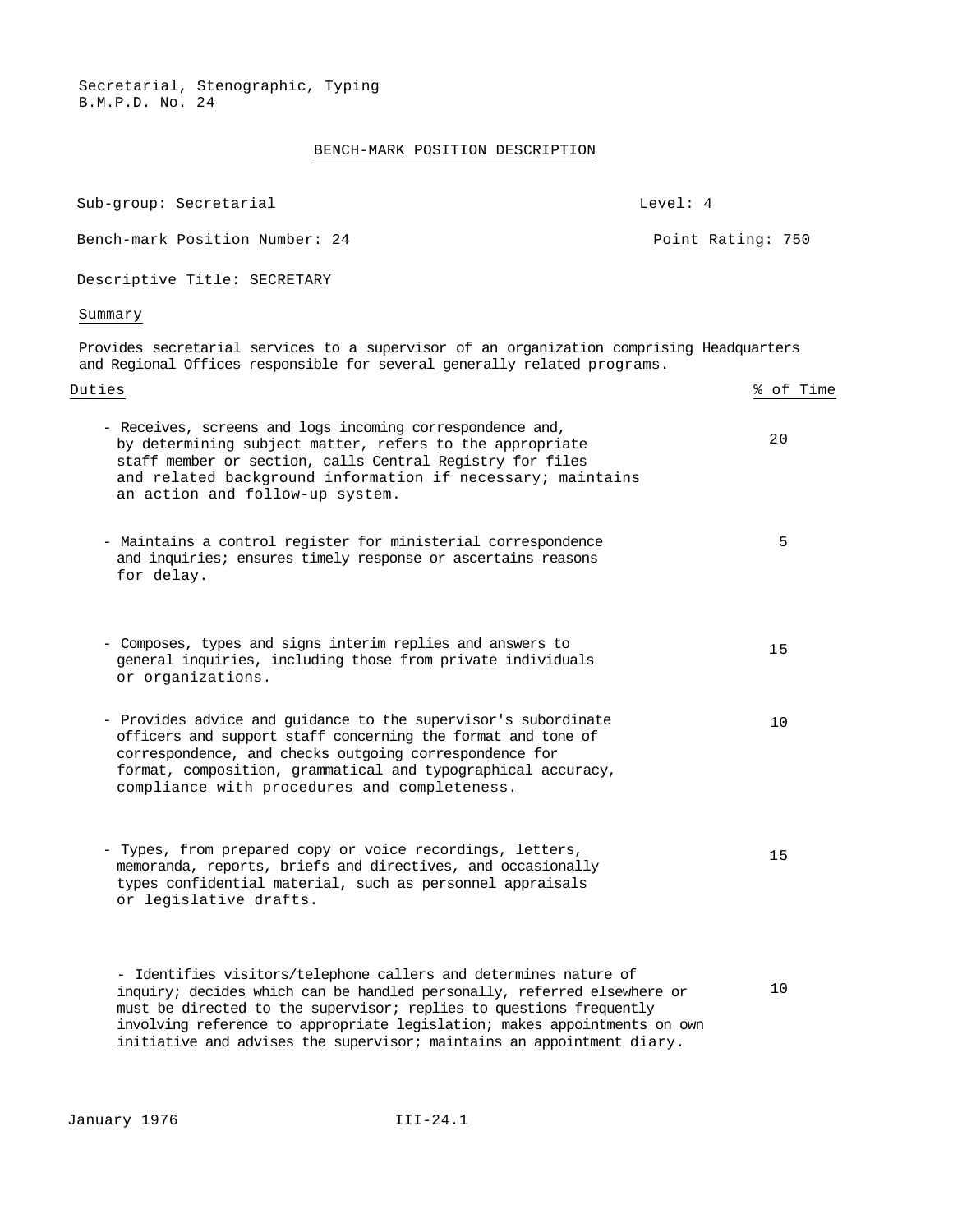# % of Time

| - Schedules and sets up meetings/conferences on request of<br>the supervisor; confirms arrangements with all concerned,<br>which usually includes senior Regional representatives;<br>types minutes of meetings and arranges for distribution of<br>same.                                                                                                      |                 | 5   |
|----------------------------------------------------------------------------------------------------------------------------------------------------------------------------------------------------------------------------------------------------------------------------------------------------------------------------------------------------------------|-----------------|-----|
| - Searches for, reads and extracts or summarizes information<br>from departmental reports, briefs and papers for inclusion<br>in reports or correspondence; scans publications and flags<br>items of interest for the supervisor.                                                                                                                              |                 | 5   |
| - Maintains a variety of reference material, e.g. depart-<br>mental manuals and regulations, legislation, and statistics;<br>retains an index to Central Registry files; controls<br>confidential files.                                                                                                                                                       |                 | 5   |
| - Makes transportation and accommodation arrangements through<br>Central Travel Services; types travel schedules, drafts<br>and types travel claims.                                                                                                                                                                                                           |                 | 5   |
| - Performs related duties, such as relaying instructions to<br>the Regional Offices, maintaining leave and attendance<br>records, requisitioning office supplies, maintaining charts,<br>and operating photocopier.                                                                                                                                            |                 | 5   |
| Specifications                                                                                                                                                                                                                                                                                                                                                 | Degree Points   |     |
| Knowledge                                                                                                                                                                                                                                                                                                                                                      |                 |     |
| Education                                                                                                                                                                                                                                                                                                                                                      |                 |     |
| Required to type, from voice recordings and prepared<br>copy, letters, memoranda, minutes, reports, briefs,<br>directives, personnel appraisals and legislative<br>drafts, compose routine letters; extract information<br>from a variety of sources; review outgoing correspondence<br>for format, composition and grammatical and typographical<br>accuracy. | $A$ , $B$ , $C$ | 100 |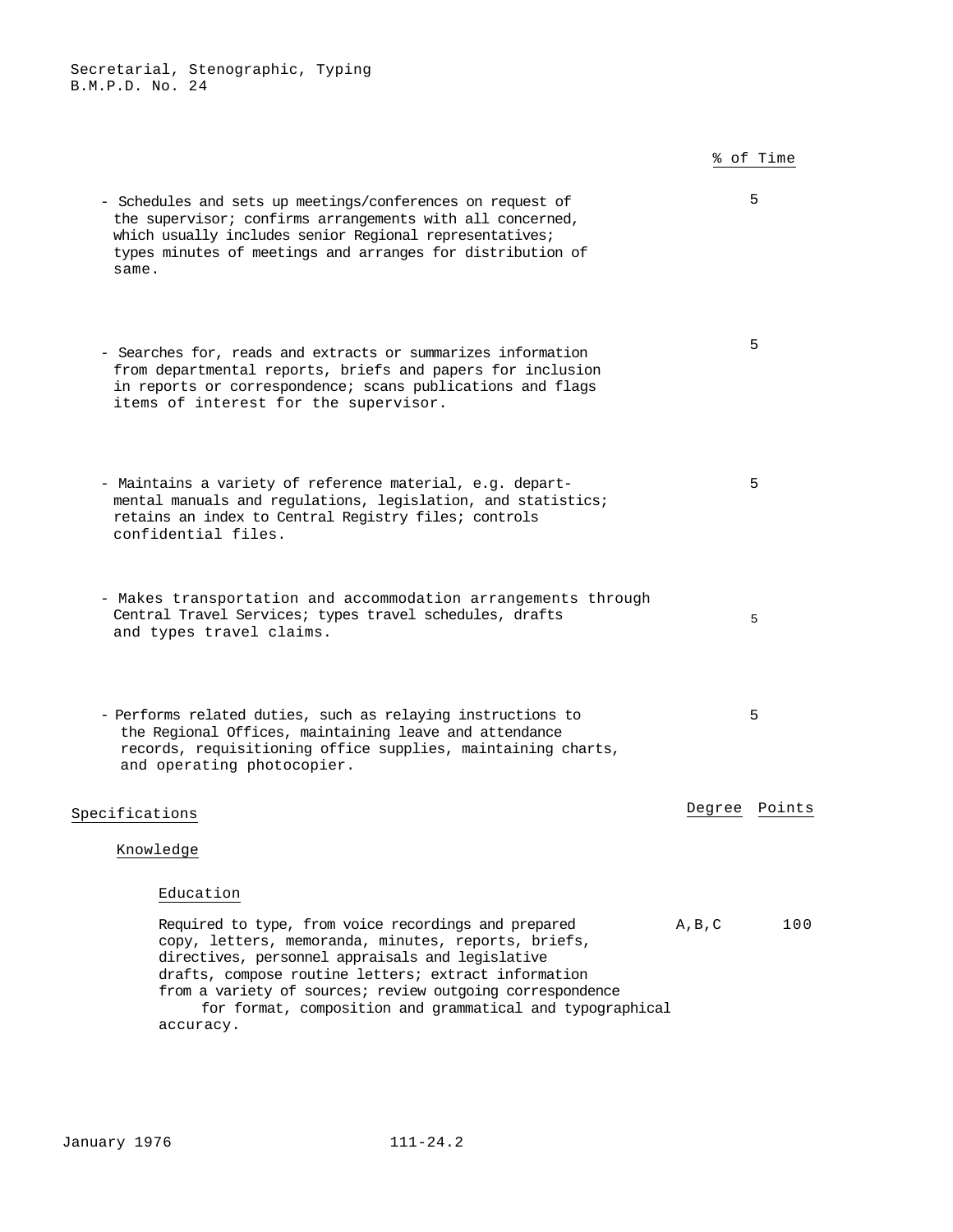|                                                                                                                                                                                                                                                                                                                                                                                                                                                                                                                                                                                                                                     | Degree         | Points |
|-------------------------------------------------------------------------------------------------------------------------------------------------------------------------------------------------------------------------------------------------------------------------------------------------------------------------------------------------------------------------------------------------------------------------------------------------------------------------------------------------------------------------------------------------------------------------------------------------------------------------------------|----------------|--------|
| Experience                                                                                                                                                                                                                                                                                                                                                                                                                                                                                                                                                                                                                          |                |        |
| The work requires a good knowledge of the programs,<br>policies and operating procedures for which the<br>supervisor is responsible, the organization of<br>Headquarters and Regional units, a good knowledge<br>of the subject-matter areas and the people within the<br>organization responsible for the various segments of<br>same, together with a general knowledge of the<br>legislation pertinent to the programs.                                                                                                                                                                                                          | D              | 210    |
| Complexity                                                                                                                                                                                                                                                                                                                                                                                                                                                                                                                                                                                                                          |                |        |
| While some duties are of a routine nature, many are non-<br>repetitive and involved and require a search for precedent,<br>particularly in answering the variety of inquiries received.<br>The various programs are covered by different legislation,<br>but are generally related. As only general guidelines are<br>available, initiative is required in handling requests for<br>information directed to the supervisor, in providing<br>advice to the supervisor's subordinate officers and in<br>reviewing outgoing correspondence. There is frequently<br>a requirement to modify existing procedures to resolve<br>problems. | B <sub>3</sub> | 200    |
| Consequence of Error                                                                                                                                                                                                                                                                                                                                                                                                                                                                                                                                                                                                                |                |        |
| Inaccurate information in answer to inquiries may cause<br>embarrassment to individuals. Problems or correspondence<br>incorrectly routed may result in considerable loss of time.<br>Errors in relaying instructions to Regional staffs may<br>have limited effects on activities of the organization.                                                                                                                                                                                                                                                                                                                             | В              | 70     |
| Contacts                                                                                                                                                                                                                                                                                                                                                                                                                                                                                                                                                                                                                            |                |        |
| Contacts are with senior officials within the Department<br>to give or obtain information frequently requiring<br>elaboration, particularly when relaying information or<br>instructions on behalf of the supervisor. Contacts are<br>also with the public; with private individuals to explain<br>procedures and advise regarding the status of problems;                                                                                                                                                                                                                                                                          | C <sub>3</sub> | 170    |

legislation revision.

with the news media to advise regarding the status of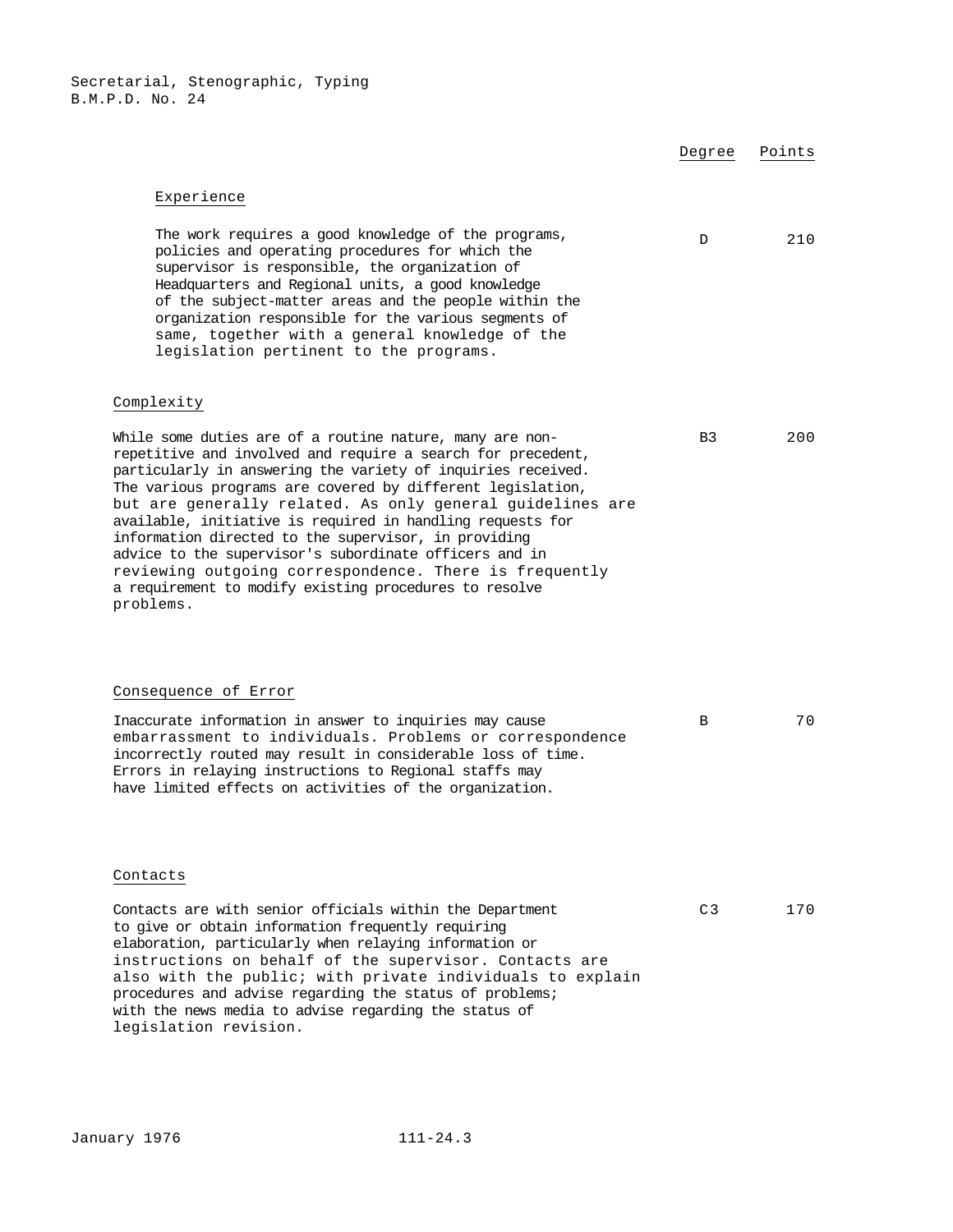Degree Points

## Supervision

There is no substantive supervisory responsibility; however, there is a requirement to check the quality of work of the secretaries in the supervisor's subordinate units. **- -**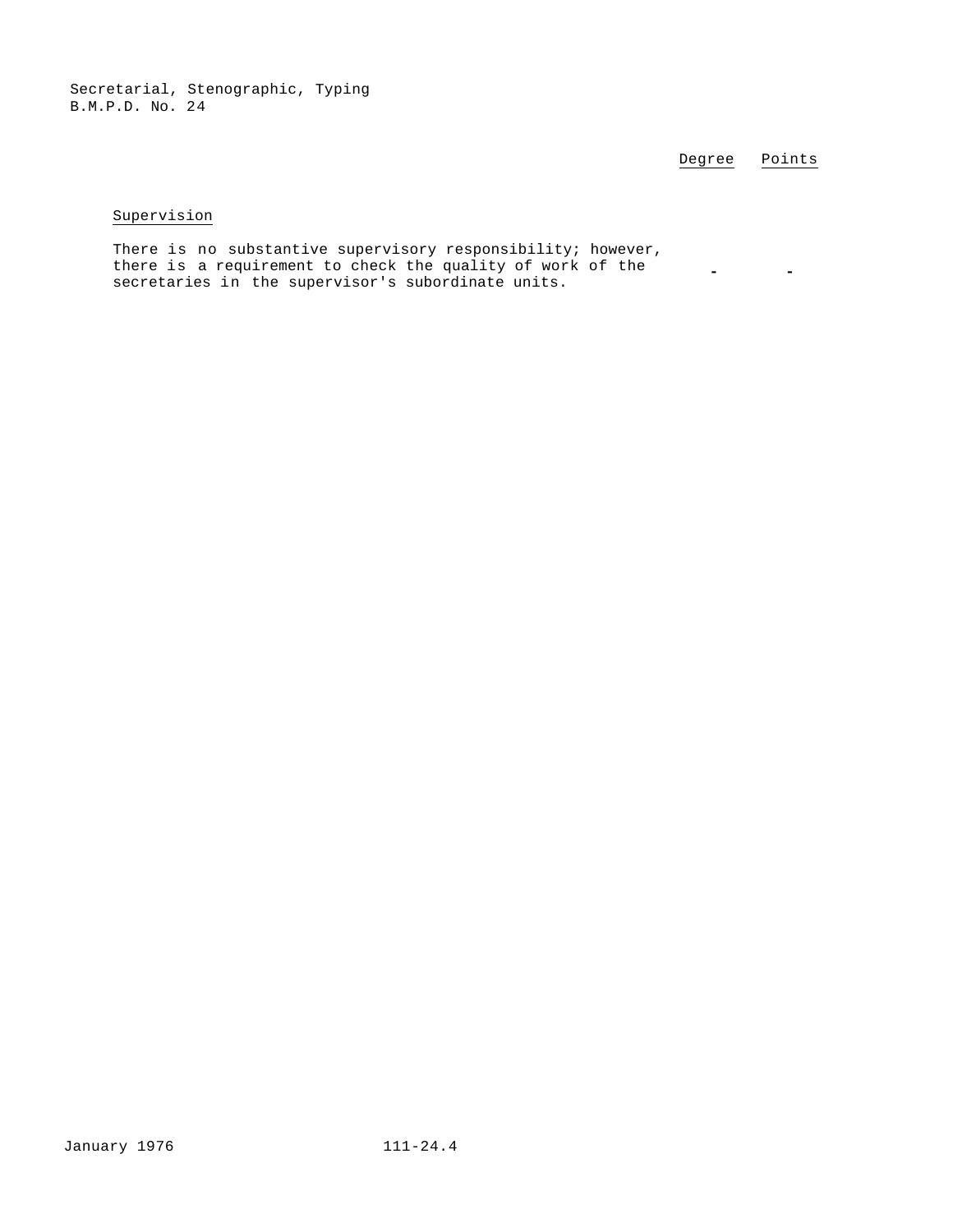#### EXAMPLE OF A

## STATEMENT OF QUALIFICATIONS FOR B.M.P.D. No. 24: SECRETARY (SCY-4)

# ESSENTIAL QUALIFICATIONS

## BASIC REQUIREMENTS

| Education                           | - Successful completion of two years of<br>secondary school education according<br>to provincial standards.                              |
|-------------------------------------|------------------------------------------------------------------------------------------------------------------------------------------|
| Achievement, Skills or<br>Aptitudes | - Required proficiency in the use of grammar,<br>spelling and punctuation in both the<br>English language and the French language.       |
|                                     | - Typing skill in both English and French<br>at a speed of at least 40 words per minute<br>with not more than a 5 percent error<br>rate. |
| Language Requirement                | - A knowledge of both the English language<br>and the French language is essential for<br>this position.                                 |
| Experience                          | - Experience in performing secretarial duties<br>including handling of Ministerial corre-<br>spondence.                                  |
| RATED REQUIREMENTS                  |                                                                                                                                          |
| Knowledge                           | - Knowledge of the organization of Head<br>quarters and Regional offices.                                                                |
|                                     | - Knowledge of administrative procedures<br>for handling mail including Ministerial -<br>correspondence.                                 |
|                                     | - Knowledge of the programs within the                                                                                                   |

organization.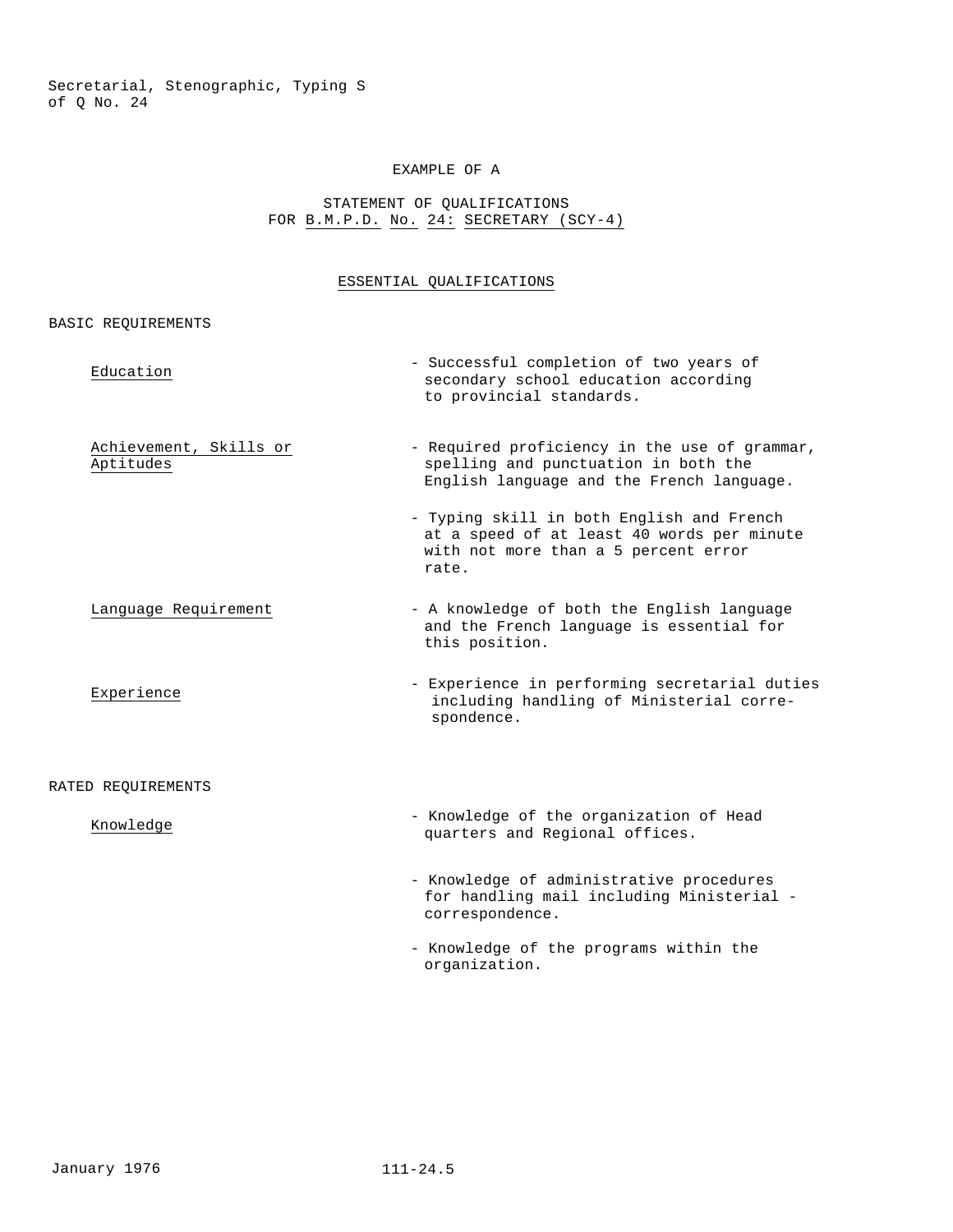| Abilities            | - Ability to compose routine correspondence.                                 |
|----------------------|------------------------------------------------------------------------------|
|                      | - Ability to extract and summarize<br>information.                           |
|                      | - Ability to communicate orally in relaying<br>information and instructions. |
| Personal Suitability | - Initiative, thoroughness, reliability and<br>tact.                         |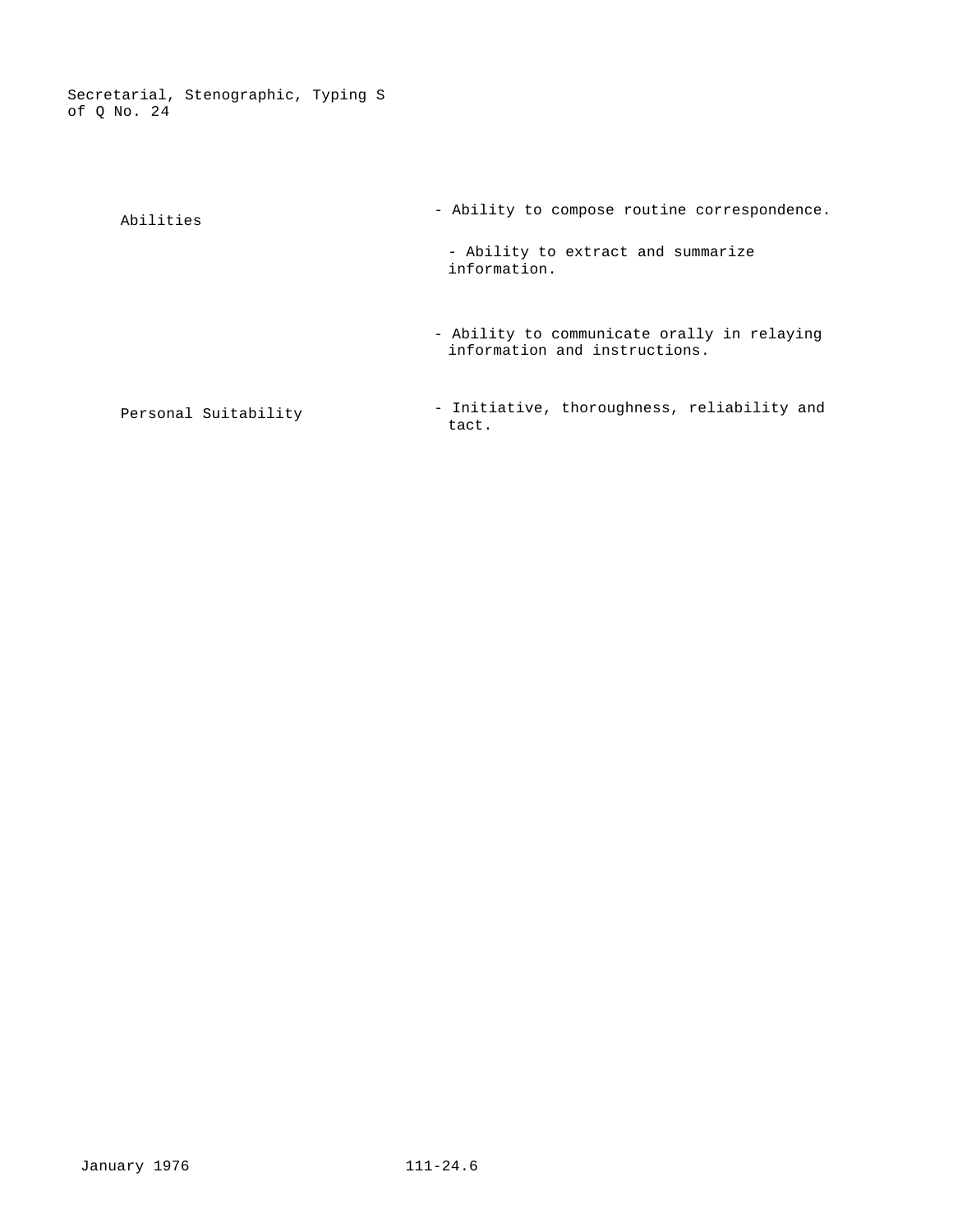## BENCH-MARK POSITION DESCRIPTION

Sub-group: Secretarial

| Bench-mark Position Number: 25 | Level: 4          |
|--------------------------------|-------------------|
| Descriptive Title: SECRETARY   | Point Rating: 795 |

#### Summary

Provides secretarial services to the supervisor of a complex organization, of moderate size, responsible for several unrelated administrative programs.

| Duties                                                                                                                                                                                                                                                                               | % of Time |
|--------------------------------------------------------------------------------------------------------------------------------------------------------------------------------------------------------------------------------------------------------------------------------------|-----------|
| - Takes dictation and types letters, memoranda, reports,<br>minutes and other material from shorthand notes, voice<br>recordings and prepared copy.                                                                                                                                  | 15        |
| - Reads incoming mail to determine priority and the nature<br>of action required, attaches relevant background material<br>and forwards to the supervisor or appropriate sub-unit<br>head, maintains a control system and follows up to ensure<br>timely response.                   | 15        |
| - Checks outgoing mail for accuracy, conformance with overall<br>policy, adequacy of treatment, and whether any statements<br>might be embarrassing or misunderstood by the recipient.                                                                                               | 10        |
| - Composes and signs replies to general inquiries of a<br>non-technical nature, acknowledgements and interim replies;<br>drafts more difficult correspondence for signature by the<br>supervisor, or compiles or summarizes information to<br>facilitate the preparation of replies. | 10        |
| - Receives visitors and screens telephone callers, determines<br>the purpose or nature of the visit or call, provides<br>substantive information of a general nature, redirects<br>callers when feasible or refers to the supervisor.                                                | 15        |
| - Assists in the preparation of reports by searching for,<br>extracting, collating and summarizing data from a variety<br>of sources within the Department.                                                                                                                          | 5         |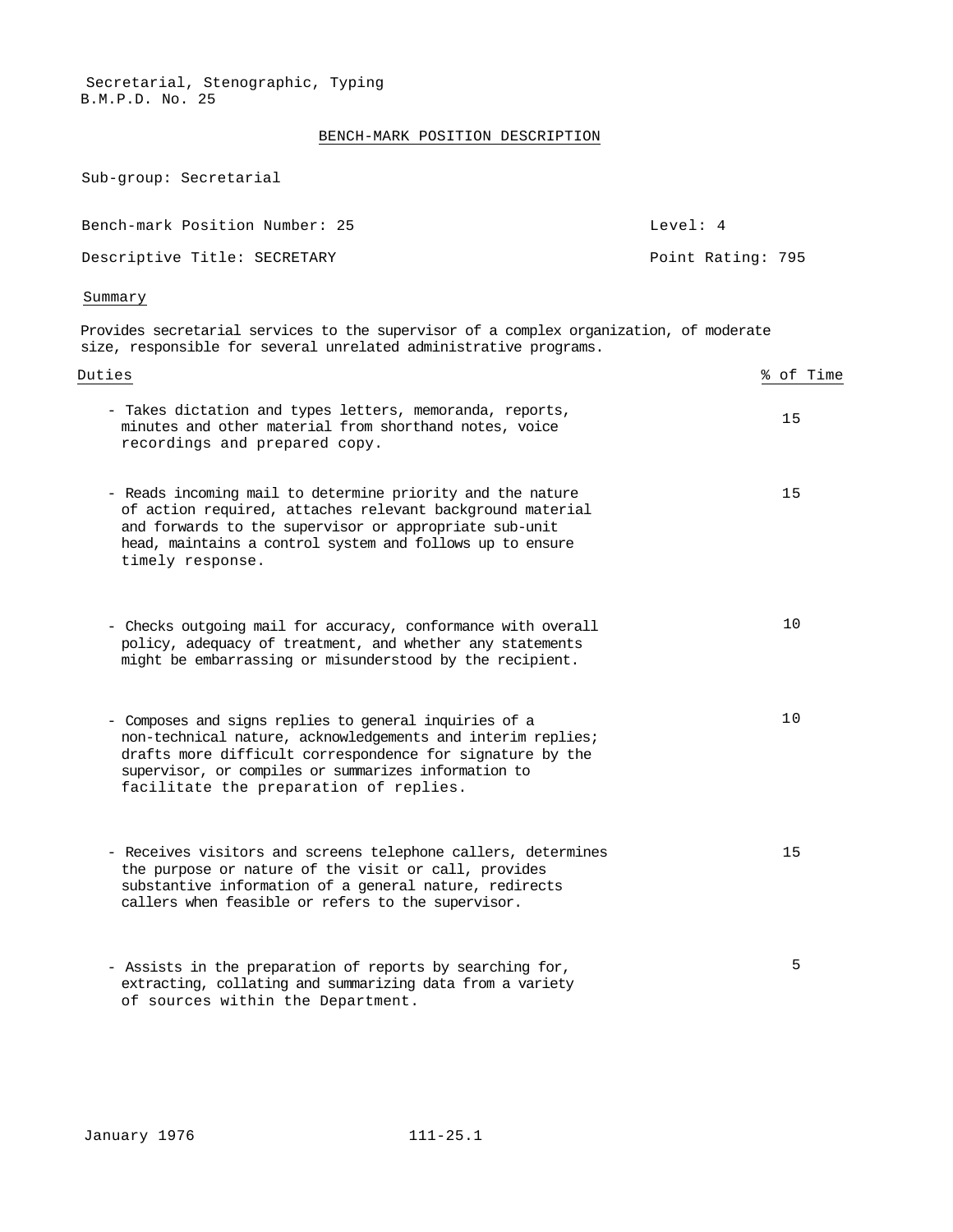% of Time - Schedules meetings and conferences with the supervisor's approval, reserves space, types and distributes agenda and list of participants, takes notes at meetings and prepares summary minutes; makes arrangements for travel and accommodation in Canada and abroad through Central Travel Services, occasionally makes arrangements directly with airline and railway companies, requisitions cheques and drafts travel claims. 10 - Maintains files of on-going matters of concern to the supervisor, minutes of committee meetings, and the super visor's personal files; keeps a Central Registry file index. 5 - Liaises on behalf of the supervisor with staff members and with senior employees outside the supervisor's organization to give or obtain information and to relay instructions and verbal requests. 5 - Performs other duties, such as arranging for other support staff to perform routine tasks, for example, general typing, zeroxing and compiling information from readily available sources, and reviewing completed work; maintaining a variety of reference material, including financial and material manuals, program forecasts and estimates, extensive domestic and foreign address and telephone lists; requisitioning office supplies from central stores; contacting outside firms for repair and service of office equipment; occasionally arranging business luncheons at local restaurants involving seating precedence and menus. 10 Specifications Degree Points Knowledge Education Required to take shorthand and type letters, memoranda, reports, minutes and other material from shorthand notes, voice recordings and prepared copy; compose summary minutes of meetings; compose replies to general inquiries of a non-technical nature, acknowledgements A,B,C,D, 125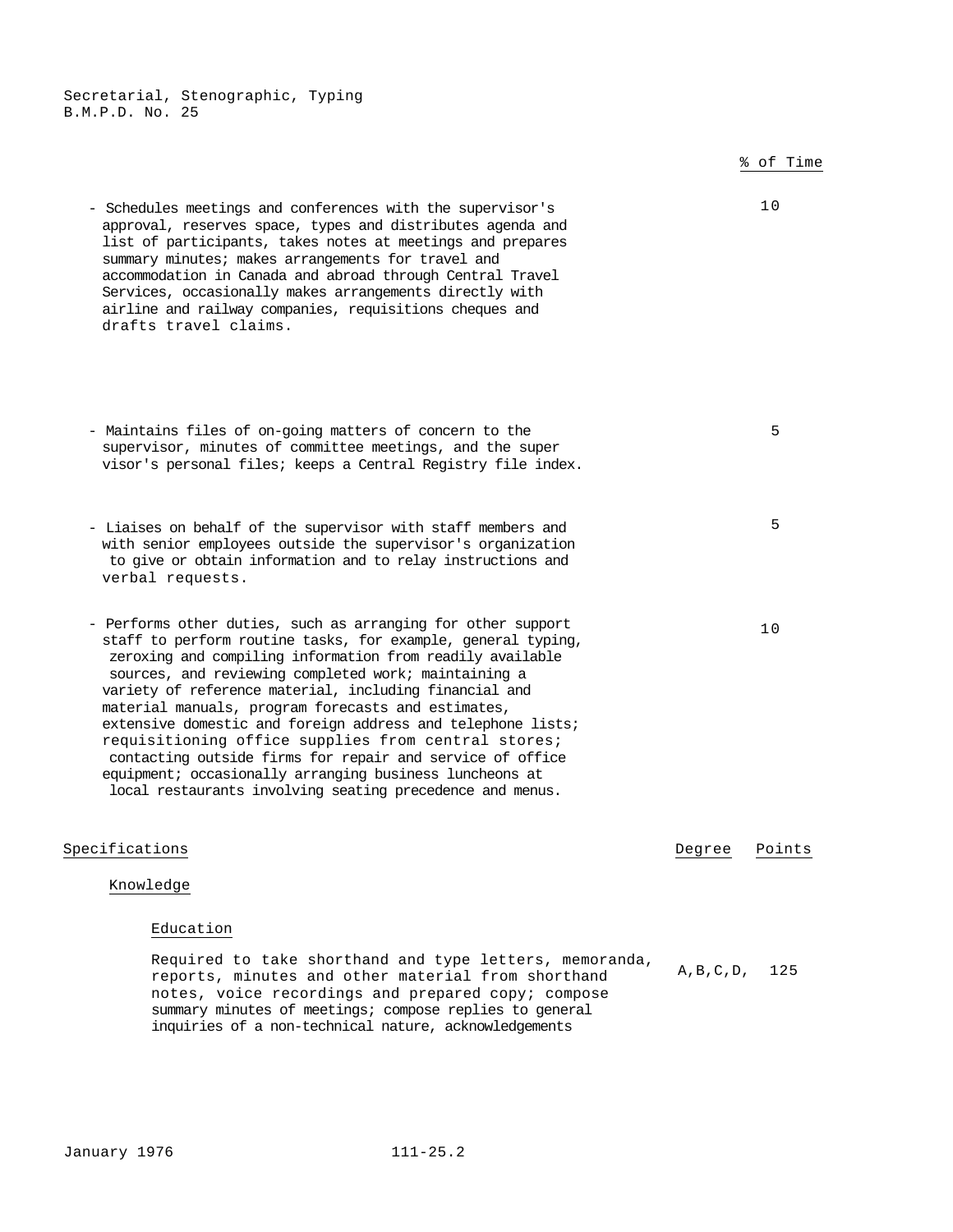Degree Points

D 210

and interim replies; drafts more difficult correspondence for the supervisor's signature.

#### Experience

Duties require a good knowledge of the structure, policies and functions of a complex organization responsible for several unrelated administrative programs, and of its relationships with the operational units and central agencies; a good knowledge of internal administrative procedures and practices, and of the procedures applicable to the Department as a whole. A knowledge of a few personnel in several other departments with which the organization has frequent dealings is also required.

#### Complexity

Many of the duties are complicated or pose particular problems requiring the search for precedent. The subject matter is diverse and unrelated due to the nature of the programs under the supervisor's control. While procedures are generally well established and precedents are avail able, there is some scope for initiative in solving problems. Judgment is required in determining priorities, in reviewing outgoing correspondence, in searching for, extracting, collating and summarizing data. Some initiative and judgment are required in screening visitors and arranging appointments.

#### Consequence of Error

Probable errors may result in faulty information and may have limited effects on the activities based on this information or be embarrassing to the supervisor.

B 70

C2 220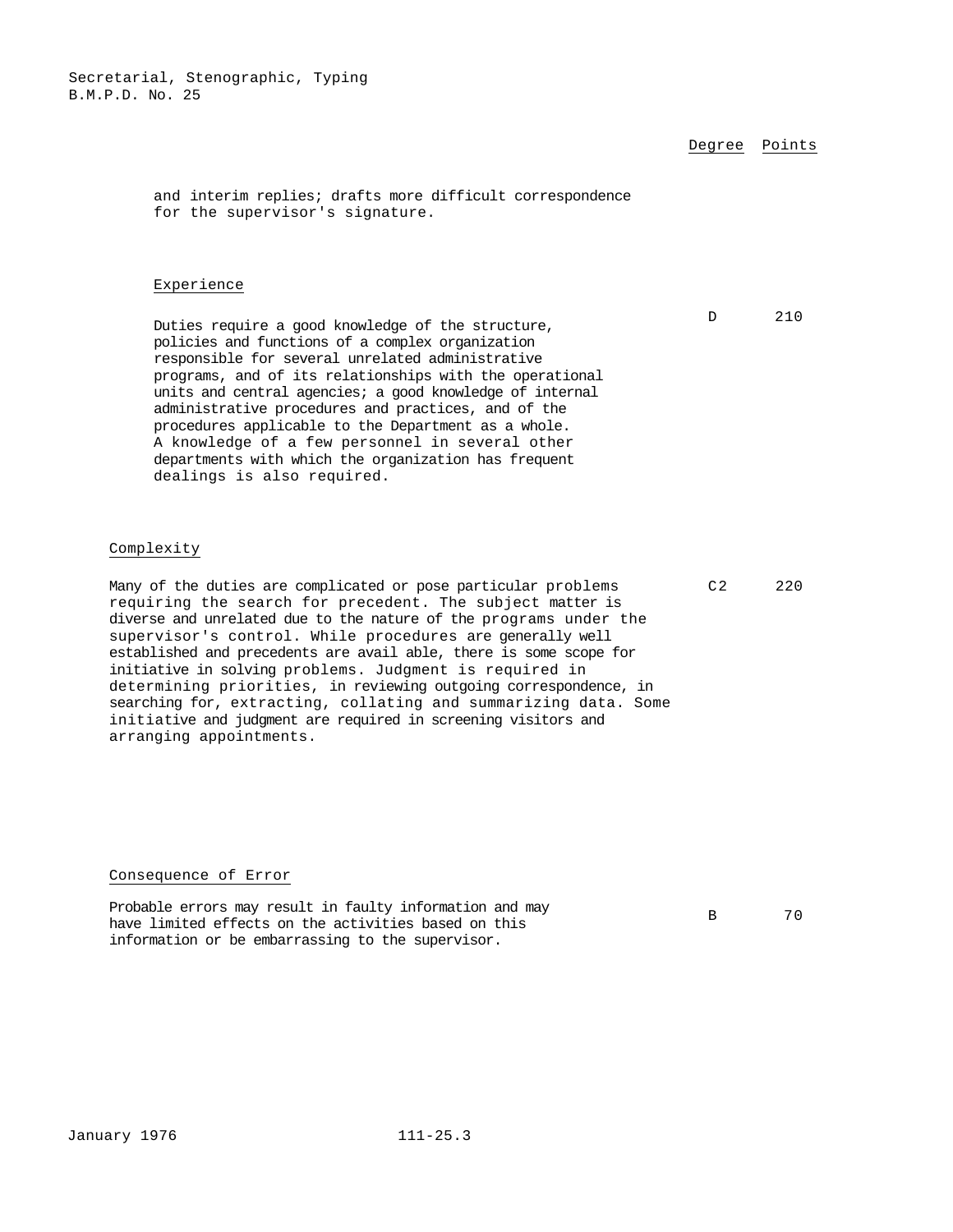| Degree | Points |
|--------|--------|
|        |        |

## Contacts

| Contacts are with senior employees within the Department     | $\cap$ 3 | 170 |
|--------------------------------------------------------------|----------|-----|
| to give or obtain information or relay instructions          |          |     |
| requiring considerable elaboration and discussion, and       |          |     |
| with senior officials of other departments to give or obtain |          |     |
| information requiring limited explanation or to arrange      |          |     |
| meetings.                                                    |          |     |

## Supervision

The position has no substantive and continuing supervisory responsibility.  $-$  -  $-$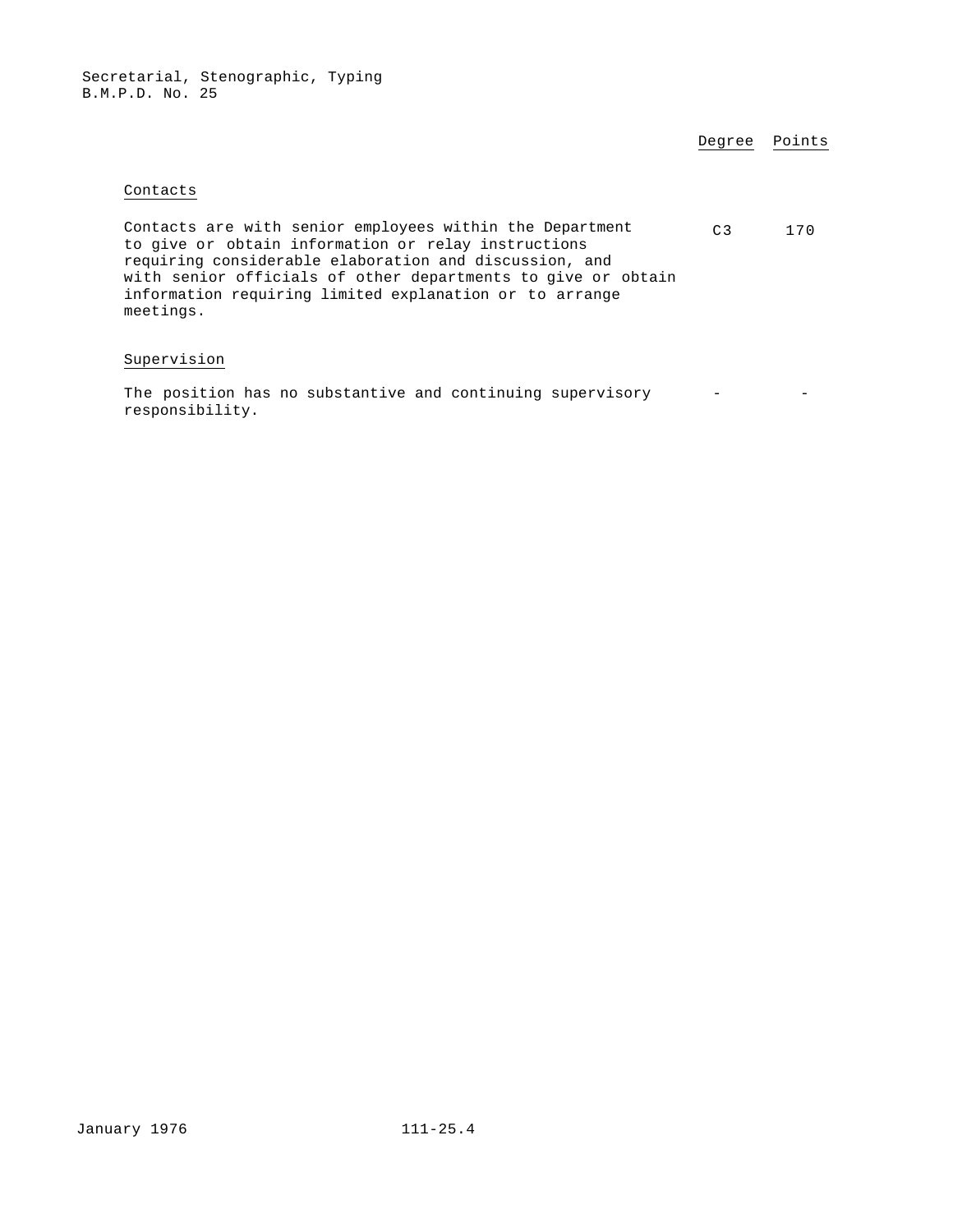# EXAMPLE OF A

## STATEMENT OF QUALIFICATIONS

FOR

## B.M.P.D. No. 25: SECRETARY (SCY-4)

#### ESSENTIAL QUALIFICATIONS

## BASIC REQUIREMENTS

| Education                           | - Successful completion of two years of<br>secondary school education according<br>to provincial standards.                                                                                          |
|-------------------------------------|------------------------------------------------------------------------------------------------------------------------------------------------------------------------------------------------------|
| Achievement, Skills or<br>Aptitudes | - Required proficiency in the use of grammar,<br>spelling and punctuation in the English<br>language.                                                                                                |
|                                     | - Typing skill in English at a speed of at<br>least 40 words per minute with not more<br>than a 5 percent error rate.                                                                                |
|                                     | - Skill in taking dictation in English by<br>manual or machine shorthand at a speed of<br>at least 80 words per minute and in tran-<br>scribing with not more than a 5, percent<br>error rate.       |
|                                     | - A knowledge of both the English language                                                                                                                                                           |
| Language Requirement                | and the French language is essential for<br>this position.                                                                                                                                           |
| Experience                          | - Experience in performing secretarial duties<br>such as composing routine correspondence,<br>maintaining a control and follow-up system<br>on mail, and assisting in the preparation<br>of reports. |
| RATED REQUIREMENTS                  |                                                                                                                                                                                                      |
| Knowledge                           | - Knowledge of the structure, policies and                                                                                                                                                           |
|                                     | functions of the organization.                                                                                                                                                                       |
|                                     | - Knowledge of internal administrative<br>procedures and practices.                                                                                                                                  |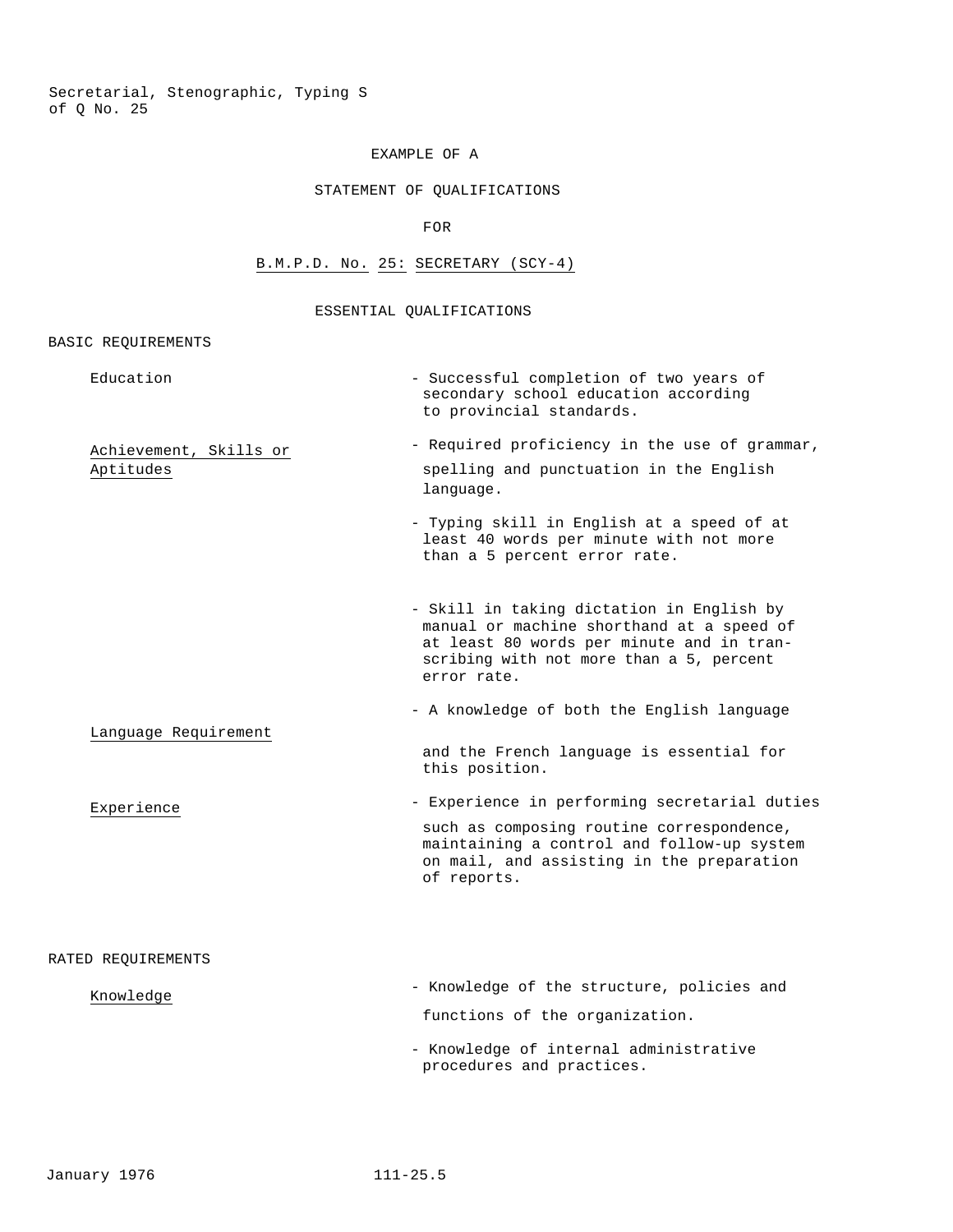| Abilities                                                                                                                                                                                                                                | - Ability to extract, collate and summarize<br>data.                                                                                                                                                                           |
|------------------------------------------------------------------------------------------------------------------------------------------------------------------------------------------------------------------------------------------|--------------------------------------------------------------------------------------------------------------------------------------------------------------------------------------------------------------------------------|
|                                                                                                                                                                                                                                          | - Ability to determine work priorities.                                                                                                                                                                                        |
|                                                                                                                                                                                                                                          | - Ability to communicate orally in relaying<br>information and instructions.                                                                                                                                                   |
| <b>B</b> and <b>a</b> distribution of the state of the state of the state of the state of the state of the state of the state of the state of the state of the state of the state of the state of the state of the state of the state of | raded and the common country and his common and the second second second second second second second second second second second second second second second second second second second second second second second second se |

**Personal Suitability <b>-** Initiative, tact, reliability and thoroughness thoroughness.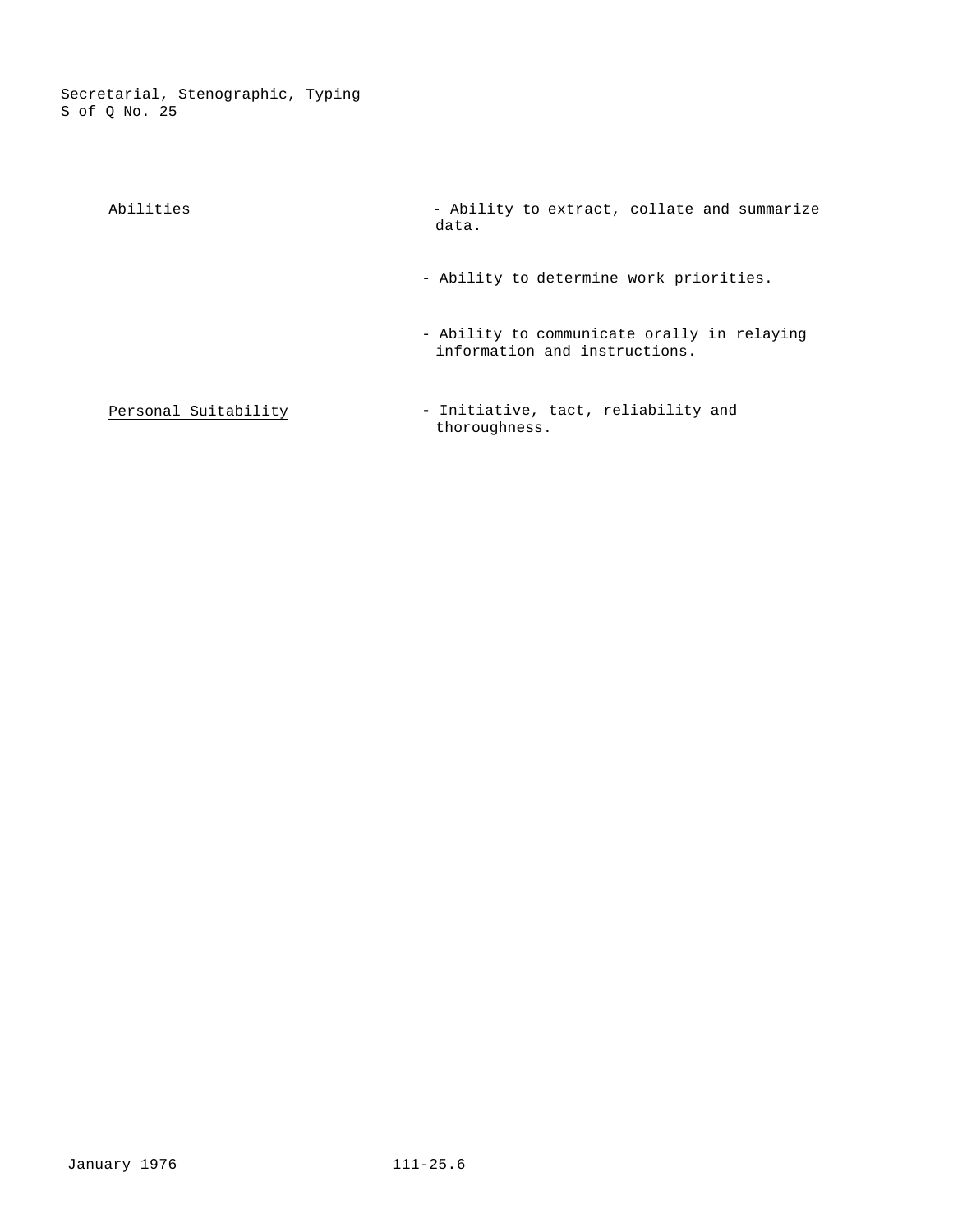## BENCH-MARK POSITION DESCRIPTION

| Sub-group: Secretarial                                                                                                                                                                                                                                                                                                                                                                                                              | Level: 4          |
|-------------------------------------------------------------------------------------------------------------------------------------------------------------------------------------------------------------------------------------------------------------------------------------------------------------------------------------------------------------------------------------------------------------------------------------|-------------------|
| Bench-mark Position Number: 26                                                                                                                                                                                                                                                                                                                                                                                                      | Point Rating: 890 |
| Descriptive Title: SECRETARY                                                                                                                                                                                                                                                                                                                                                                                                        |                   |
| Summary                                                                                                                                                                                                                                                                                                                                                                                                                             |                   |
| Provides secretarial services to the supervisor of a large, complex organization<br>responsible for two multi-faceted programs including Headquarters, Regional and<br>District operations.                                                                                                                                                                                                                                         |                   |
| Duties                                                                                                                                                                                                                                                                                                                                                                                                                              | % of Time         |
| - Types internal memoranda, reports, letters, submissions,<br>drafts of legislation, and memoranda to Cabinet from<br>shorthand notes, manuscripts and marginal notes involving<br>non-recurring scientific and legal terms.                                                                                                                                                                                                        | 10                |
| - Screens incoming mail, obtains background material, passes<br>important correspondence and files to the supervisor,<br>redirects mail not requiring the supervisor's attention to<br>the appropriate sub-unit supervisor indicating who is<br>to prepare reply and for whose signature; maintains log for<br>action documents and correspondence and follows up at own<br>discretion to ensure timely response; records decisions | 15                |

20

- Composes and signs acknowledgements, responses to requests for information and confirmation of actions pending or taken; drafts more difficult correspondence for the supervisor's signature, and drafts other material for use in press releases, speeches and articles; reviews outgoing material, including letters for the Minister's signature, Parliamentary returns and Cabinet documents, for format, completeness, style, procedural and grammatical accuracy, and for co-ordination between sub-units; ensures that replies to inquiries cover all points raised.

made, actions taken, reasons for delay and anticipated

completion dates.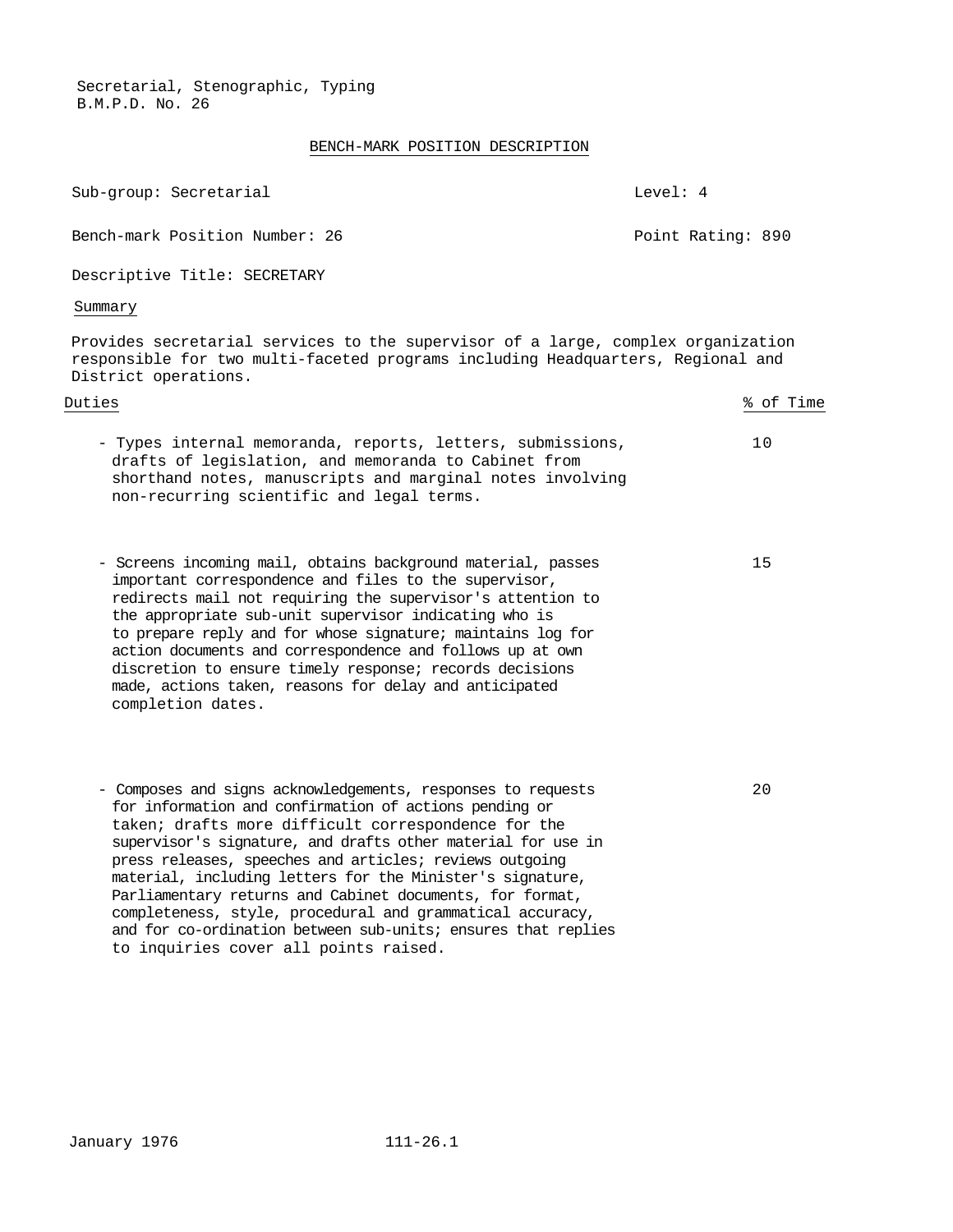% of Time - Screens visitors and telephone callers, determines nature of call, provides information of a factual nature, when practicable redirects visitors or callers to the appropriate sub-unit head. 10 - Liaises with departmental officials, both inside and outside the supervisor's organization, and with officials of other departments, boards or agencies to relay instructions, transmit messages, give or obtain information on behalf of the supervisor, but problems concerning policy instructions are brought to the attention of the supervisor; provides advice to the supervisor's immediate subordinates and their support staff regarding the preparation of correspondence, reports and other routine matters. 15 - Schedules appointments on own initiative and postpones, reschedules or makes alternative arrangements as circumstances dictate, informs the supervisor of the arrangements and ensures that necessary background information is available prior to the appointment. 5 - Arranges meetings, including time and space and occasionally accommodation for participants, prepares agenda, collates background material, types and distributes minutes. 5 - Locates background material for inclusion in reports, letters or other documents, also locates internal or external sources of information for use by the supervisor's subordinates. 10 - Performs other duties, such as maintaining confidential files and a Central Registry file index; maintaining a variety of reference material including appropriate Acts and Regulations, copies of Hansard, statistical tables and various reports; maintaining leave and attendance records for the supervisor and the sub-unit heads; arranging for furnishings, furniture and equipment acquisition and repair; making travel arrangements and accommodation reservations 10

travel.

through Central Travel Services, requisitioning advances and drafting travel claims for domestic and foreign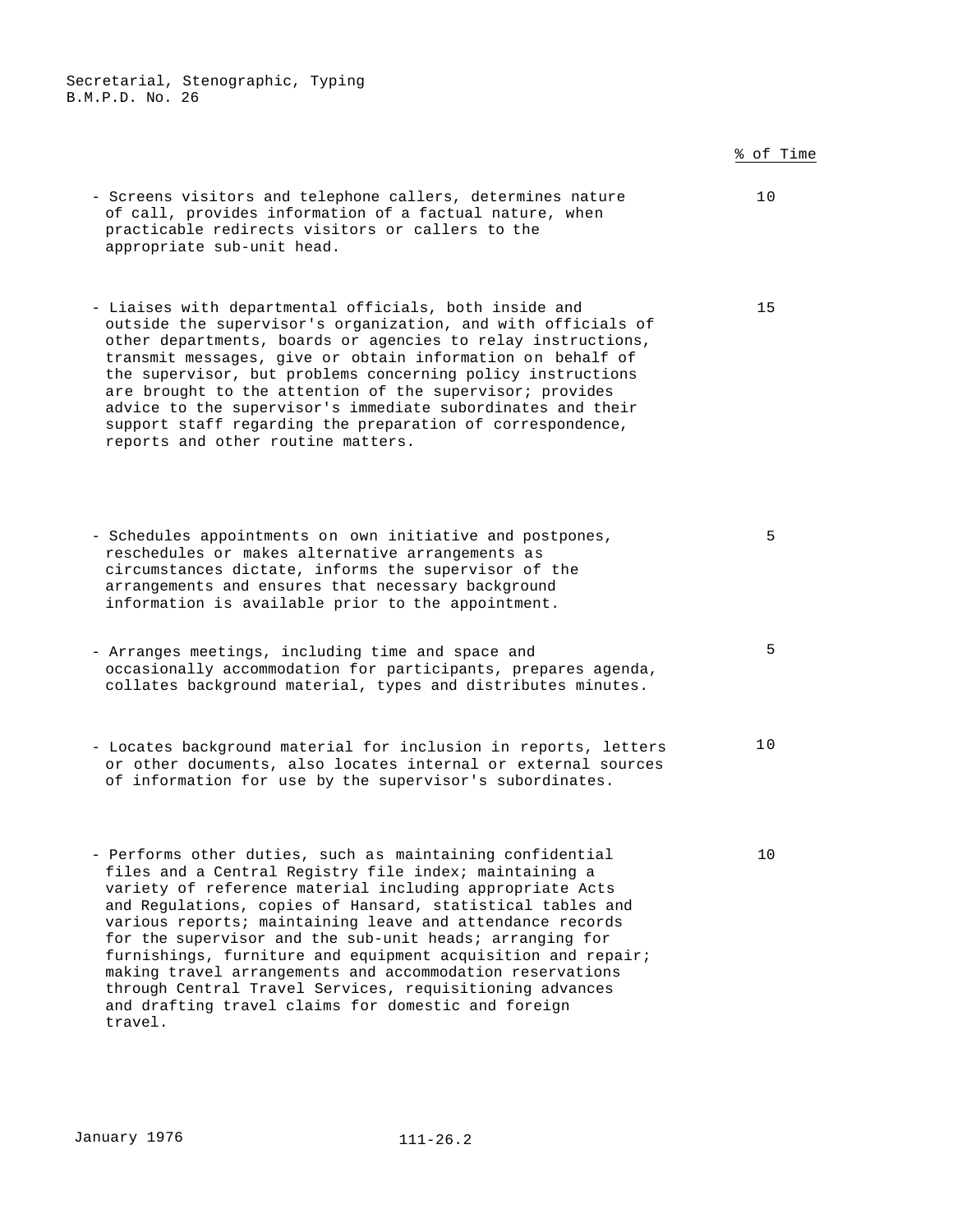#### Specifications **Degree** Points **Degree** Points

## Knowledge

#### Education

Required to take dictation and type a variety of material involving non-recurring scientific and legal terminology; compose routine and difficult correspondence and other material for use in press releases, speeches and articles; review outgoing correspondence, letters for the Minister's signature and Cabinet documents for procedural and grammatical accuracy. A,B,D,E, 130

#### Experience

Duties require a good knowledge of the personnel, policies, procedures and operations of a large, complex organization responsible for two multi faceted programs, together with a good knowledge of the various subject matter areas involved. A good knowledge of the organization, functions and key personnel of governmental and industrial boards and agencies with which the organization relates is also required.

#### Complexity

Most duties are of a non-routine nature or have a unique aspect. The subject matter is broad in scope and diverse, encompassing several unrelated fields. There are various interrelated activities in each field. The solution to problems frequently requires some variation or modification of past practices. Initiative and judgment are required in arranging appointments and meetings, in redirecting mail, coordinating replies and following up to ensure timely response, and in drafting difficult correspondence for the supervisor's signature, in locating and extracting information and data, and in scheduling appointments. Problems concerning policy matters are referred to the supervisor.

#### C3 250

D 210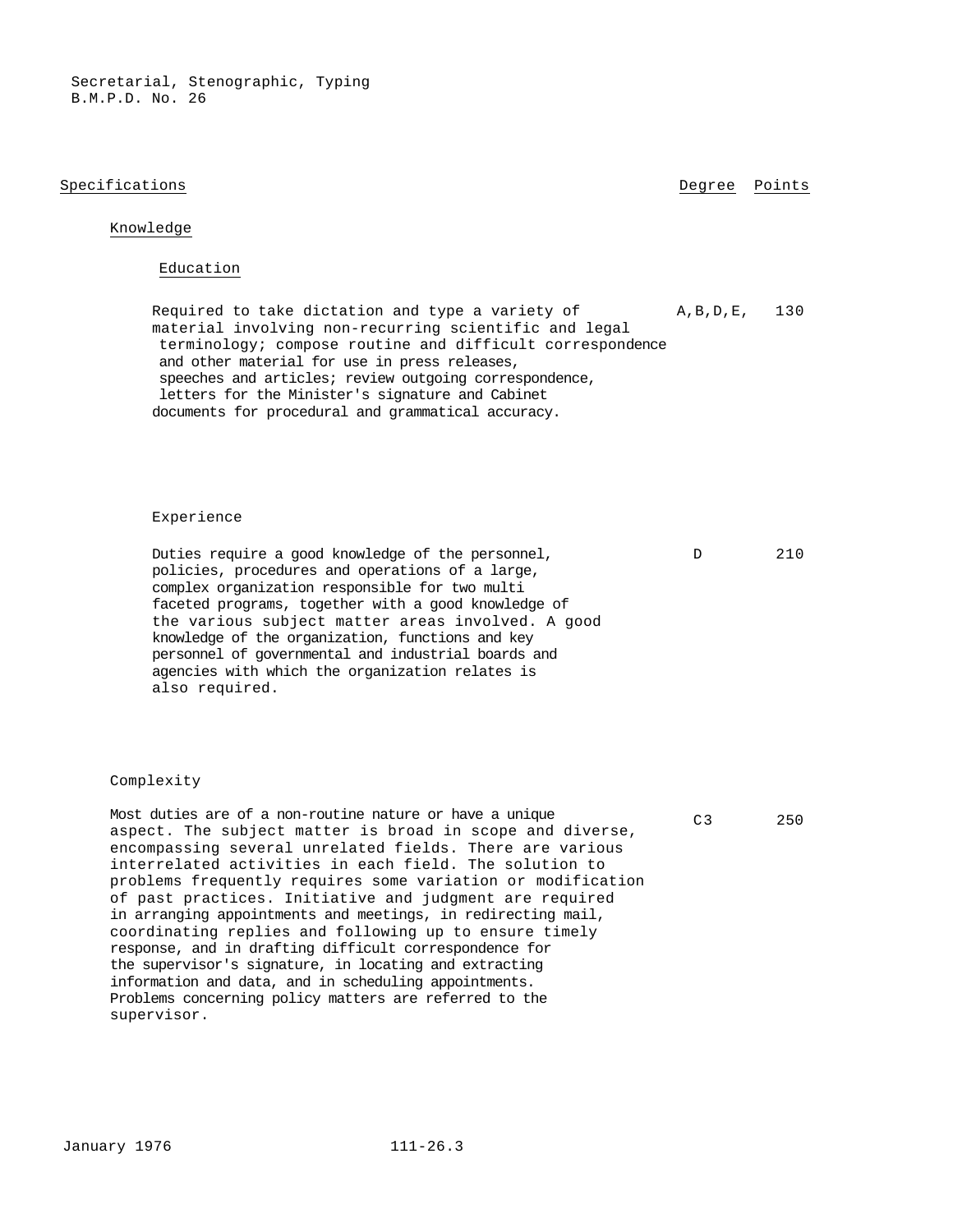|                                                                                                                                                                                                                                                                                                                            | Degree        | Points |
|----------------------------------------------------------------------------------------------------------------------------------------------------------------------------------------------------------------------------------------------------------------------------------------------------------------------------|---------------|--------|
| Consequence of Error<br>Errors may cause inaccuracies in reports or other documents<br>used to make operational decisions, adversely affect<br>relations with outside organizations or cause embarrassment<br>to the Department.                                                                                           | $\mathcal{C}$ | 100    |
| Contacts<br>Contacts are with senior officials in own and other<br>departments, and with officials of government and<br>industrial boards and agencies which are directly concerned<br>with departmental programs, to relay messages, give and<br>obtain information involving considerable elaboration and<br>discussion. | CS            | 200    |
| Supervision<br>The position has no substantive and continuing supervisory<br>responsibility.                                                                                                                                                                                                                               |               |        |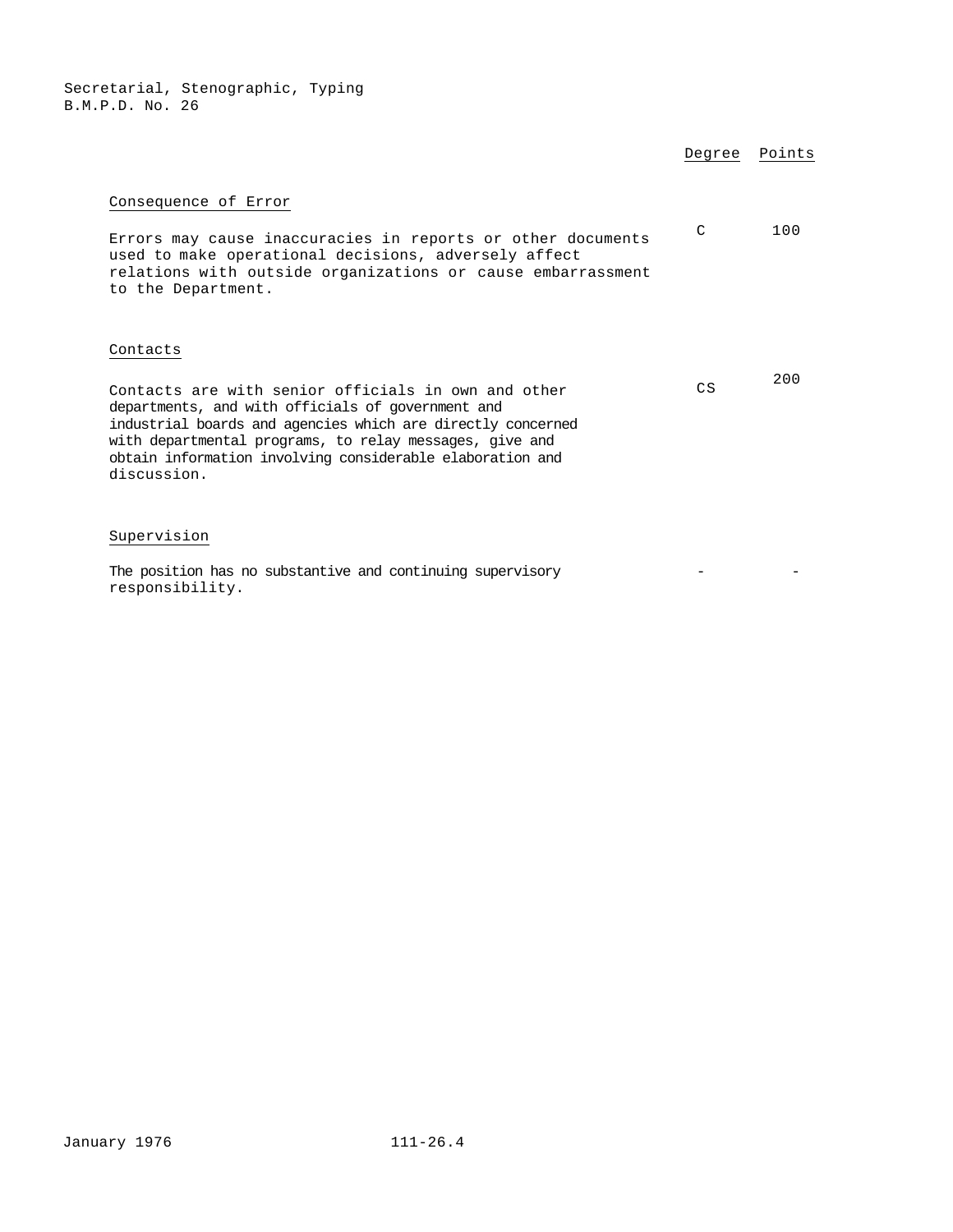# EXAMPLE OF A

#### STATEMENT OF

#### QUALIFICATIONS FOR

# B.M.P.D. No. 26: SECRETARY (SCY-4)

## ESSENTIAL QUALIFICATIONS

BASIC REQUIREMENTS

| Education                           | - Successful completion of two years of<br>secondary school education according<br>to provincial standards.                                                                                                 |
|-------------------------------------|-------------------------------------------------------------------------------------------------------------------------------------------------------------------------------------------------------------|
| Achievement, Skills or<br>Aptitudes | - Required proficiency in the use of<br>grammar, spelling and punctuation in both<br>the English language and the French language.                                                                          |
|                                     | - Typing skill in both English and French<br>at a speed of at least 40 words per minute<br>with not more than a 5 percent error<br>rate.                                                                    |
|                                     | - Skill in taking dictation in both English<br>and French by manual or machine shorthand<br>at a speed of at least 80 words per minute<br>and in transcribing with not more than a<br>5 percent error rate. |
| Language Requirement                | - A knowledge of both the English language<br>and the French language is essential for<br>this position.                                                                                                    |
| Experience                          | - Experience in composing correspondence,<br>dealing with senior officials and handling<br>Ministerial correspondence.                                                                                      |
| RATED REQUIREMENTS                  |                                                                                                                                                                                                             |
| Knowledge                           | - Knowledge of the policies, procedures<br>and structure of the organization.                                                                                                                               |
|                                     | - Knowledge of governmental and industrial<br>boards and agencies.                                                                                                                                          |
|                                     | - Knowledge of office practices and procedures.                                                                                                                                                             |
| January 1976                        | $111 - 26.5$                                                                                                                                                                                                |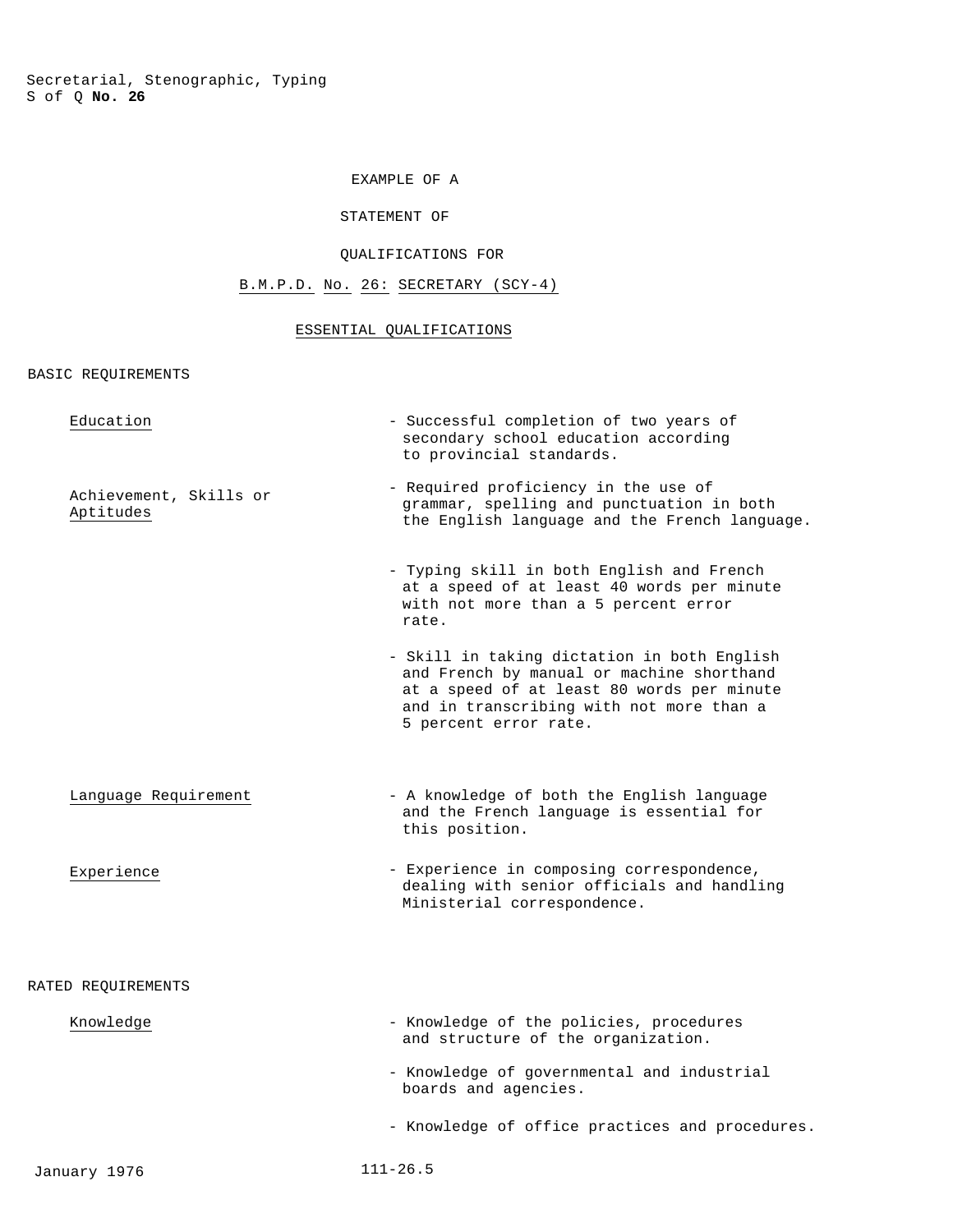| Abilities            | - Ability to locate internal or external<br>sources of information.                           |
|----------------------|-----------------------------------------------------------------------------------------------|
|                      | - Ability to draft material for press releases,<br>speeches and articles.                     |
|                      | - Ability to communicate orally with senior<br>officials in giving and obtaining information. |
| Personal Suitability | - Initiative, tact and reliability.                                                           |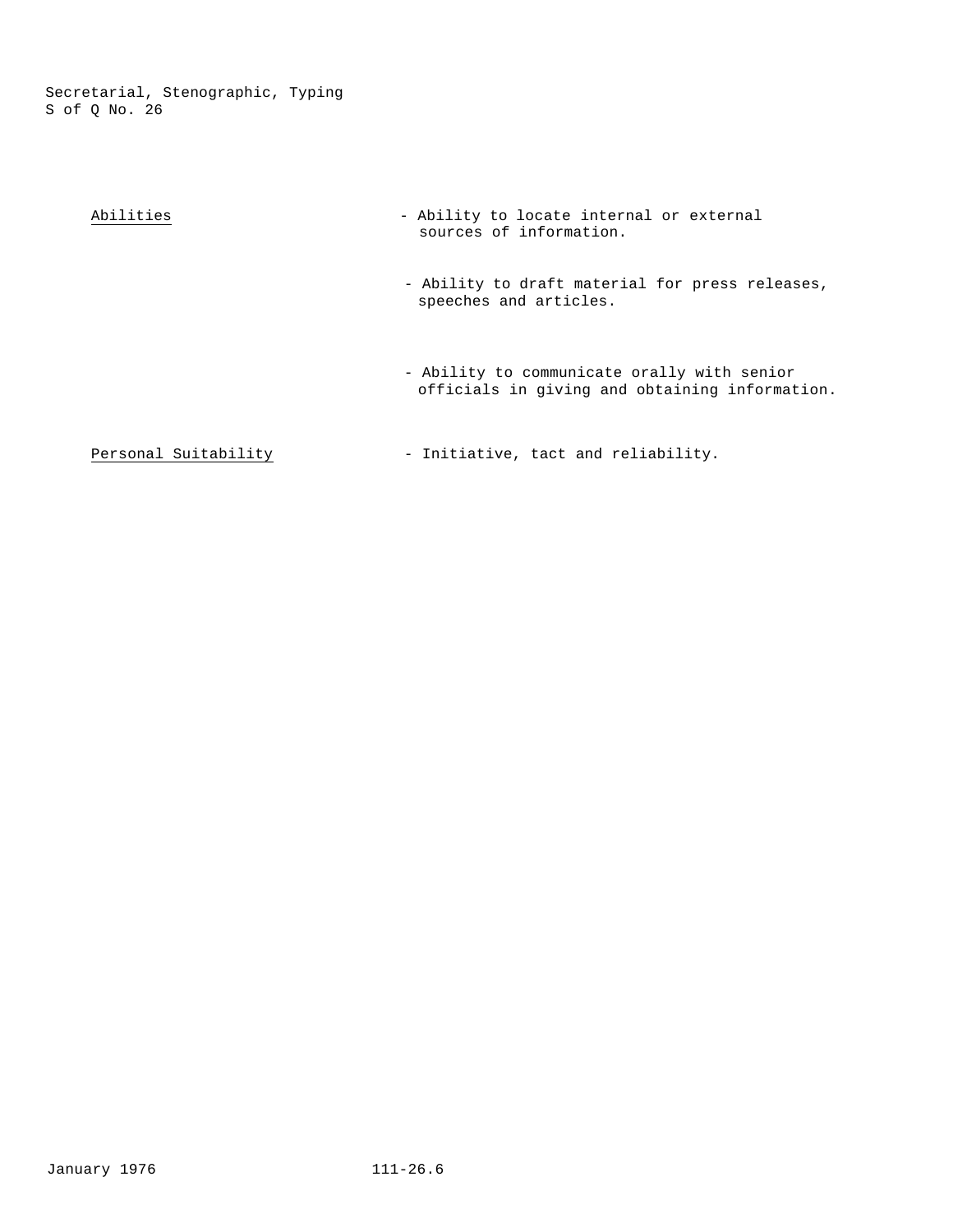Secretarial, Stenographic, Typing g m P n Nn 97

## BENCH-MARK POSITION DESCRIPTION

| Sub-group: Secretarial                                                                                                                                                                                                                                                                                                                                                                                                                | Level:            | 4         |
|---------------------------------------------------------------------------------------------------------------------------------------------------------------------------------------------------------------------------------------------------------------------------------------------------------------------------------------------------------------------------------------------------------------------------------------|-------------------|-----------|
| Bench-mark Position Number: 27                                                                                                                                                                                                                                                                                                                                                                                                        | Point Rating: 965 |           |
| Descriptive Title: SECRETARY                                                                                                                                                                                                                                                                                                                                                                                                          |                   |           |
| Summary                                                                                                                                                                                                                                                                                                                                                                                                                               |                   |           |
| Provides secretarial services to the supervisor of a large, complex organization responsible<br>for all aspects of several multi-faceted programs.                                                                                                                                                                                                                                                                                    |                   |           |
| Duties                                                                                                                                                                                                                                                                                                                                                                                                                                |                   | % of Time |
| - Takes dictation and types letters, memoranda and other<br>correspondence from shorthand notes, handwritten drafts<br>and revised copy, involving a limited amount of technical<br>terminology.                                                                                                                                                                                                                                      |                   | 10        |
| - Screens incoming mail; locates and attaches relevant<br>background material; flags or summarizes information to<br>facilitate the preparation of replies, redirects, for<br>action or information, mail not requiring the personal<br>attention of the supervisor to the person or unit<br>concerned; and follows up at own discretion.                                                                                             |                   | 20        |
| - Composes and signs routine and more substantive replies<br>to incoming correspondence; replies directly to telephone<br>inquiries from officials of other departments, agencies,<br>organizations and from members of the general public by<br>obtaining information from own files or from other<br>sources within the organization; refers inquiries requiring<br>in-depth subject-matter knowledge to the appropriate<br>person. |                   | 15        |
| - Composes administrative memoranda of an instructional<br>nature for internal distribution.                                                                                                                                                                                                                                                                                                                                          |                   | 5         |
| - Reviews outgoing material submitted for the supervisor's<br>signature or approval to ensure that relevant material<br>is attached, that copies are made for the appropriate files<br>and that distribution is correct; co-ordinates input from<br>concerned sub-units; holds in abeyance material requiring                                                                                                                         |                   | 15        |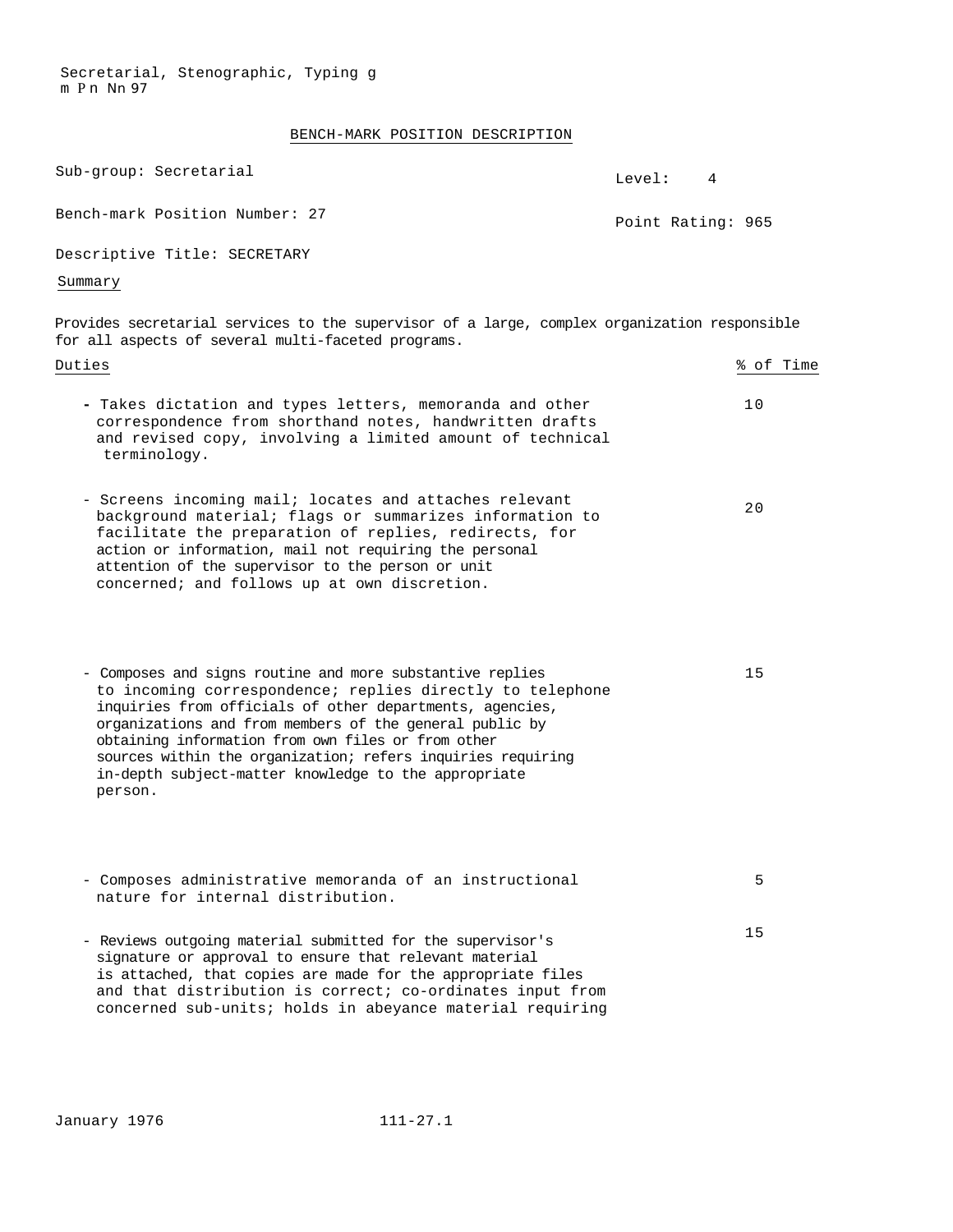% of Time further action or information and ensures timely action is taken. - Liaises on behalf of the supervisor with officials of the Department, other departments, other levels of government and independent boards and agencies, to give or obtain information relative to the supervisor's operations and areas of responsibility, to provide advice, relay instructions or follow up on matters initiated by the supervisor or at higher levels, frequently requiring considerable elaboration and discussion. 10 - Arranges appointments according to priorities and the supervisor's schedule, confirms appointments by telephone or letter, reschedules appointments as required; maintains the supervisor's calendar; ensures that the supervisor has necessary background material or is properly briefed prior to the appointment. 5 - Arranges appropriate accommodation for meetings, compiles or ensures that necessary material is prepared, types agenda and arranges for translation facilities. 5 - Maintains a variety of reference material, including reports, statistical data, orders and regulations; also maintains an alphabetical filing system for items of current concern to the supervisor. 5 - Assigns work to a back-up secretary and a clerk and checks the completed work for accuracy; provides advice when problems arise; discusses performance with the individual concerned and with the supervisor. 10 Specifications **Degree** Points **Degree** Points Knowledge Education

> Required to take dictation and type letters, memoranda and other correspondence from shorthand notes,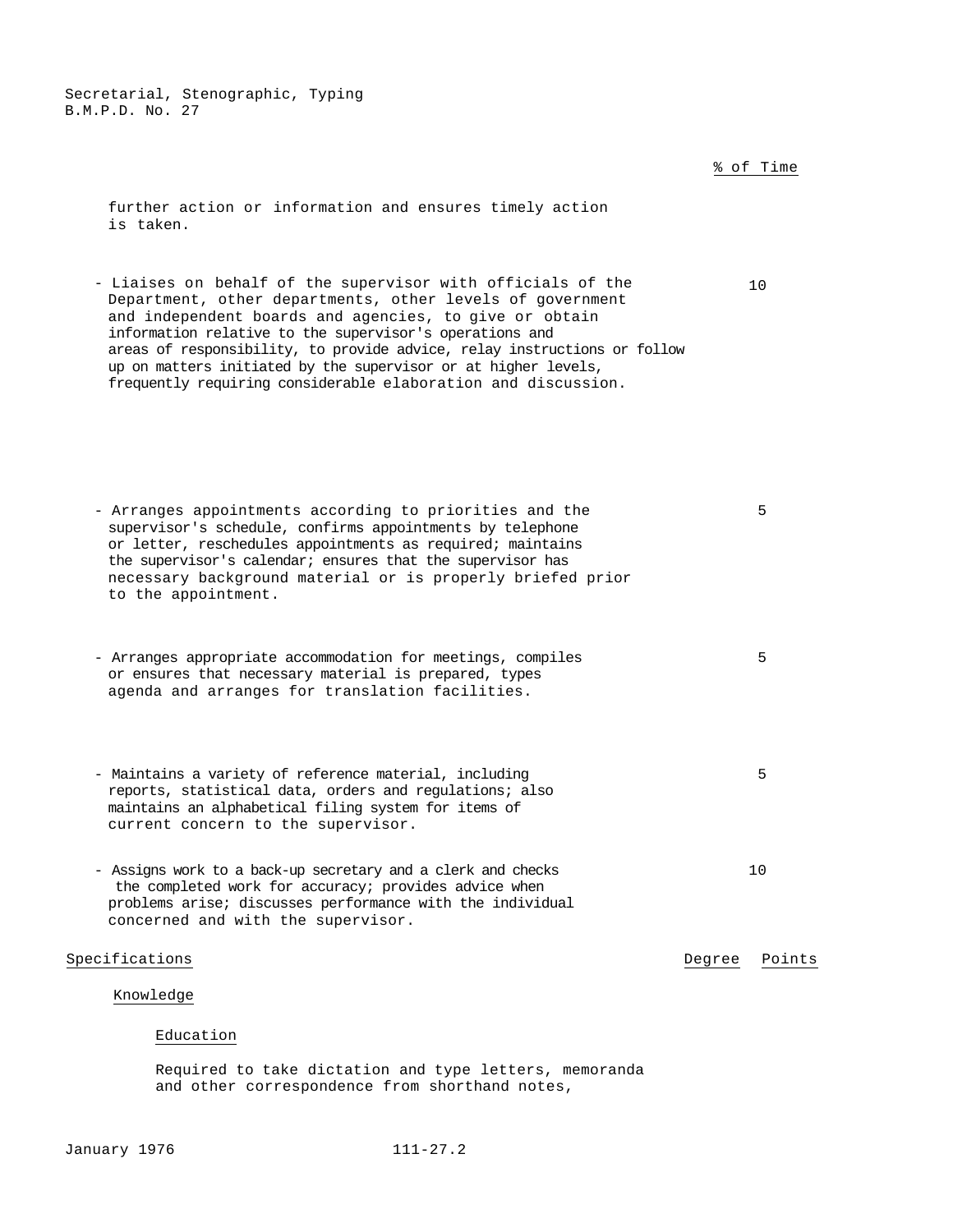|                                                                                                                                                                                                                                                                                                                                                                                                                                                                                                                                                                                                                                                                           | Degree          | Points |
|---------------------------------------------------------------------------------------------------------------------------------------------------------------------------------------------------------------------------------------------------------------------------------------------------------------------------------------------------------------------------------------------------------------------------------------------------------------------------------------------------------------------------------------------------------------------------------------------------------------------------------------------------------------------------|-----------------|--------|
| handwritten drafts and typed copy, involving a limited<br>amount of technical terminology; compose and sign<br>routine and more substantive replies to incoming<br>correspondence; compose administrative memoranda of an<br>instructional nature; summarize information to<br>facilitate the preparation of replies.                                                                                                                                                                                                                                                                                                                                                     | $A$ , $B$ , $D$ | 115    |
| Experience                                                                                                                                                                                                                                                                                                                                                                                                                                                                                                                                                                                                                                                                |                 |        |
| Duties require a good knowledge of the policies, structure<br>and functions of a large, complex organization responsible<br>for all aspects of several multi-faceted programs; a knowledge<br>of the key people within the organization responsible for<br>providing administrative services; a good knowledge of<br>procedures as they apply to the organization as a whole, and a<br>knowledge of the officials and the relative role of various<br>agencies, boards, organizations, other departments and levels<br>of government with which the supervisor's organization has<br>frequent contact.                                                                    | Е               | 260    |
| Complexity                                                                                                                                                                                                                                                                                                                                                                                                                                                                                                                                                                                                                                                                |                 |        |
| Most of the duties are of a non-routine nature or have a<br>unique aspect posing special problems in such areas as<br>co-ordination, responsibility and information availability.<br>The subject matter relates to the various programs under<br>the supervisor's control and is generally diverse,<br>involved and unrelated. There is a frequent need to<br>locate, extract or summarize information in replying to<br>inquiries and in preparing material for the supervisor's<br>use. Due to the unique aspect of most of the work, there<br>is frequently a need to search for precedent, and to<br>modify existing or devise new procedures to resolve<br>problems. | C3              | 250    |
|                                                                                                                                                                                                                                                                                                                                                                                                                                                                                                                                                                                                                                                                           |                 |        |

## Consequence of Error

Errors would result in inaccuracies in reports or information and may have serious effects on the activities based on this information, or may result in considerable loss of good will or be embarrassing to senior officers. C 100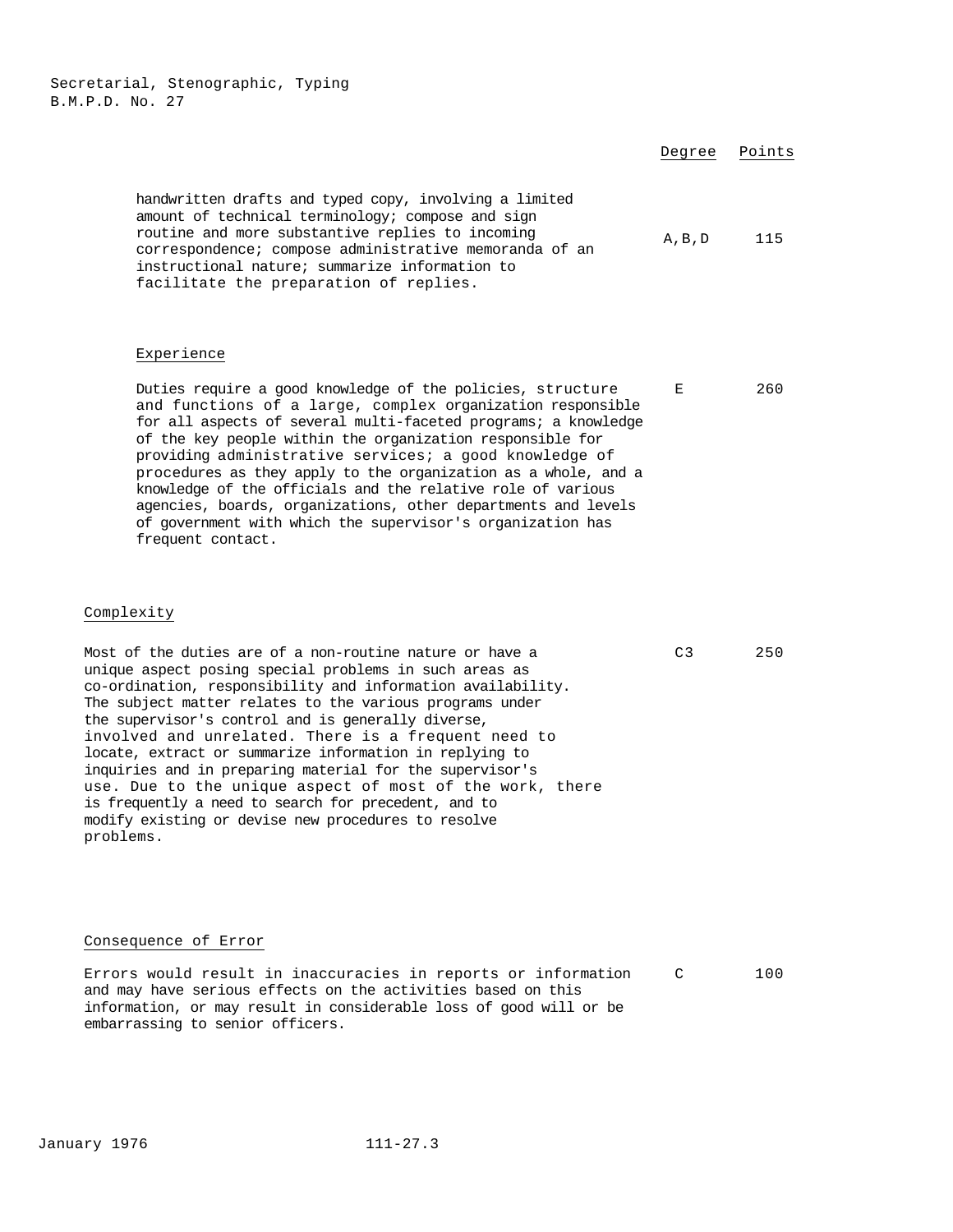|                                                                                                                                                                                                                                                                                                                                                | Degree Points  |     |
|------------------------------------------------------------------------------------------------------------------------------------------------------------------------------------------------------------------------------------------------------------------------------------------------------------------------------------------------|----------------|-----|
| Contacts                                                                                                                                                                                                                                                                                                                                       |                |     |
| Contacts are with senior officials within the Department<br>and other departments, other levels of government, boards,<br>agencies and organizations to give or obtain substantive<br>information frequently requiring considerable elaboration<br>and understanding, and to relay information or instructions<br>on behalf of the supervisor. | C <sub>5</sub> | 200 |
| Supervision                                                                                                                                                                                                                                                                                                                                    |                |     |
| Assigns work to a back-up secretary and a clerk and checks<br>the completed work for accuracy; provides advice when<br>problems arise; discusses performance with the individual<br>concerned and with the supervisor.                                                                                                                         | B              | 40  |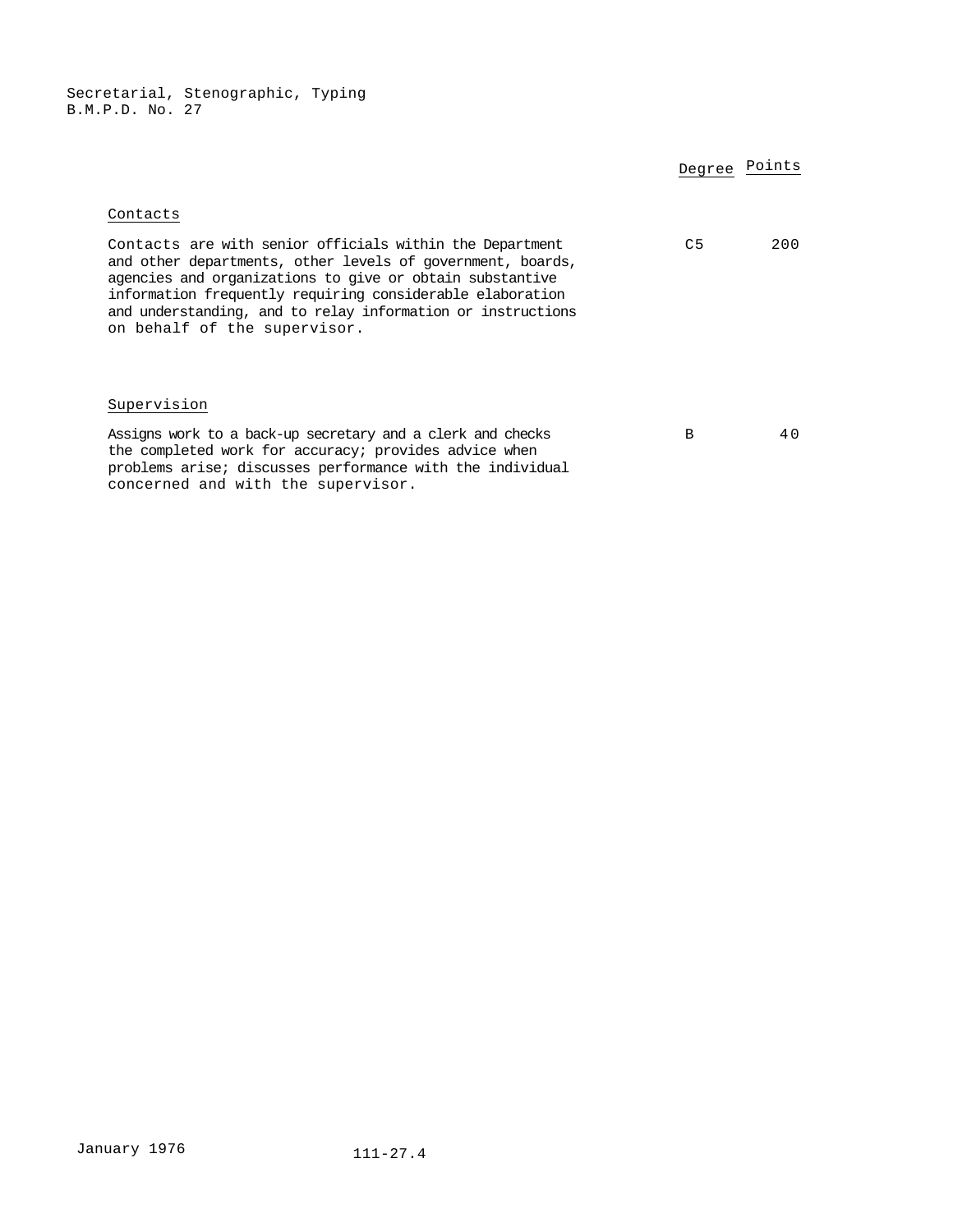## EXAMPLE OF A STATEMENT OF QUALIFICATIONS FOR

## B.M.P.D. No. 27: SECRETARY (SCY-4)

#### ESSENTIAL QUALIFICATIONS

## BASIC REQUIREMENTS

| Education                           | - Successful completion of two years of<br>secondary school education according<br>to provincial standards.                                                                                                 |
|-------------------------------------|-------------------------------------------------------------------------------------------------------------------------------------------------------------------------------------------------------------|
| Achievement, Skills or<br>Aptitudes | - Required proficiency in the use of grammar,<br>spelling and punctuation in both the<br>English language and the French language.                                                                          |
|                                     | - Typing skill in both English and French<br>at a speed of at least 40 words per minute<br>with not more than a 5 percent error<br>rate.                                                                    |
|                                     | - Skill in taking dictation in both English<br>and French by manual or machine shorthand<br>at a speed of at least 80 words per minute<br>and in transcribing with not more than a<br>5 percent error rate. |
| Language Requirement                | - A knowledge of both the English language<br>and the French language is essential for<br>this position.                                                                                                    |
| Experience                          | - Experience in composing correspondence<br>and instructional memoranda, and in<br>dealing with senior officials.                                                                                           |
| RATED REQUIREMENTS                  |                                                                                                                                                                                                             |
| Knowledge                           | - Knowledge of the policies, structure and<br>functions of the organization.                                                                                                                                |
|                                     | - Knowledge of various agencies, boards and<br>other government departments involved with                                                                                                                   |

the organization.